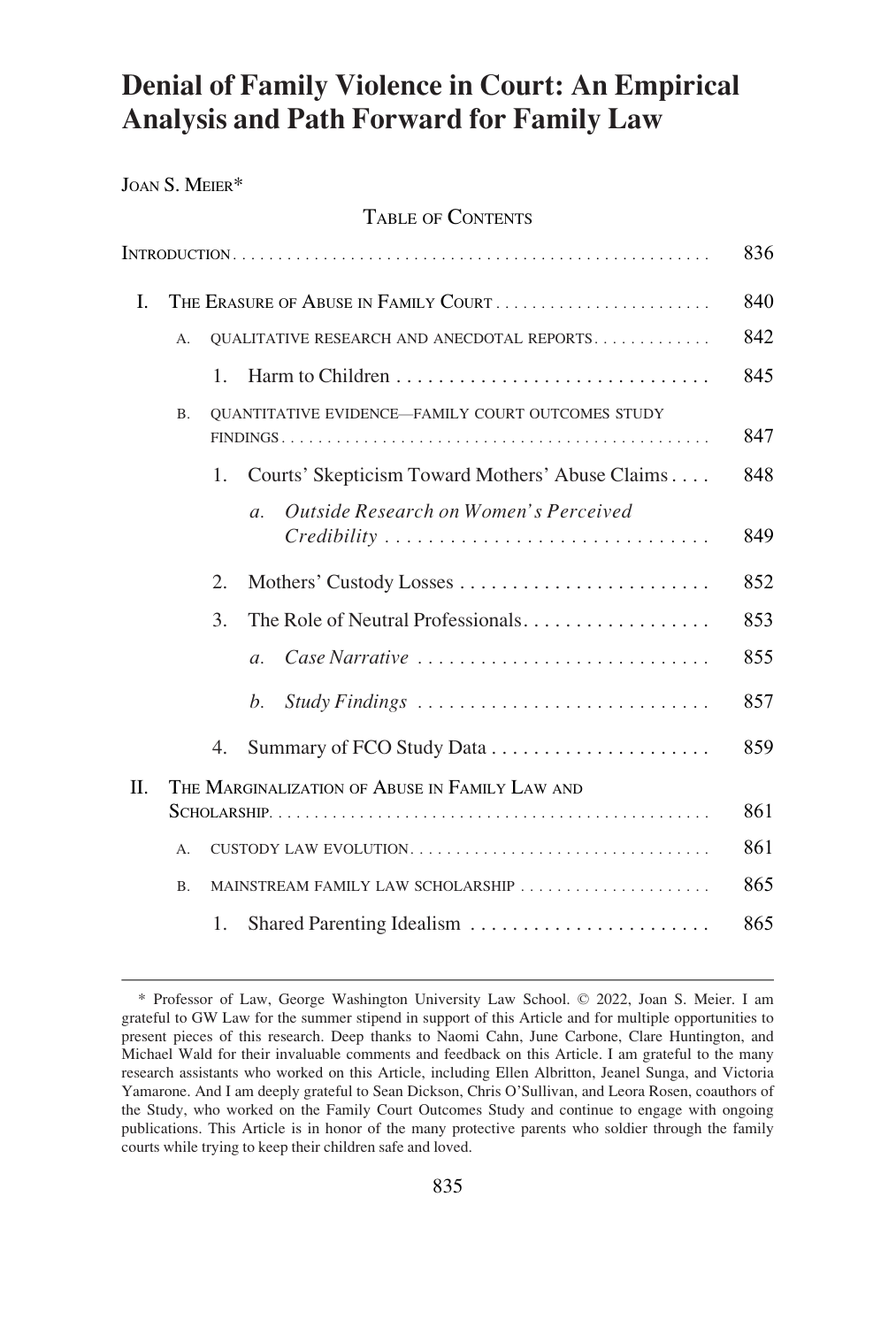<span id="page-1-0"></span>

|             |                                                        | Other Scholarly Misconceptions About Abuse in Family<br>2. | 868 |
|-------------|--------------------------------------------------------|------------------------------------------------------------|-----|
|             |                                                        | Cognitive Dissonance Within the Family Law Academy<br>3.   | 870 |
| III.        | WHY? THE PSYCHOLOGY OF DENIAL IN FAMILY LAW AND COURT. |                                                            |     |
|             | A.                                                     | THE PHENOMENA OF INDIVIDUAL AND SOCIAL DENIAL              | 872 |
|             | <b>B.</b>                                              | DENIAL OF VIOLENCE AGAINST WOMEN AND CHILDREN              | 874 |
| IV.         | HOW? THE MACHINERY OF DENIAL IN FAMILY COURT           |                                                            |     |
|             | $A$ .                                                  | HISTORY OF PARENTAL ALIENATION THEORY                      |     |
|             | B.                                                     | ALIENATION'S LACK OF SCIENTIFIC BASIS                      | 882 |
|             | $C_{\cdot}$                                            |                                                            | 884 |
|             |                                                        | 1.                                                         | 884 |
|             |                                                        | 2.                                                         | 886 |
| $V_{\cdot}$ |                                                        |                                                            |     |
|             | $A$ .                                                  | CONSTRAINING RELIANCE ON ALIENATION AND LIKE THEORIES      |     |
|             | B.                                                     | LEGISLATING FOR INDETERMINACY                              | 893 |
|             | $C_{\cdot}$                                            | ANTICIPATED OBJECTIONS                                     | 897 |
|             |                                                        |                                                            | 898 |

# **INTRODUCTION**

He told me what could be worse is if he killed all of us, and then he said actually worse than that, if he killed the children and not me so that I would have to live without them.

 $-$  Amy Castillo<sup>1</sup>

The court-appointed evaluator and Maryland family court judge who heard her case did not believe Dr. Amy Castillo's report of her husband's words or did not take them seriously. When Dr. Castillo refused to turn the children over for court-

<sup>1.</sup> Letter from Amy Castillo to Chairman Vallario and Members of the House Judiciary Comm. (Feb. 25, 2010), [https://www.washingtonpost.com/wp-srv/metro/pdf/HB\\_700\\_Testimony\\_Amy\\_Castillo.pdf](https://www.washingtonpost.com/wp-srv/metro/pdf/HB_700_Testimony_Amy_Castillo.pdf)  [[https://perma.cc/2YH9-AW3P\]](https://perma.cc/2YH9-AW3P). This Article contains several narratives illustrating real cases of family abuse and domestic violence.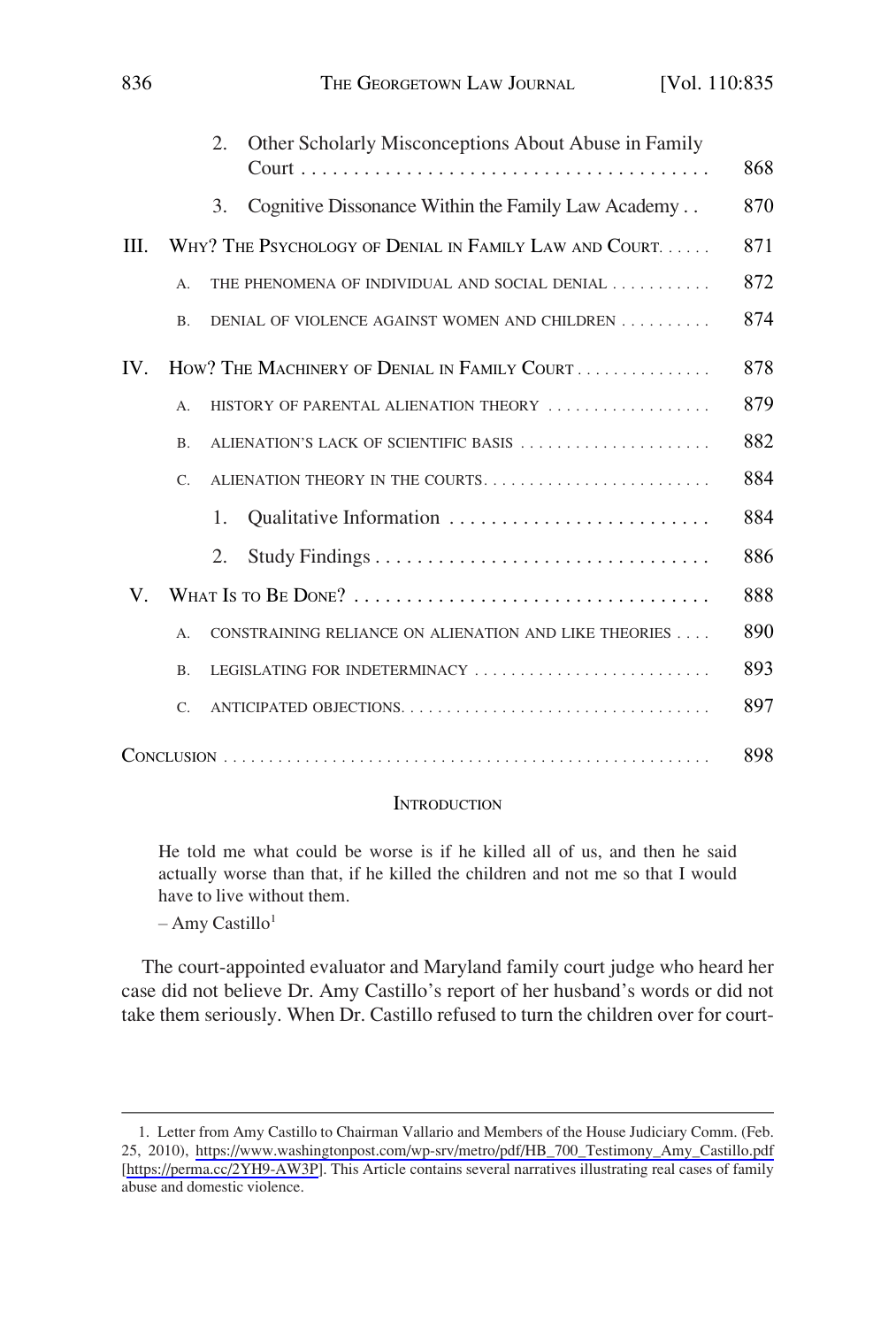ordered visitation with their father, she was held in contempt and jailed.<sup>2</sup> Months later, having learned her lesson, she let them go with their father and on March 29, 2008, he drowned Anthony (six), Austin (four), and Athena (two) in the bathtub, one at a time, in the hotel room he used for the visit.<sup>3</sup>

The court's dismissive response to Dr. Castillo's desperate warning was, sadly, quite typical. Over the past several decades a critical mass of scholarship, research, and social media has described the plight of mothers seeking to keep their children safe from an abusive father in family courts that respond with rejection and hostility, often reversing custody to the alleged abuser.<sup>4</sup> In particular, the literature has condemned courts' use of the controversial concept of parental alienation<sup>5</sup> to dismiss mothers' abuse allegations. This qualitative literature has been ignored or marginalized by leading mainstream family law scholars and family court professionals. While the reasons for this marginalization are complex and partially unintentional, this Article is a call to bring family violence in from the margins of judicial, policy, and academic attention. That call is grounded in new empirical data from the first-ever quantitative national analysis of family court practices—data that empirically validate the reports and grievances of thousands of parents (mostly mothers) and children in the United States.6

It is no secret within the family law world that family courts idealize shared parenting and prioritize it in custody determinations, but the degree to which the shared parenting ideal undermines consideration of family violence has not been widely recognized. Rather, family law, in both theory and practice, treats domestic violence and child abuse as exceptions to the norm and such allegations as often illegitimate despite longstanding empirical evidence suggesting abuse histories are common in custody cases.<sup>7</sup> This theoretical and practical marginalization of family violence in law fuels and reinforces custody courts' denials of abuse and disfavoring of mothers who report it. This critique has been amply

6. For documentation of the data, see SEAN DICKSON, FAMILY COURT OUTCOMES STUDY, STATISTICAL OUTPUT (2021), [https://mfr.osf.io/render?url=https://osf.io/sn3mf/?direct%26mode=render](https://mfr.osf.io/render?url=https://osf.io/sn3mf/?direct%26mode=render%26action=download%26mode=render)  [%26action=download%26mode=render](https://mfr.osf.io/render?url=https://osf.io/sn3mf/?direct%26mode=render%26action=download%26mode=render) [[https://perma.cc/C575-27AH\]](https://perma.cc/C575-27AH).

*See* Nicole Fuller & Arin Gencer, *Court Records Document Separated Couple's Tumultuous*  2. *Relationship*, BALT. SUN (Apr. 1, 2008, 12:00 AM), [https://www.baltimoresun.com/news/bs-xpm-2008-](https://www.baltimoresun.com/news/bs-xpm-2008-04-01-0804010099-story.html)  [04-01-0804010099-story.html.](https://www.baltimoresun.com/news/bs-xpm-2008-04-01-0804010099-story.html)

*See id.* For additional examples of child murders facilitated in part by court-ordered access, see 3. Laurie Udesky, *U.S. Divorce Child Murder Data*, CTR. FOR JUD. EXCELLENCE, [https://centerfor](https://centerforjudicialexcellence.org/cje-projects-initiatives/child-murder-data/)  [judicialexcellence.org/cje-projects-initiatives/child-murder-data/](https://centerforjudicialexcellence.org/cje-projects-initiatives/child-murder-data/) [\[https://perma.cc/VKV3-JMVX\]](https://perma.cc/VKV3-JMVX) (last visited Feb. 14, 2022) (listing 111 "[p]reventable [h]omicides" in which courts were asked to restrict a parent's access but refused).

<sup>4.</sup> *See infra* Part I.

<sup>5.</sup> Parental alienation lacks a singular definition but is understood as toxic behavior by a parent to undermine the children's relationship with the other parent. It is often invoked when children resist contact with a (usually noncustodial) parent. *See infra* Part IV.

<sup>7.</sup> Regarding rates of abuse allegations in custody cases and nonlitigating families, see *infra* Part I. Some might argue that because the Study's data reflect only judicial decisions, the Study has limited significance because only approximately 5% of filed custody cases are ultimately decided by a judge. *See* ELEANOR E. MACCOBY & ROBERT H. MNOOKIN, DIVIDING THE CHILD: SOCIAL AND LEGAL DILEMMAS OF CUSTODY 150 tbl.7.5 (1992). For an explanation of why this Article—and this dataset—is pertinent to most contested cases, including those that settle out of court, see *infra* note 197.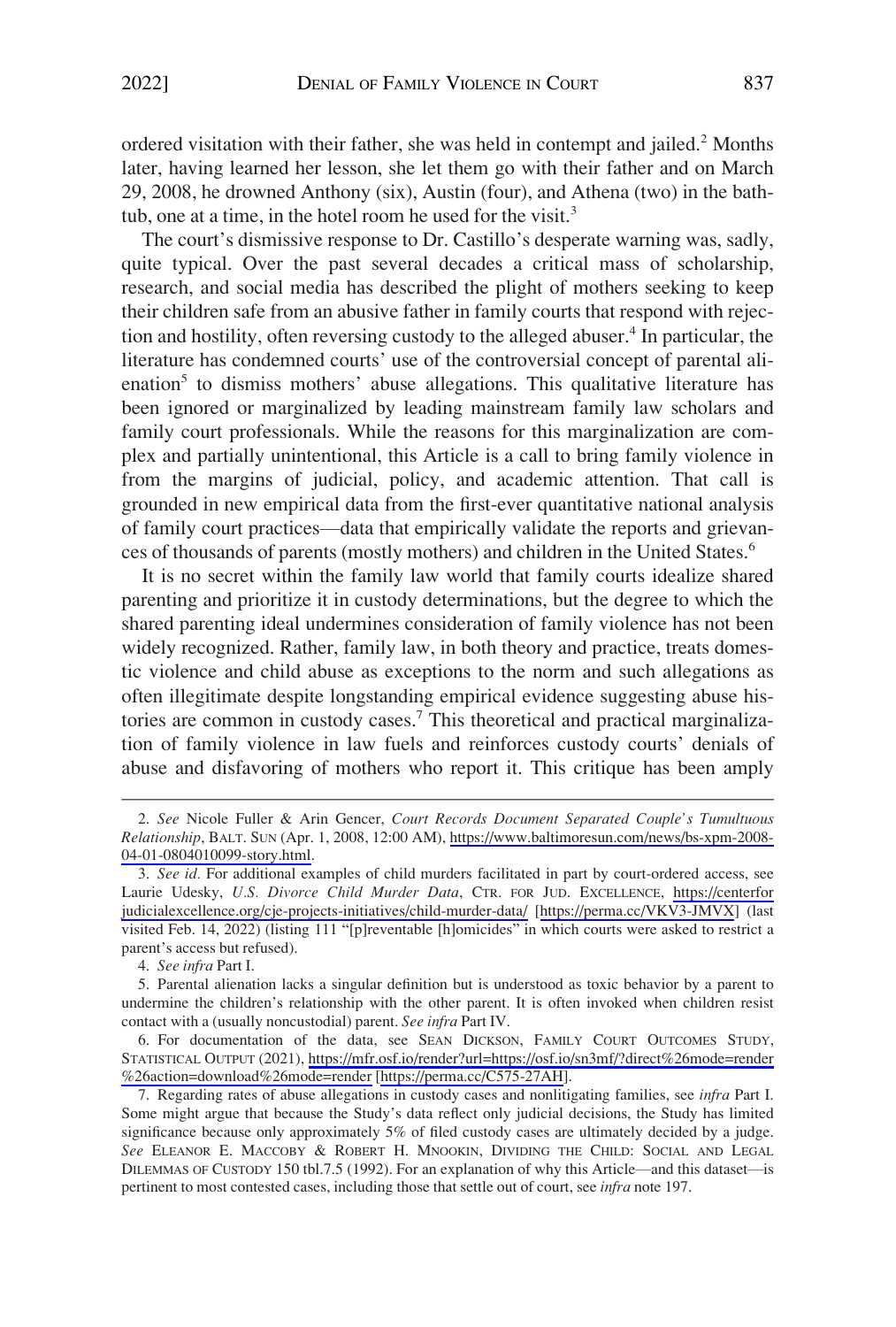articulated in the domestic violence scholarship and literature but absent from mainstream family law scholarship.

This Article argues that domestic violence and child maltreatment (together termed "family violence") need to be brought in from the margins of family law discourse to change the profession's systemic denials of the risks many children face from an abusive parent. The argument is supported by new empirical evidence validating the critiques of the domestic violence field and emphasizing the cognitive dissonance between the field's critiques of family courts and mainstream family law and scholarship.

This Article then turns to the question the data raise: Why are mothers' claims of abuse so widely denied in court? In addition to recognized explanations such as courts' emphasis on shared parenting, gender bias, and misconceptions about abuse, it suggests another less recognized contributor—unconscious psychological denial, also referred to as unconscious denial or psychological denial. Only unconscious denial can adequately explain the illogical and counterfactual court decisions sometimes issued even by respected judges.

Finally, this Article urges changes in both the theory and practice of family law. It proposes two new modifications to custody statutes designed to counteract the types of reasoning and practices that fuel denial of credible abuse claims, in particular, parental alienation theory. It also urges scholars and law professors to support the integration of the realities of family violence into family law scholarship and practice. As trainers and mentors of new family law professionals and significant contributors to shaping both the law and judicial practice, family law scholars have power to help turn the tide of destructive family court outcomes.

Part I below draws from a case narrative, extensive scholarship, and social media reports to depict family courts' common rejections of mothers' evidence of family violence. It then presents the author's data from the first-ever national, empirical study of family court cases involving abuse and parental alienation claims (the "Study," "Family Court Outcomes Study," or "FCO Study").8 The Study's findings confirm that family courts reject mothers' allegations of abuse by fathers at high rates and frequently remove mothers' custody, thus validating the domestic violence critical narratives and scholarship.

Part II describes the marginalization of family violence within mainstream family law and leading family law scholarship. Both statutory frameworks and leading family law scholars idealize shared custody in ways that necessarily minimize and demote family violence concerns. Moreover, high-profile scholarship on child custody and family courts either neglect family violence altogether or

<sup>8.</sup> The majority of the data included herein have not previously been published. However, a final summary overview containing all findings to date was prepared for the funder. *See* Joan S. Meier, Sean Dickson, Chris O'Sullivan, Leora Rosen & Jeffrey Hayes, *Child Custody Outcomes in Cases Involving Parental Alienation and Abuse Allegations* (Geo. Wash. Univ. L. Sch., Working Paper No. 2019-56, 2019), [https://papers.ssrn.com/sol3/papers.cfm?abstract\\_id=3448062](https://papers.ssrn.com/sol3/papers.cfm?abstract_id=3448062) [\[https://perma.cc/D7C2-TQFL\]](https://perma.cc/D7C2-TQFL). A portion of the Study's findings related to alienation have been published in Joan S. Meier, *U.S. Child Custody Outcomes in Cases Involving Parental Alienation and Abuse Allegations: What Do the Data Show?*, 42 J. SOC. WELFARE & FAM. L. 92 (2020).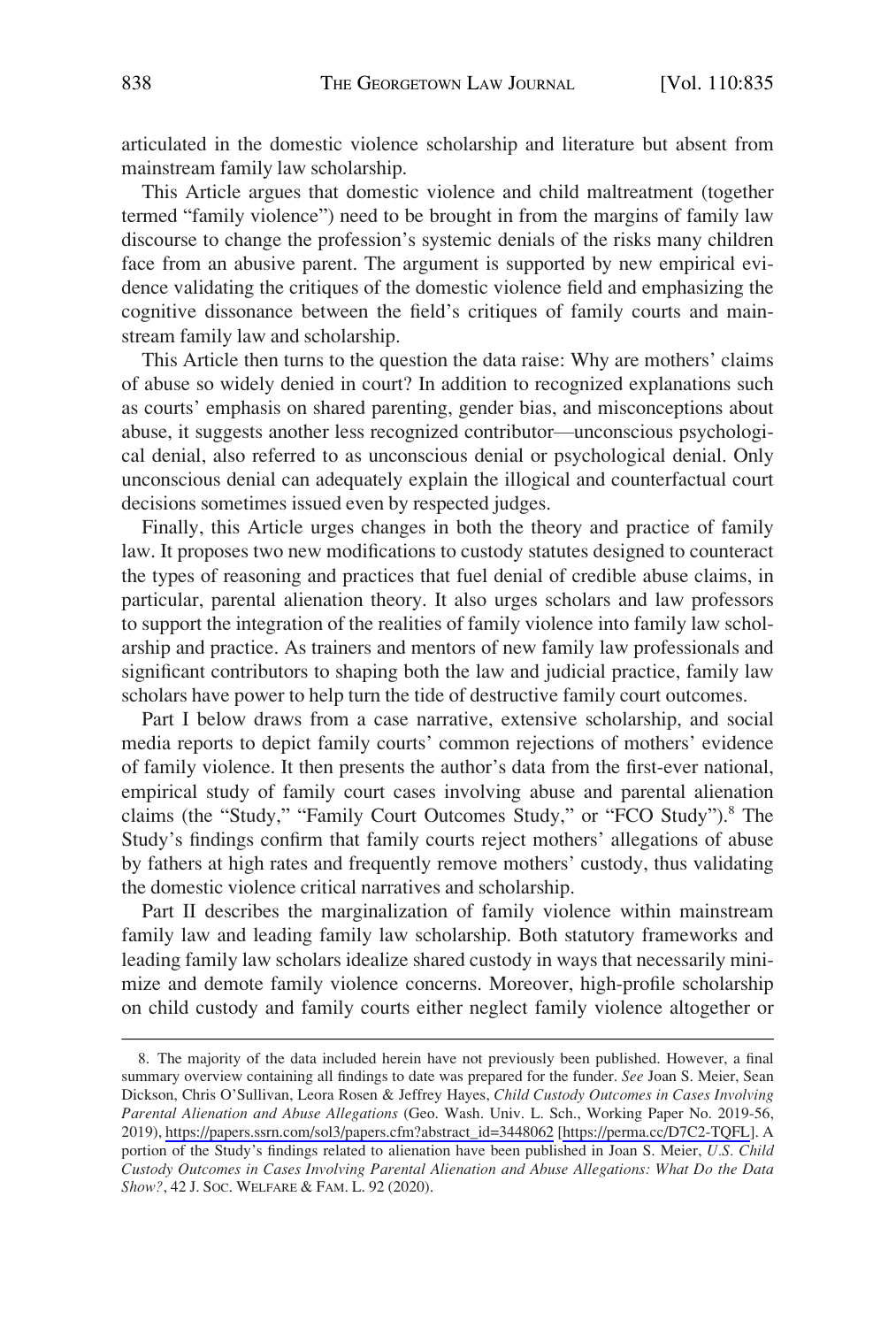reflect fundamental misconceptions about courts' responses to women and children's allegations of abuse.

Part III contrasts the widespread denial of family violence in family courts with the palpable shift toward greater societal recognition of men's abuse of women employees catalyzed by the #MeToo movement. Other scholars have suggested a number of causes for courts' and practitioners' rejection of mothers' abuse claims; this Article explores a less visible and potentially more fundamental cause—the phenomenon of psychological denial. Individual and societal denial of many humanly inflicted traumas, including not only violence against women and children but also political and war traumas, have been explicated in significant social science research.<sup>9</sup> Western society at large has recently begun to shed the denial of men's sexual abuse in employment as a result of the #MeToo movement, although the implications of this new awareness remain highly contested even in the employment context.<sup>10</sup> In the family courts, where—unlike non-legal settings —both the facts and consequences must be authoritatively decided, the cumulative forces favoring denial of family abuse still deter many courts from validating and acting on the implications of women and children's abuse claims.

Part IV then elaborates on the "machinery" of courts' denial, the widely accepted, quasi-scientific notion of parental alienation (PA). The PA concept invites courts to view mothers' abuse allegations as a product, at best, of mothers' pathology or excessive "gatekeeping" toward ex-partners they no longer love or trust and at worst, of mothers' malice and vengeance. Without directly ruling out or confirming abuse, PA thinking deflects courts' attention away from women's and children's abuse allegations and encourages courts to essentially shoot the messenger. Despite the known lack of scientific support for key tenets of PA theory, judicial trainings on it are ubiquitous, family court conferences feature it, an extensive literature extolls it, and it permeates family court litigation. And even where PA is not explicitly invoked, the ideology reinforces family court culture's reification of shared parenting while promoting punitive responses toward women who impede this goal by alleging abuse. The use and power of PA to fuel the rejection of abuse claims is now empirically proven by the Study's findings that fathers' crossclaims of PA virtually double the rates at which courts deny mothers' abuse claims and remove custody of their children.

Finally, Part V calls for a two-tiered legislative response and a new academic synthesis. First, laws governing custody should ensure that PA is cabined so it cannot be used to short-circuit abuse investigations and brush aside children's reported experiences and feelings. While courts must remain free to reject the

<sup>9.</sup> *See* JUDITH LEWIS HERMAN, TRAUMA AND RECOVERY 20–21, 28–32 (1997) (analogizing society's early refusal to recognize and compassionately treat "shell shock" to society's cyclical denial of the "war between the sexes").

*See, e.g.*, Jane Mayer, *The Case of Al Franken: A Close Look at the Accusation Against the*  10. *Former Senator*, NEW YORKER (July 22, 2019), [https://www.newyorker.com/magazine/2019/07/29/the](https://www.newyorker.com/magazine/2019/07/29/the-case-of-al-franken)[case-of-al-franken](https://www.newyorker.com/magazine/2019/07/29/the-case-of-al-franken) (quoting lawyer Debra Katz as stating: "All offensive behavior should be addressed, but not all offensive behavior warrants the most severe sanction").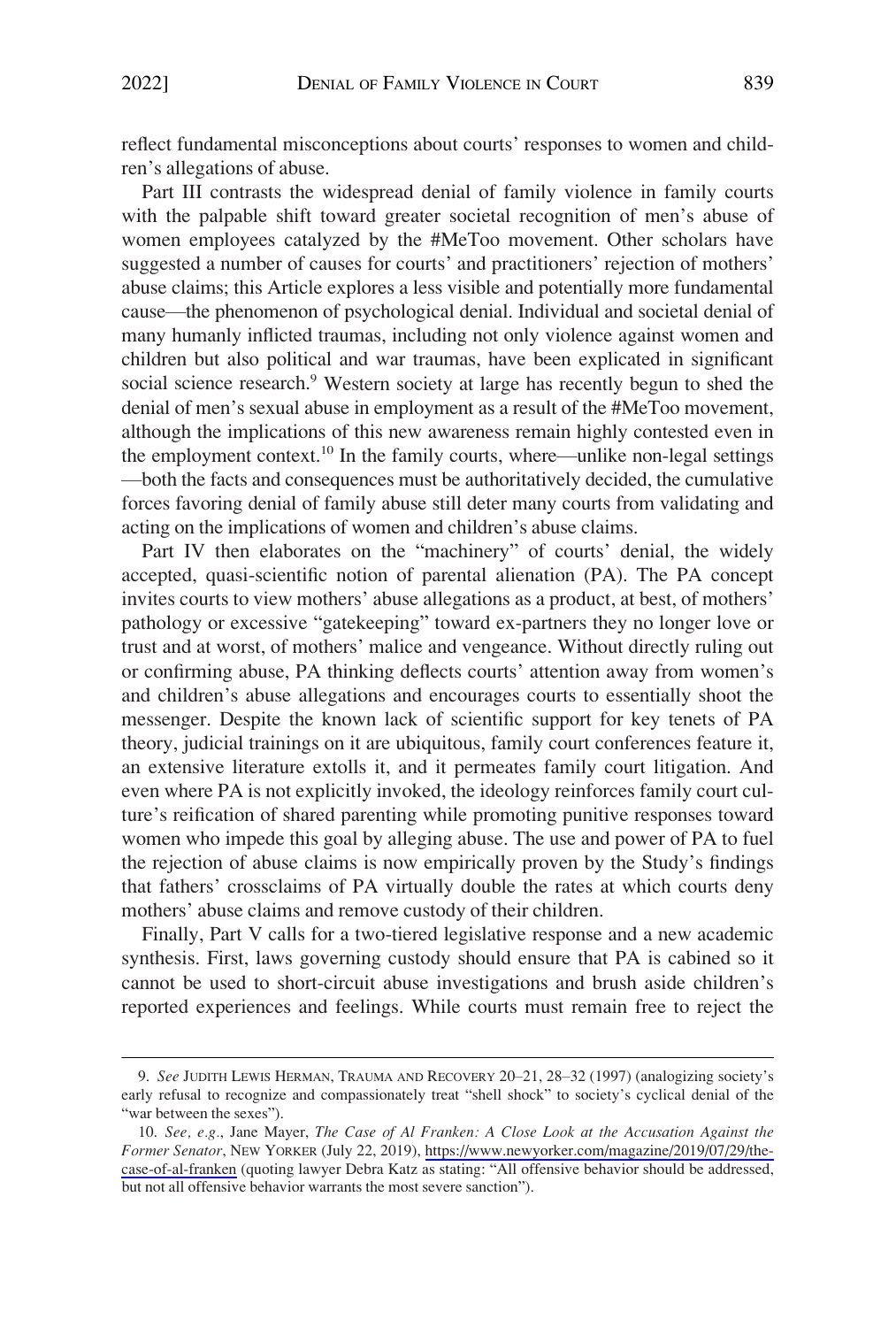<span id="page-5-0"></span>truth of any abuse allegations, PA is not a scientifically legitimate tool for that purpose, and it is framed and used in a manner that cements preexisting predilections toward disbelief of women and children's claims of abuse. Second, the law needs to change courts' zero-sum approach to abuse allegations, that is, the presumption that "if it is not proven true, then it is false." Given that not all true abuse (particularly child sexual abuse) is easily proven, and given the human tendency toward avoidance of such painful realities, the law should recognize the need for—and require courts to employ—a nuanced response in situations of indeterminacy.<sup>11</sup>

The Article closes with a plea to the family law academy to bring family violence in from the margins of scholarly research and theorizing to ensure that both scholars and students learn the realities of family court adjudications of cases involving abuse and are prepared for the battles ahead.

# I. THE ERASURE OF ABUSE IN FAMILY COURT

The Gs' custody litigation had three stages; the first two are described here: The parties met when Ms. G. was eighteen and in high school, and Mr. G. was thirty.12 Nine years into the marriage they were divorcing and contesting custody of the parties' two sons and one daughter.13 Mr. G.'s frequent verbal abuse of Ms. G was admitted.<sup>14</sup> Both the children and Ms. G. lived in fear of Mr. G.<sup>15</sup> While Mr. G had previously admitted to battering, hitting, and slapping her, and the neutral evaluator reported that he admitted to "hitting" her four or five times, at trial he asserted that she always hit him first.<sup>16</sup> He did admit to having grabbed and shaken his wife by the head while screaming "shut up, shut up, shut up[!]" in her face.<sup>17</sup> The previous couples' therapist corroborated his verbal aggression toward his wife and expressed the view that he had likely physically abused her more than the five times Ms. G. reported.<sup>18</sup> A police report describing Mr. G.'s recent hospitalization for a deliberate overdose was admitted.<sup>19</sup>

The court-appointed evaluator was not receptive to Ms. G.'s descriptions of Mr. G.'s family violence, and without reviewing any corroborative evidence,

<sup>11.</sup> For explication of what a nuanced response would entail, see *infra* Part V. I am grateful to June Carbone for emphasizing this idea in our early discussions.

<sup>12.</sup> *See* Brief Amici Curiae on Behalf of the Domestic Violence Legal Empowerment & Appeals Project, Justice for Children, National Coalition Against Domestic Violence, & Leadership Council on Child Abuse & Interpersonal Violence in Support of Appellant at 6, Ms. G. v. Mr. G., (Va. Ct. App. 2011) (on file with author) [hereinafter Brief Amici Curiae]. In the interest of litigants' privacy, I redacted the case names, specific dates, docket numbers, and database identifiers of several family court cases used in this Article. Redacted versions of these documents are on file with the author and can be provided upon request.

<sup>13.</sup> *See* E-mail from Ms. G. to author (Mar. 9, 2020, 2:30 PM) (on file with author).

<sup>14.</sup> *See* Brief Amici Curiae, *supra* note 12, at 15.

<sup>15.</sup> *See id.* at 21.

<sup>16.</sup> *See id.* at 6–10.

<sup>17.</sup> *See id.* at 8.

<sup>18.</sup> *See id.* 

<sup>19.</sup> *See* Opening Brief of Appellant at 5, Ms. G. v. Mr. G., (Va. Ct. App. 2011) (on file with author).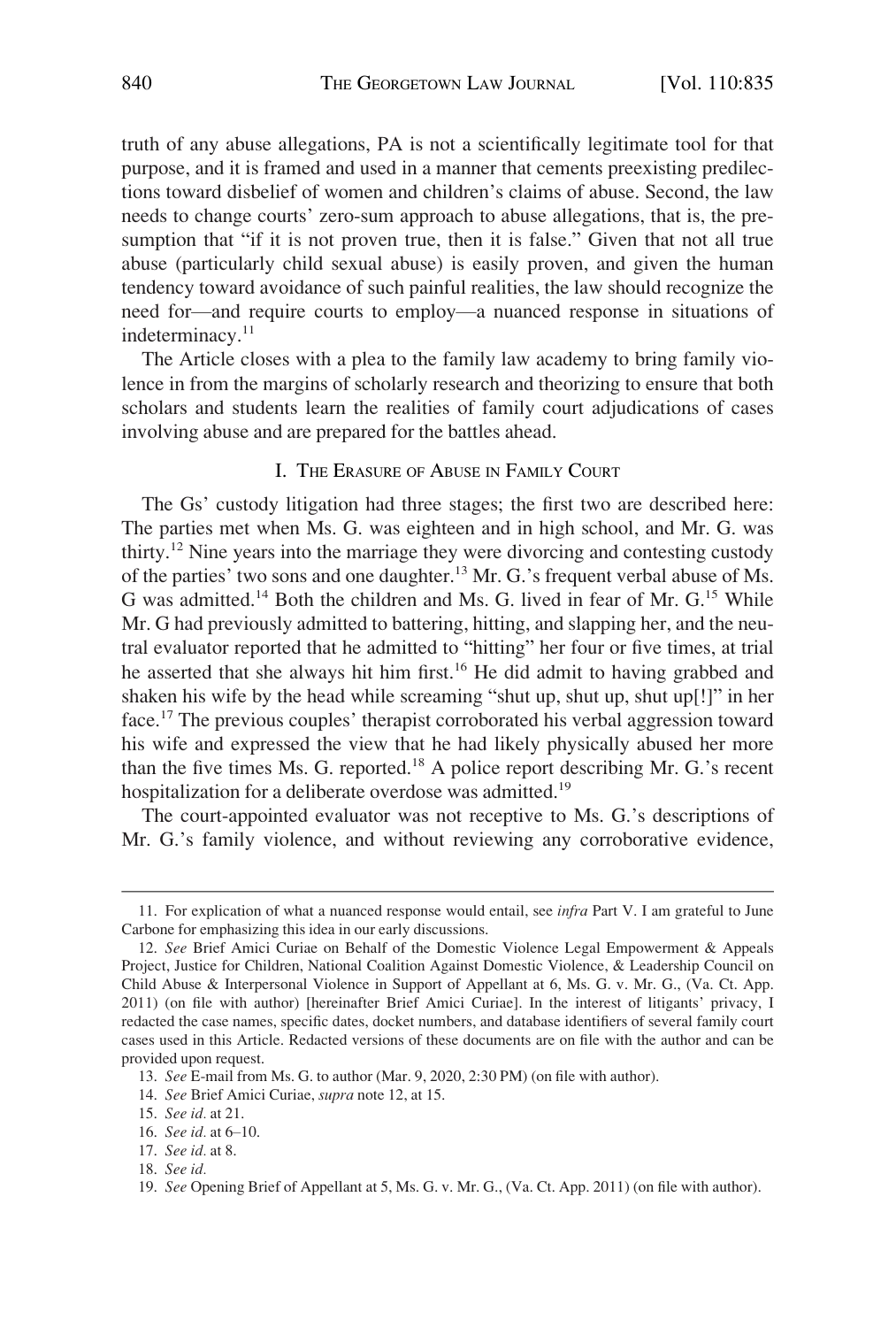concluded that the children were not "current[ly]" afraid of their father.<sup>20</sup> The court-appointed guardian ad litem declined to focus on the allegations of abuse but did raise the unpaid fees Ms. G. owed from the first trial.<sup>21</sup> Both neutral appointees viewed Ms. G. as an inadequate parent with two hard-to-control boys, and recommended continued physical custody of all three children with Mr.  $G<sup>22</sup>$ The court also characterized Ms. G. as having emotional problems.<sup>23</sup> Despite the corroboration described above, including testimony from past counselors, the uncontested fact that the family repeatedly sought treatment for family abuse,  $24$ and even the neutral evaluator's statement that Ms. G. "was a victim" of domestic violence, $^{25}$  the court stated in 2010: "If all of this abuse happened as you testified to, ma'am, I'm shocked that there is not any corroborative evidence of it."26 The judge awarded physical custody to Mr. G., who moved the children to Tokyo, Japan. $27$ 

In 2015, during a summer visit with their mother, after four more years of living with their father in Tokyo, the children reported ongoing physical and emotional abuse.28 One child told his mother about his plans to commit suicide if forced to go back to his father.<sup>29</sup> The Virginia Commonwealth University Child Protection Team interviewed the children, diagnosed one child with post-traumatic stress disorder, and recommended a full "child [welfare] investigation."<sup>30</sup> In the emergency court hearing, the fourteen-year-old daughter testified in chambers about the physical abuse at home.<sup>31</sup> At the subsequent hearing, Mr. G. admitted that the Japanese school sent a note after seeing one child's bruises "instructing [him] not to hit" the child. $32$  The same custody evaluator now found the children were "very agitated," acting out, and had uncontrollable tics, but felt this was not an emergency nor raised anything new.<sup>33</sup> The same judge again stated that the "[c]ourt finds that there is no abuse of the children nor a history of family abuse," and ordered custody to remain with the father.<sup>34</sup>

A final custody round, triggered by the father's secret and unlawful move with the children to the United Arab Emirates, produced the same result.<sup>35</sup>

<sup>20.</sup> *See* Brief Amici Curiae, *supra* note 12, at 13.

<sup>21.</sup> *See* Redacted Brief of Appellant at 25, 30, Ms. G. v. Mr. G., (Va. Ct. App. 2015) (on file with author).

<sup>22.</sup> *See* Brief Amici Curiae, *supra* note 12, at 5, 23.

<sup>23.</sup> *See* Opening Brief of Appellant, *supra* note 19, at 21.

<sup>24.</sup> *See* Brief Amici Curiae, *supra* note 12, at 19.

<sup>25.</sup> *See id.* at 10.

<sup>26.</sup> *See id.* at 20 (emphasis omitted).

<sup>27.</sup> *See* Redacted Brief of Appellant, *supra* note 21, at 4.

<sup>28.</sup> *See id.* at 4–5.

<sup>29.</sup> *Id.* at 6.

<sup>30.</sup> *Id.* 

<sup>31.</sup> *See id.* at 7–9.

<sup>32.</sup> *Id.* at 8.

<sup>33.</sup> *Id.* at 8–9.

<sup>34.</sup> *Id.* at 17.

<sup>35.</sup> *See id.* at 2.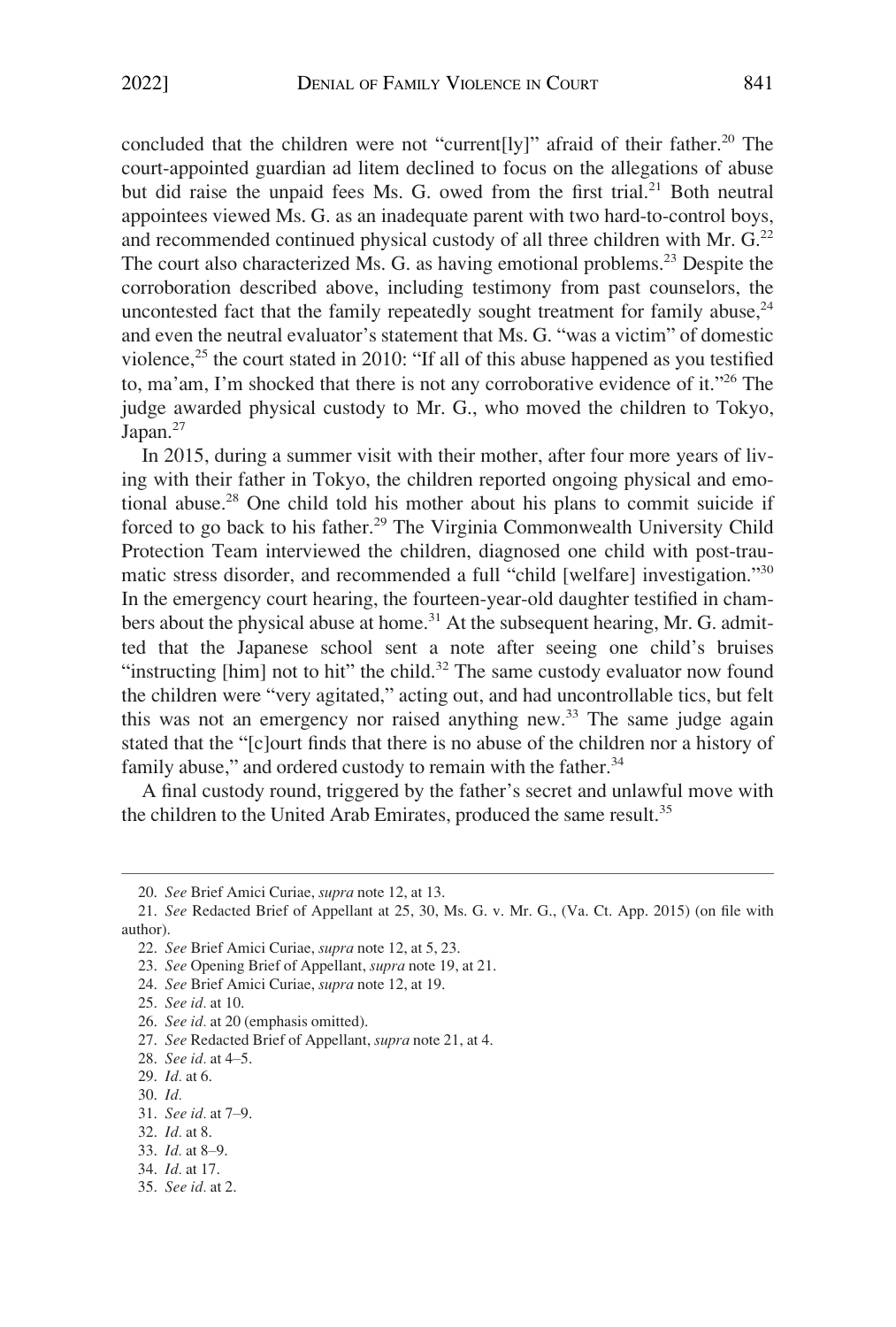<span id="page-7-0"></span>In her final year of high school, the oldest daughter refused to return to her father from her summer visit with her mother, spent her senior year with her mother in the United States, and enrolled in college in the United States.<sup>36</sup> A year later, one son remained with his mother after his 2019 summer visit due to suicidality, requiring a month in full-time mental health care.<sup>37</sup> The third child remained with his father in the United Arab Emirates.<sup>38</sup>

# A. QUALITATIVE RESEARCH AND ANECDOTAL REPORTS

Narratives like the *Ms. G. v. Mr. G.* case are regularly echoed by professionals and parents throughout the country. Thousands of self-described "protective parents"<sup>39</sup> regularly share their struggles in court on social media, and a growing body of scholarship describes similar cases while critiquing family courts.<sup>40</sup> Domestic violence organizations such as the Domestic Violence Legal Empowerment and Appeals Project  $(DV LEAP)^{41}$  are regularly flooded with pleas for help from battered women litigating custody and reporting that judges and court-appointed custody evaluators reject their claims of abuse while seeking to maximize fathers' access to children instead.<sup>42</sup> Over the past fourteen years, an annual national conference has brought together protective mothers, their lawyers, experts, and advocates wrestling with the family courts.<sup>43</sup>

The importance of adult domestic violence for custody determinations was first addressed in legal scholarship decades ago,<sup>44</sup> and since the early 2000s, domestic violence professors, lawyers, and researchers have been reporting the failure of

40. *See infra* notes 45–49.

<sup>36.</sup> *See* E-mail from Ms. G. to author, *supra* note 13.

<sup>37.</sup> *See id.* 

<sup>38.</sup> *See id.* 

CAL. PROTECTIVE PARENTS ASS'N, <https://www.caprotectiveparents.org>[\[https://perma.cc/3JCS-](https://perma.cc/3JCS-VFHA)39. [VFHA\]](https://perma.cc/3JCS-VFHA) (last visited Feb. 14, 2022); *see, e.g.*, CTR. FOR JUD. EXCELLENCE, centerforjudicialexcellence. org [[https://perma.cc/SFW2-GMW4\]](https://perma.cc/SFW2-GMW4) (last visited Feb. 14, 2022); ONE MOM'S BATTLE: BLOG, [https://](https://www.onemomsbattle.com/blog/)  [www.onemomsbattle.com/blog/](https://www.onemomsbattle.com/blog/) [\[https://perma.cc/2F3F-RX9G\]](https://perma.cc/2F3F-RX9G) (last visited Feb. 14, 2022); #THECOURTSAID, <https://www.thecourtsaid.org>[\[https://perma.cc/Y3NV-DSAX\]](https://perma.cc/Y3NV-DSAX) (last visited Feb. 14, 2022). Localized activist efforts have had piecemeal success. *See CA Commission on Judicial Performance Audit & Reform*, CTR. FOR JUD. EXCELLENCE, <https://perma.cc/PM37-HP9R> (documenting concerted effort by several California groups that resulted in legislative mandate for audit of state family courts' performance).

In 2003, the author founded—and until late 2019 served as Director or Legal Director of—DV 41. LEAP. DV LEAP's mission is to provide appellate advocacy in cases involving domestic violence or family abuse or of importance to those constituencies. For more information, see *Protecting Survivors Through Appellate Advocacy in All 50 States*, DV LEAP, [www.dvleap.org](http://www.dvleap.org) [\[https://perma.cc/KCR8-](https://perma.cc/KCR8-ZB5Y)  [ZB5Y](https://perma.cc/KCR8-ZB5Y)] (last visited Feb. 14, 2022).

<sup>42.</sup> Although I no longer work with DV LEAP, I continue to receive ten to twenty e-mails and calls per month from (mostly) mothers desperate for assistance to undo or prevent court decisions putting their children in harm's way.

<sup>43.</sup> But for the coronavirus pandemic, 2020 would have been the Battered Mothers' Custody Conference's fifteenth annual conference. *See* BATTERED MOTHERS CUSTODY CONF., [https://perma.cc/](https://perma.cc/3EP5-L8N8)  [3EP5-L8N8](https://perma.cc/3EP5-L8N8).

<sup>44.</sup> *See, e.g.*, Naomi R. Cahn, *Civil Images of Battered Women: The Impact of Domestic Violence on Child Custody Decisions*, 44 VAND. L. REV. 1041, 1096–97 (1991) ("[T]here must be systemic recognition that [domestic] violence is bad for the family.").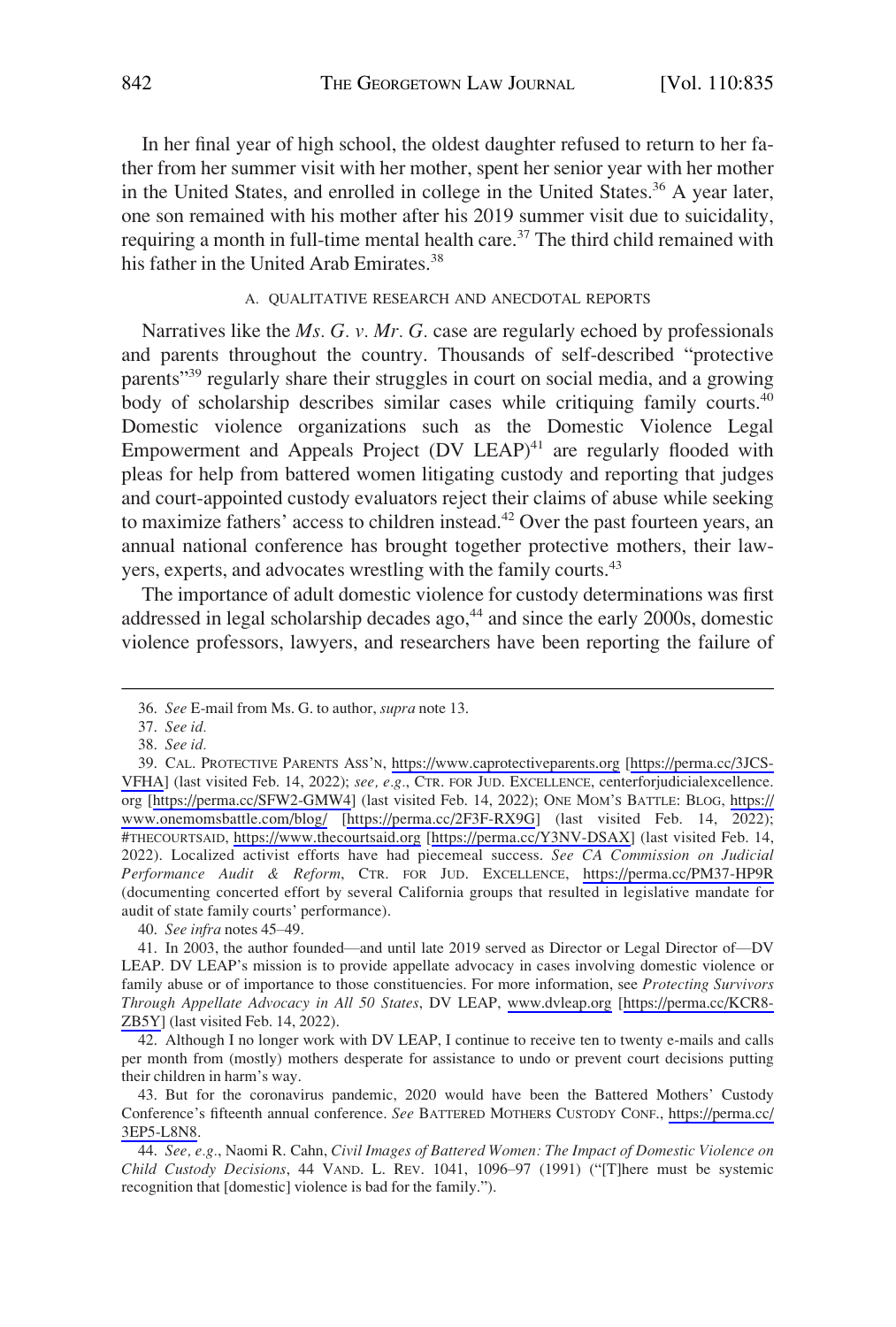family courts to act on that link.<sup>45</sup> Experts and researchers have reported that many custody courts fail to acknowledge domestic violence or child abuse and are often driven by myths and misconceptions about perpetrators and victims.<sup>46</sup> Others have pointed out that family courts often fail to understand the implications of domestic violence for children and parenting, $47$  award unfettered access

46. *See* Peter G. Jaffe, Claire V. Crooks & Samantha E. Poisson, *Common Misconceptions in Addressing Domestic Violence in Child Custody Disputes*, 54 JUV. & FAM. CT. J. 57, 60, 62 (2003); Stephanie J. Dallam & Joyanna L. Silberg, *Six Myths That Place Children at Risk During Custody Disputes*, 7 FAM. & INTIMATE PARTNER VIOLENCE Q. 65, 66, 81 (2014); Rita Smith & Pamela Coukos, *Fairness and Accuracy in Evaluations of Domestic Violence and Child Abuse in Custody Determinations*, 36 JUDGES' J. 38, 40–41 (1997).

47. *See* Evan Stark, *Rethinking Custody Evaluation in Cases Involving Domestic Violence*, 6 J. CHILD CUSTODY 287, 298, 312 (2009); Clare Dalton, Susan Carbon & Nancy Olesen, *High Conflict Divorce, Violence, and Abuse: Implications for Custody and Visitation Decisions*, 54 JUV. & FAM. CT. J. 11, 27 (2003); Meier, *supra* note 45, at 663.

<sup>45.</sup> For just some examples of the critical literature, see generally Debra Pogrund Stark, Jessica M. Choplin & Sarah Elizabeth Wellard, *Properly Accounting for Domestic Violence in Child Custody Cases: An Evidence-Based Analysis and Reform Proposal*, 26 MICH. J. GENDER & L. 1 (2019) (describing ideological battle between fathers' rights and domestic violence advocates over custody adjudication, analyzing social science research, concluding that courts are more protective of fathers' rights than survivors of abuse, and recommending legislative changes); Rita Berg, *Parental Alienation Analysis, Domestic Violence, and Gender Bias in Minnesota Courts*, 29 LAW & INEQ. 5 (2011) (discussing eighteen Minnesota cases involving domestic violence and parental alienation); Mike Brigner, *Why Do Judges Do That?*, *in* CIVIC RSCH. INST., DOMESTIC VIOLENCE, ABUSE, AND CHILD CUSTODY: LEGAL STRATEGIES AND POLICY ISSUES 13-1 (Mo Therese Hannah & Barry Goldstein eds., 2010) (detailing judges' mistaken beliefs that abuse ends after separation, that violent husbands can be good fathers, and that women reporting abuse are often lying); Sharon K. Araji & Rebecca L. Bosek, *Domestic Violence, Contested Child Custody, and the Courts: Findings from Five Studies*, *in* CIVIC RSCH. INST., *supra*, at 6-2 (describing five separate state-based studies of Child Custody Outcomes in cases involving domestic violence and finding that domestic violence rarely resulted in protective or limited parenting time); Dana Harrington Conner, *Abuse and Discretion: Evaluating Judicial Discretion in Custody Cases Involving Violence Against Women*, 17 AM. U. J. GENDER SOC. POL'Y & L. 163 (2009) (describing problematic exercises of judicial discretion in custody cases involving domestic violence and calling for less deference on appellate review); Michelle Bemiller, *When Battered Mothers Lose Custody: A Qualitative Study of Abuse at Home and in the Courts*, 5 J. CHILD CUSTODY 228 (2008) (discussing sixteen Ohio cases, and finding denial of due process, gender bias, and corruption led to maternal losses of custody); AMY NEUSTEIN & MICHAEL LESHER, FROM MADNESS TO MUTINY: WHY MOTHERS ARE RUNNING FROM THE FAMILY COURTS—AND WHAT CAN BE DONE ABOUT IT (2005) (documenting cases in which accusations of child sexual abuse resulted in forced contact with the alleged abuser and sometimes complete termination of parental contact with a loving parent who seeks to protect the child); Mary A. Kernic, Daphne J. Monary-Ernsdorff, Jennifer K. Koepsell & Victoria L. Holt, *Children in the Crossfire: Child Custody Determinations Among Couples with a History of Intimate Partner Violence*, 11 VIOLENCE AGAINST WOMEN 991, 1006, 1011 (2005) (finding that mothers with a violent partner were no more likely to obtain custody than mothers in nonabuse cases, and that fathers with a history of committing abuse were denied visitation in only 17% of cases); Leigh S. Goodmark, *Telling Stories, Saving Lives: The Battered Mothers' Testimony Project, Women's Narratives, and Court Reform*, 37 ARIZ. ST. L.J. 709 (2005) (arguing that battered mothers' narratives are as essential as data for making change but were dismissed by the courts due to gender bias); Mary Przekop, Student Scholarship, *One More Battleground: Domestic Violence, Child Custody, and the Batterers' Relentless Pursuit of Their Victims Through the Courts*, 9 SEATTLE J. FOR SOC. JUST. 1053 (2011); and Joan S. Meier, *Domestic Violence, Child Custody, and Child Protection: Understanding Judicial Resistance and Imagining the Solutions*, 11 AM. U. J. GENDER SOC. POL'Y & L. 657 (2003).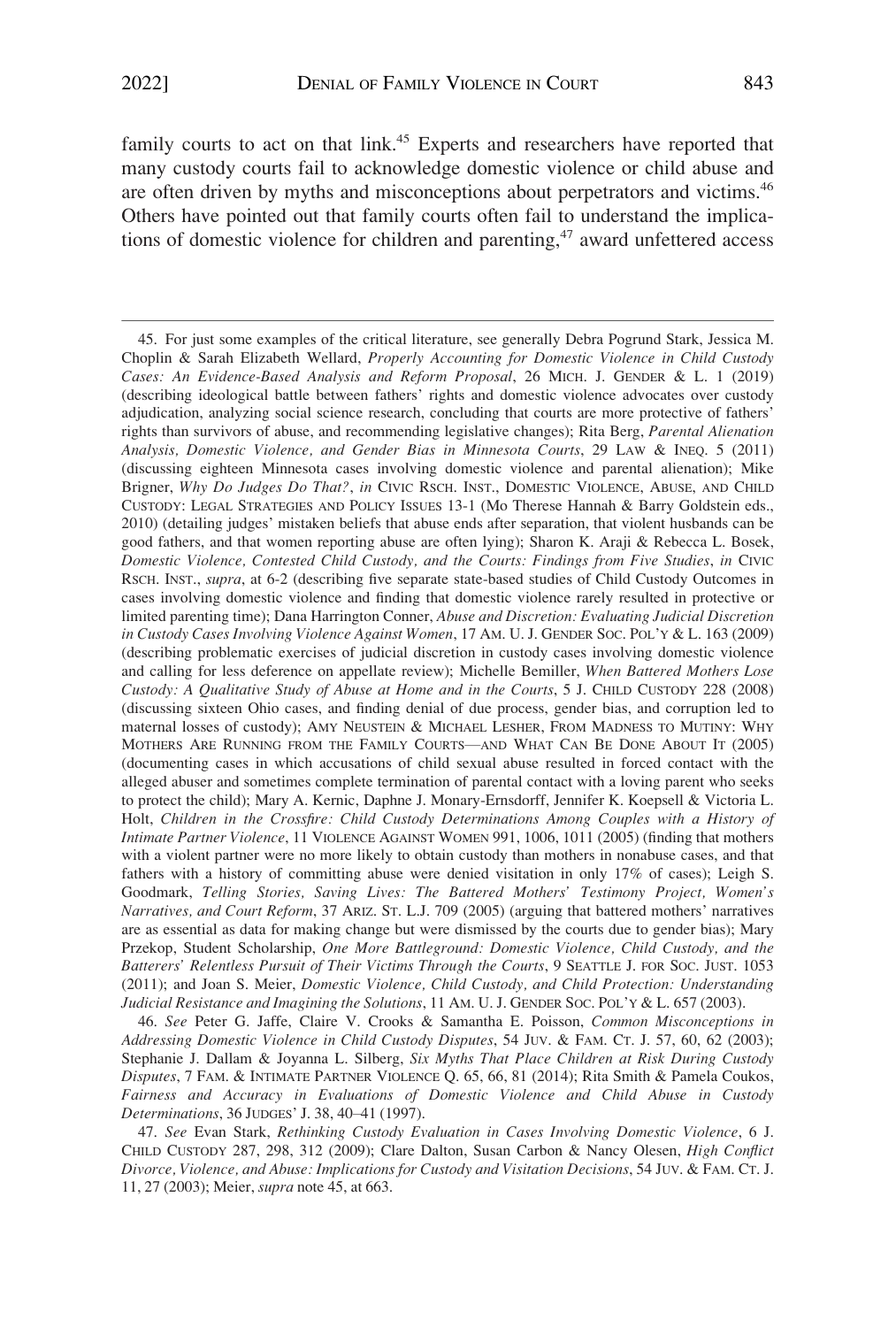or custody to abusive fathers,<sup>48</sup> and even cut children off completely from their protective mothers.<sup>49</sup> These draconian responses are particularly apparent where mothers (and children) allege child sexual abuse.<sup>50</sup> It is also now clear that this pattern of family court resistance to mothers' pleas to protect their children in the context of custody determinations is global.<sup>51</sup>

*See, e.g.*, Joan S. Meier, *Getting Real About Abuse and Alienation: A Critique of Drozd and*  49. *Olesen's Decision Tree*, 7 J. CHILD CUSTODY 219, 228–29 (2010) (describing five such cases); NANCY STUEBNER, LINDA KRAJEWSKI & GERALDINE B. STAHLY, FAMILY COURTS' FAILURE TO PROTECT ABUSED CHILDREN IN CUSTODY DISPUTES (2014), [https://irp-cdn.multiscreensite.com/0dab915e/files/](https://irp-cdn.multiscreensite.com/0dab915e/files/uploaded/IVAT%20Poster%202014.pdf)  [uploaded/IVAT%20Poster%202014.pdf](https://irp-cdn.multiscreensite.com/0dab915e/files/uploaded/IVAT%20Poster%202014.pdf) [<https://perma.cc/6S3G-8DU6>] (finding that 85% of mothers in survey lost custody to abusers); NEUSTEIN & LESHER, *supra* note 45; INTER-AM. COMM'N ON HUM. RTS., PETITION IN ACCORDANCE WITH INTERNATIONAL COMMISSION ON HUMAN RIGHTS RULES OF PROCEDURE 23 AND 49 (2007), [http://claudinedombrowsk.blogspot.com/2013/08/dombrowski-et-el-v-usa-2007](http://claudinedombrowski.blogspot.com/2013/08/dombrowski-et-el-v-usa-2007-petition.htmli)  [petition.htmli](http://claudinedombrowski.blogspot.com/2013/08/dombrowski-et-el-v-usa-2007-petition.htmli) [\[https://perma.cc/KDH3-K2J4\]](https://perma.cc/KDH3-K2J4) (detailing ten cases in which U.S. family courts both suppressed evidence of adult and child abuse and awarded custody to abusers).

50. *See* Kathleen Coulborn Faller & Ellen DeVoe, *Allegations of Sexual Abuse in Divorce*, 4 J. CHILD SEXUAL ABUSE 1, 17–18 (1995) (describing how some courts sanctioned mothers for reporting child sexual abuse, especially those with *more* corroborative evidence); NEUSTEIN & LESHER, *supra* note 45; Sharon R. Lowenstein, *Child Sexual Abuse in Custody and Visitation Litigation: Representation for the Benefit of Victims*, 60 UMKC L. REV. 227, 239, 278 (1991) (finding that, of thirty-six cases alleged sexual abuse cases, two-thirds of the alleged perpetrators retained unsupervised visitation); BANCROFT ET AL., *supra* note 48, at 107–22; Madelyn Simring Milchman, *Misogyny in New York Custody Decisions with Parental Alienation and Child Sexual Abuse Allegations*, 14 J. CHILD CUSTODY 234, 236–37 (2017).

51. See The Court Said, FACEBOOK, <https://www.facebook.com/thecourtsaid/>[https://perma.cc/ [AL3X-9YWT](https://perma.cc/AL3X-9YWT)] (last visited Feb. 15, 2022); Elizabeth Sheehy & Simon Lapierre, *Introduction to the Special Issue*, 42 J. SOC. WELFARE & FAM. L. 1, 2–3 (2020) (compiling papers from Italy, Spain, United Kingdom, Canada, United States, Australia, New Zealand, and Wales detailing consistent family court problems for abused women and the harmful impact of parental alienation crossclaims); JESS HILL, SEE WHAT YOU MADE ME DO: POWER, CONTROL AND DOMESTIC ABUSE (2019) (describing similar problems in Australia); Owen Bowcott, *Family Courts Not Safe for Domestic Violence Victims, Lawyers Say*, GUARDIAN (Feb. 19, 2020, 9:03 AM), [https://www.theguardian.com/law/2020/feb/19/family](https://www.theguardian.com/law/2020/feb/19/family-courts-not-safe-for-domestic-violence-victims-lawyers-say)[courts-not-safe-for-domestic-violence-victims-lawyers-say](https://www.theguardian.com/law/2020/feb/19/family-courts-not-safe-for-domestic-violence-victims-lawyers-say) [\[https://perma.cc/Y5K6-UBM7\]](https://perma.cc/Y5K6-UBM7]) (discussing letter signed by 130 legal professionals describing pattern of not understanding or appropriately responding to family violence in the United Kingdom); Sigrún Sif Jóelsdóttir & Grant Wyeth, Opinion, *The Misogynist Violence of Iceland's Feminist Paradise*, FOREIGN POL'Y (July 15, 2020, 10:45 AM), [https://foreignpolicy.com/2020/07/15/the-misogynist-violence-of-icelands-feminist-paradise/](https://foreignpolicy.com/2020/07/15/the-misogynist-violence-of-icelands-feminist-paradise/;); MICHELLE LEFEVRE & JERI DAMMAN, UNIV. OF SUSSEX, WHAT IS THE EXPERIENCE OF LAWYERS WORKING IN PRIVATE LAW CHILDREN CASES? 19–20 (2020), [https://www.sussex.ac.uk/webteam/gateway/file.php?](https://www.sussex.ac.uk/webteam/gateway/file.php?name=pd12-report-of-survey-final-11th-feb-2020.pdf&site=387) [name=pd12-report-of-survey-final-11th-feb-2020.pdf&site=387](https://www.sussex.ac.uk/webteam/gateway/file.php?name=pd12-report-of-survey-final-11th-feb-2020.pdf&site=387) [<https://perma.cc/VWW9-5PVZ>] (detailing survey results in Sussex, United Kingdom, that found courts avoid and ignore family violence allegations and refuse to hold evidentiary hearings despite legal directive to do so); Lois

*See* Gina Kaysen Fernandes, *A National Child Custody Crisis: Why Are Moms Punished in*  48. *Court*, UAADV NEWS BLOG (Jan. 19, 2010), [http://uaadvnewsblog.blogspot.com/2010/01/national](http://uaadvnewsblog.blogspot.com/2010/01/national-child-custody-crisis-why-are.html)[child-custody-crisis-why-are.html](http://uaadvnewsblog.blogspot.com/2010/01/national-child-custody-crisis-why-are.html) [[https://perma.cc/LV99-B8SQ\]](https://perma.cc/LV99-B8SQ); Sally F. Goldfarb, The Legal Response to Violence Against Women in the United States of America: Recent Reforms and Continuing Challenges, U.N. Doc. EGM/GPLVAW/2008/EP.06, at 8–9 (2008), [https://www.un.org/](https://www.un.org/womenwatch/daw/egm/vaw_legislation_2008/expertpapers/EGMGPLVAW%20Paper%20(Sally%20Goldfarb).pdf) [womenwatch/daw/egm/vaw\\_legislation\\_2008/expertpapers/EGMGPLVAW%20Paper%20\(Sally%](https://www.un.org/womenwatch/daw/egm/vaw_legislation_2008/expertpapers/EGMGPLVAW%20Paper%20(Sally%20Goldfarb).pdf) [20Goldfarb\).pdf](https://www.un.org/womenwatch/daw/egm/vaw_legislation_2008/expertpapers/EGMGPLVAW%20Paper%20(Sally%20Goldfarb).pdf) [[https://perma.cc/CL7Q-93LZ\]](https://perma.cc/CL7Q-93LZ); Meier, *supra* note 45, at 662 n.19, app. at 726–31 (finding that of thirty-eight appealed custody and domestic violence cases, thirty-five involved award of joint or sole custody to an alleged or adjudicated batterer; two-thirds were reversed on appeal); *see also* LUNDY BANCROFT, JAY G. SILVERMAN & DANIEL RITCHIE, THE BATTERER AS PARENT: ADDRESSING THE IMPACT OF DOMESTIC VIOLENCE ON FAMILY DYNAMICS 142–61 (2d ed. 2012) (detailing batterers' advantages in custody litigation).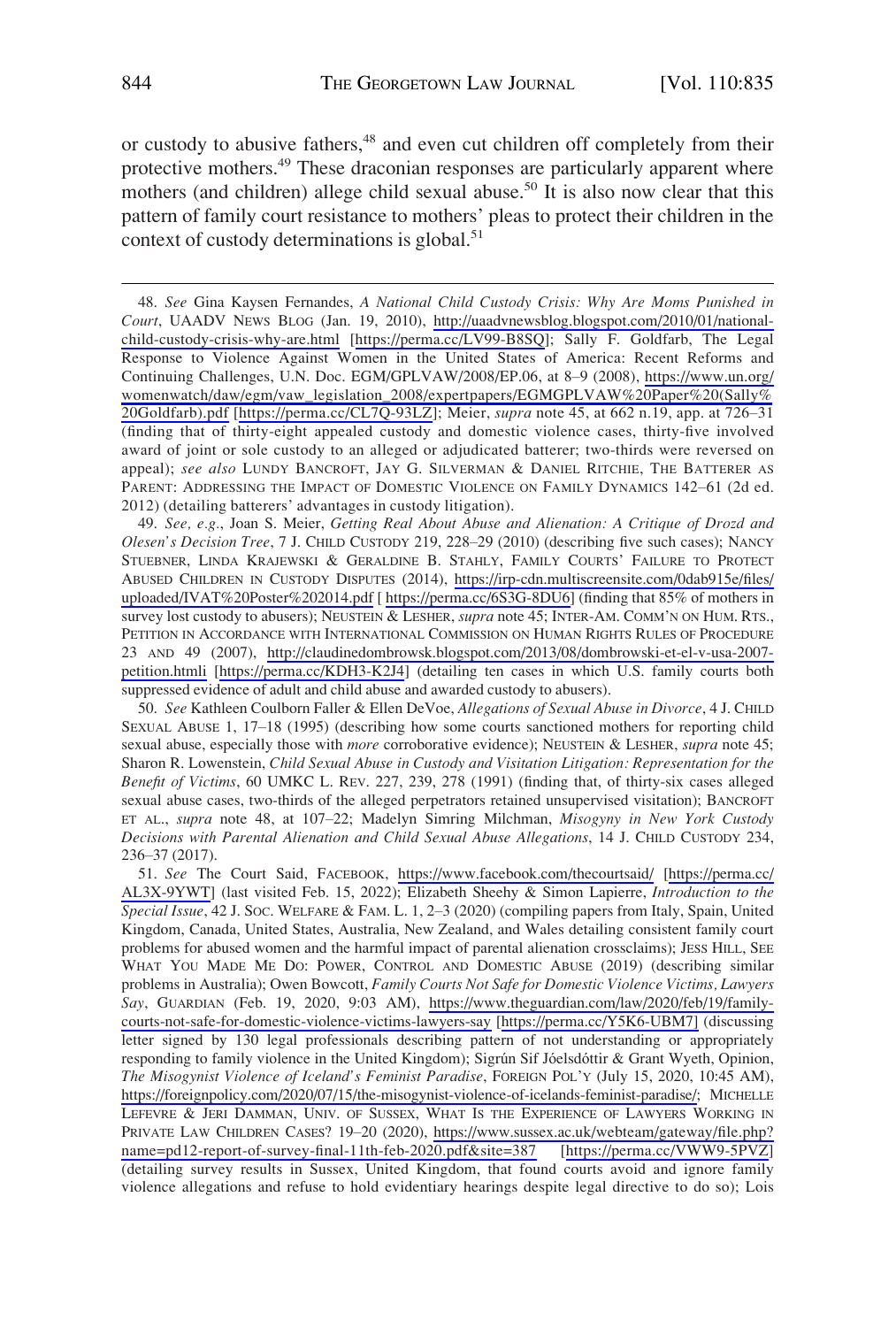# <span id="page-10-0"></span>1. Harm to Children

The damage to children subjected to the care and custody of allegedly dangerous parents by family court orders <sup>52</sup> has yet to be fully documented, but some research exists. One study of New York cases concluded that most custody evaluators' recommendations were unsafe for children who were sent to homes where abuse was alleged and even substantiated.<sup>53</sup> Another study provides troubling and concrete evidence of what happens to children in cases that go awry. Psychologist Joyanna Silberg and Registered Nurse Stephanie Dallam analyzed a series of "turned around" cases in which a first court disbelieved the abuse and failed to protect the child, but a second, later court found subsequent abuse and protected the child.54 Silberg and Dallam found that in the majority of the turned around cases, children spent, on average, three years in the abusive parent's custody before another court reversed the decision.<sup>55</sup> Court records showed the children's deteriorating mental and physical conditions including anxiety, depression, dissociation, post-traumatic stress disorder, self-harm, and suicidality. One third

53. MICHAEL S. DAVIS, CHRIS S. O'SULLIVAN, KIM SUSSER & MARJORY D. FIELDS, N.Y. LEGAL ASSISTANCE GRP., CUSTODY EVALUATIONS WHEN THERE ARE ALLEGATIONS OF DOMESTIC VIOLENCE: PRACTICES, BELIEFS AND RECOMMENDATIONS OF PROFESSIONAL EVALUATORS 80 (2010), [https://www.](https://www.ncjrs.gov/pdffiles1/nij/grants/234465.pdf)  [ncjrs.gov/pdffiles1/nij/grants/234465.pdf](https://www.ncjrs.gov/pdffiles1/nij/grants/234465.pdf) [\[https://perma.cc/23Y5-TXBM\]](https://perma.cc/23Y5-TXBM).

54. *See* Joyanna Silberg & Stephanie Dallam, *Abusers Gaining Custody in Family Courts: A Case Series of Over Turned Decisions*, 16 J. CHILD CUSTODY 140, 153–54, 161–62 (2019).

Shereen Winstock, Safe Havens or Dangerous Waters? A Phenomenological Study of Abused Women's Experiences in the Family Courts of Ontario 39 (Oct. 17, 2014) (Ph.D. dissertation, Osgoode Hall Law School of York University), [https://digitalcommons.osgoode.yorku.ca/cgi/](https://digitalcommons.osgoode.yorku.ca/cgi/viewcontent.cgi?article=1044&context=phd) [viewcontent.cgi?article=1044&context=phd](https://digitalcommons.osgoode.yorku.ca/cgi/viewcontent.cgi?article=1044&context=phd) [\[https://perma.cc/XYA4-5VS9](https://perma.cc/XYA4-5VS9)] (describing, among other things, "how the [Canadian] legislative framework, and the dominant patriarchal discourse it promotes, inform and are reflected in judges' responses to women's legal claims in family law proceedings").

While this Article focuses on cases with perpetrating fathers and victimized mothers, and while 52. those cases constitute the majority of abuse-related cases in family courts, there is no doubt that abusive mothers, victimized fathers, and same-sex abusers and victims also exist. *See, e.g.*, Neil B. Guterman, Yookyong Lee, Shawna J. Lee, Jane Waldfogel & Paul J. Rathouz, *Fathers and Maternal Risk for Physical Child Abuse*, 14 CHILD MALTREATMENT 277 (2009); *Mothering Ourselves: Adult Survivors of Abusive Mothers*, RESILIENT RETREAT, [https://www.resilientretreat.org/mothering-ourselves-adult](https://www.resilientretreat.org/mothering-ourselves-adult-survivors-of-abusive-mothers/)[survivors-of-abusive-mothers/](https://www.resilientretreat.org/mothering-ourselves-adult-survivors-of-abusive-mothers/) [[https://perma.cc/PJ6U-NQUP\]](https://perma.cc/PJ6U-NQUP) (last visited Feb. 15, 2022); Luca Rolle`, Giulia Giardina, Angela M. Caldarera, Eva Gerino & Piera Brustia, *When Intimate Partner Violence Meets Same Sex Couples: A Review of Same Sex Intimate Partner Violence*, FRONTIERS PSYCH., Aug. 21, 2018, at 1. This author has handled two cases on behalf of protective fathers in which they were rejected and treated similarly to many protective mothers, raising a legitimate question as to whether courts' response is gender biased or rather biased against children and parents describing another parent as abusive. However, because the reality is that abusers are more often fathers and protective parents more often mothers, and both the shared parenting ideal, *see infra* Part II, and parental alienation theory, *see infra* Part IV, are deeply gendered, this Article speaks primarily of abusive fathers and protective mothers.

<sup>55.</sup> *Id.* (analyzing factors leading to custody reversals, harm suffered by children, and factors aiding in correcting the outcome). The study is not a statistically significant sample because "turned around" cases were referred to the researchers from a variety of sources. *Id.* at 146–47. However, as a "case series," *id* at 140, the study rigorously records the types and degree of injury to children when courts erroneously deny true abuse. Of course, the grief and suffering this causes loving mothers is almost incalculable. *See* Vivienne Elizabeth, '*It's an Invisible Wound': The Disenfranchised Grief of Post-Separation Mothers Who Lose Care Time*, 41 J. SOC. WELFARE & FAM. L. 34, 46–47 (2019).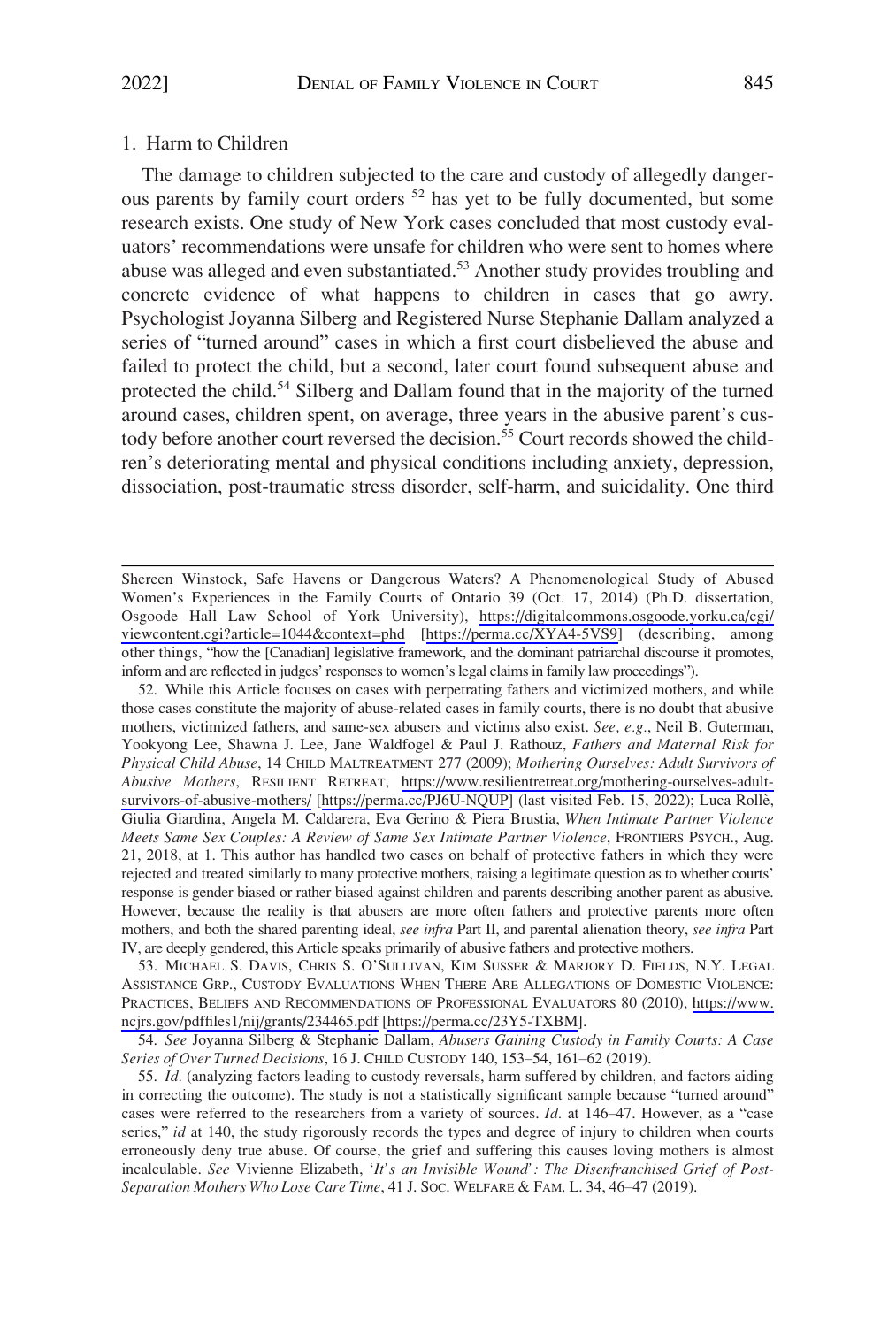of these children became suicidal; some ran away.56 Some children survive the custody of an abusive parent only to commit suicide once they reach adulthood, due to the legacy of psychological torment they carry from their court-ordered suffering.<sup>57</sup> Even apart from ongoing abuse, the trauma and psychological harm to children who are precipitously removed from their loving, safe parent should be obvious.<sup>58</sup> The suffering caused by such court orders are regularly reported by now-adult children and protective parents on social media.59

The most drastic outcomes can be found in a compilation of children's killings by a separating or divorcing parent. The Center for Judicial Excellence's growing database of over 700 filicides at the time of this writing identifies over 100 cases where family courts ordered—against a protective parents' pleas—the parental access used to kill the child.<sup>60</sup>

*See, e.g.*, Alex, *Alex's Story*, COURAGEOUS KIDS NETWORK: OUR STORIES (Feb. 2005), [https://](https://web.archive.org/web/20150801090316/http://courageouskids.net/)  59. [web.archive.org/web/20150801090316/http://courageouskids.net/](https://web.archive.org/web/20150801090316/http://courageouskids.net/) ("DCFS had indicated 4 reports of abuse against him, yet the judge still made me go with him."); Stephanie Hope, *Stephanie's Story*, COURAGEOUS KIDS NETWORK: OUR STORIES (Dec. 4, 2008), [https://web.archive.org/web/](https://web.archive.org/web/20150801090316/http://courageouskids.net/)  [20150801090316/http://courageouskids.net/](https://web.archive.org/web/20150801090316/http://courageouskids.net/) ("Evie's face was bloody, her lips swollen, and her forehead black and blue. He did hit us again, mostly Evie and I. He would pin our arms behind our backs, and throw us on the floor or agains [sic] walls . . . . The judge gave him full legal and physical custody.").

60. CTR. FOR JUD. EXCELLENCE, *supra* note 39. Eighty percent of the killers were fathers; eleven percent were mothers; the remainder were other family members. E-mail from Brittany Elmore, Operations Manager, Ctr. for Jud. Excellence, to author (Sept. 23, 2021, 6:26 PM) (on file with author); *see also* R. Dianne Bartlow, *Judicial Response to Court-Assisted Child Murders*, 10 FAM. & INTIMATE PARTNER VIOLENCE Q. 7, 8 (2017). These stories often include repeated pleas for child protection by protective parents to authorities, which are rejected. *See, e.g.*, Lisa Finn, *Thomas Valva Remembered 1 Year After Death: 'They All Failed Him*,*'* PATCH (Jan. 17, 2021, 9:01 PM), [https://patch.com/new-york/](https://patch.com/new-york/center-moriches-eastport/thomas-valva-remembered-1-year-after-death-they-all-failed-him)  [center-moriches-eastport/thomas-valva-remembered-1-year-after-death-they-all-failed-him](https://patch.com/new-york/center-moriches-eastport/thomas-valva-remembered-1-year-after-death-they-all-failed-him) [\[https://](https://perma.cc/JW6C-XWEL) [perma.cc/JW6C-XWEL](https://perma.cc/JW6C-XWEL)] (describing family court and child protective services both rebuffing mother's repeated pleas); Rebecca Liebson, *Officer Charged in Murder of Son, 8, Kept in Freezing Garage, Police Say*, N.Y. TIMES (Jan. 25, 2020), [https://www.nytimes.com/2020/01/24/nyregion/](https://www.nytimes.com/2020/01/24/nyregion/michael-valva-thomas-nypd.html) [michael-valva-thomas-nypd.html](https://www.nytimes.com/2020/01/24/nyregion/michael-valva-thomas-nypd.html) (describing autistic boy's killing by father after being forced to sleep on concrete floor in freezing cold garage and then being bathed in cold water, and noting that the mother had reported the abuse for years).

<sup>56.</sup> *See* Silberg & Dallam, *supra* note 54, at 155.

*See* Rhonda Case, *Louis' Life Still Matters*, FREE AS THE SUN (Mar. 18, 2019), [http://web.archive.](http://web.archive.org/web/20190614130402/https://freeasthesun.com/2019/03/louis-life-still-matters/)  57. [org/web/20190614130402/https://freeasthesun.com/2019/03/louis-life-still-matters/.](http://web.archive.org/web/20190614130402/https://freeasthesun.com/2019/03/louis-life-still-matters/)

<sup>58.</sup> See Press Release, Am. Psych. Ass'n, Statement of APA President Regarding Executive Order Rescinding Immigrant Family Separation Policy (June 20, 2018), [https://www.apa.org/news/press/](https://www.apa.org/news/press/releases/2018/06/family-separation-policy)  [releases/2018/06/family-separation-policy](https://www.apa.org/news/press/releases/2018/06/family-separation-policy) [\[https://perma.cc/7EAU-Z39P](https://perma.cc/7EAU-Z39P)] (describing immigrant child removals as traumatizing and causing "severe psychological distress"); Silberg & Dallam, *supra* note 54, at 160 (citing attachment research); Jennifer Collins, *Jennifer Collins Responds to Joan Meiers Article "When Abduction Is Liberation*," AM. CHILD. UNDERGROUND: BLOG, [http://americanc](http://americanchildrenunderground.blogspot.com/2014/01/jennifer-collins-resopnds-to-joan.html)  [hildrenunderground.blogspot.com/2014/01/jennifer-collins-resopnds-to-joan.html](http://americanchildrenunderground.blogspot.com/2014/01/jennifer-collins-resopnds-to-joan.html) [\[https://perma.cc/](https://perma.cc/3G2B-ZZJM) [3G2B-ZZJM](https://perma.cc/3G2B-ZZJM)] (last visited Feb. 15, 2022) (describing the experiences of a child who reported that after the court told a mother she should just "get over" the father's extreme violence, "[w]e were ripped out of the arms of our loving mother and handed over to the man who was beating us! To make it even worse we were denied all contact with our mother; no visits, no phone calls, not even letters. We loved our mom so much . . . ."). In the G narrative above, one child became mentally ill and suicidal, and another was diagnosed with post-traumatic stress disorder. *See supra* note 34 and accompanying text.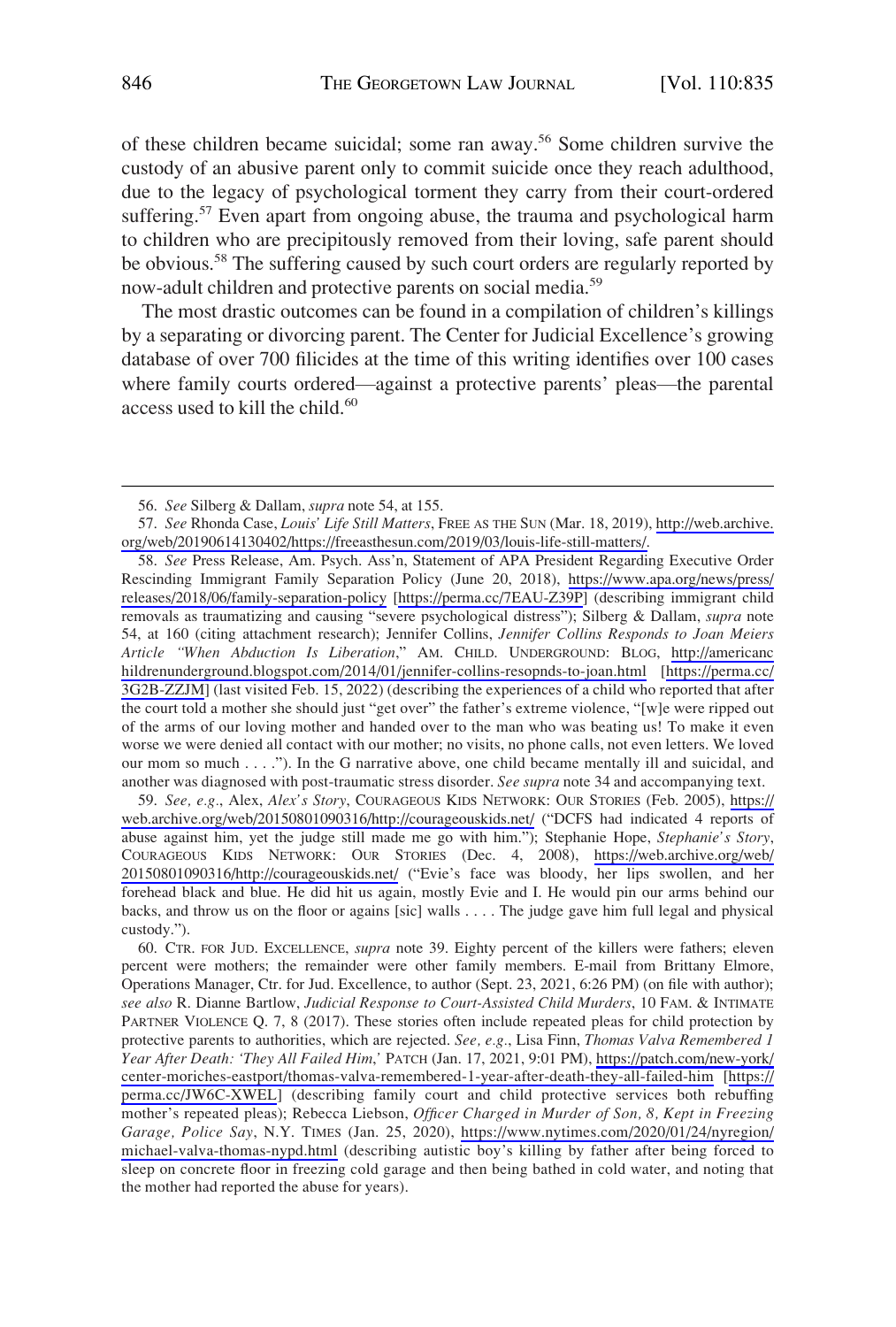#### B. QUANTITATIVE EVIDENCE—FAMILY COURT OUTCOMES STUDY FINDINGS

<span id="page-12-0"></span>The domestic violence and child abuse scholarship sounding the alarm about courts' treatment of abuse allegations has had little impact on courts and affiliated professionals. Rather, mainstream family court professionals regularly dismiss abuse professionals' critiques as ideological, extreme,<sup>61</sup> or too trusting of women's allegations.<sup>62</sup> Such dismissals have been made easier by the absence of objective, neutral, nationwide data.

Previous empirical validation of the trends represented by these reports has been sparse and, for practical reasons, limited to particular jurisdictions or courts. In 2005, four then-groundbreaking quantitative studies were published showing that courts in four different states variously lacked full information about the history of violence, failed to protect women and children at child exchanges, awarded as much *or more* custody or visitation to abusers than to non-abusers, and treated "friendly parent" statutory provisions as outweighing domestic violence provisions.<sup>63</sup>

Recognizing the importance of national trend data as well as data on courts' responses to child maltreatment distinct from partner violence, in 2015 an expert team of colleagues<sup>64</sup> and this author applied for and were awarded a grant from the National Institute of Justice (NIJ) to produce a nationwide study of child custody outcomes in cases involving abuse and alienation claims.<sup>65</sup> The only way to gather national data on court outcomes was to examine judicial opinions posted online. Fortunately, by 2015, most appellate court opinions were available online and, to our surprise, so were hundreds of trial court opinions.66 The Study's search for published opinions covered the ten-year period from January 1, 2005, through December 31, 2014. Two law graduates triaged over 15,000 cases that

<sup>61.</sup> *See* Richard A. Warshak, *When Evaluators Get It Wrong: False Positive IDs and Parental Alienation*, 26 PSYCH. PUB. POL'Y & L. 54, 54 (2020) (describing abuse experts' critiques of parental alienation, and advocacy to restrict its use in abuse cases, as an "extreme viewpoint"); NICK BALA, PARENTAL ALIENATION: SOCIAL CONTEXTS AND LEGAL RESPONSES 10 (2018) (on file with author) (depicting abuse critiques and aggressive PAS advocacy as two extremes with the purportedly reasonable approach to alienation in the middle); Janet R. Johnston & Matthew J. Sullivan, *Parental Alienation: In Search of Common Ground for a More Differentiated Theory*, 58 FAM. CT. REV. 270, 287 n.5 (2020) (citing several abuse experts' scholarship as subject to "scholar advocacy bias").

<sup>62.</sup> *See* NICK BALA, HIGH CONFLICT SEPARATIONS & CHILDREN RESISTING CONTACT WITH A PARENT 7 (2018) (on file with author) ("A huge limitation of the research of the Backbone Collective (and others) is that it is premised on assumption that the woman is always accurate, honest and complete in her reports!").

<sup>63.</sup> *See generally* Joan Zorza & Leora Rosen, *Guest Editors' Introduction*, 11 VIOLENCE AGAINST WOMEN 983 (2005) (contextualizing the issue and describing the studies).

<sup>64.</sup> The Study team included this author as principal investigator; Sean Dickson, Esq, MPh, Chris O'Sullivan, PhD, and Leora Rosen, PhD, as social science consultants; and Jeffrey Hayes of the Institute for Women's Policy Research as quantitative analyst and preparer of the data for archiving.

*Child Custody Outcomes in Cases Involving Abuse Allegations and Parental Alienation*, NAT'L 65. INST. OF JUST. (Sept. 16, 2014), <https://nij.ojp.gov/funding/awards/2014-mu-cx-0859> [[https://perma.cc/](https://perma.cc/RY3E-23QK)  [RY3E-23QK\]](https://perma.cc/RY3E-23QK).

<sup>66.</sup> The dataset of 4,388 electronically published opinions ultimately included over 600 trial court opinions. Over three-quarters of these were from Connecticut and Delaware; the remaining quarter were primarily from New York, Pennsylvania, Ohio, and Montana.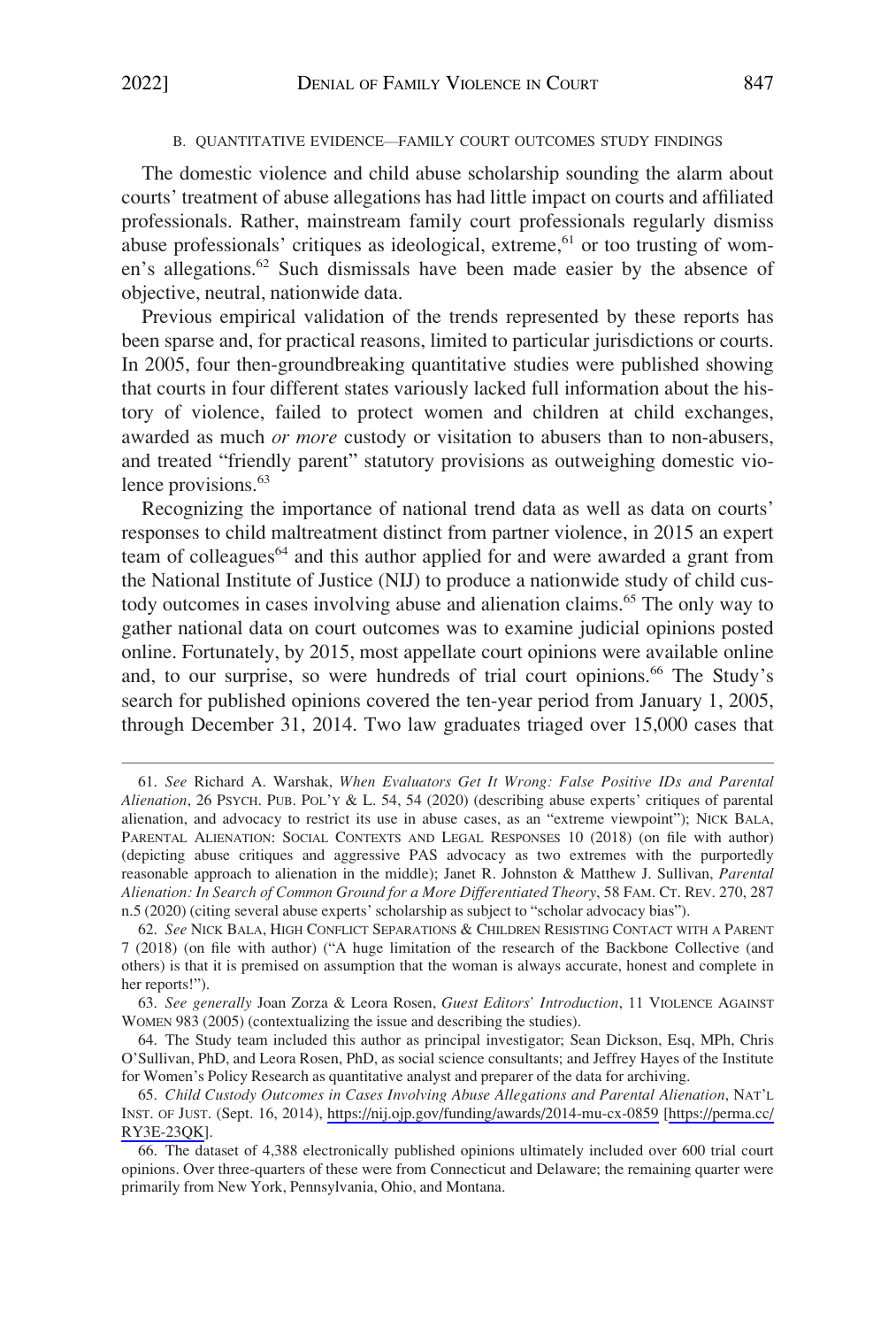<span id="page-13-0"></span>had been identified by our comprehensive search string and then coded, in detail, the 4,338 cases that fit the Study's criteria.<sup>67</sup>

A critical caveat in any discussion of the Study's quantitative findings is this: the Study could not and did not seek to analyze or second-guess courts' factual determinations of the truth, the credibility of abuse or alienation claims, or children's best interests. By design, the Study simply maps out what courts report themselves to be thinking and deciding. Therefore, while the data objectively indicate a high level of judicial skepticism toward mothers' claims of domestic violence and child abuse and frequent custody reversals to allegedly abusive fathers, they cannot and do not demonstrate the rightness or wrongness of these outcomes. Other research, however, can be brought to bear on those normative claims and is discussed below.<sup>68</sup>

## 1. Courts' Skepticism Toward Mothers' Abuse Claims<sup>69</sup>

The Study netted  $2,189$  cases<sup>70</sup> in which mothers accused fathers of any kind of abuse (mutual abuse cases were excluded for this analysis). Strikingly, while courts credited (believed) mothers' claims of intimate partner abuse 42.6% of the time, they believed mothers' claims of child abuse only 20.8% (physical) and 19.4% (sexual) of the time.71 This means that courts have 2.8 times lower odds of

<sup>67.</sup> Far more information was coded than was capable of being analyzed during the Study's time frame; the complete dataset is available from the NIJ archives for secondary analyses. *See Child Custody Outcomes in Cases Involving Parental Alienation and Abuse Allegations, United States, 2005- 2014 (ICPSR 37331)*, NAT'L ARCHIVE OF CRIM. JUST. DATA (Mar. 30, 2021), [https://www.icpsr.umich.](https://www.icpsr.umich.edu/web/NACJD/studies/37331)  [edu/web/NACJD/studies/37331](https://www.icpsr.umich.edu/web/NACJD/studies/37331) [[https://perma.cc/4LC9-8LU4\].](https://perma.cc/4LC9-8LU4])

*See infra* Section I.B.2. Some additional limitations of the Study are described in Meier et al., 68. *supra* note 8. There has been one published critique of the Family Court Outcomes study. *See* Jennifer J. Harman & Demosthenes Lorandos, *Allegations of Family Violence in Court: How Parental Alienation Affects Judicial Outcomes*, 27 PSYCH. PUB. POL'Y & L. 184, 184 (2020). Harman and Lorandos's critiques and original research are refuted as speculative, false, and invalid in Joan S. Meier, Sean Dickson, Chris S. O'Sullivan & Leora N. Rosen, *The Trouble with Harman and Lorandos's Attempted Refutation of Meier et al. Family Court Study*, TAYLOR & FRANCIS ONLINE: J. FAM. TRAUMA CHILD CUSTODY & CHILD DEV. (Feb. 28, 2022), [https://www.tandfonline.com/doi/full/10.1080/26904586.](https://www.tandfonline.com/doi/full/10.1080/26904586.2022.2036286)  [2022.2036286](https://www.tandfonline.com/doi/full/10.1080/26904586.2022.2036286) [<https://perma.cc/8RM5-WN5F>] and Joan S. Meier, Sean Dickson, Chris S. O'Sullivan & Leora N. Rosen, *Harman and Lorandos's False Critique of Meier et al.'s Family Court, Abuse and Alienation Study*, J. FAM. TRAUMA CHILD CUSTODY & CHILD DEV. (forthcoming) (on file with author).

<sup>69.</sup> This Article focuses on mothers' abuse claims and custody losses to shed light on the abuse field's critiques of family courts. A smaller number of gender-reversed cases, in which fathers accuse mothers of abuse and mothers crossclaim alienation, are also discussed for purposes of a direct gender comparison.

<sup>70.</sup> These data have not previously been formally published. They were posted online in the final summary overview submitted to the National Institute of Justice. *See* Meier et al., *supra* note 8. The only journal publication of the Study to date focused solely on court responses to cases with and without alienation crossclaims. *See* Meier, *supra* note 8. By contrast, the data newly reported in this Section reflect all cases with abuse allegations, regardless of whether alienation was crossclaimed.

<sup>71.</sup> *See* DICKSON, *supra* note 6, at 1–2 tbls.8, 9 & 10. It should be noted that much of the Study data consists of simple frequencies, the percent of cases in which one thing or another occurred. Frequencies are purely descriptive and not subject to significance testing, especially in this dataset, which is a complete census and not a sample. Where we make gender or other comparisons, we report odds ratios. These meet statistical significance standards unless otherwise noted.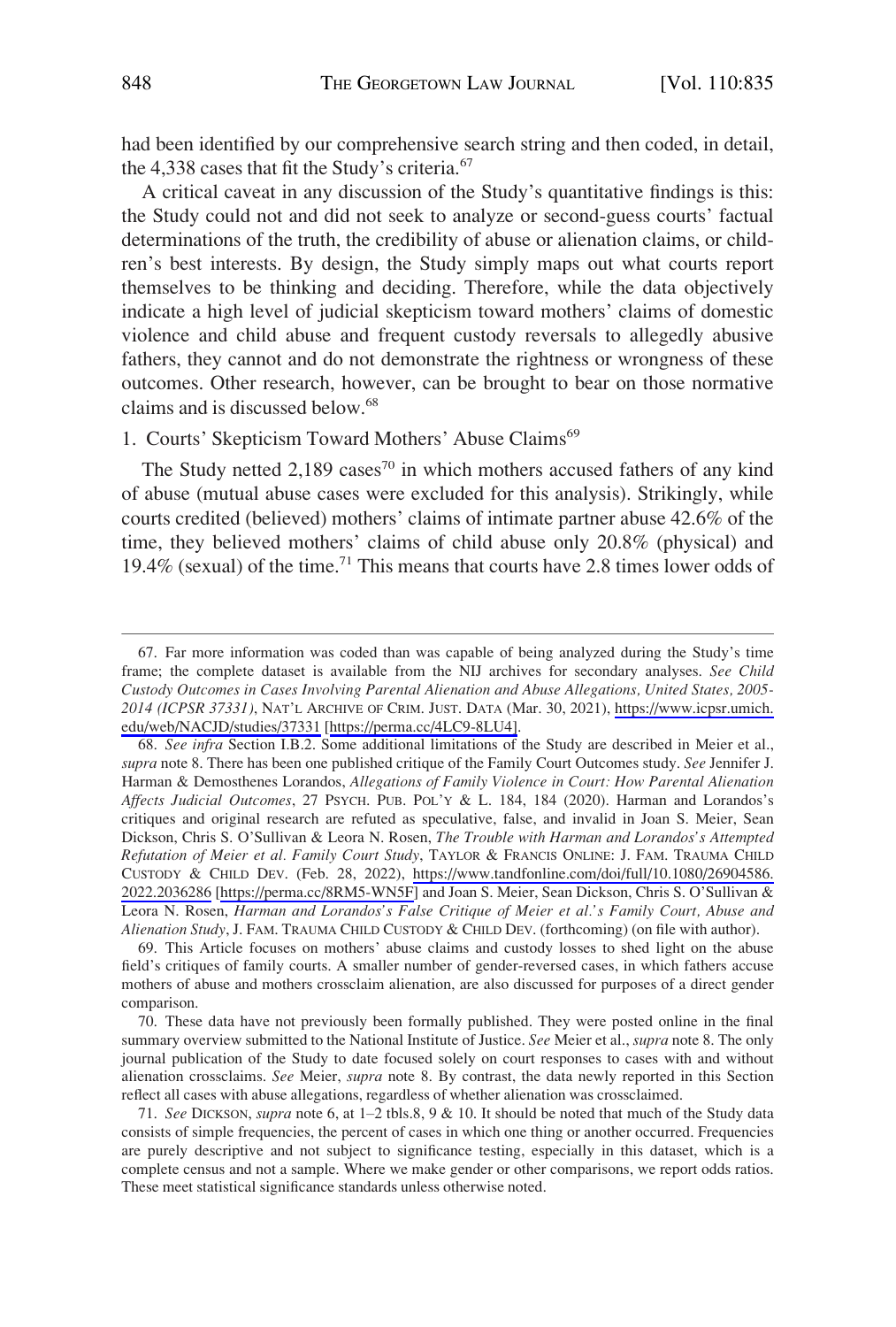<span id="page-14-0"></span>crediting child physical abuse<sup>72</sup> and 3.1 times lower odds of crediting child sexual abuse claims than domestic violence claims.73 On average, courts credited mothers' abuse allegations approximately one-third  $(36.3\%)$  of the time.<sup>74</sup> These data (and others)<sup>75</sup> pointedly contradict the all-too-frequently claimed conventional wisdom that women need merely to claim abuse in court to win custody of their children.76

Courts' even greater rejection of mothers' *child abuse* claims (crediting roughly only one-fifth) is particularly stunning. The lack of attention to this subject in even the domestic violence literature<sup>77</sup> is beyond the scope of this Article but is addressed elsewhere.<sup>78</sup> Given the substantial degree of overlap between these phenomena and courts' responses to them, this Article and the Study will hopefully spur future integrated research and analysis.<sup>79</sup>

# *a. Outside Research on Women's Perceived Credibility*

As noted above, the Study did not attempt to second-guess courts' factual findings about the truth or falsity of abuse but merely attempted to quantify courts'

76. See, e.g., ALEC BALDWIN, A PROMISE TO OURSELVES: A JOURNEY THROUGH FATHERHOOD AND DIVORCE 198 (2008) (quoting Harvard Law Professor Jeannie Suk claiming that "the relative ease with which legal actors today seem able to view husbands as violent or potentially violent" explains why so many child custody disputes "involve some allegation of violence"); ALEXA DANKOWSKI, SUZANNE GOODE, PHILIP GREENSPUN, CHACONNE MARTIN-BERKOWICZ & TINA TONNU, REAL WORLD DIVORCE: CUSTODY, CHILD SUPPORT, AND ALIMONY IN THE 50 STATES ch. 9 (2017) (ebook), [http://www.](http://www.realworlddivorce.com/DomesticViolence)  [realworlddivorce.com/DomesticViolence](http://www.realworlddivorce.com/DomesticViolence) [\[https://perma.cc/FD9M-DJA5](https://perma.cc/FD9M-DJA5)] ("All that [a woman] needs . . . is to say 'I'm afraid of him.' She gets a house, the kids, and money every month without ever having to give evidence, be cross-examined, or bring any additional witnesses to corroborate.").

77. In contrast to the silence in the legal literature, there are a small number of relevant social science publications. *See, e.g.*, Madelyn Simring Milchman, *Misogynistic Cultural Argument in Parental Alienation Versus Child Sexual Abuse Cases*, 14 J. CHILD CUSTODY 211 (2017); Silberg & Dallam, *supra* note 54, at 157 (describing a majority of children in the sample as having been physically or sexually abused).

78. *See* Joan S. Meier & Vivek Sankaran, *Breaking Down the Silos that Harm Children: A Call to Child Welfare, Domestic Violence and Family Court Professionals*, 28 VA. J. SOC. POL'Y & L. 275 (2022).

79. *See* Claire Houston, *What Ever Happened to the "Child Maltreatment Revolution"?*, 19 GEO. J. GENDER & L. 1, 37 (2018) (advocating for more feminist activism to strengthen legal responses to child maltreatment); *see also* Meier & Sankaran, *supra* note 78 (manuscript at 2) (describing tensions and contradictions between the two fields).

<sup>72.</sup> *Id.* at 3 tbl.18. (P*<*0.001, CI 2.1–3.8). The math behind these odds ratios can be performed as follows: in our Study, in cases where the father was accused of domestic violence, the court believed the mother's accusation in 42.6% of cases and did not believe the mother in 57.4% of cases. In cases of physical child abuse, courts believed the mothers 20.8% of the time and did not believe the mother 79.2% of the time. The odds ratio can be calculated by converting those four percentages to decimal and performing the following calculation: (.426/.574)/(.208/.792) = (.742/.263) = 2.82.

<sup>73.</sup> *Id.* (P*<*0.001, CI 2.3–4.2).

<sup>74.</sup> *Id.* at 3 tbl.11.

*See* Teresa E. Meuer, Tony Gibart & Adrienne Roach, *Domestic Abuse: Little Impact on Child*  75. *Custody and Placement*, ST. BAR WIS. (Dec. 13, 2018), [http://www.wisbar.org/NewsPublications/](http://www.wisbar.org/NewsPublications/InsideTrack/Pages/article.aspx?Volume=91&Issue=11&ArticleID=26737)  [InsideTrack/Pages/article.aspx?Volume=91&Issue=11&ArticleID=26737](http://www.wisbar.org/NewsPublications/InsideTrack/Pages/article.aspx?Volume=91&Issue=11&ArticleID=26737) [[https://perma.cc/Y4PS-](https://perma.cc/Y4PS-7J5V)[7J5V](https://perma.cc/Y4PS-7J5V)] (reporting that even criminal convictions for domestic violence did not affect 50% of cases, which resulted in shared legal custody, including negotiated settlements).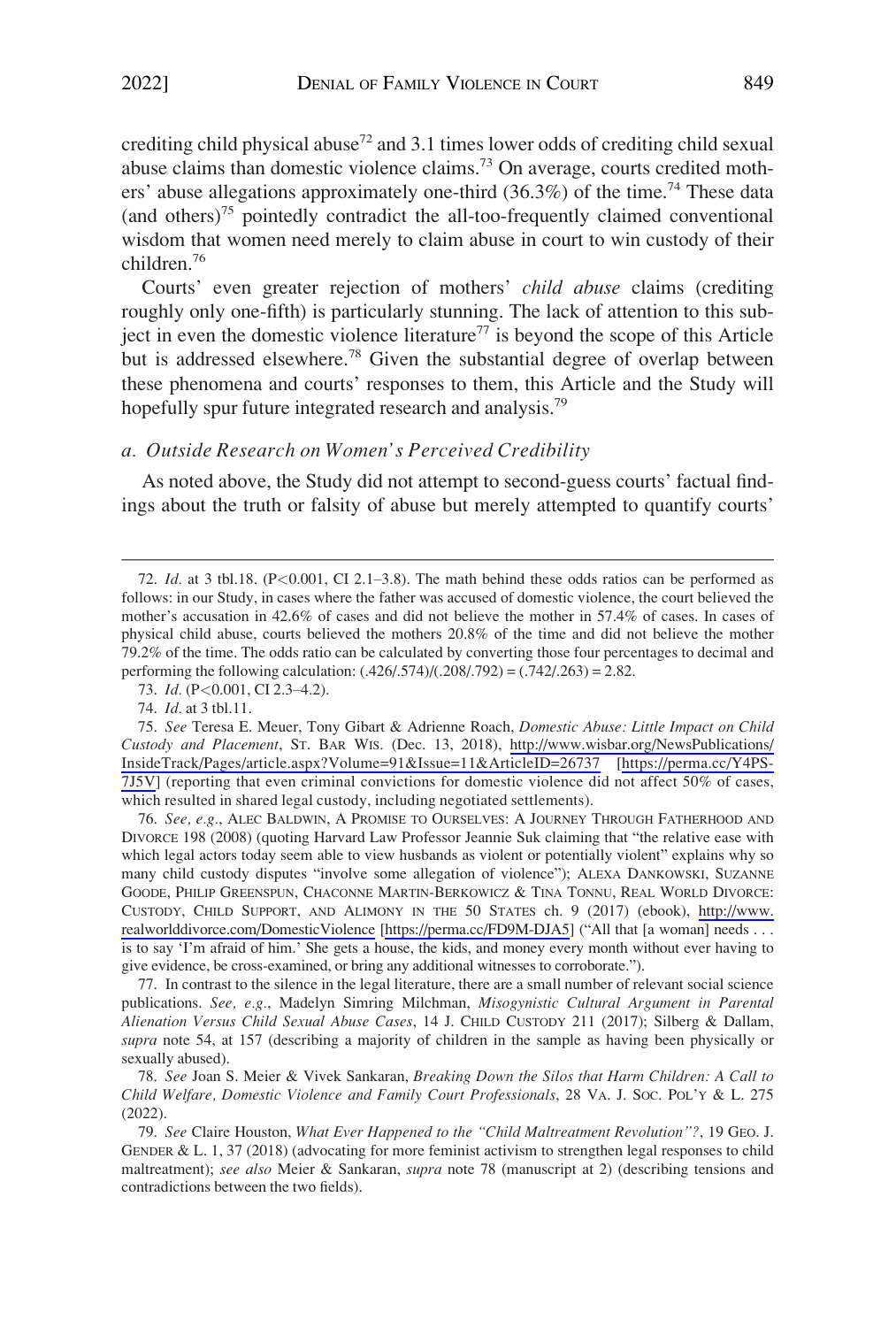own findings and rulings. Thus, some might argue that courts' low rates of crediting of mothers' abuse claims is legitimate because women do, in fact, often falsely allege abuse.<sup>80</sup> A brief review of what is known about the credibility of women's abuse claims is thus warranted.

Bringing objective research to bear on this question is, of course, quite difficult because it is rare that even a researcher can confidently and objectively assess the truth or falsity of any individual's abuse claims. However, what research exists suggests that, before parental alienation labels became common, even relatively conservative institutional assessors found the majority of women's claims of partner abuse in court to be valid, ranging from  $67\%$  to  $93\%$ .<sup>81</sup> The Study's finding that contemporary courts only believe 45% of mothers' adult domestic violence claims is well below this range.

More research is available regarding outside evaluators' perceptions of mothers' and children's allegations of child abuse. A review of the extant research by leading University of Michigan expert Kathleen Faller found that multiple studies described 50% to 72% of child sexual abuse allegations in custody litigation as likely valid, that approximately one-third of allegations were "uncertain," and that credible research found malicious or pathological allegations in only 7.7% (13/169) and 4.6% of cases. $82$  A large Canadian study across several jurisdictions found that only 12% of child sexual abuse allegations in cases involved with custody litigation were deemed by the child welfare agency to be intentionally

<sup>80.</sup> It is not hard to find fathers' rights advocates who assert that the vast majority of women's abuse claims are false. *See, e.g.*, *Domestic Violence*, FATHERS FOR EQUAL RTS., [https://fathers4kids.com/](https://fathers4kids.com/issues/domestic-violence)  [issues/domestic-violence](https://fathers4kids.com/issues/domestic-violence) [<https://perma.cc/Q72Y-WVT8>] (last visited Feb. 16, 2022) ("Fathers' organizations now estimate that up to 80% of domestic violence allegations against men are false allegations."). Many parental alienation specialists also retain significant skepticism, without objective basis. *See, e.g.*, sources cited *supra* notes 61–62.

<sup>81.</sup> Martha Shaffer & Nicholas Bala, *Wife Abuse, Child Custody and Access in Canada*, 3 J. EMOTIONAL ABUSE 253, 260 (2003) (judges believed thirty out of forty-two (71%) women's allegations of partner abuse in custody context); MATTHEW BILESKI & PHILLIP STEVENSON, ARIZ. CRIM. JUST. COMM'N, THE REPORTING OF SEXUAL ASSAULT IN ARIZONA, CY 2002-2011, at 2 (2013) (identifying only one reported case of false reporting of spousal sexual assault over ten-year period); Wendy Davis, *Gender Bias, Fathers' Rights, Domestic Violence and the Family Court*, 4 BUTTERWORTHS FAM. L.J. 299, 304–05 (2004) (quoting the New Zealand Law Commission which found "'no empirical or qualitative evidence to substantiate . . . allegations' that 'women were making strategic use of protection orders to prejudice fathers' positions in custody disputes,'" and reflecting Davis' own experience that only two of the twenty-seven contested factual hearings in protective order cases she worked on between 1996 and 2004 resulted in courts finding against the woman's credibility, and even in those two cases the parties agreed that the incidents had occurred (alteration in original)). *But cf.* Janet R. Johnston, Soyoung Lee, Nancy W. Olesen & Marjorie G. Walters, *Allegations and Substantiations of Abuse in Custody-Disputing Families*, 43 FAM. CT. REV. 283, 284–85, 289, tbl.3 (2005) (summarizing several other studies of false allegations, but finding that custody evaluators substantiated 41% of mothers' spousal abuse allegations).

<sup>82.</sup> *See* Kathleen Coulborn Faller, *The Parental Alienation Syndrome: What Is It and What Data Support It?*, 3 CHILD MALTREATMENT 100, 107–08 (1998); *see also* Nancy Thoennes & Patricia G. Tjaden, *The Extent, Nature, and Validity of Sexual Abuse Allegations in Custody/Visitation Disputes*, 14 CHILD ABUSE & NEGLECT 151, 161 (1990); BANCROFT ET AL., *supra* note 48, at 119–20 (surveying research on credibility of child sexual abuse allegations in custody litigation context and noting that even most skeptical researchers found over half such allegations credible).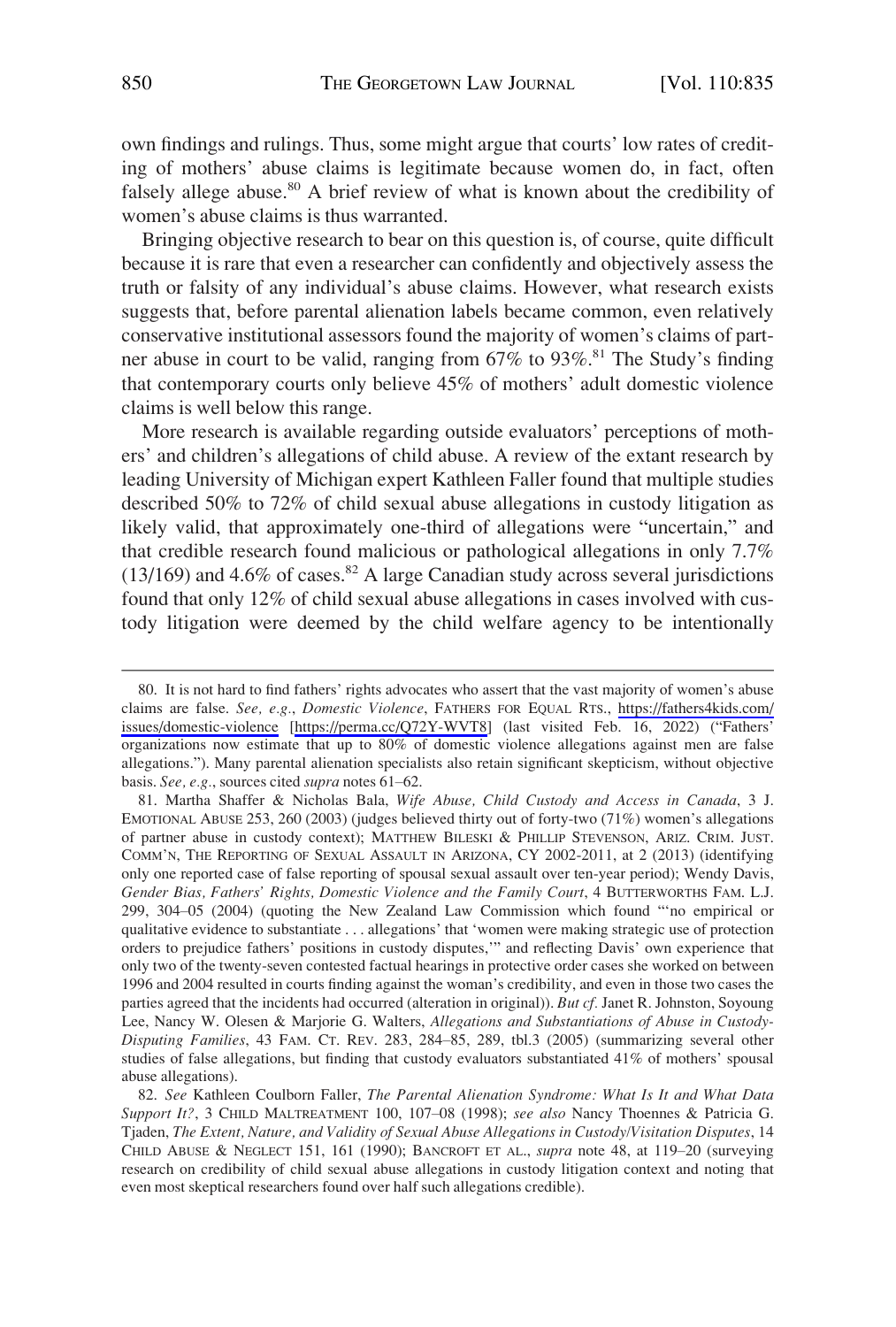fabricated.83 Most interestingly, custodial parents (mostly mothers) and children were found to be the *least* likely to fabricate (16%).<sup>84</sup> Most false claims were by noncustodial parents (mostly fathers)  $(43\%)$ .<sup>85</sup> Likewise, other research indicates that the primary fabricators of child abuse and neglect reports to child welfare agencies are noncustodial parents, primarily fathers.<sup>86</sup>

In spite of this objective evidence that most women alleging abuse are not fabricating, court professionals' broad skepticism of women's allegations persists. This attitude is in part an outgrowth of our culture's history of misogyny and denial of violence against women, as has been eloquently described by other scholars.<sup>87</sup> These beliefs are not just inherited consciously or unconsciously; they are sometimes explicitly taught: Two sources from opposite coasts have independently reported that experienced judges regularly warn new family court judges against believing women's abuse allegations.<sup>88</sup> Thus, former San Diego Judge DeAnn Salcido has described classes which warned new judges to be skeptical of the timing of child abuse allegations by women.<sup>89</sup> And, as is discussed in Part III, ubiquitous "parental alienation" trainings implicitly teach courts that women and children's abuse allegations may be signs of alienation, not actual abuse.<sup>90</sup>

86. *See, e.g.*, Heather Douglas & Emma Fell, *Malicious Reports of Child Maltreatment as Coercive Control: Mothers and Domestic and Family Violence*, 35 J. FAM. VIOLENCE 827, 830–33 (2020) (studying batterers' malicious use of false abuse reports to child welfare agencies).

*See id.* at 828; Deborah Epstein & Lisa A. Goodman, *Discounting Women: Doubting Domestic*  87. *Violence Survivors' Credibility and Dismissing Their Experiences*, 167 U. PA. L. REV. 399, 402 (2019); Catharine A. MacKinnon, *Where #MeToo Came From, and Where It's Going*, ATLANTIC (Mar. 24, 2019), [https://www.theatlantic.com/ideas/archive/2019/03/catharine-mackinnon-what-metoo-has-changed/](https://www.theatlantic.com/ideas/archive/2019/03/catharine-mackinnon-what-metoo-has-changed/585313/)  [585313/;](https://www.theatlantic.com/ideas/archive/2019/03/catharine-mackinnon-what-metoo-has-changed/585313/) *see also* BANCROFT ET AL., *supra* note 48.

88. Meeting Minutes from Workgroup to Study Child Custody Court Proceedings Involving Domestic Violence or Child Abuse Allegations 7 (Jan. 28, 2020), [http://dls.maryland.gov/pubs/prod/](http://dls.maryland.gov/pubs/prod/NoPblTabMtg/CmsnChdAbuseDomViol/January_28_2020_minutes.pdf)  [NoPblTabMtg/CmsnChdAbuseDomViol/January\\_28\\_2020\\_minutes.pdf](http://dls.maryland.gov/pubs/prod/NoPblTabMtg/CmsnChdAbuseDomViol/January_28_2020_minutes.pdf) [<https://perma.cc/HF4P-7R9J>] (reporting that judicial interviews indicated that "the older seasoned judges warn[ed] the incoming judges not to believe women"); Claudine Dombrowski, *Lost in System: Former Family Court Judge/ Whistleblower Speaks Out Salcido*, YOUTUBE (Oct. 6, 2012), [https://www.youtube.com/watch?v=](https://www.youtube.com/watch?v=MvA5hfTdsWI)  [MvA5hfTdsWI](https://www.youtube.com/watch?v=MvA5hfTdsWI) (recording of Fox News 11 interviewing former San Diego Judge DeAnn Salcido who noted that she was trained to be suspicious of women's claims).

89. *Id.* at 4:00 (stating that judges in meetings disparaged women who claimed domestic violence as being "on [their] period.")

90. *See infra* Part III.

<sup>83.</sup> *See* Nico Trocme´ & Nicholas Bala, *False Allegations of Abuse and Neglect When Parents Separate*, 29 CHILD ABUSE & NEGLECT 1333, 1342 (2005).

<sup>84.</sup> *See id.* 

<sup>85.</sup> *See id.* A subsequent analysis of the 2003 Canadian Incidence Study found that agency caseworkers deemed 49% of all child abuse and neglect allegations to be valid, 13% suspected of being false, and 4% intentionally false. Nicholas MC Bala, Mindy Mitnick, Nico Trocmé & Claire Houston, *Sexual Abuse Allegations and Parental Separation: Smokescreen or Fire?*, 13 J. FAM. STUD. 26, 30 (2007). Again, few *mothers'* allegations were deemed intentionally false—noncustodial parents (usually fathers) were more likely fabricators. *Id.* Child sexual abuse allegations were substantiated much less often (26%), but 54% were deemed made in good faith and another 15% were "suspected." *Id.*  Caseworkers deemed slightly more allegations to be intentionally false when there was simultaneous custody litigation, although most possibly false allegations were made by noncustodial parents and third parties. *Id.*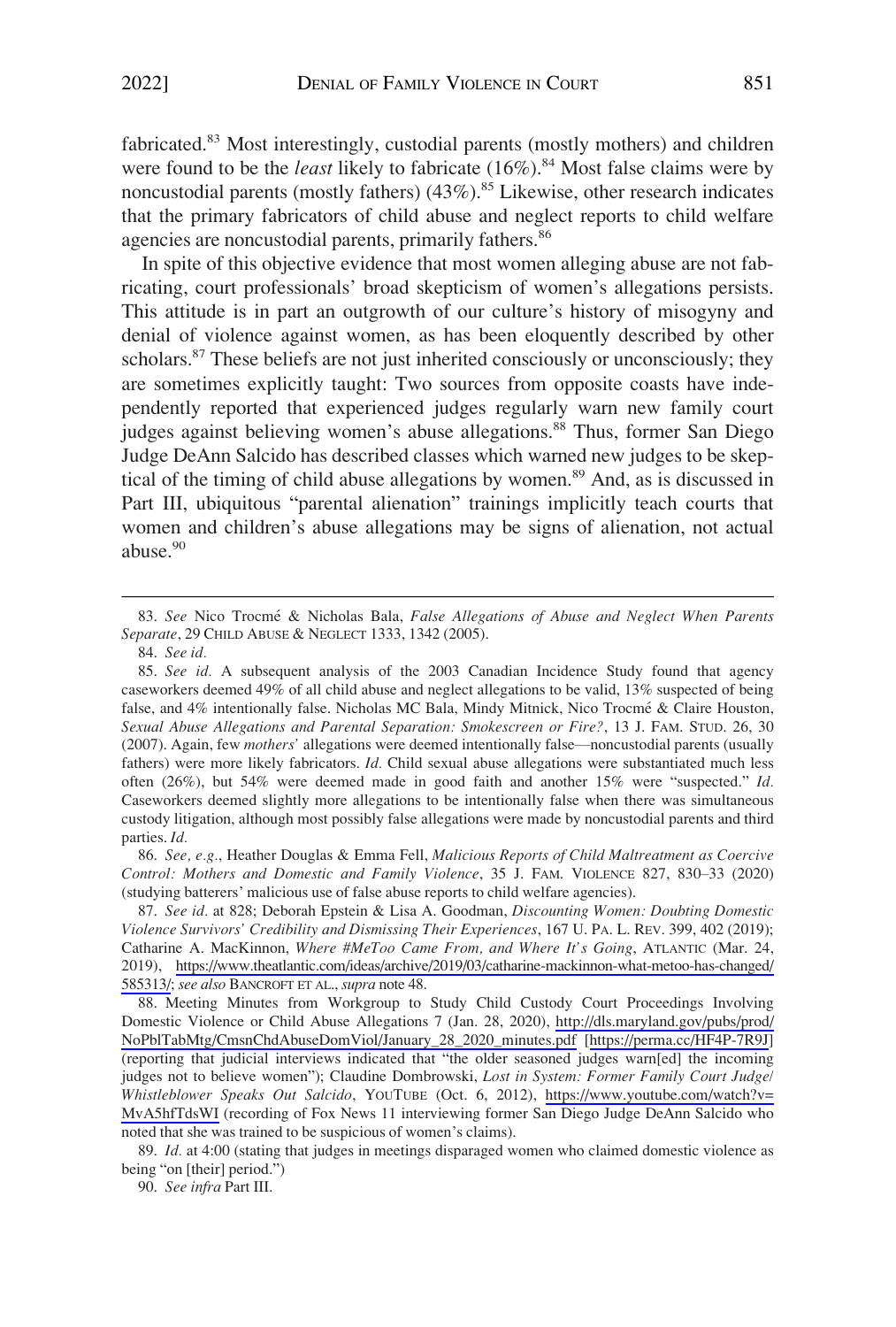<span id="page-17-0"></span>The studies of false abuse allegations described above relied on the opinions of evaluators and child welfare workers, inevitably reflecting the opinions and potential biases of these assessors, who are known to be conservative in their views of abuse allegations.<sup>91</sup> Yet, as noted above, even these skeptical reviewers of abuse claims arising in custody litigation have typically viewed one-half to three-quarters of women's domestic violence and child abuse claims in this context as valid.<sup>92</sup> Paired with the extensive anecdotal and survey reports of heartbreaking family court cases, it seems likely that contemporary courts' refusals to take seriously roughly 80% of child abuse claims mean they are putting a significant number of children at significant risk. And as will be seen in Part IV, alienation crossclaims roughly double courts' skepticism, especially of child abuse claims.<sup>93</sup>

2. Mothers' Custody Losses

In theory, a court could reject an abuse claim without penalizing the alleging parent; that appears to have occurred in some Study cases. But removals of custody from alleging mothers are common: mothers alleging a father's abuse lost custody in 28.4% (384/1353) of all cases, ranging from a low of 22.6% (when alleging adult domestic violence) to a high of 55.6% (when alleging both physical and sexual child abuse).<sup>94</sup> When a mother alleged any type of child abuse, she had 1.7 times greater odds of losing custody than when she alleged domestic violence.<sup>95</sup>

In striking contrast, when the genders were reversed, the outcomes were quite different. Fathers reporting abuse by a mother lost custody only 11.8% of the time when alleging child physical abuse.<sup>96</sup> Mothers' odds of losing custody are three times greater than fathers' when either accuses the other of any kind of abuse; $97$  when they allege child abuse (physical or sexual), mothers have 4.2 times greater odds of losing custody.<sup>98</sup>

Finally, the finding most confirmatory of the abuse field's critiques is that even when courts *believed* fathers had abused the mother or child, they still awarded the father custody 12.7% (64/505) of the time.<sup>99</sup> In contrast, when courts believed

<sup>91.</sup> *See* BANCROFT ET AL., *supra* note 48, at 119 ("We have found CPS investigators to be highly skeptical of sexual abuse allegations with concurrent custody disputes . . . ."); *infra* Section I.B.4 (describing research documenting evaluators' strong biases against believing mothers' abuse allegations in custody litigation).

<sup>92.</sup> *See supra* note 82 and accompanying text.

<sup>93.</sup> *See infra* Part IV.

<sup>94.</sup> *See* DICKSON, *supra* note 6, at 4–5 tbls.21, 22 & 23. "Alleged" means the abuse claim may or may not have been credited.

<sup>95.</sup> *Id.* at 5 tbl.29. (P*<*0.001, CI 1.4–2.2).

<sup>96.</sup> *Id.* at 5–6 tbls.31, 32 & 33. There were only six cases where a father accused a mother of child sexual abuse; in two of those the father lost custody. *Id.* at 6 tbl.33. These numbers—as opposed to those in the text—are far too small to be statistically significant.

<sup>97.</sup> *See id.* at 7 tbl.41 (P*<*0.001, CI 1.7–5.1).

<sup>98.</sup> *See id.* at tbl.44 (P*<*0.001, CI 2.1–8.6).

<sup>99.</sup> *Id.* at 8 tbl.46.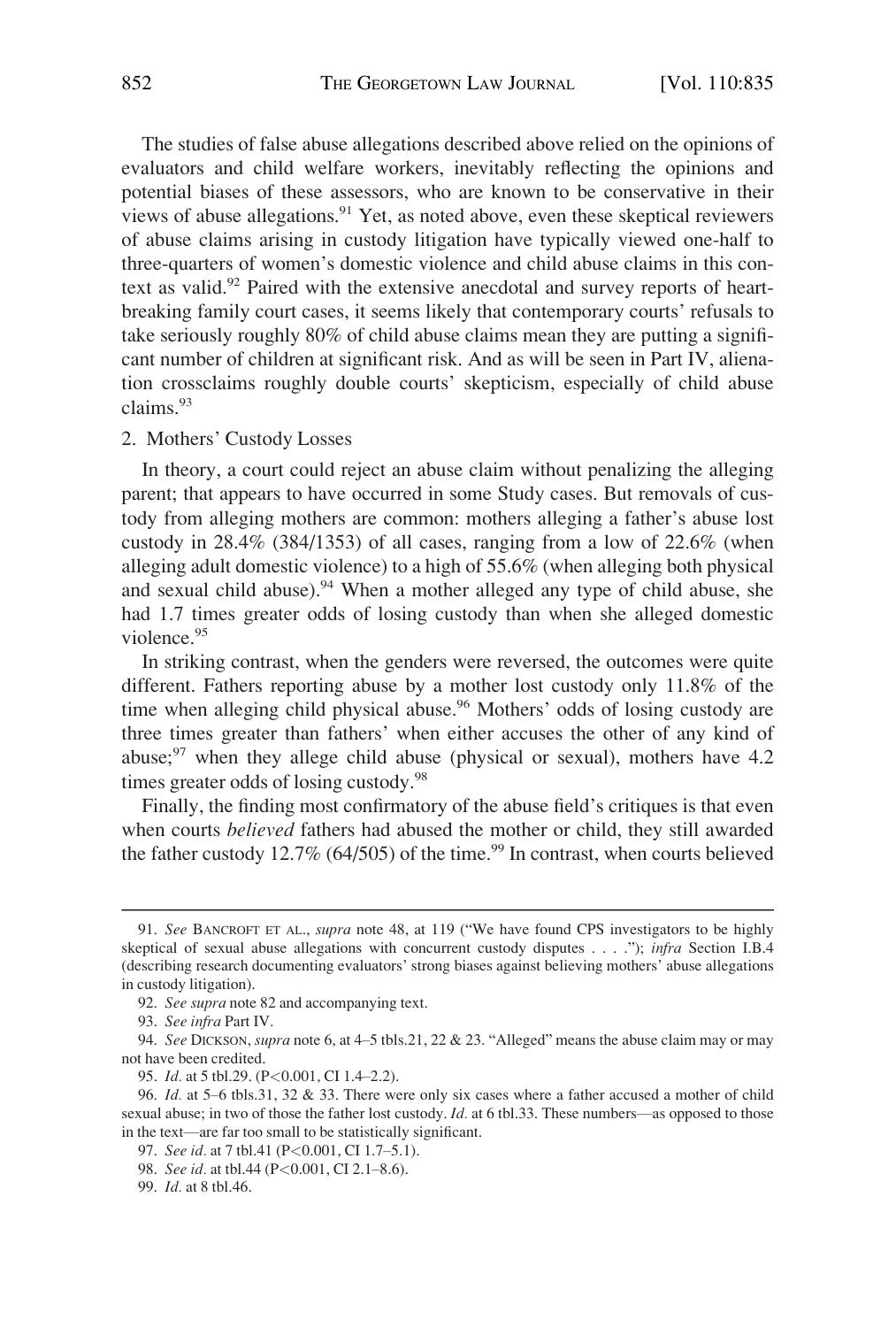<span id="page-18-0"></span>*mothers* had committed any type of abuse, they received custody only 3.9% (2/ 51) of the time. $100$ 

3. The Role of Neutral Professionals

Judges in custody cases understandably often doubt their own expertise to determine children's "best interests" — hardly a question of law. Accordingly, many rely heavily on outside neutral professionals, either psychological experts in the role of custody evaluators or legal and psychological appointees in the role of guardians *ad litem* (GAL).<sup>101</sup> In fact, it is rare for court decisions to diverge substantively from evaluators' analyses of the facts or GALs' recommendations.102 Any discussion of court responses to custody and abuse cases is therefore incomplete without discussion of these professionals, who have been the subject of significant scholarly and lay criticism and concern.

The quality and validity of forensic evaluations in custody litigation have long been powerfully challenged even by mainstream family law scholars.<sup>103</sup> The mainstream critique—of a lack of valid science underlying evaluators' opinions and predictions about children's best interests—has not been meaningfully rebutted. Leading family law scholars Elizabeth S. Scott and Robert E. Emery have thus proposed that a fairer and more reliable system would mean: "Expert opinions about the optimal custody arrangement would be excluded, along with unscientific diagnoses such as PAS. Beyond this, MHPs would be discouraged from

<sup>100.</sup> *Id.* at tbls.46 & 47.

<sup>101.</sup> *See* Timothy M. Tippins & Jeffrey P. Wittmann, *Empirical and Ethical Problems with Custody Recommendations: A Call for Clinical Humility and Judicial Vigilance*, 43 FAM. CT. REV. 193, 193 (2005). While the roles of GALs are defined differently by different states, most states treat the GAL's role as advocating for a child's "best interests" as seen by the GAL. *See, e.g.*, D.C. CODE § 21-2033(a) (2021) (court may appoint a GAL to "prosecute or defend the best interests of individuals in any legal proceeding if the court determines that representation of the interest otherwise would be inadequate"). The Study coded a GAL present if there was any lawyer appointed to represent the child or their best interests. Such "best interests" determinations are given substantial deference by courts even when GALs are not mental health professionals; most are in fact lawyers with no particular expertise. *See*  Richard Ducote, *Guardians* Ad Litem *in Private Custody Litigation: The Case for Abolition*, 3 LOY. J. PUB. INT. L. 106, 109 (2002).

<sup>102.</sup> *See* Tippins & Wittman, *supra* note 101, at 215; Nancy S. Erickson & Chris S. O'Sullivan, *Doing Our Best for New York's Children: Custody Evaluations When Domestic Violence Is Alleged*, 23 NYS PSYCH. 9, 9 (2011). Moreover, these professional opinions also have significant influence on parties' negotiated settlements. *See, e.g.*, Marcia M. Boumil, Cristina F. Freitas & Debbie F. Freitas, *Legal and Ethical Issues Confronting Guardian Ad Litem Practice*, 13 J.L. & FAM. STUD. 43, 63, 66 (2011) (GALs' roles and reports can increase the likelihood of settlement).

<sup>103.</sup> For instance, former Social Science Editor of *Family Court Review* Robert Emery, leading scholar Elizabeth Scott, and pioneering researcher Robert Mnookin have asserted that "[p]sychologists and mental-health professionals continue to make predictive claims that cannot be justified by socialscience research." Robert Mnookin, *Child Custody Revisited*, 77 LAW & CONTEMP. PROBS. 249, 251 (2014); *see also* Elizabeth S. Scott & Robert E. Emery, *Gender Politics and Child Custody: The Puzzling Persistence of the Best-Interests Standard*, 77 LAW & CONTEMP. PROBS. 69, 91–95 (2014); *id.*  at 94 ("[M]any MHPs use clinical observations to make speculative predictions and substantiate favored diagnoses or constructs that are without scientific foundation.").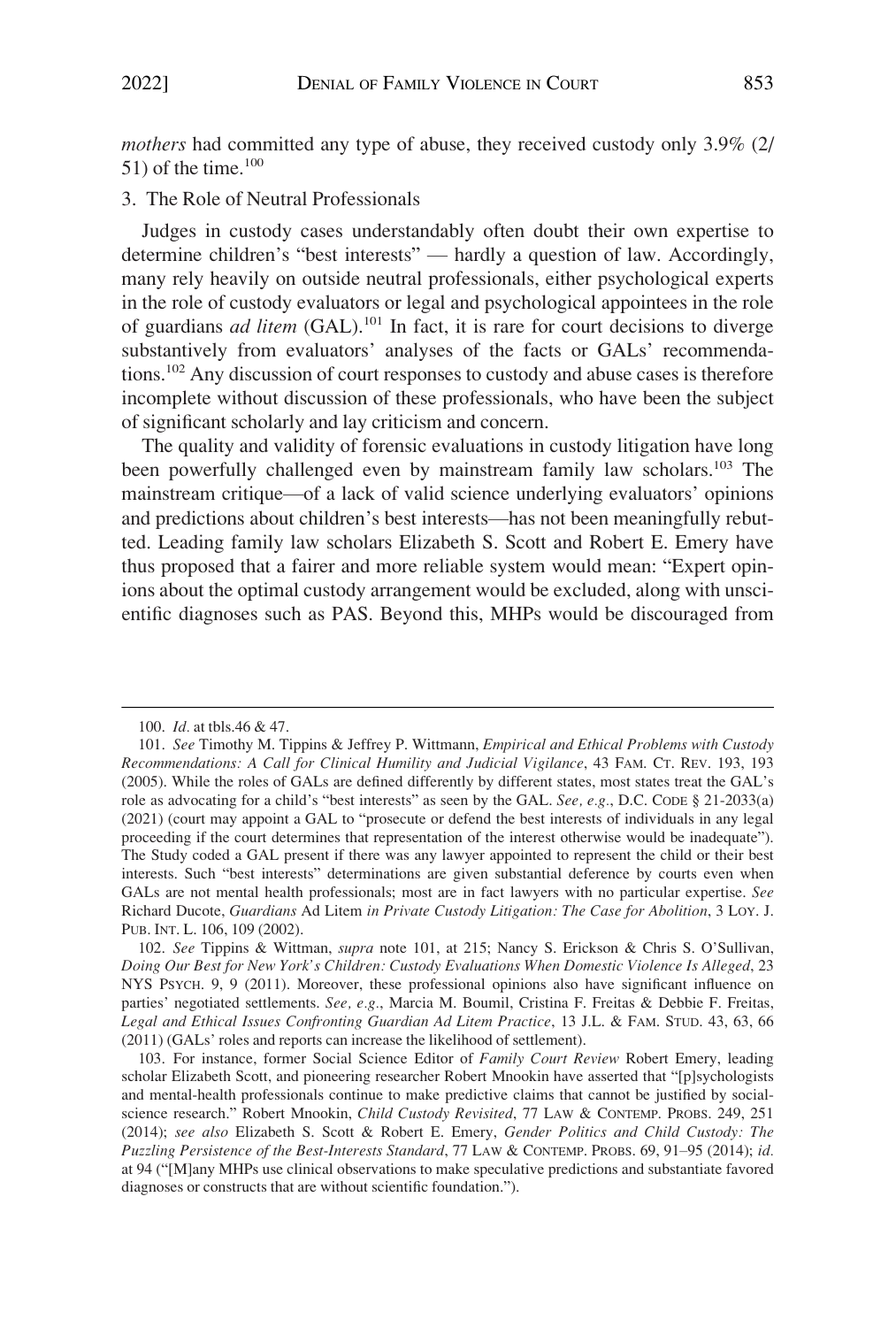offering pure credibility assessments, unsubstantiated predictions, or qualitative assessments on the basis of unsupported inferences."<sup>104</sup>

The critiques grow more pointed in the context of custody/abuse cases. Multiple experts in the domestic violence field have independently produced empirical research demonstrating evaluators' lack of domestic violence or child abuse expertise and a general predilection for treating abuse allegations as evidence of parental alienation rather than an indication of risk to children.<sup>105</sup> The Silberg and Dallam case series found that evaluators and GALs were generally suspicious of all abuse claims; and when domestic violence was known, it was ignored.<sup>106</sup> These opinions significantly contributed to children's being ordered into the care of abusive parents.107 Other studies have found that evaluators failed to recommend protective measures for children even when abuse allegations were substantiated.<sup>108</sup>

Evaluators' lack of appreciation of these issues may reflect their general lack of specialized knowledge or experience in the abuse field.<sup>109</sup> Research has demonstrated that the litigants' personalities and evaluators' pre-existing beliefs about men, women, and abuse drive evaluators' findings and recommendations more than the facts of the case.<sup>110</sup> Only six states require evaluators to receive

106. *See* Silberg & Dallam, *supra* note 54, at 157–58.

<sup>104.</sup> Scott & Emery, *supra* note 103, at 105.

<sup>105.</sup> See DANIEL G. SAUNDERS, KATHLEEN C. FALLER & RICHARD M. TOLMAN, CHILD CUSTODY EVALUATORS' BELIEFS ABOUT DOMESTIC ABUSE ALLEGATIONS: THEIR RELATIONSHIP TO EVALUATOR DEMOGRAPHICS, BACKGROUND, DOMESTIC VIOLENCE KNOWLEDGE AND CUSTODY-VISITATION RECOMMENDATIONS 119 (2011), <https://www.ncjrs.gov/pdffiles1/nij/grants/238891.pdf> [[https://perma.](https://perma.cc/W9DT-F795)  [cc/W9DT-F795\]](https://perma.cc/W9DT-F795) (finding that evaluators often did not recognize or understand domestic violence or saw such claims as alienation); ELLEN PENCE, GABRIELLE DAVIS, CHERYL BEARDSLEE & DENISE GAMACHE, BATTERED WOMEN'S JUST. PROJECT, MIND THE GAP: ACCOUNTING FOR DOMESTIC ABUSE IN CHILD CUSTODY EVALUATIONS 15 (2012), [https://www.bwjp.org/assets/documents/pdfs/mind\\_the\\_gap\\_](https://www.bwjp.org/assets/documents/pdfs/mind_the_gap_accounting_for_domestic_abuse_in_child_custody_evaluations.pdf)  [accounting\\_for\\_domestic\\_abuse\\_in\\_child\\_custody\\_evaluations.pdf](https://www.bwjp.org/assets/documents/pdfs/mind_the_gap_accounting_for_domestic_abuse_in_child_custody_evaluations.pdf) [<https://perma.cc/PSA8-9U6Z>] (stating that evaluators "obscured, discounted, or explained" violence away); Silberg & Dallam, *supra* note 54, at 150–51 (finding that 85% of mental health appointees and 73% of GALs rejected abuse claims, and 67% of courts cited these opinions); Jason D. Hans, Jennifer L. Hardesty, Megan L. Haselschwerdt & Laura M. Frey, *The Effects of Domestic Violence Allegations on Custody Evaluators' Recommendations*, 28 J. FAM. PSYCH. 957, 963 (2014).

<sup>107.</sup> *See id.* at 151 ("Although the role of the GAL is to protect the interests of children, the involvement of GALs in the cases studied often contributed to children not being believed or protected from abuse. In 73% of cases for which we had data, the GAL sided with the perpetrator against the child.").

<sup>108.</sup> *See* DAVIS ET AL., *supra* note 53 (finding that most custody evaluators' recommendations were unsafe for children even where abuse was substantiated).

<sup>109.</sup> *See* SAUNDERS ET AL., *supra* note 105, at 116, 129, 131. Like judges, evaluators often make decisions in reaction to litigants' demeanor rather than the facts. In a study using hypotheticals, when a protective mother was portrayed as hostile, evaluators were five times more likely to recommend custody to the abuser. *See* Jennifer L. Hardesty, Jason D. Hans, Megan L. Haselschwerdt, Lyndal Khaw & Kimberly A. Crossman, *The Influence of Divorcing Mothers' Demeanor on Custody Evaluators' Assessment of Their Domestic Violence Allegations*, 12 J. CHILD CUSTODY 47, 58, 64–65 (2015).

<sup>110.</sup> *See* Hardesty et al., *supra* note 109, at 64–65. Several studies have found that custody evaluators fall into two philosophical groups: (1) those who understand domestic violence and abuse and believe it is important in the custody context, and (2) those who lack such understanding, are skeptical of abuse allegations, and believe such allegations are evidence of alienation. *See* Megan L. Haselschwerdt,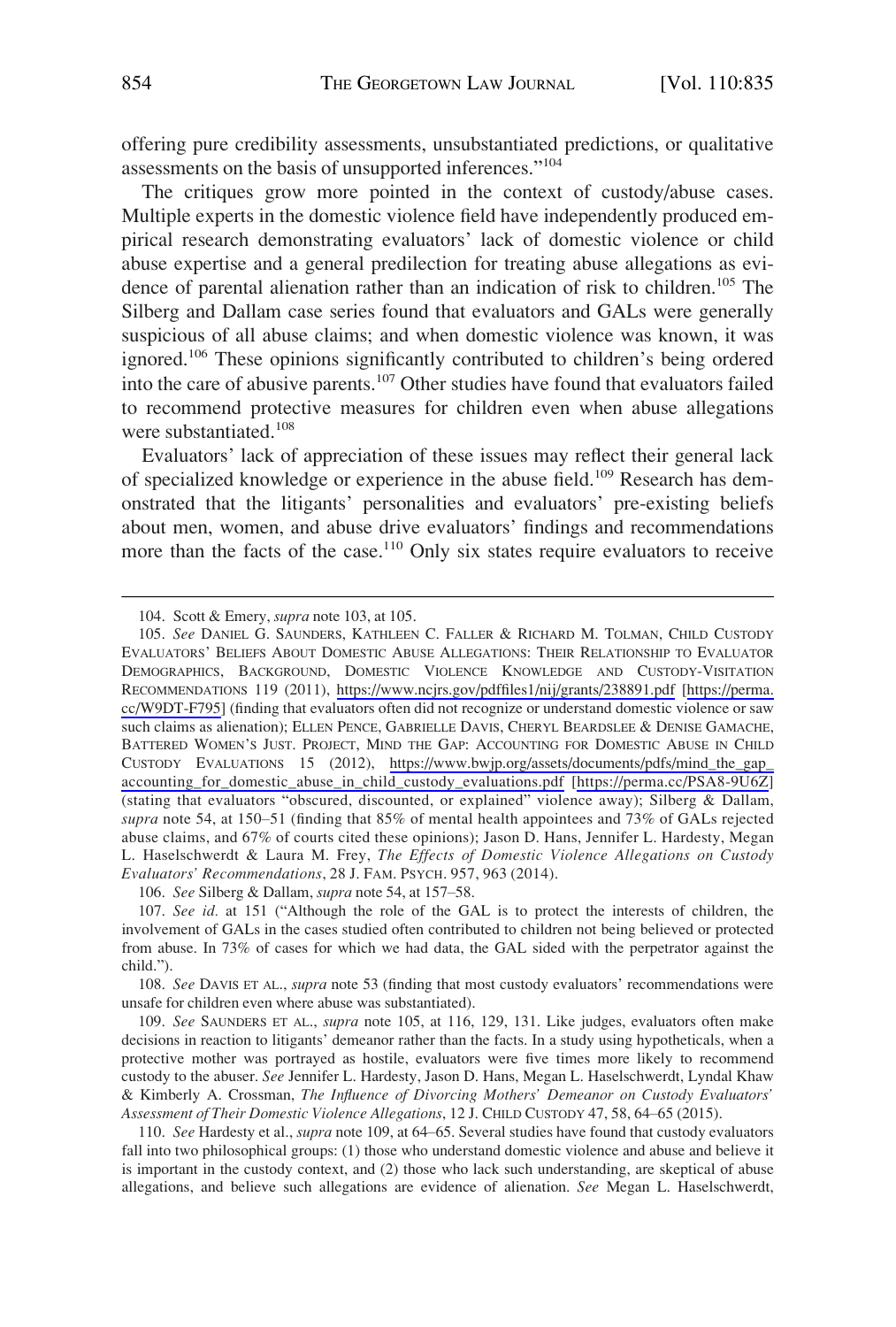<span id="page-20-0"></span>specialized training in domestic violence or child abuse, although it is hard to know whether these requirements are enforced.<sup>111</sup> While less empirical research has been performed on GALs, they too have been subject to longstanding critiques of their roles in custody and abuse cases.<sup>112</sup>

The inclusion of these appointed professionals, particularly when courts inappropriately defer to their judgments as to the existence and importance of abuse, profoundly undermines family courts' ability to protect the children most at risk. The following narrative exemplifies the problem.

## *a. Case Narrative*

For over three years between the ages of six and ten, E.D. described in detail multiple episodes of her father's sexual abuse to her therapist Dr. G., two forensic evaluators, and a subsequent therapist, Dr. L. <sup>113</sup> Dr. G., an expert in child sexual abuse, testified that E.D. told her that "she 'didn't feel safe' at her father's house, that 'stuff happens . . . that involved touching' and 'she was confused because sometimes it felt good.'"114 During this time, E.D. only once saw her father, who was under criminal investigation for her abuse.<sup>115</sup> The criminal charges were subsequently dropped.<sup>116</sup>

Jennifer L. Hardesty & Jason D. Hans, *Custody Evaluators' Beliefs About Domestic Violence Allegations During Divorce: Feminist and Family Violence Perspectives*, 26 J. INTERPERSONAL VIOLENCE 1694, 1703–04 (2011) (finding that evaluators' ideologies and level of knowledge about domestic violence had more impact on recommendations than facts of cases); TK Logan, Robert Walker, Carol E. Jordan & Leah S. Horvath, *Child Custody Evaluations and Domestic Violence: Case Comparisons*, 17 VIOLENCE & VICTIMS 719, 735 (2002) (recognizing that evaluators did not see domestic violence as relevant to child safety); SAUNDERS ET AL., *supra* note 105, at 124–25 (describing evaluators' "patriarchal" beliefs); Smith & Coukos, *supra* note 46, at 39, 42. *See generally* Ruth Leah Perrin, *Overcoming Biased Views of Gender and Victimhood in Custody Evaluations When Domestic Violence Is Alleged*, 25 AM. U. J. GENDER SOC. POL'Y & L. 155 (2017) (describing the research).

111. Alaska, Arizona, California, Louisiana, and Oklahoma have statutorily required evaluators to receive domestic violence training. *See* FEERICK CTR. FOR SOC. JUST., FORDHAM L. SCH., APPENDIX A: STATE-BY-STATE SURVEY RELATED TO FORENSIC EVALUATORS 1, 4 (2012), [https://perma.cc/ZEL6-](https://perma.cc/ZEL6-TUDF)  [TUDF](https://perma.cc/ZEL6-TUDF); Alaska Dist. Ct. R. Civ. P. 90.6; ARIZ. REV. STAT. § 25-406 (2021); CAL. FAM. CODE § 3110.5 (2020); LA. STAT. ANN. §§ 9:331, 9:365 (2021); OKLA. STAT. tit. 43, § 120.7.D. (2021). The sixth state, Colorado, adopted a requirement for both domestic violence and child maltreatment training just as this article was being finalized, in 2021. *See* 2021 Colo. Sess. Laws 1727.

112. Powerful critiques of the concept and implementation of GALs in custody cases—particularly those involving family violence—date back over twenty years. *See generally* Raven C. Lidman & Betsy R. Hollingsworth, *The* Guardian Ad Litem *in Child Custody Cases: The Contours of Our Judicial System Stretched Beyond Recognition*, 6 GEO. MASON L. REV. 255 (1998); Ducote, *supra* note 101; Nancy S. Erickson, *Confusion on the Role of Law Guardians*, 8 N.Y. FAM. L. MONTHLY 1 (2007); Julie R. Ancis & Laurel B. Watson, *Women's Experiences with and Perceptions of Guardians Ad Litem in Divorce and Custody Disputes*, *in* 2 DOMESTIC VIOLENCE, ABUSE, AND CHILD CUSTODY: LEGAL STRATEGIES AND POLICY ISSUES 8-1 (Mo Therese Hannah & Barry Goldstein eds., 2016).

113. *See* Brief of Amici Curiae at 2, K.D. v. M.D., (Ga. Ct. App. 2015) (on file with author). The author worked on two amicus briefs in the mid- and top-level courts of appeals in this case. *See id.*; Amicus Curiae Brief of Georgia Network to End Sexual Assault, et al., In Support of Appellant's Petition for Writ of Certiorari, K.D. v. M.D., (Ga. 2015) (on file with author).

114. Brief of Amici Curiae, *supra* note 113, at 2 n.3 (alteration in original).

115. *Id.* at 11.

<sup>116.</sup> *See* Petition for Writ of Certiorari at 5, K.D. v. M.D., (Ga. 2015).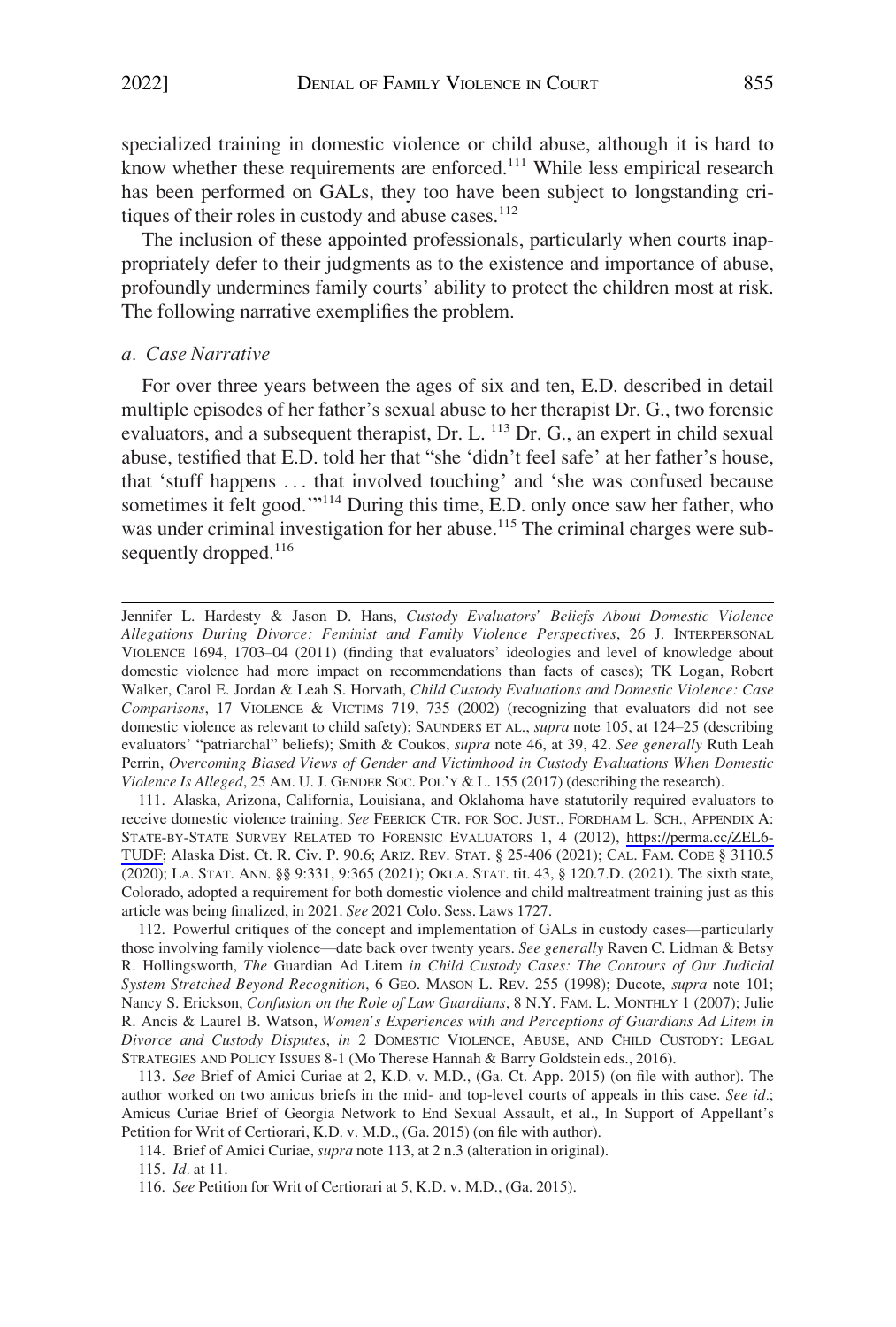Each of these professionals was recognized as an expert in child sexual abuse, and the two forensic evaluators also qualified as experts in psychosexual evaluations, child psychology, and forensic examinations of children for sexual abuse.117 Three of the four found that E.D. either was or may have been sexually abused.<sup>118</sup> Two experts also diagnosed her with post-traumatic stress disorder.<sup>119</sup> Three recommended treatment for sexual abuse.<sup>120</sup> They were all retained by E.D.'s mother. $^{121}$ 

The fourth, Dr. L., after reporting one of E.D.'s disclosures to child protection services because she found it credible, expressed ambivalence about the accuracy of E.D. and her mother's potential role.<sup>122</sup> She described both "consistencies and . . . inconsistencies" in the child's reports but stated "I wouldn't say that I have the opinion that she is not telling the truth about sexual abuse." $123$ 

The court appointed a GAL and a custody evaluator as neutrals. The GAL was an attorney with business law and mediation experience; the evaluator was a psychologist with no specialized training in assessing and treating cases of child sexual abuse.<sup>124</sup> The GAL promptly recommended that contact and reunification therapy begin between the minor child and her father.<sup>125</sup> During the reunification efforts, the minor child began exhibiting extreme dissociative, somatic, and behavioral symptoms, including night terrors.<sup>126</sup>

Subsequently, the GAL (with the evaluator's support) "recommended that [the father] be awarded primary custody of the minor child on the basis that [the mother] was unintentionally and subconsciously 're-victimizing' the minor child because [the mother] was not allowing the minor child to progress past the issues of believed sexual abuse."127 The GAL contended that the mother's belief that the father had molested the minor child caused the minor child to singularly believe and focus upon the same.<sup>128</sup> In response to the significant evidence that the father had sexually abused the minor child, the GAL testified that he

"refuses to address this issue [of whether the father sexually abused the minor child]" in conducting his investigation because it is "not in [his] job description," "is a distraction from the real issue presented — i.e., the best interest of the [minor child] moving forward," and he, instead, "leaves [the issue of whether the father sexually abused the minor child] with hope." He then testified that he did not find the minor child's statements to be credible because

126. *See id.* 

128. *See* Brief of Amici Curiae, *supra* note 113, at 7–8.

<sup>117.</sup> *See* Brief of Amici Curiae, *supra* note 113, at 2–4.

<sup>118.</sup> *See id.* at 2, 4.

<sup>119.</sup> *See id.* at 2.

<sup>120.</sup> *See id.* at 2–3.

<sup>121.</sup> *See* Petition for Writ of Certiorari, *supra* note 116, at 10–11.

<sup>122.</sup> *See* Brief of Amici Curiae, *supra* note 113, at 3, 6.

<sup>123.</sup> *Id.* at 4 & n.8.

<sup>124.</sup> *See id.* at 7.

<sup>125.</sup> *See id.* at 12.

<sup>127.</sup> Petition for Writ of Certiorari, *supra* note 116, at 7.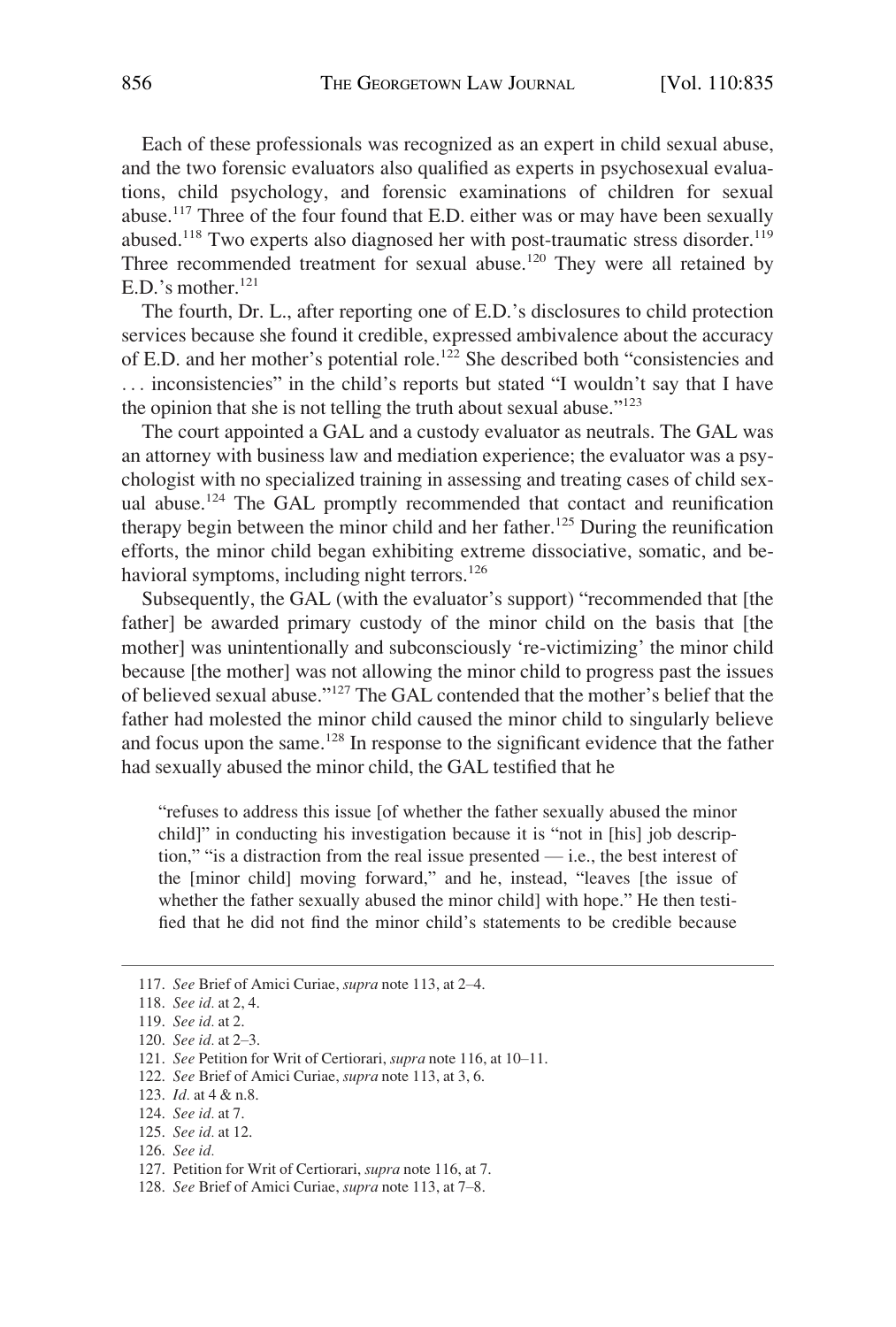<span id="page-22-0"></span>there were too many inconsistencies and contradictions in her accounts of the abuse  $\ldots$ .<sup>129</sup>

The evaluator and GAL "implied that all of E.D.'s reports, emotions, behaviors, and symptoms" were derived from the supposed fact that the mother's identity was "wrapped around E.D. being a victim of sexual abuse."130 The custody evaluator posited that the mother's influence "did not allow E.D. to have her own independent thoughts because mother and child were 'enmeshed.'"<sup>131</sup> He admitted to having no expertise in child abuse, child sexual abuse, or dissociation.<sup>132</sup> He further stated that "even if there was a finding of sexual abuse, he would still recommend giving the father some custody."<sup>133</sup>

The court accepted the neutrals' recommendations and, having temporarily reversed custody from the mother to the father, and with the child appearing to have adjusted to her father's custody, affirmed the temporary order and made it permanent. <sup>134</sup>

\* \* \*

Notwithstanding the extensive evidence of sexual abuse in this case, the neutral professionals' reliance on pathologizing children and the mothers who believe them, their dismissiveness toward abuse allegations as evidence of such pathology, and their prioritization of fathers' parenting rights are far from unique. Moreover, scholarly research has found that when mothers present more evidence of sexual abuse (including medical evidence), courts respond more punitively.135

#### *b. Study Findings*

The data produced by the FCO Study, while lacking a qualitative discussion, reinforce both the earlier research and the complaints of litigants and allied professionals seeking to keep children safe in family court litigation. The Study's descriptive statistics demonstrate that the presence of both evaluators and GALs is associated with significantly less acceptance of mothers' abuse allegations and significantly more removals of custody.<sup>136</sup>

136. It is important to remember that the Study does not and cannot judge the truth or falsity of mothers' abuse allegations or the good faith of their attempts to limit an allegedly abusive father's

<sup>129.</sup> Petition for Writ of Certiorari, *supra* note 116, at 11–12 (citation omitted).

<sup>130.</sup> Brief of Amici Curiae, *supra* note 113, at 19.

<sup>131.</sup> *See id.* at 7–8.

<sup>132.</sup> *See id.* at 7.

<sup>133.</sup> *See id.* at 8 (emphasis omitted).

<sup>134.</sup> *See* Final Order on Custody, Visitation and Child Support at 4, 9, M.D. v. K.D., (Ga. Sup. Ct. 2013). E.D.'s undisputed disclosures included direct and specific verbal descriptions (for example, when asked to draw something that disappointed her, drawing a time when her father was "not nice to her body"); expressing how she felt about her father (saying she would not be safe there alone); reporting physical symptoms from suppressing the abuse (keeping the secret made her stomach and head hurt); abnormal and unplanned behaviors such as bed-wetting and extremely sexual behavior with her school peers which triggered police calls; and dissociative states, such as screaming that her father was coming to kill her and her mother, even though he was not there. *See* Brief of Amici Curiae, *supra* note 113, at 16. See generally *id.*, for other details.

<sup>135.</sup> *See* Faller & DeVoe, *supra* note 50, at 18, 23.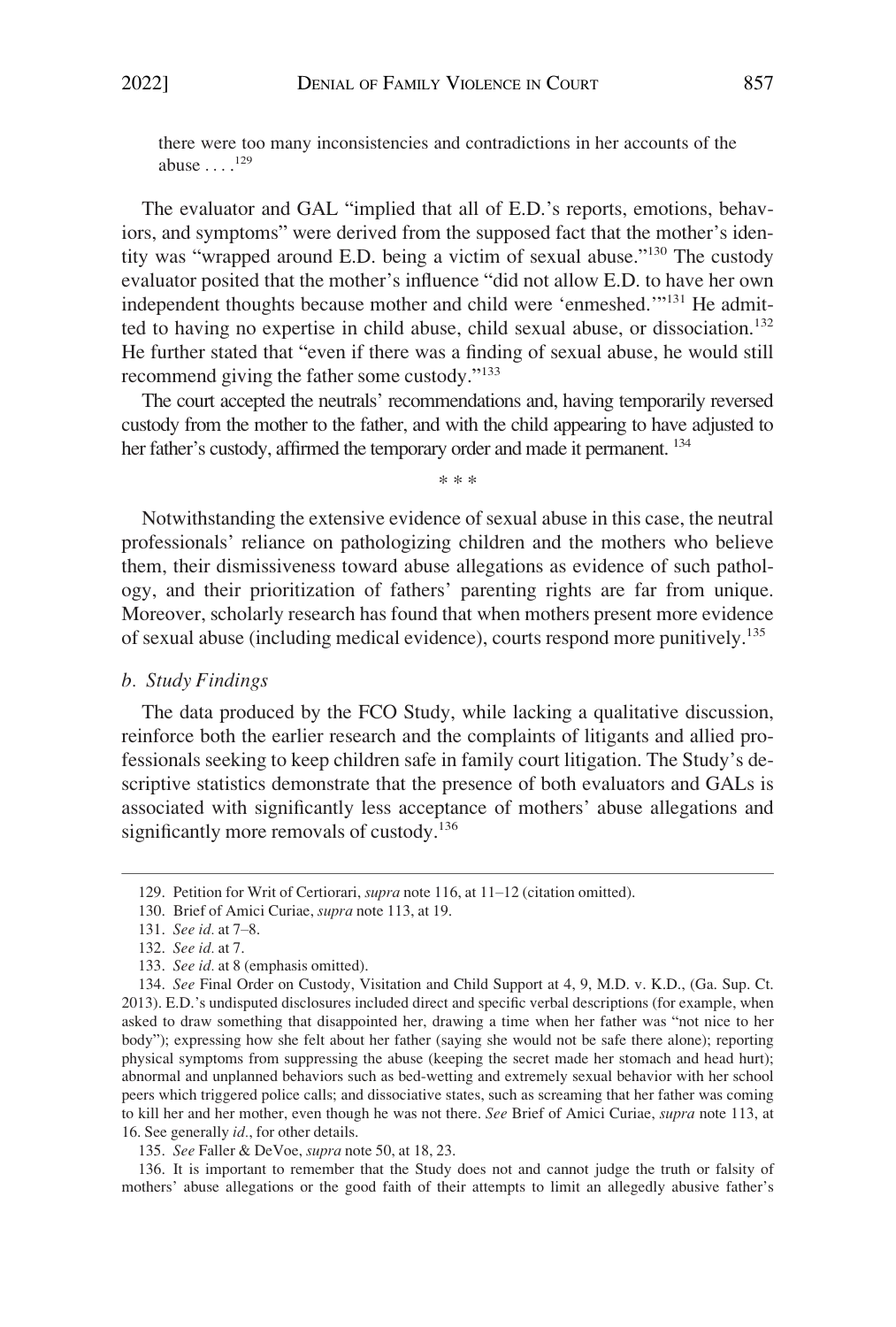On average, the presence of a guardian *ad litem* in a case reduced courts' findings that mothers' abuse allegations were credible from 38% to 32.7%, meaning that mothers' abuse claims have 1.3 times greater odds of being credited *without*  a GAL than *with* one.<sup>137</sup> Yet in the gender-reversed cases, the presence of a GAL had no material impact on the crediting of abuse when alleged by fathers against mothers  $(32.3\% \text{ versus } 30.8\%).^{138}$ 

Likewise for evaluators: the data show that mothers' claims of abuse have 1.4 times greater odds of being credited by the court if there is no evaluator (38.4%) than if one was appointed  $(30.3\%)$ .<sup>139</sup> The difference is particularly strong when it comes to child sexual abuse, which was twice as likely to be credited without an evaluator in the case (22.7% without an evaluator and only 12.4% with an evaluator).<sup>140</sup> Moreover, as with GALs, the impact of evaluators on mothers' credibility stands in contrast to the virtually complete lack of impact of an evaluator's presence on the crediting of fathers' claims of abuse against mothers (32.6% versus 31.7%).<sup>141</sup> As the *E.D.* case narrative demonstrates, this selective skepticism toward mothers' abuse allegations cannot be presumed to be the product of discernment or expertise.

Not surprisingly, cases where mothers lost custody mirror these findings. Whereas without a GAL, abuse-alleging mothers' custody losses average 24.6%, with a GAL their custody losses average  $36.4\%$ .<sup>142</sup> Mothers thus have 1.8 times greater odds of losing custody when a GAL is present.<sup>143</sup> When alleging physical child abuse this difference increases to  $3.4$  times greater odds,<sup>144</sup> and when alleging mixed physical and sexual child abuse, to 5.3 times greater odds.<sup>145</sup>

Again, likewise with evaluators. Whereas with no evaluator, mothers lose custody 23% of the time, with an evaluator that rate is  $42.4\%$ .<sup>146</sup> This means that when an evaluator is present mothers have 2.5 times greater odds of losing custody.147 When alleging physical child abuse, the presence of an evaluator means mothers' odds of losing custody are 3 times greater,<sup>148</sup> and when alleging both physical and sexual child abuse, those odds are 6.5 times greater.<sup>149</sup>

The net effect is that both GALs and evaluators profoundly exacerbate the gender bias in case outcomes. Without a GAL or evaluator, a mother alleging abuse

access, although the other research described in *supra* Part I strongly suggests that many more mothers are truthful than courts believe.

<sup>137.</sup> DICKSON, *supra* note 6, at 10–11 tbls. 54 & 55 (P=0.016, CI 1.0–1.5).

<sup>138.</sup> *Id.* at 11 tbl.56.

<sup>139.</sup> *Id.* at 11-12 tbls.57 & 58 (P=0.001, CI 1.2-1.8).

<sup>140.</sup> *Id.* at 12–13 tbls.59 & 60 (OR 2.1, P=0.036, CI 1.0–4.1).

<sup>141.</sup> *Id.* at 13 tbl.61.

<sup>142.</sup> *Id.* at tbl.62.

<sup>143.</sup> *Id.* at 14 tbl.63 (P*<*0.001, CI 1.4–2.2).

<sup>144.</sup> *Id.* at tbl.64 (P*<*0.001, CI 1.8–6.4).

<sup>145.</sup> *Id.* at tbl.65 (P=0.033, CI 1.1–24.5).

<sup>146.</sup> *Id.* at 14–15 tbl.66.

<sup>147.</sup> *Id.* at 15 tbl.67 (P*<*0.001, CI 1.9–3.2).

<sup>148.</sup> *Id.* at tbl.68 (P=0.001, CI 1.5–5.8).

<sup>149.</sup> *Id.* at 15–16 tbl.69 (P=0.017, CI 1.4–30.4).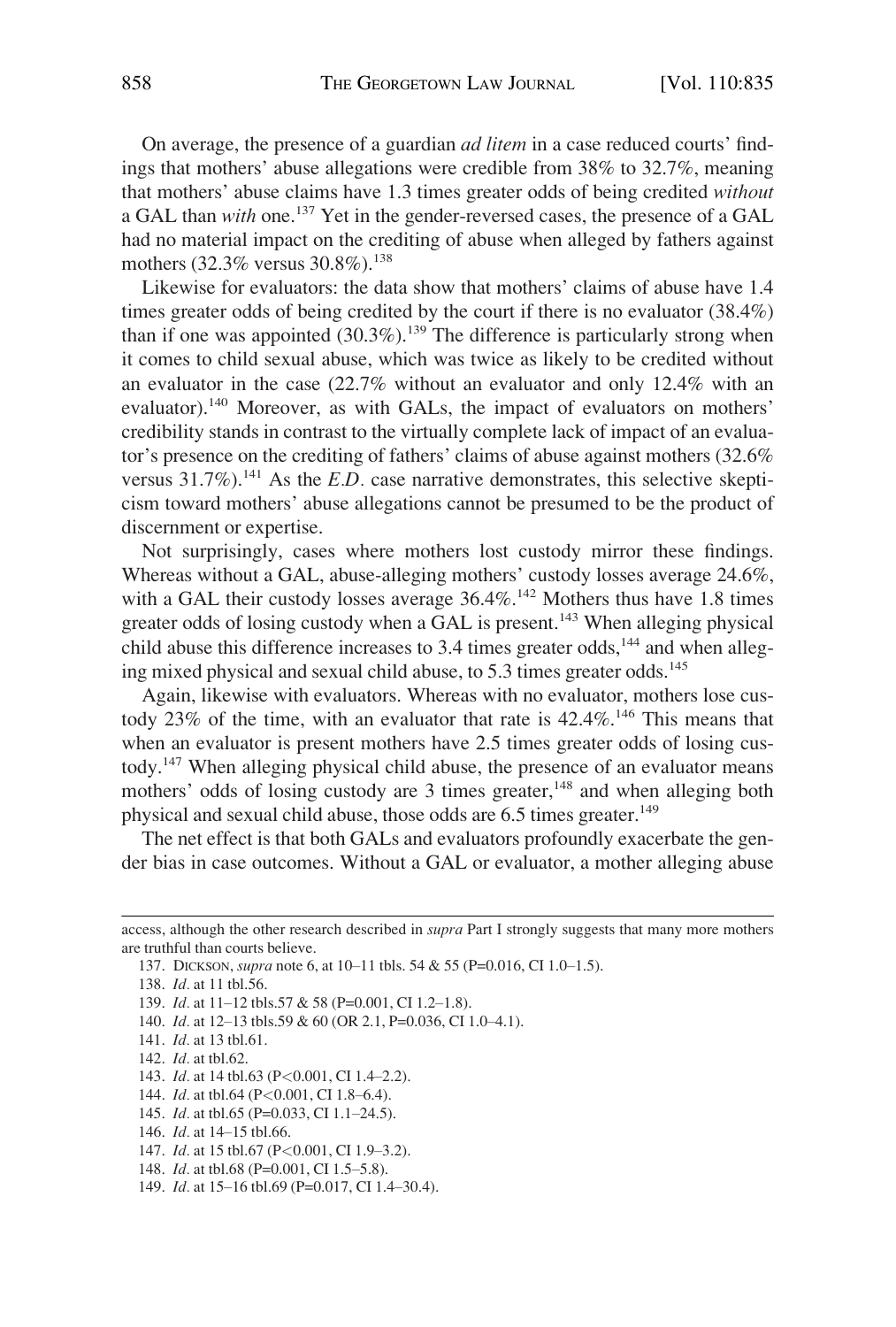<span id="page-24-0"></span>loses custody 19.4% of the time compared to fathers' 11.4% of the time, which is not a statistically significant difference.<sup>150</sup> With a GAL or evaluator, a mother alleging abuse has 4.3 greater odds of losing custody than a similarly situated father; 37.5% of the time compared to fathers'  $12.3\%$ <sup>151</sup> When alleging any type of child abuse, without a GAL or evaluator mothers lose custody 22.9% of the time compared to fathers'  $11.4\%$  (again not a statistically significant difference).<sup>152</sup> But with a GAL or evaluator, mothers alleging child abuse have 6.7 times greater odds of losing custody than fathers.<sup>153</sup>

In contrast, the presence of a GAL or evaluator has no statistically significant effect on protective fathers' custody losses. When fathers allege maternal abuse 12.9% lose custody when there is no GAL; when a GAL is present, that frequency is 10.3%.154 Fathers' custody losses do increase with an evaluator (from 9.5% to 16.7%), but the increase is not statistically significant, likely because of the relatively few cases at issue.<sup>155</sup>

These findings validate the growing scholarly and lay critiques of neutral appointees' negative responses to mothers' allegations of abuse, and indicate that this is a systemic pattern. That these professionals are systemically biased against women reporting abuse is critical information for family courts and professionals who interface with them.

# 4. Summary of FCO Study Data

Four things stand out from the Study's findings. First, while this finding is not statistically significant due to the small number of reverse-gender cases, it is notable that fathers who courts found had committed some form of child abuse took custody from the mother 11.62% (10/86 cases) of the time, but *none* of the twentyfive mothers proven to be child abusers took custody from the protective father.<sup>156</sup> Although it is surprising that any parent proven to have committed child maltreatment would receive custody, it is possible to conceive of facts that could justify this.157 However, the fact that only fathers—but not mothers—found to have committed child abuse were awarded child custody certainly hints at gender bias.

<sup>150.</sup> *Id.* at 16 tbls.71 & 72.

<sup>151.</sup> *Id.* at 17–18 tbls.74, 75 & 76 (P*<*0.001, CI 1.9–9.6).

<sup>152.</sup> *Id.* at 18 tbls.78 & 79.

<sup>153.</sup> *Id.* at 19–20 tbls.81, 82 & 83 (P*<*0.001, CI 2.3–19.1). Because the gender differentials themselves are not sufficiently large, they are not statistically significant. However, the differential gender impact on outcomes with GALs/Evaluators are sufficiently large to be statistically significant.

<sup>154.</sup> *Id.* at 20–21 tbls.85 & 86.

<sup>155.</sup> *Id.* 

<sup>156.</sup> *Id.* at 8–9 tbls.48 & 49.

<sup>157.</sup> In some of these cases the courts concluded that the physical abuse was relatively minor. *See, e.g.*, McMellon v. McMellon, 49,313 pp. 9–12 (La. App. 2 Cir. 7/23/14); 161 So. 3d 769, 774–76 (downplaying the father's "spank[ing]" a child with a belt and leaving bruises, and relying entirely on other factors to award the father domiciliary custody); *In re* C.G., No. 04-13-00749-CV, 2014 WL 3928612, at \*5, \*8 (Tex. App. Aug. 13, 2014) (downplaying past spankings by father and alleged current spankings by mother's boyfriend as a consideration in custody proceedings). In other cases the courts concluded that the mother's deficits were greater. *See, e.g.*, Gibbs v. Hall, No. 258538, 2005 WL 857366, at \*4–5, \*5 n.1 (Mich. Ct. App. Apr. 14, 2005) (awarding custody to father who admitted to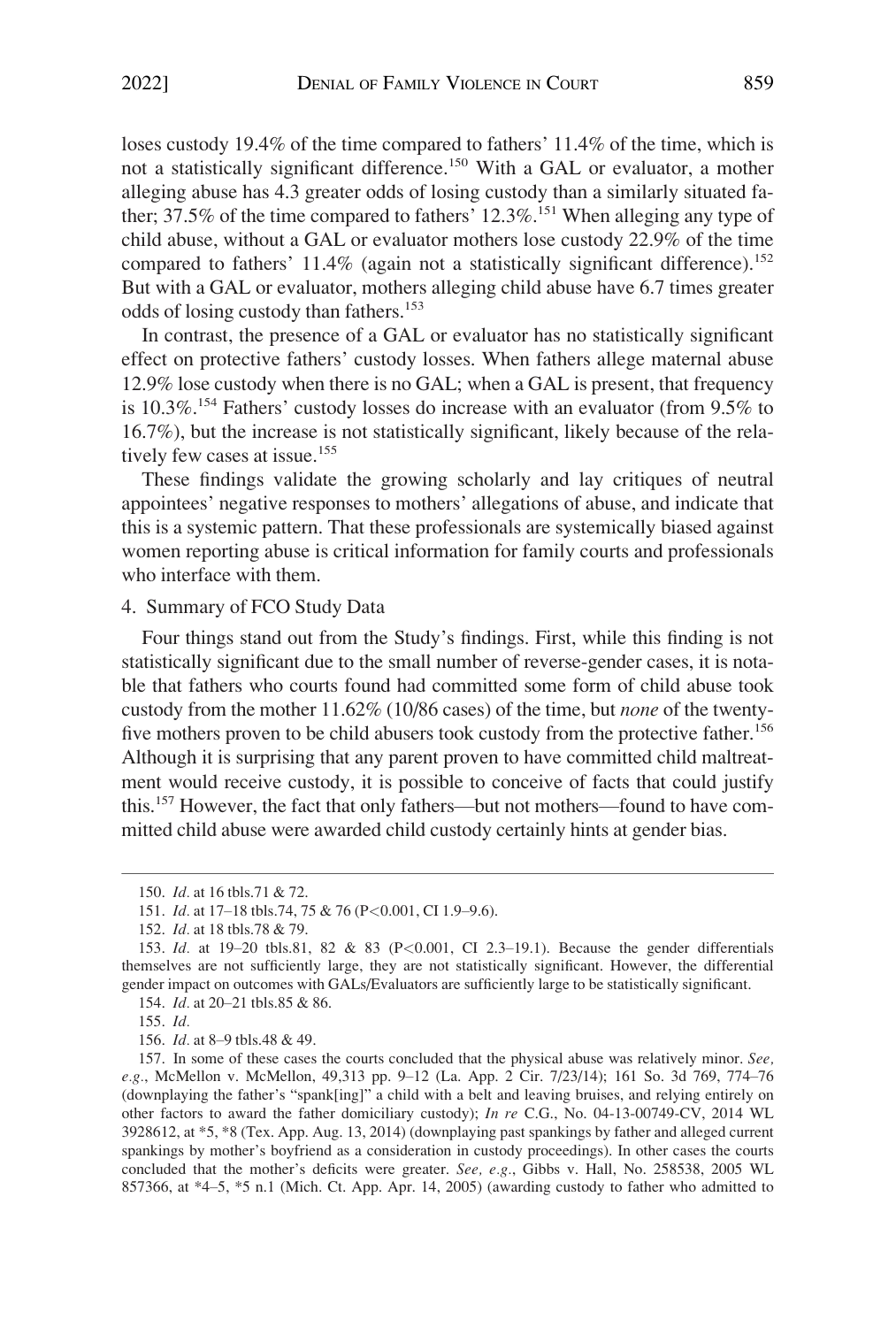Second is the contrasting and somewhat heartening finding that only one court gave custody to a parent found to have committed child sexual abuse.<sup>158</sup> There is little mystery as to why most courts will not give custody to parents believed to have committed child sexual abuse.

Third, the data demonstrate that a fair number of courts are willing to take custody from a mother and give it to her––and sometimes the children's––abuser. Thirty-five batterers (12.3%) took custody from the mothers the courts found they had abused.159 This is troubling, given the long-established research on the psychological and physical risks adult partner violence poses to children, both before and after the adults separate.<sup>160</sup> Extensive research indicates that the characteristics and behaviors of many men who abuse their partners (including selfcenteredness, domination and control, and entitlement) are intrinsically destructive to children; these behaviors are characterological and do not disappear after separation from their former partner.<sup>161</sup> Again, while idiosyncratic facts could justify such custody awards, $162$  these custody awards to abusers are consistent with the widespread reports that family courts and professionals often react to mothers' claims of paternal abuse—particularly child abuse—with dismissiveness, hostility, or disgust.<sup>163</sup>

And last, the data validate the widespread critiques of evaluators' and GALs' roles in custody cases involving family violence, indicating that these

158. DICKSON, *supra* note 6, at 9 tbl.50. In this case the father had sexually abused a third-party child and served time as a sex offender. *See* Higgins v. Higgins, No. A12-2127, 2014 WL 273926, at \*1 (Minn. Ct. App. Jan. 27, 2014). Without substantiation of the allegation that he had also abused the parties' child, *id.*, the court awarded custody to the father based on the mother's visitation interference and the children's poor school attendance, *id.* at \*5, \*7. The mother was also found to be struggling with a concussion, anxiety, and depression. *Id.* at \*1, \*6.

159. DICKSON, *supra* note 6, at 10 tbl.51.

160. *See* Cahn, *supra* note 44, at 1055–58 (explaining that children of abusive relationships are at risk of developing behavioral and phycological problems and are more likely to be abused and become abusers); BANCROFT ET AL., *supra* note 48, at 42, 58 (showing that children suffer from exposure to battering; batterers' modeling of misogyny, violence and disrespect; and batterers' direct physical and psychological abuse, including "extraordinary psychological cruelty"); Einat Peled, *Parenting by Men Who Abuse Women: Issues and Dilemmas*, 30 BRIT. J. SOC. WORK 25, 28 (2000) ("Separation of their parents seems to increase, rather than decrease, children's exposure to violence.").

161. *See* BANCROFT ET AL., *supra* note 48, at 6–26.

162. The research team has not yet undertaken a qualitative analysis of the cases where adjudicated abusers received custody, but plan to do so.

163. *See* sources cited *supra* notes 46–48; Silberg & Dallam, *supra* note 54, at 142 (noting that custody evaluators regularly dismiss allegations of abuse by mothers); BANCROFT ET AL., *supra* note 48, at 121 (explaining that the "current climate of hostility in the court system" discourages mothers from reporting sexual abuse disclosed by their children); Winstock, *supra* note 51, at 455–56 (describing survey results in which one female judge expressed "antipathy" toward mothers' abuse allegations). In one case, the trial court's opinion contained, as described by an appellate brief, "conspicuous indications of odium," in part describing the mother as a "'clawing' presence." Brief of Amici Curiae Domestic Violence Legal Empowerment and Appeals Project, Sanctuary for Families, New York Legal Assistance Group, & Her Justice in Support of Plaintiff-Appellant-Respondent at 22, 24–25, E.V. v. R. V., (N.Y. App. Div. 2017) (on file with author).

striking daughter where mother had multiple arrests, faced possible incarceration on pending drunk driving charge, threatened father's current spouse, and made harassing phone calls to father's employer).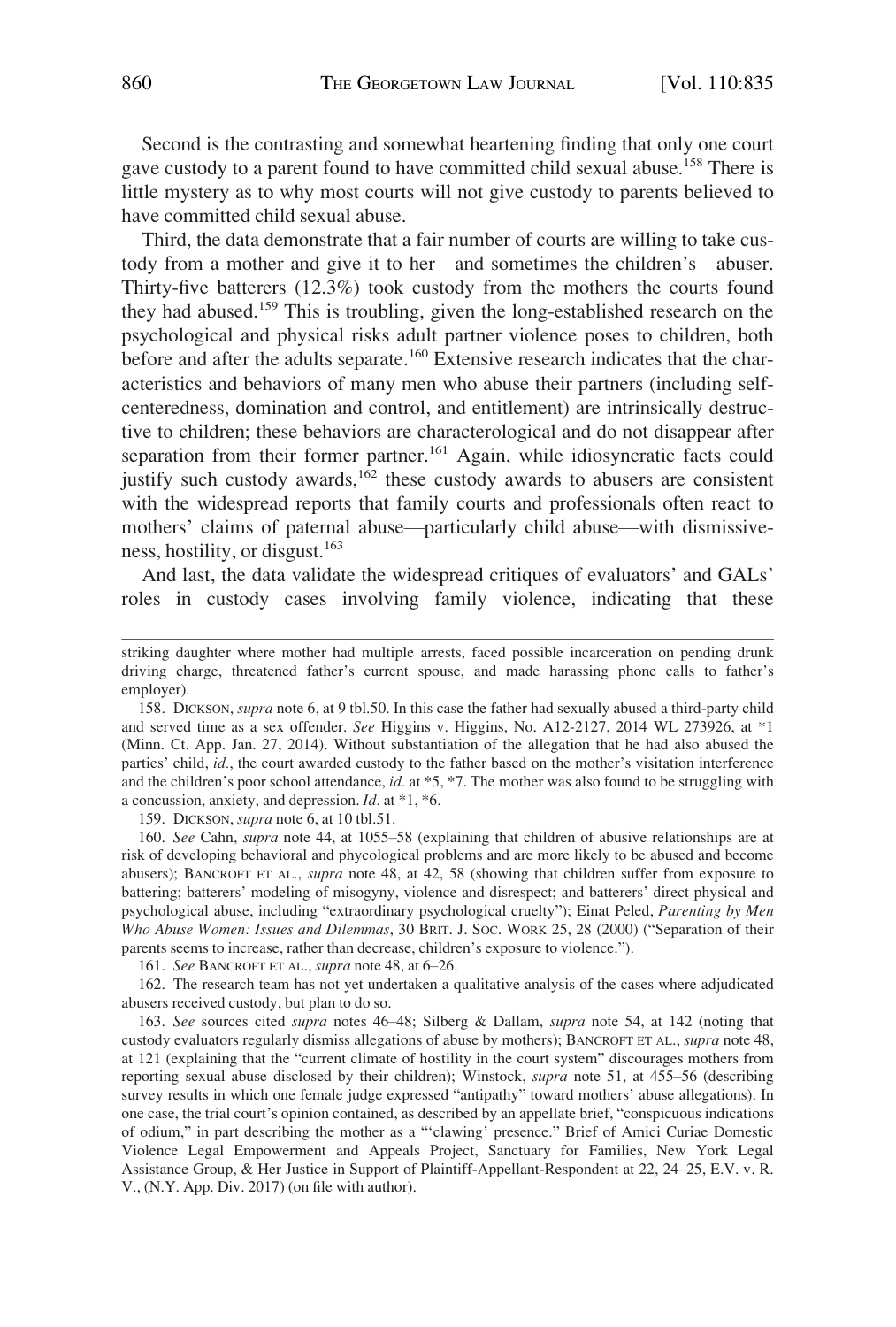<span id="page-26-0"></span>professionals powerfully drive courts' skepticism of abuse allegations and contribute to custody reversals from mothers alleging abuse to the alleged abusers.

# II. THE MARGINALIZATION OF ABUSE IN FAMILY LAW AND SCHOLARSHIP

The minimization and rejection of mothers' abuse claims in family courts described above is underpinned by the marginalization of abuse in custody law and in mainstream family law scholarship.

#### A. CUSTODY LAW EVOLUTION

Family court norms necessarily track social changes as well as constitutional developments. Over time, state laws governing custody rights have embodied preferences for fathers, then mothers, and lately for the current universal genderneutral "best interest of the child" standard.164 But this explicitly non-gendered standard is no guarantee against gender preferences and biases. These biases can be embedded in the judicial and professional discretion described above, but are also buried in nominally neutral rules of decision, such as the presumptions many states have adopted to guide courts' discretion. The primary statutory presumptions found in many state laws (1) favor joint custody or shared parenting and/or (2) disfavor perpetrators of domestic violence. The tension between these two policies is entirely gendered.

As Professor Deborah Dinner has written, "[f]athers' rights activism was instrumental in fueling a transformation in state laws from sole custody to joint custody."165 Fathers' rights advocates' argument that they should be treated as equal parents after divorce was compelling, but the widespread adoption of the shared parenting norm was also driven by a belief that it was best for children. Shared parenting proponents often cite to social science research that found that children parented by both of their separated parents after divorce retain greater resilience and achieve better academic and social outcomes.<sup>166</sup> However, an

<sup>164.</sup> J. Herbie DiFonzo, *From the Rule of One to Shared Parenting: Custody Presumptions in Law and Policy*, 52 FAM. CT. REV. 213, 214, 217 (2014).

<sup>165.</sup> Deborah Dinner, *The Divorce Bargain: The Fathers' Rights Movement and Family Inequalities*, 102 VA. L. REV. 79, 121 (2016); s*ee also* HERBERT JACOB, SILENT REVOLUTION: THE TRANSFORMATION OF DIVORCE LAW IN THE UNITED STATES 137 (1988) ("Joint custody became a cause around which men's groups and fathers' groups rallied.").

<sup>166.</sup> *See, e.g.*, Clare Huntington, *Postmarital Family Law: A Legal Structure for Nonmarital Families*, 67 STAN. L. REV. 167, 200 n.187 (2015) (summarizing two meta-analyses of over fifty studies each that found children did better academically, socially, and emotionally when they had high-quality, supportive, and warm relationships with their nonresidential fathers). Notably, earlier research found quite the opposite—that nonresidential father visitation was relatively unhelpful to children's wellbeing. *See, e.g.*, William Marsiglio, Paul Amato, Randal D. Day & Michael E. Lamb, *Scholarship on Fatherhood in the 1990s and Beyond*, 62 J. MARRIAGE & FAM. 1173, 1184 (2000) (stating that only 42% of studies reviewed showed that contact with nonresidential fathers significantly predicted any aspect of child-well-being); Valarie King & Holly E. Heard, *Nonresident Father Visitation, Parental Conflict, and Mother's Satisfaction: What's Best for Child Well-Being?*, 61 J. MARRIAGE & FAM. 385, 392 (1999) (finding frequent contact with fathers did not benefit children more than infrequent contact); Frank F. Furstenberg, Jr., S. Philip Morgan & Paul D. Allison, *Paternal Participation and Children's Well-Being*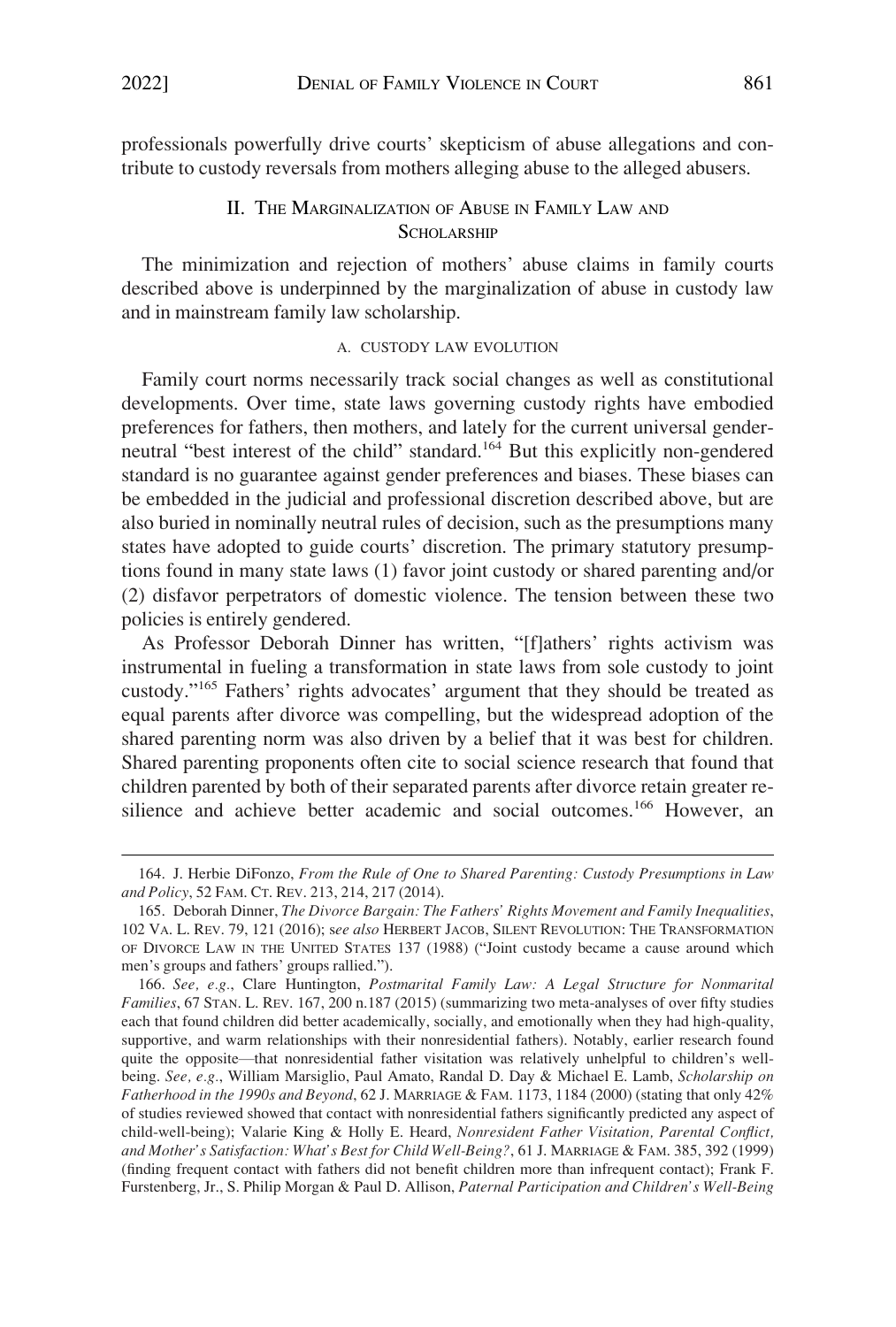important qualification to this research, that these benefits derive from *close*, *supportive* father-child relationships, <sup>167</sup> is often forgotten. It is rare indeed for courts to seriously consider the quality of the fathering relationship when ordering shared parenting, even where there is evidence of abuse. Rather, a father's involvement is usually valued per se, regardless of its actual effects on a child.<sup>168</sup> Interviews with Irish judges have revealed the views of some that "ordinary decent domestic violence" is simply not relevant to custody and access.<sup>169</sup> Rather, a recent Ontario study found that most of the judges interviewed believe precedents and statutory law decree that shared parenting is virtually always best for children, and that "spousal misconduct" is essentially irrelevant, despite its inclusion in custody statutes because it is known to imply dangers to children.<sup>170</sup>

167. *See* Huntington, *supra* note 166; *see also* Joan B. Kelly, *Children's Living Arrangements Following Separation and Divorce: Insights from Empirical and Clinical Research*, 46 FAM. PROCESS 35, 45 (2007) ("When children have *close relationships* with their fathers and the fathers are actively involved in their lives, frequent contact is significantly linked to more positive adjustment and better academic achievement in school-age children, compared with those with less involved fathers." (emphasis added) (citation omitted)); Marsha Kline Pruett & J. Herbie DiFonzo, *Closing the Gap: Research, Policy, Practice, and Shared Parenting*, 52 FAM. CT. REV. 152, 159 (2014) ("Research has led to widespread agreement among professionals that children generally have improved prospects after separation and divorce when they have *healthy, loving relationships* with two parents before and after separation and divorce." (emphasis added)); Mary F. Whiteside & Betsy Jane Becker, *Parental Factors and the Young Child's Postdivorce Adjustment: A Meta-Analysis with Implications for Parenting Arrangements*, 14 J. FAM. PSYCH. 5, 16 (2000) (finding that *high quality* father-child relationships were associated with good child outcomes).

168. *See, e.g.*, Musgrave v. Musgrave, 290 So. 3d 536, 543 (Fla. Dist. Ct. App. 2019) (reversing trial court's award of sole custody to mother due to father being "spiteful, vengeful, and not credible," and holding that joint custody is required unless there is proven harm to children). As is described in *infra*  Section II.B, pro-shared-parenting scholarship similarly sidesteps the importance of the quality of the father-child relationship—perhaps because such a prerequisite might cast doubt on the shared-parenting project as a whole.

169. Catherine M Naughton, Aisling T O'Donnell, Ronni M Greenwood & Orla T Muldoon, '*Ordinary Decent Domestic Violence': A Discursive Analysis of Family Law Judges' Interviews*, 26 DISCOURSE & Soc'y 349, 353, 361 (2015) (describing interviews with six Irish judges, who idealized the nuclear family, normalized, trivialized, or treated as irrelevant abusive parents' behavior, and pathologized mothers alleging abuse); *see also* Winstock, *supra* note 51, 460–61 (summarizing interviews with Canadian family judges who indicated that most feel spousal abuse must be ignored to fulfill what they saw as mandates for shared parenting and settlement).

170. *See* Winstock, *supra* note 51, at 458–59. While it could be argued that Irish, Canadian, and other studies have no bearing on American courts' attitudes, the dynamics of these cases are remarkably similar across the globe. *See supra* note 51 and accompanying text. *Compare, e.g.*, Thea Brown, Margarita Frederico, Lesley Hewitt & Rosemary Sheehan, *The Child Abuse and Divorce Myth*, 10 CHILD ABUSE REV. 113, 114 (2001) (describing Australian study of the "myth" that child abuse allegations at divorce are mostly false and drawing on American, British, and other research), *and* Faller & DeVoe, *supra* note 50, at 2 (quoting researchers from the University of Michigan who state that "[m] any people, including professionals who work with children, assume a sexual abuse charge made in the context of divorce is very likely false"), *with* Winstock, *supra* note 51, at 458–59. Though American in origin, PA has been marketed globally. *See generally* The INTERNATIONAL HANDBOOK ON PARENTAL

*After Marital Dissolution*, 52 AM. SOCIO. REV. 695, 697 (1987) (finding children who had not seen their fathers in five years had significantly less delinquent behavior, academic difficulty, distress, and behavior problems than those who saw their fathers between one and thirteen days over the course of the previous year). It is possible that these studies did not distinguish between positive and negative fatherchild relationships; it is also possible that both these and the later father-favoring studies were influenced by changing cultural mores.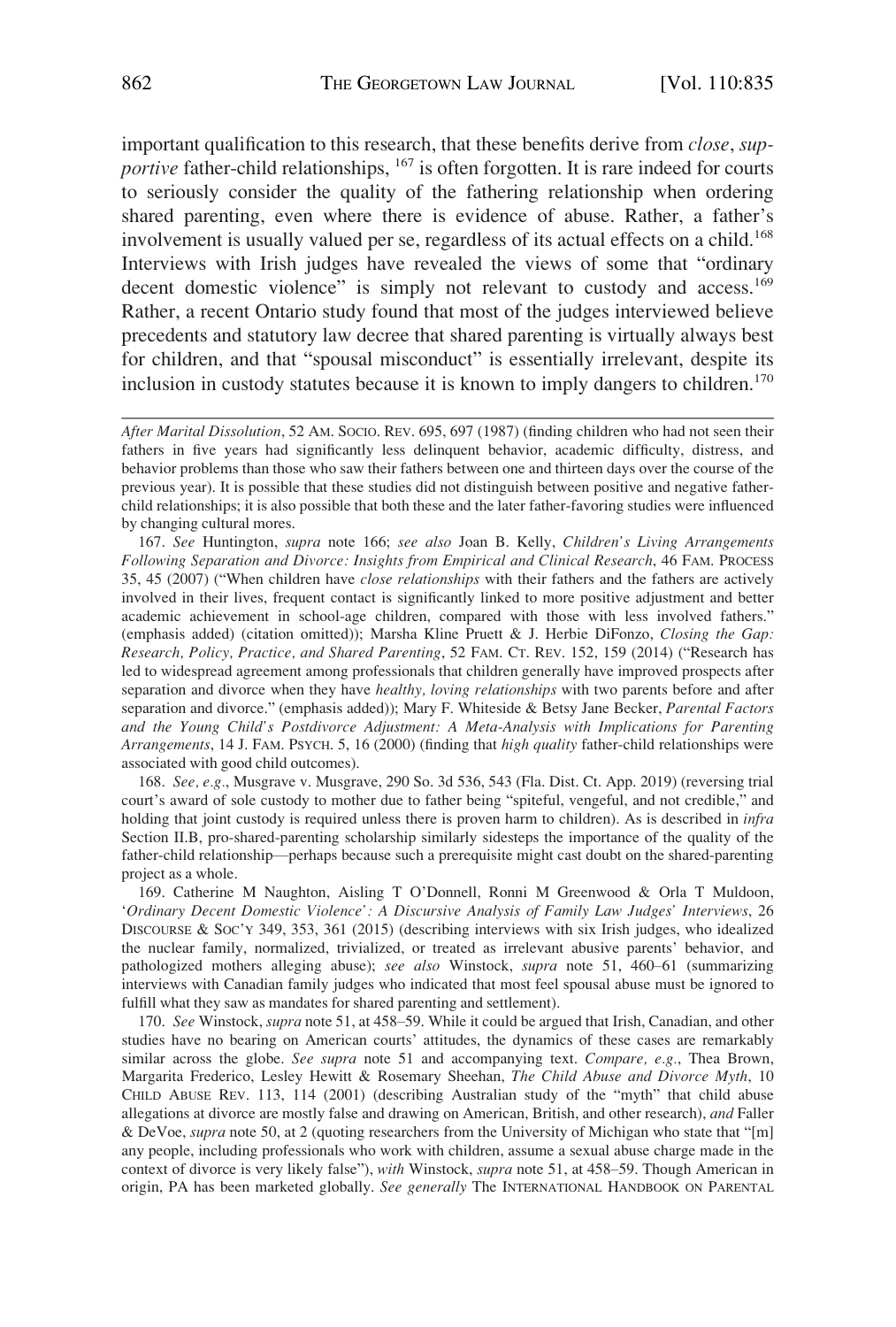There is no reason to believe that U.S. custody judges' attitudes on shared parenting and domestic violence are significantly different from the views of the Canadian and Irish judges in the above studies.

Knowing the harm that abusive fathers often cause children and their mothers, domestic violence advocates and experts frequently oppose joint custody provisions, rightly fearing that such presumptions will outweigh attention to domestic violence even where statutes contain a presumption against custody to abusers.<sup>171</sup> While such resistance has occasionally prevailed,<sup>172</sup> the momentum toward shared parenting and maximizing fathering has been almost unstoppable. Today, while twelve state statutes contain an explicit presumption favoring joint custody, most statutes elevate shared parenting in other ways, including through "friendly parent" preferences given to whichever parent is more willing to share custody.<sup>173</sup> Nor is shared parenting's dominance dependent on explicit law; shared parenting as a *value* is virtually universal within family courts.<sup>174</sup>

At the same time, in response to efforts by domestic violence advocates, over half of the states exempt via statute cases with proven domestic violence or child abuse from their shared parenting preference or presumption; almost as many fail to exempt one, the other or both.175 Many states have also adopted exceptions to the preference for joint custody where there was domestic violence.<sup>176</sup> But in the "battle of the presumptions" against domestic violence and for shared parenting

172. In the District of Columbia, national fathers' rights organizations led repeated efforts for adoption of a joint custody presumption. They were opposed each time by local domestic violence lawyers (including this author) but prevailed on the third round. *See* Meier, *supra* note 45, at 677–80 (describing fathers' rights advocates' campaigns for joint custody and women's and battered women's advocates' resistance).

173. DiFonzo, *supra* note 164, at 216–18. As of this writing, thirty-nine states and the District of Columbia have friendly parent provisions as a best interest factor. *See State Law Spread Sheet*, (Mar. 4, 2020), [https://drive.google.com/file/d/1eEMq\\_NtSBGrwR6Ofs5mlObsQuAUIfz3y/view?usp=sharing.](https://drive.google.com/file/d/1eEMq_NtSBGrwR6Ofs5mlObsQuAUIfz3y/view?usp=sharing)

174. Even where friendly parent provisions are not contained in statutes, they are embodied in caselaw and unwritten preferences for shared parenting. *See* E-mail from Paul Griffin, Legal Dir., Child Just., to author (Feb. 15, 2020, 3:33 PM) (on file with author) (describing Maryland practice); E-mail from Kim Susser to author (Feb. 15, 2020, 4:09 PM) (on file with author) (describing judicial bias toward shared parenting in New York family courts); s*ee also* Martha Fineman, *Dominant Discourse, Professional Language, and Legal Change in Child Custody Decisionmaking*, 101 HARV. L. REV. 727, 752 n.104 (1988) (describing that "even without statutory authority," "court-[employed] social workers were . . . implementing the shared parenting ideal"); Joan Zorza, *"Friendly Parent" Provisions in Custody Determinations*, 26 CLEARINGHOUSE REV. 921, 923 (1992) (stating that many judges apply an unwritten friendly parent analysis regardless of whether it is in the statute).

175. *See State Law Spread Sheet*, *supra* note 173. I am deeply grateful to research assistant and George Washington Law student Ellen Albritton for her conscientious and thorough research into the statutes and her compilation of and repeated revisions of the spreadsheet.

176. *Id.* 

ALIENATION SYNDROME: CONCEPTUAL, CLINICAL AND LEGAL CONSIDERATIONS (Richard A. Gardner et al. eds., 2006).

<sup>171.</sup> *See supra* notes 153–56 and accompanying text; Nancy Ver Steegh, *Differentiating Types of Domestic Violence: Implications for Child Custody*, 65 LA. L. REV. 1379, 1379 (2005) ("Family Courts have traditionally turned a blind eye to domestic violence or have minimized its significance." (citation omitted)).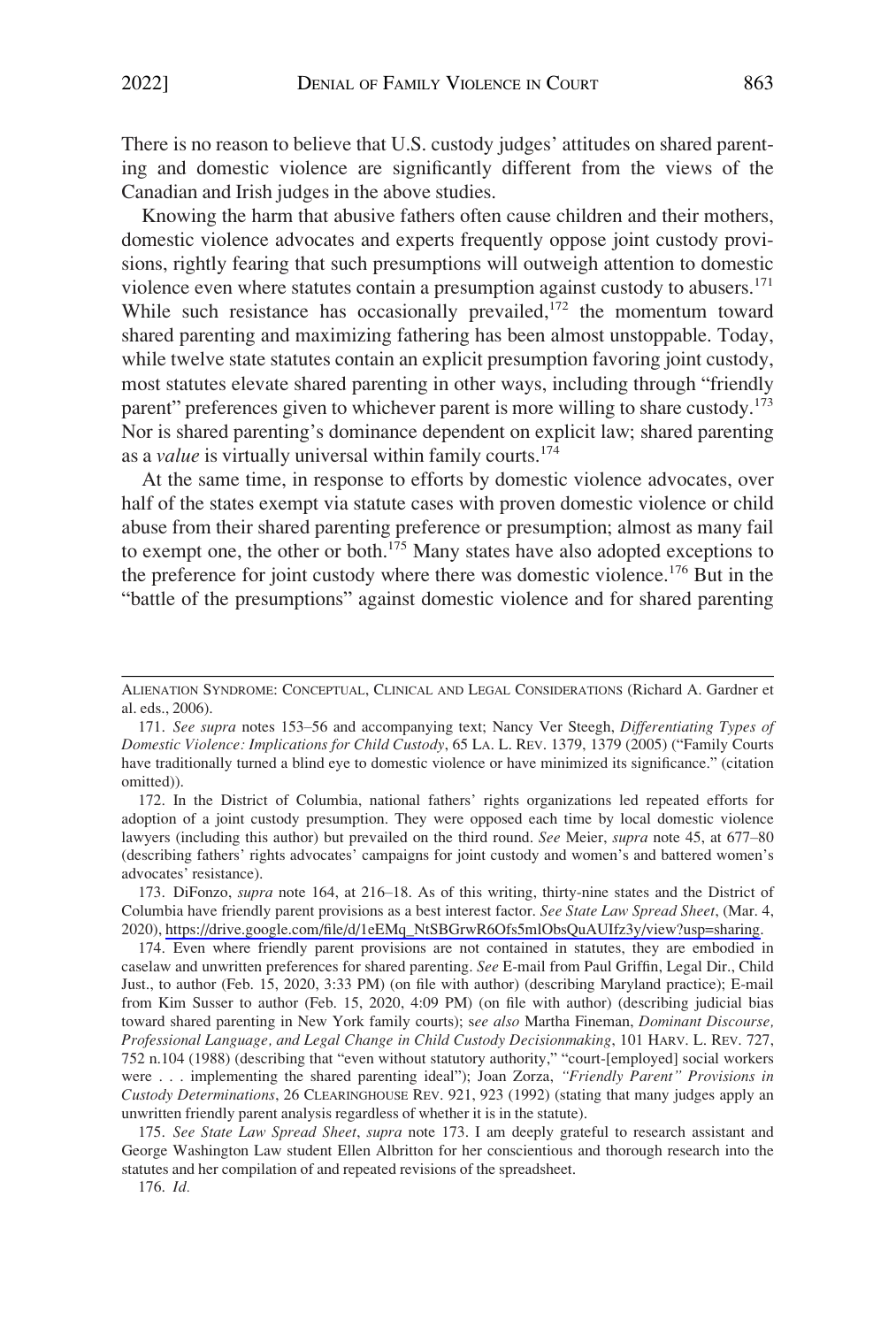there is no contest: the shared parenting norm usually wins.<sup>177</sup> Numerous scholars have described how domestic violence provisions—whether embodied in best interest factors, exceptions to joint custody, or presumptions against custody to a batterer—are routinely superseded by the shared parenting ideal.<sup>178</sup> In fact, a Wisconsin study found that even where one parent had been criminally convicted of domestic violence, neither settlement agreements nor court decisions gave much weight to that violence.<sup>179</sup>

Although awareness has grown about the downsides of joint custody, including logistical challenges, disruption to children's daily lives, and triggering of increased conflict and litigation,<sup>180</sup> the joint custody *ideal* continues to powerfully shape courts' judgments. As Fineman articulated, "opposition to shared custody [is seen] as pathological. The assumption . . . is that the parent who rejects the shared parenting ideal and seeks sole custody of his or her child has an illegitimate motive." <sup>181</sup> Few would disagree that in most cases fathers gain—while

<sup>177.</sup> *See* Dennis P. Saccuzzo & Nancy E. Johnson, *Child Custody Mediation and Domestic Violence*, NAT'L INST. JUST. J., July 2004, at 21, 21 (comparing 200 child custody mediations involving charges of domestic violence with 200 mediations that did not, and finding joint legal custody was awarded about 90% of the time regardless of whether domestic violence was an issue); Allison C. Morrill, Jianyu Dai, Samantha Dunn, Iyue Sung & Kevin Smith, *Child Custody and Visitation Decisions When the Father Has Perpetrated Violence Against the Mother*, 11 VIOLENCE AGAINST WOMEN 1076, 1092, 1101 (2005) (studying six states' applications of presumption against custody to batterers, and finding that when state also had a presumption for joint custody and a "friendly parent provision" the latter superseded); Meier, *supra* note 45, at 662 n.19 (finding that out of thirty-eight appellate custody cases involving domestic violence, thirty-six trial courts had given sole or joint custody to the alleged *or adjudicated* batterer; two-thirds were reversed on appeal).

<sup>178.</sup> Regarding the ineffectiveness of domestic violence presumptions, see Nancy K. D. Lemon, *Statutes Creating Rebuttable Presumptions Against Custody to Batterers: How Effective Are They?*, 28 WM. MITCHELL L. REV. 601, 603 (2001) and Maritza Karmely, *Presumption Law in Action: Why States Should Not Be Seduced into Adopting a Joint Custody Presumption*, 30 NOTRE DAME J.L. ETHICS & PUB. POL'Y 321, 355–58 (2016). Regarding the failure of domestic violence exceptions to outweigh joint custody presumptions, see Merle H. Weiner, *Thinking Outside the Custody Box: Moving Beyond Custody Law to Achieve Shared Parenting and Shared Custody*, 2016 U. ILL. L. REV. 1535, 1569, 1570 n.226; Megan O'Matz, *He Beat Her Repeatedly. Family Court Tried to Give Him Joint Custody of Their Children.*, PROPUBLICA (Sept. 16, 2021, 5:00 AM), [https://www.propublica.org/article/he-beat-her](https://www.propublica.org/article/he-beat-her-repeatedly-family-court-tried-to-give-him-joint-custody-of-their-children)[repeatedly-family-court-tried-to-give-him-joint-custody-of-their-children](https://www.propublica.org/article/he-beat-her-repeatedly-family-court-tried-to-give-him-joint-custody-of-their-children) [[https://perma.cc/KGS8-](https://perma.cc/KGS8-BYGE) [BYGE](https://perma.cc/KGS8-BYGE)]; and Dana Harrington Conner, *Back to the Drawing Board: Barriers to Joint Decision-Making in Custody Cases Involving Intimate Partner Violence*, 18 DUKE J. GENDER L. & POL'Y 223, 227–28, 247, 249–51 (2011).

<sup>179.</sup> *See* Meuer et al., *supra* note 75 ("Researchers expected at least 75 percent of final orders to result in sole custody. Instead, 50 percent of cases resulted in joint custody. When impasse-breaking authority is included, it increased to 53 percent. . . . When the abusive parent was not in prison, the court orders for joint custody increased to 62 percent of cases."). However, primary physical placement went to the victim in 67% of cases. *Id.* 

<sup>180.</sup> *See* Margaret F. Brinig, *Penalty Defaults in Family Law: The Case of Child Custody*, 33 FLA. ST. U. L. REV. 779, 781–82 (2006); *see also* DiFonzo *supra* note 164, at 216 ("The applicability, appropriateness, and even the definition of joint custody are in a state of fluctuation."); Conner, *supra*  note 178, at 228 ("The vast majority of custody disputes resolved by trial judges are the least likely to be successful candidates for joint custody.").

<sup>181.</sup> Fineman, *supra* note 174, at 766 (footnote omitted). While Fineman's words were penned in 1988, they could just as well have been written today; the changes she was objecting to then are now the norm.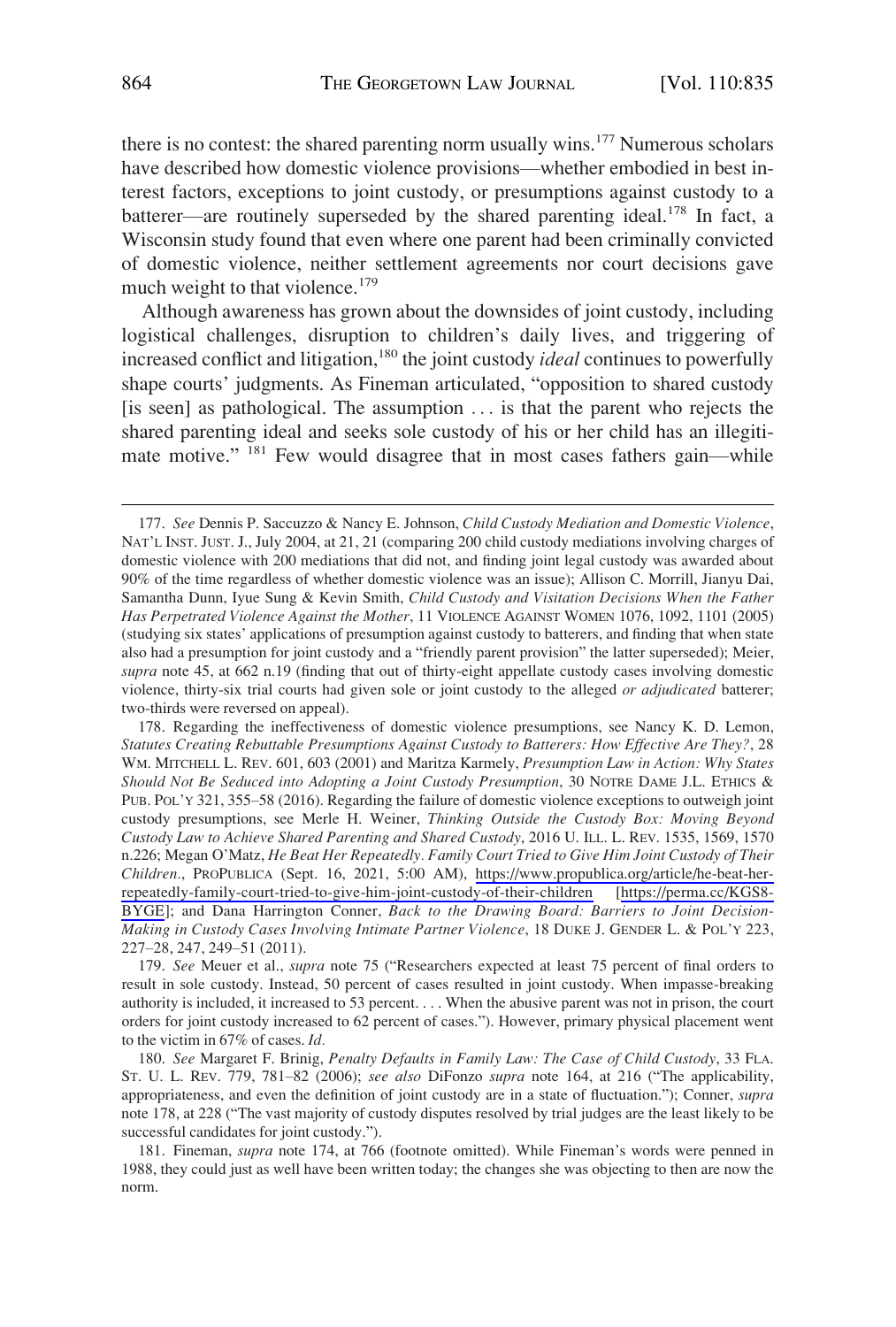<span id="page-30-0"></span>mothers lose—from a shared parenting norm, rendering it intrinsically gendered. Courts nonetheless are hostile to mothers who oppose "sharing." In short, family court culture's emphasis on co-parenting creates a gendered dynamic in which mothers reporting abuse are *personae non grata*. 182

## B. MAINSTREAM FAMILY LAW SCHOLARSHIP

Family law scholarship is both produced and consumed by family court professionals to a surprising degree.<sup>183</sup> But like custody legislation and practice, the scholarly literature too has marginalized and minimized domestic abuse in two respects: (1) by extolling shared parenting, and (2) by propounding misconceptions about family violence and family courts.

# 1. Shared Parenting Idealism

Shared parenting is a core, if not *the* core topic related to parenting rights in the family law literature. First, the subject is a staple of publications in the leading family law journal, *Family Court Review*, and an article of faith for many members of the Association of Family and Conciliation Courts (AFCC), which publishes it.184 Reporters on a 2014 think tank organized by the AFCC even concluded, among other things, that "violence is not as clear a presumptive factor against shared parenting as it might appear."<sup>185</sup>

In recent years, academic scholars too have advanced shared parenting as the acme of enlightened custody policy. Most recently, in *Postmarital Family Law: A Legal Structure for Nonmarital Families*, Clare Huntington argues persuasively that family law and practice must be adjusted to ensure that co-parenting is prioritized for nonmarital as well as marital families.<sup>186</sup> Family law, she says, must be

[T]he premier interdisciplinary and international association of professionals dedicated to the resolution of family conflict. AFCC members are the leading practitioners, researchers, teachers and policymakers in the family court arena.

. . . AFCC actively disseminates innovations and ideas to its members. The ripple effect can be seen in courts and communities throughout the world.

. . . AFCC places an ongoing emphasis on issues including . . . the integration of research into practice and policy.

*Id.* 

. . . .

. . . .

<sup>182.</sup> *See id.*; *see also* Meier, *supra* note 45, at 678 (joint custody as an "absolute ideal" leads to criticism of mothers reporting abuse).

<sup>183.</sup> The "leading interdisciplinary family law journal," *Family Court Review*, is published by the Association of Family and Conciliation Courts (AFCC), which includes as members family court judges, evaluators and GALs, lawyers, and others. *See About AFCC*, ASS'N FAM. & CONCILIATION CTS., <https://www.afccnet.org/About/About-AFCC>[[https://perma.cc/EEY8-RJ38\]](https://perma.cc/EEY8-RJ38]) (last visited Feb. 18, 2022). The AFCC describes itself as:

<sup>184.</sup> *See, e.g.*, Pruett & DiFonzo *supra* note 167, at 160, 162, 164 (summarizing consensus among thirty-two family law experts that promotion of shared parenting is important for family wellbeing and health, beneficial even in families with moderate or low levels of conflict); *see also* Scott & Emery, *supra* note 103, at 76 & n.36.

<sup>185.</sup> Pruett & DiFonzo *supra* note 167, at 164.

<sup>186.</sup> *See* Huntington, *supra* note 166, at 202.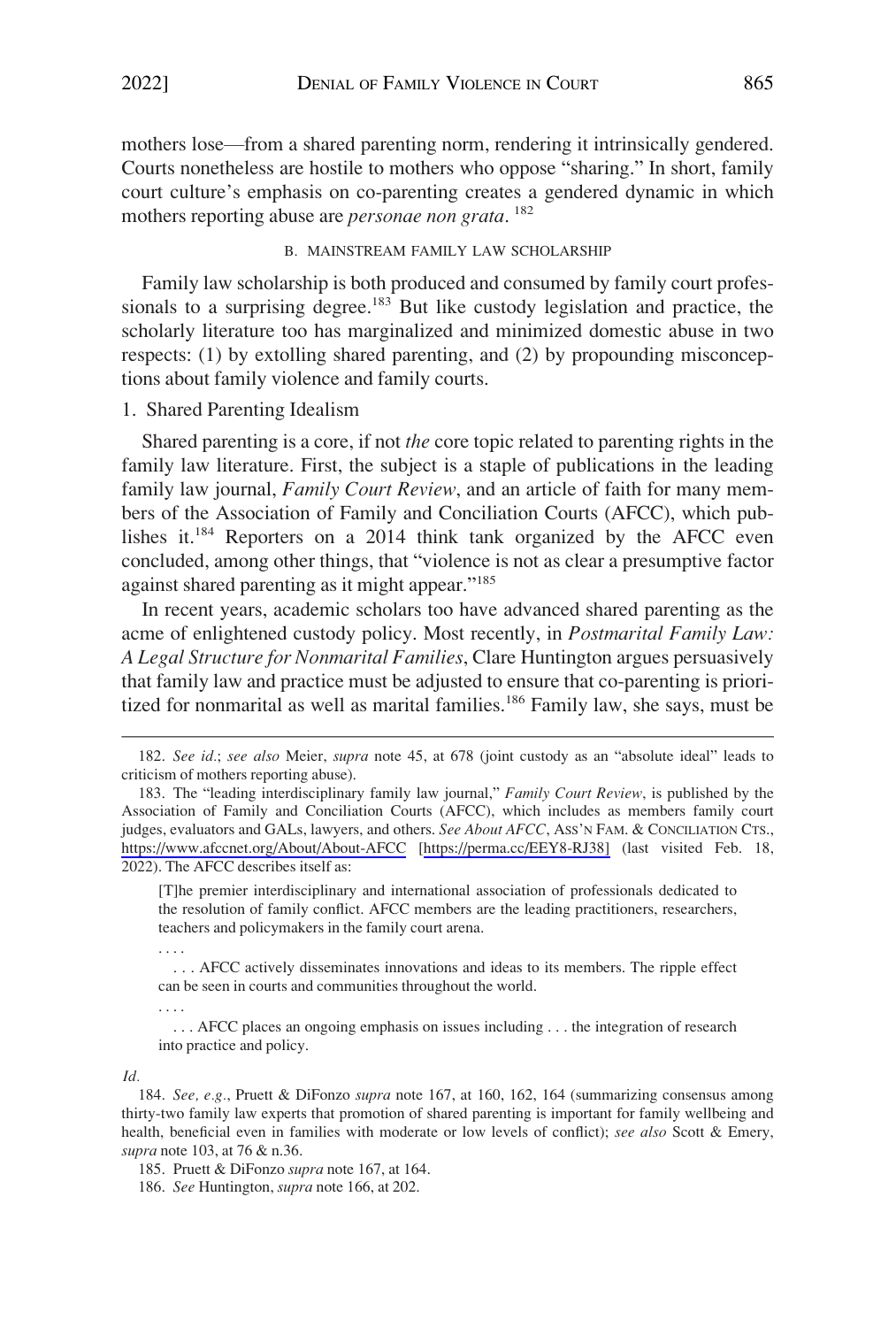revised to adapt to the explosion of nonmarital families by giving unmarried and non-litigating separated parents automatic co-parent status.<sup>187</sup> Huntington acknowledges that some mothers avoid shared parenting due to domestic violence or child abuse, but does not address how cases involving violence or abuse could be screened out by courts.<sup>188</sup> She also does not address the research indicating both that the majority of cases filed in court and a significant percentage of out-of-court separating parents involve a history of abuse.<sup>189</sup>

Similarly, in *A Parent-Partner Status for American Family Law*, Merle Weiner develops a new model for how the law can and should impose various "duties" on any and all parents, in court or out of court, to create better "parent-partner" relationships for the benefit of children.<sup>190</sup> Her appealing "parent-partner status" would attach certain pre*-* and post*-*separation obligations and duties on all parents of children in common.191 To her credit, Weiner's vision starts from the practical realization that parents are often not up to the job of co-parenting well, and she seeks to develop a system that would optimize these roles. Moreover, Weiner, herself a domestic violence lawyer, devotes eighteen pages of the book to discussing the importance of protection orders, the need to expand them to cover psychological abuse, and additional ways parent-partner status could improve relationship safety.<sup>192</sup> She also mentions the importance of protecting children.<sup>193</sup> However, the book incorporates no explicit exemption for abusive relationships from the "core set of legal obligations on [all] parents who have a child in common that would obligate them *to each other* at least until their children are grown."<sup>194</sup> This is remarkable given that these obligations include a duty of "relationship work."195 Importantly, since publication, Weiner has conceded that "a better solution might be to permit domestic violence survivors to opt out of

<sup>187.</sup> *See id.* at 225.

<sup>188.</sup> *See id.* at 205.

<sup>189.</sup> *See supra* notes 74–76 and accompanying text.

<sup>190.</sup> *See* MERLE H. WEINER, A PARENT-PARTNER STATUS FOR AMERICAN FAMILY LAW 185, 187 (2015).

<sup>191.</sup> *See id.* at 187.

<sup>192.</sup> *See id.* at 327–45.

<sup>193.</sup> *Id.* at 186. She also criticizes Huntington for a lack of serious attention to domestic abuse. *See id.* at 122.

Merle H. Weiner, "*Parent Partnerships" Could Be the Future of Marriage*, WASH. MONTHLY 194. (Dec. 7, 2015) (emphasis added), [https://washingtonmonthly.com/2015/12/07/parent-partnerships](https://washingtonmonthly.com/2015/12/07/parent-partnerships-could-be-the-future-of-marriage/)[could-be-the-future-of-marriage/](https://washingtonmonthly.com/2015/12/07/parent-partnerships-could-be-the-future-of-marriage/) [[https://perma.cc/6DB9-F9XZ\]](https://perma.cc/6DB9-F9XZ). Weiner does suggest that the counseling requirements used to enforce the duty of "relationship work" should be sensitive to domestic violence. WEINER, *supra* note 190, at 362–63. Weiner also suggests that "bad [and abusive] dads" may improve once awarded parent-partner status. *Id.* at 222–23. The realities of abusive dynamics suggest otherwise. *See* Andrew R. Klein & Terri Tobin, *A Longitudinal Study of Arrested Batterers, 1995-2005: Career Criminals*, 14 VIOLENCE AGAINST WOMEN 136, 151 (2008) ("[A]busers' criminal and abuse behaviors are ingrained and intertwined . . . . In terms of reabuse, the majority of abusers reabused, and the majority of reabusers did so more than once.").

<sup>195.</sup> WEINER, *supra* note 190, at 362–63.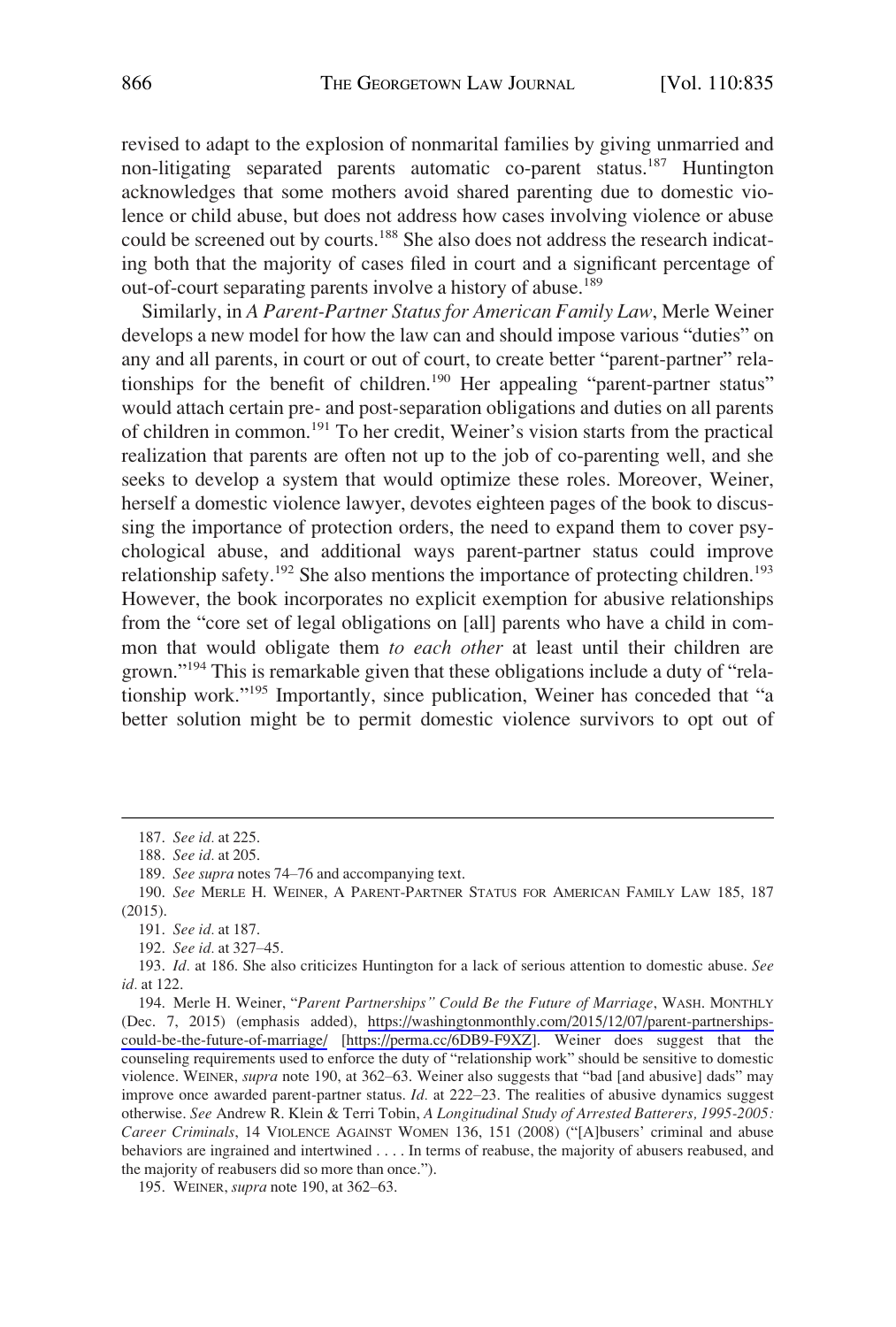relationship work."<sup>196</sup> Nonetheless, that even a domestic violence lawyer and scholar could have overlooked the inappropriateness of such a requirement for victims of abuse while writing about "parent-partners" may be indicative of the seductiveness of the co-parenting ideal.<sup>197</sup>

It is worth noting that Huntington's proposal is fueled in part by new research led by sociologist Kathryn Edin into the dynamics of unmarried parents' relationships; this research describes many parents' initial high hopes for family dissipating as fathers' relationships with the mothers of their children become "fractious."198 One wonders how many of these unmarried parents' "fractious" relationships involve abuse. It is likely that many did. Another significant new study of young, low-income couples found that

pregnancy relationships included more than twice the amount disrespect [sic] as non-pregnancy relationships, more than triple the rate of threats, and four times the rate of physical assault. Interestingly, it is not that the women who got pregnant had violent relationships in general—their non-pregnancy relationships are much less violent than the relationships that led to pregnancy.<sup>199</sup>

197. In defense of both Huntington and Weiner, it should be said that their focus is more on creating default rules for separating families out of court than on establishing law for contested court cases. *See*  Huntington, *supra* note 166, at 227–29 (describing "default rule[s]"); WEINER, *supra* note 190, at 519 ("[C]hanges to child custody law would be premature *. . .* [the first step is to] improve . . . parents' *inter se* relationships overall."). It might thus be argued—as Huntington has—that these proposals are not necessarily in tension with this Article's critique, which is drawn from a dataset of court opinions. However, the drawing of a bright line between what happens in courts and what happens outside courts is unrealistic. Out-of-court settlements are negotiated in "the shadow of the law." Robert H. Mnookin & Lewis Kornhauser, *Bargaining in the Shadow of the Law: The Case of Divorce*, 88 YALE L.J. 950, 968 (1979). Moreover, the opinions and recommendations of custody evaluators and other neutral professionals significantly drive settlements. In what is still the largest, most definitive study of how custody litigation resolves, Eleanor Maccoby and Robert Mnookin studied over one thousand cases in California; reporting that 96% of cases settled without court assistance—79.7% through direct negotiations before or after filing in court, and another 16.3% after court-sponsored mediation or evaluation. *See* MACCOBY & MNOOKIN, *supra* note 7, at 137 fig.7.2; *see also* Boumil et al., *supra* note 102. Private family lawyers have been found to be among the professionals with the highest rates of skepticism toward mothers' abuse allegations in custody cases. Daniel G. Saunders, Kathleen C. Faller & Richard M. Tolman, *Beliefs and Recommendations Regarding Child Custody and Visitation in Cases Involving Domestic Violence: A Comparison of Professionals in Different Roles*, 22 VIOLENCE AGAINST WOMEN 722, 732, 737 (2016). While working at DV LEAP, I encountered many clients seeking appeals after having settled for joint custody under pressure from private lawyers who insisted (likely correctly) that going to court would only result in shared custody.

198. Huntington, *supra* note 166, at 191–96; *see* KATHRYN EDIN & MARIA KEFALAS, PROMISES I CAN KEEP: WHY POOR WOMEN PUT MOTHERHOOD BEFORE MARRIAGE 81 (2005).

E-mail from Merle Weiner, Professor of L., Univ. of Or. Sch. of L., to author (Mar. 10, 2020, 196. 12:41 AM) (on file with author); *see* Merle Weiner, *Weiner's Response to Comments About the Parent-Partner Status*, CONCURRING OPS. (Nov. 1, 2015),<https://perma.cc/5PQ9-ZTHU>(click "Show more").

<sup>199.</sup> Jennifer S. Barber, Yasamin Kusunoki, Heather Gatny & Robert Melendez, *The Relationship Context of Young Pregnancies*, 35 LAW & INEQ. 175, 192 (2017); *see also* June Carbone & Naomi Cahn, *Introduction*, 35 LAW & INEQ. 161, 168 (2017) ("Pregnant women experienced relationship violence at between two and three times the rate of those who did not become pregnant, and the violent men were more likely than nonviolent men to have multiple children with multiple partners.").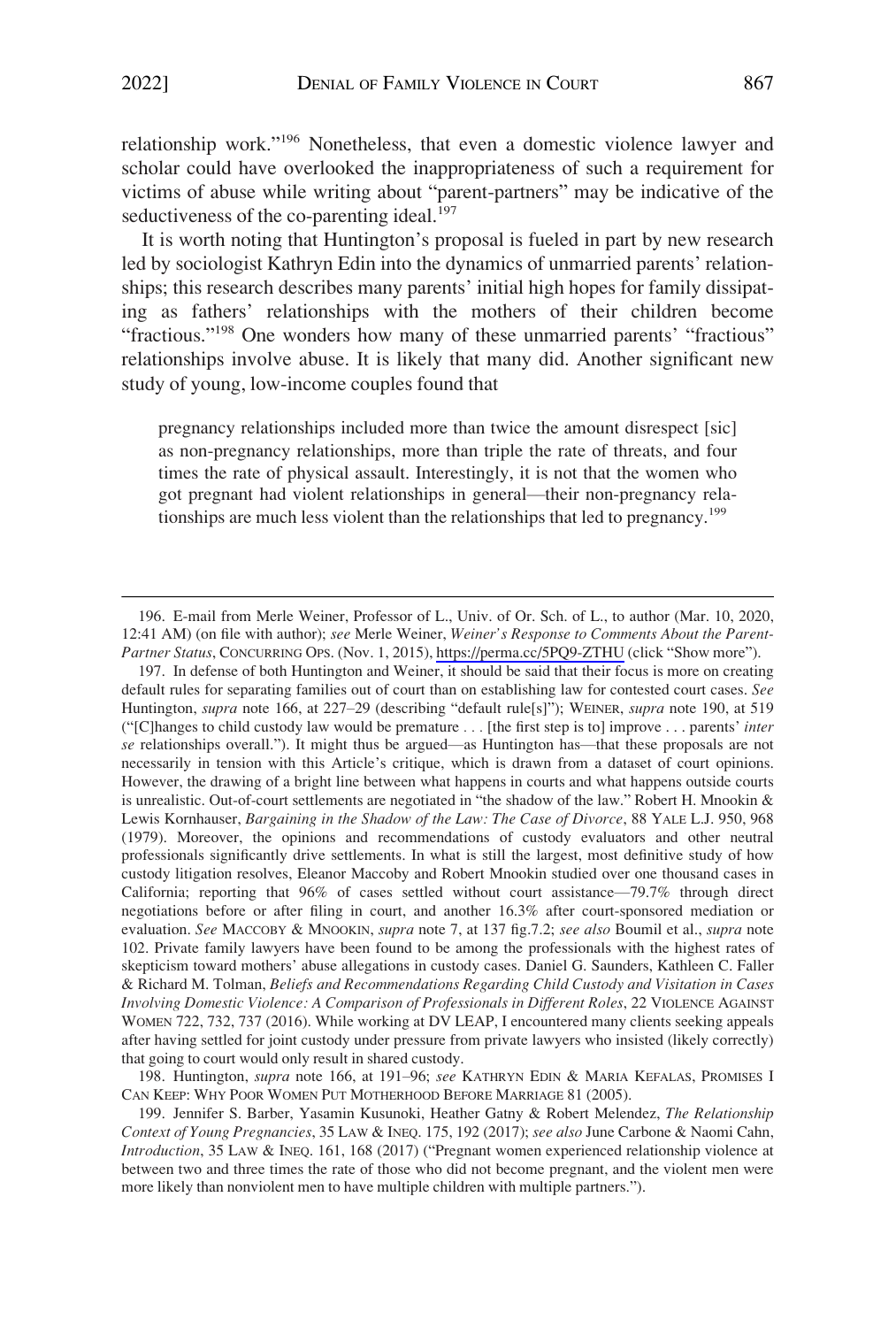<span id="page-33-0"></span>Even Kathryn Edin, whose research about unmarried fathers Huntington touts, found that *half* of all the couples' relationships ended due to domestic violence.<sup>200</sup>

In short, the idealization of shared parenting, whether in application to court processes or out-of-court relationships, remains problematic until we can develop meaningful and reliable means of distinguishing between safe and unsafe relationships, and can ensure that legal rules and expectations do not increase harm.

#### 2. Other Scholarly Misconceptions About Abuse in Family Court

Shared parenting norms are not the only reason family violence is marginalized in mainstream family law scholarship; it is also ignored or barely acknowledged in much family law scholarship. For instance, a 2020 update on the law of child custody published by the *Georgetown Journal of Gender and the Law* included no discussion of domestic violence, despite the obvious relevance to the journal's mission and the explosion of disturbing research on family court practices in the preceding years. $201$ 

A high-profile 2014 symposium publication on child custody law and practice, which brought together leading scholars to honor esteemed pioneer of child custody research Robert Mnookin, provides a paradigmatic example of mainstream family law scholars' lack of awareness of the intersection of domestic violence and custody. The symposium contained no discussion of the problems in courts' response to family violence. Only two of the articles even mentioned family violence. The first, by Elizabeth Scott and Robert Emery, discusses the "gender politics" of advocacy on abuse and parental alienation.<sup>202</sup> While rejecting parental alienation syndrome (PAS) (but not the more commonly used "parental alienation") as unscientific, the authors also warn against courts' acceptance of "marginal" abuse claims.203 Remarkably, they go on to state that "critics assert that domestic-violence evaluators are biased toward believing victims."<sup>204</sup>

The only other reference to family violence in this symposium on child custody is in Mnookin's own article, which refers in passing to family violence in private custody litigation.<sup>205</sup> He suggests that these cases are the rare "easy" ones, because they involve one safe parent and another parent known to be unsafe.<sup>206</sup>

<sup>200.</sup> *See* EDIN & KEFALAS, *supra* note 198. The researchers found that while crime, substance addiction, and infidelity also played significant roles, domestic violence was the most common reason for breakups. *Id.* Interestingly, they found that the only population for whom this was not true were African-Americans, possibly because they were less likely to cohabit. *Id.* at 98.

<sup>201.</sup> *See* Anna Burke, Zachary Hughbanks, Therese Kilbane Myers, Caroline Neville & Harry Samuels, *Child Custody, Visitation & Termination of Parental Rights*, 21 GEO. J. GENDER & L. 201 (2020).

<sup>202.</sup> *See* Scott & Emery, *supra* note 103.

<sup>203.</sup> *See id.* at 86–88 (asserting that some parents bring marginal domestic violence claims for strategic purposes or due to distorted perceptions and feelings); *see also* SAUNDERS ET AL., *supra* note 105, at 23.

<sup>204.</sup> Scott & Emery, *supra* note 103, at 97 (citing Richard Gardner, ironically the inventor of PAS). The authors acknowledge in a footnote that a contradictory critique also exists but do not discuss it. *Id.*  at 97 n.150.

<sup>205.</sup> *See* Robert Mnookin, *Child Custody Revisited*, 77 LAW & CONTEMP. PROBS. 249, 252 (2014). 206. *Id.*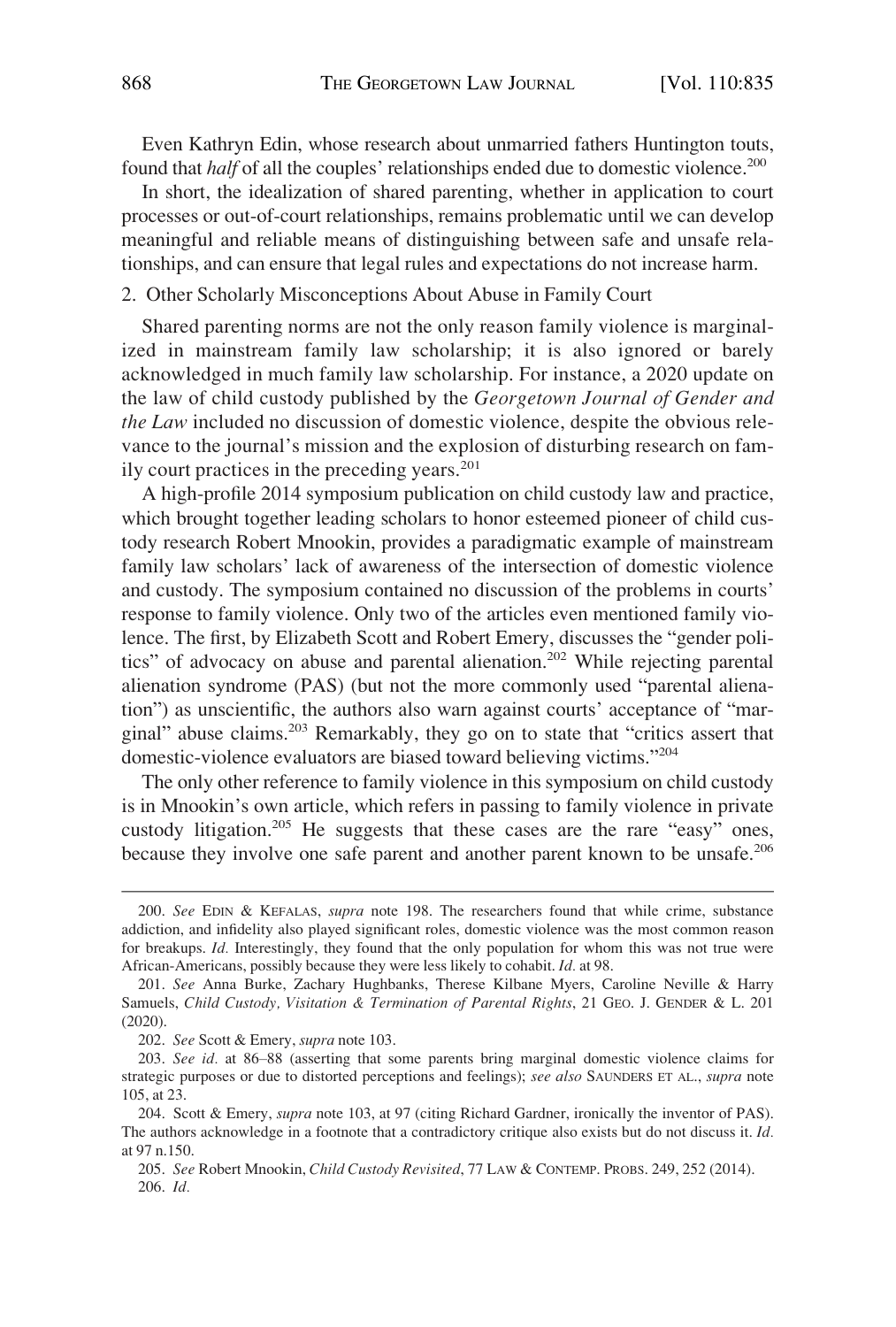"More typically," he states, "the court must choose between two claimants who each offer advantages and disadvantages and neither of whom would endanger the child."<sup>207</sup>

Together, these articles by leading scholars of family law articulate three common misconceptions. First, that true domestic violence is rare (and that "insignificant" allegations are common); second, that true family violence cases are clear and lead courts to protect children; and third, that any biases run in favor of abuse victims. In fact, the FCO Study and the scholarship discussed in Part I contradicts each of these beliefs.

First, are abuse allegations rare in contested custody cases? All available research suggests the opposite—abuse in the family is *more common than not*  among custody-litigating families. Multiple separate studies have all—surprisingly—converged on the statistic that in high-conflict cases which do not settle, 70% to 75% of parents described "marital histories that included physical aggression."208 It would be unsurprising if cases involving violence and abuse are harder to settle given the control and dominance agenda of many abusers, $209$  although there is also evidence that such litigants do sometimes settle cases for a variety of reasons.<sup>210</sup> The research makes clear, however, that at least cases that go to adjudication are more likely than not to include family violence. As this Article suggests, this is not the conventional wisdom in family court. But it should be; if Maccoby and Mnookin's groundbreaking research is representative, the majority of separating couples settle either before or during the litigation with only 4% to 9% ultimately going to trial.<sup>211</sup>

Second, is it true that courts are responsive to serious abuse allegations? The data shared in Part I show otherwise. Mothers (but not fathers) reporting abuse in custody litigation, particularly child abuse, are ordinarily not believed and often lose custody. The myriad narratives shared by litigants and professionals, described in the literature cited above and on numerous websites,<sup>212</sup> lend richness to the data and also contradict that belief. While one cannot confirm the truth of

211. *See* MACCOBY & MNOOKIN, *supra* note 7, at 137 fig.7.2 (finding that eleven (9%) cases went to trial, but only five (4%) cases received final adjudication).

<sup>207.</sup> *Id.* at 252–53.

<sup>208.</sup> Jaffe et al. *supra* note 46, at 58 (summarizing those studies); *see also* BANCROFT ET AL., *supra*  note 48, at 120.

<sup>209.</sup> *See* BANCROFT ET AL., *supra* note 48, at 6–8.

*See* Holly Joyce, Comment, *Mediation and Domestic Violence: Legislative Responses*, 14 J. 210. AM. ACAD. MATRIM. LAWS. 447, 451–52, 455–56, 458 (1997); DENNIS P. SACCUZZO, NANCY E. JOHNSON & WENDY J. KOEN, MANDATORY CUSTODY MEDIATION: EMPIRICAL EVIDENCE OF INCREASED RISK FOR DOMESTIC VIOLENCE VICTIMS AND THEIR CHILDREN 2 (2003), [https://www.ncjrs.gov/](https://www.ncjrs.gov/pdffiles1/nij/grants/195422.pdf)  [pdffiles1/nij/grants/195422.pdf](https://www.ncjrs.gov/pdffiles1/nij/grants/195422.pdf) [[https://perma.cc/3ZKW-NPZA\]](https://perma.cc/3ZKW-NPZA). *See generally* sources cited *supra* note 167.

<sup>212.</sup> In addition to the narratives throughout this Article, see sources cited *supra* notes 47–50 and Rachel Williams & Teresa Whittaker, *Stop Domestic Abuse Through the Family Courts*, CHANGE.ORG, [https://www.change.org/p/boris-johnson-mp-stop-domestic-abuse-through-the-family-courts?utm\\_](https://www.change.org/p/boris-johnson-mp-stop-domestic-abuse-through-the-family-courts?utm_content=cl_sharecopy_13201732_en-GB&hx0025;3Av4&recruiter=63675036&recruited_by_id=c28d1d62-86f3-4f33-b758-66d2fd86198c&utm_source=share_petition&utm_medium=copylink&utm_campaign=psf_combo_shareinitial) [content=cl\\_sharecopy\\_13201732\\_en-GB%3Av4&recruiter=63675036&recruited\\_by\\_id=c28d1d62-](https://www.change.org/p/boris-johnson-mp-stop-domestic-abuse-through-the-family-courts?utm_content=cl_sharecopy_13201732_en-GB&hx0025;3Av4&recruiter=63675036&recruited_by_id=c28d1d62-86f3-4f33-b758-66d2fd86198c&utm_source=share_petition&utm_medium=copylink&utm_campaign=psf_combo_shareinitial)  [86f3-4f33-b758-66d2fd86198c&utm\\_source=share\\_petition&utm\\_medium=copylink&utm\\_campaign=](https://www.change.org/p/boris-johnson-mp-stop-domestic-abuse-through-the-family-courts?utm_content=cl_sharecopy_13201732_en-GB&hx0025;3Av4&recruiter=63675036&recruited_by_id=c28d1d62-86f3-4f33-b758-66d2fd86198c&utm_source=share_petition&utm_medium=copylink&utm_campaign=psf_combo_shareinitial) [psf\\_combo\\_shareinitial](https://www.change.org/p/boris-johnson-mp-stop-domestic-abuse-through-the-family-courts?utm_content=cl_sharecopy_13201732_en-GB&hx0025;3Av4&recruiter=63675036&recruited_by_id=c28d1d62-86f3-4f33-b758-66d2fd86198c&utm_source=share_petition&utm_medium=copylink&utm_campaign=psf_combo_shareinitial) [[https://perma.cc/8GRH-ZCSR\]](https://perma.cc/8GRH-ZCSR) (last visited Feb. 18, 2022).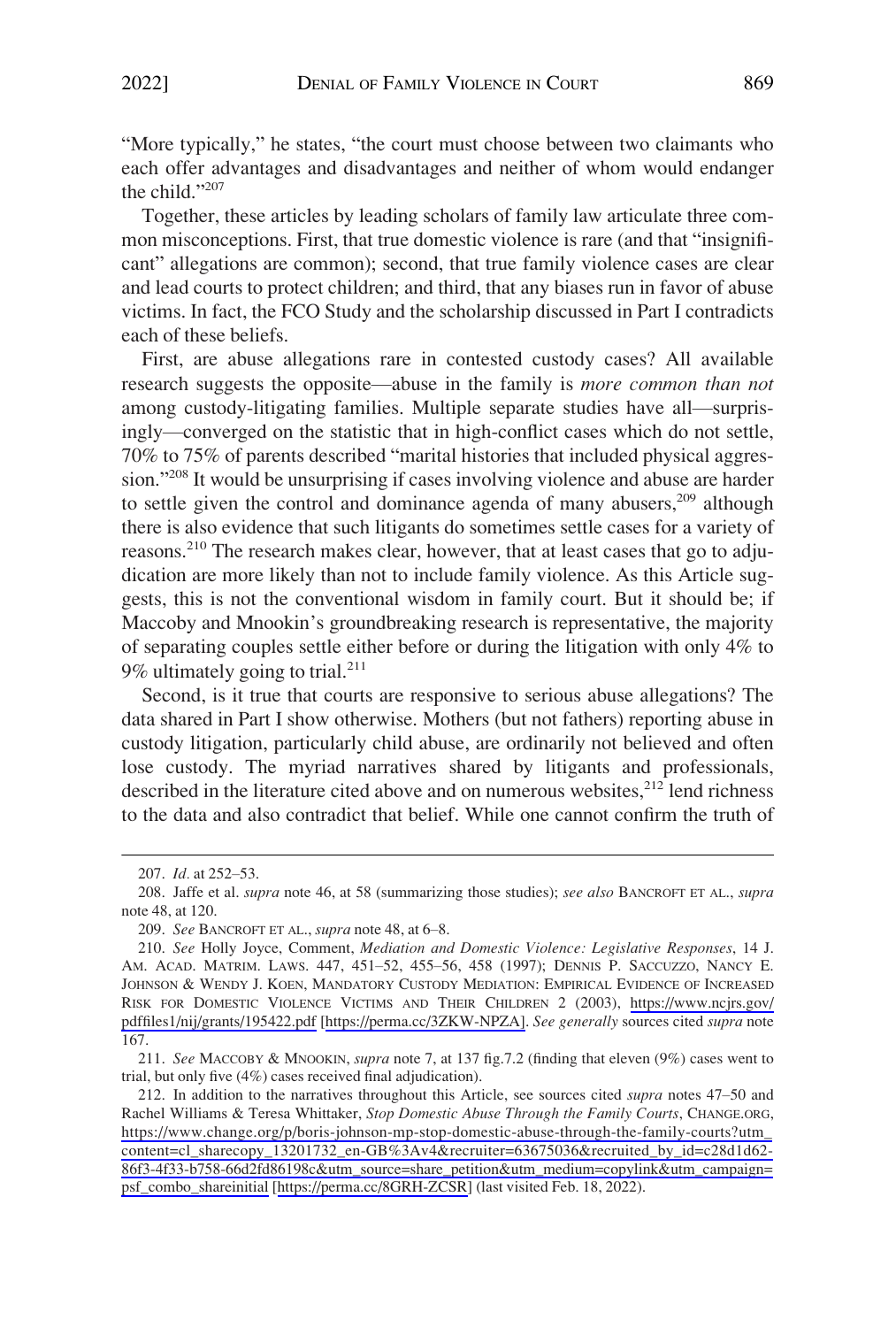<span id="page-35-0"></span>every mother's or advocate's report of abuse, they cannot all be written off as the fantasies and lies of deranged or vengeful mothers and their lawyer dupes. Moreover, that the same pattern is being identified in not only the United States but also Italy, Spain, the United Kingdom, Canada, Australia, and New Zealand reinforces the credibility of these reports.<sup>213</sup>

Third, are court professionals biased in favor of women reporting abuse? This claim is refuted by the data from the FCO Study and the narratives, reports, and qualitative research described in Part I.<sup>214</sup>

## 3. Cognitive Dissonance Within the Family Law Academy

It should be clear from the discussion above that there is a gulf between two schools of family law scholars: shared parenting (or "mainstream family law")<sup>215</sup> scholars and abuse (or "domestic violence")  $^{216}$  scholars. Family law scholars who prize co-parenting and domestic violence scholars who challenge this value as destructive for families experiencing abuse have had little real dialogue, even in scholarship.<sup>217</sup> While much of the scholarship on and advocacy for co-parenting gives the obligatory nod to an exception for domestic violence, $218$  as described above, such exceptions in law are notoriously ineffective.<sup>219</sup> Rather,

<sup>213.</sup> *See, e.g.*, sources cited *supra* note 52; Williams & Whittaker, *supra* note 212. Several years ago, I was recruited to lecture on PA and abuse throughout Japan because Japanese mothers were facing similar problems keeping their children safe during custody litigation. I have also heard the same stories in meetings with professionals from the Middle East, Eastern Europe, and elsewhere.

<sup>214.</sup> *See supra* Part I.

<sup>215.</sup> *See generally* Huntington, *supra* note 166; WEINER, *supra* note 190. For further examples of this literature, see Solangel Maldonado, *Beyond Economic Fatherhood: Encouraging Divorced Fathers to Parent*, 153 U. PA. L. REV. 921 (2005); Ariel Ayanna, *From Children's Interest to Parental Responsibility: Degendering Parenthood Through Custodial Obligation*, 19 UCLA WOMEN'S L.J. 1, 7 (2012) (arguing for mandatory fifty-fifty shared physical custody to further gender equality and force fathers' involvement); and Pruett & DiFonzo, *supra* note 167, at 160, 162, 164 (summarizing consensus among thirty-two family law experts in 2014 that promotion of shared parenting is important for family wellbeing and health, even with moderate or low levels of conflict, and describing view that violence should not preclude shared parenting).

<sup>216.</sup> *See* sources cited *supra* note 46. It should be noted that domestic violence has never been the only reason for scholarly opposition to shared parenting. *See, e.g.*, Jana B. Singer & William L. Reynolds, *A Dissent on Joint Custody*, 47 MD. L. REV. 497, 512, 515 (1988) (opposing joint custody because it is an easy out for judges and prioritizes equalization over the needs of particular children).

<sup>217.</sup> *See* Jaffe et al., *supra* note 46, at 59 ("Historically, the domestic violence literature has developed in isolation of the divorce literature (and vice versa), and findings from one area have not informed thinking and practice in the other."). One exception to this was the exchange between domestic violence scholar Leigh Goodmark and Professor Weiner in a symposium discussing Weiner's book. *See*  Weiner, *supra* note 196. Sharing drafts of this Article with several scholars has also triggered some thoughtful, useful exchanges.

<sup>218.</sup> *See* Huntington, *supra* note 166, at 227; Maldonado, *supra* note 215, at 987 (suggesting that domestic violence could be "highly relevant and possibly determinative" as an exception to a strong presumption of joint legal custody); Pruett & DiFonzo, *supra* note 167, at 157 (arguing that domestic violence often—but not always—precludes shared parenting).

<sup>219.</sup> *See* sources cited *supra* note 177.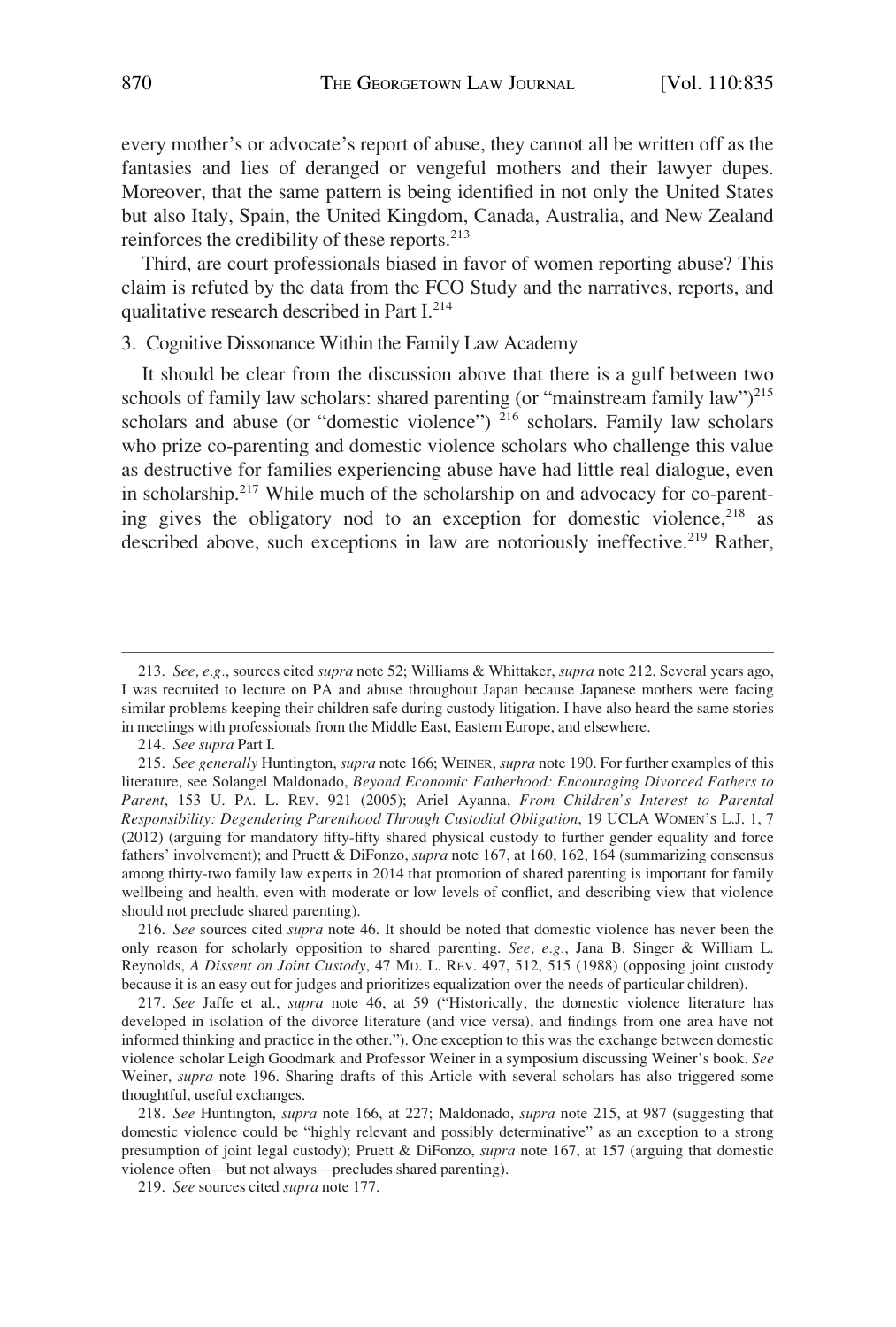<span id="page-36-0"></span>preservation of the shared parenting "*fairy tale*"220 necessitates minimization and denial of abuse. While shared parenting can surely be beneficial for some children in some families, its idealization across-the-board unfortunately undermines the safety of children in other families.

Fundamentally, the shared parenting literature has yet to wrestle with whether co-parenting should remain the ideal and priority if, as the evidence suggests, abuse in the family is more common than not among separating parents. Both current scholarship and law appear to be fueled more by idealism about shared parenting than the reality of why parents separate, and the frequency of family abuse and destructive parenting in failed relationships. $221$ 

# III. WHY? THE PSYCHOLOGY OF DENIAL IN FAMILY LAW AND COURT

The above discussion of family courts and scholars' idealization of shared parenting goes a long way to explaining courts' powerful motivation for rejecting mothers' allegations of abuse by fathers. But the shared parenting agenda is not, by itself, a sufficient explanation, particularly given that state laws require judges to give weight to family violence and that the scholars criticized herein are deeply thoughtful. How is it that well-intentioned scholars and judges appear to systematically minimize domestic abuse?

Domestic violence scholars have offered many explanations for courts' rejections of credible abuse claims, including a lack of understanding of family violence and both conscious and unconscious gender bias.<sup>222</sup> These explanations have much validity, and are certainly backed up by centuries of social and legal minimization and dismissal of women's credibility and complaints.<sup>223</sup> But even

222. Epstein and Goodman eloquently describe courts' "discounting" of survivors' credibility as a function of implicit gender stereotypes and a lack of understanding of domestic violence and trauma. Epstein & Goodman, *supra* note 87, at 442–46. Even decisionmakers who are not sexist but who are wedded to the shared parenting ideal may bend over backwards to excuse fathers' poor behavior while condemning mothers'. Because mothers are thought to have an automatic advantage in custody litigation and are often children's primary caretakers, both advocacy for and implementation of "shared parenting" manifests as a mandate for *paternal* involvement, leading to an implicit bias toward fathers. Fineman, *supra* note 174.

223. For centuries, women reporting sexual abuse have been dismissed as hysterics. In 1938, the American Bar Association urged that any complainant alleging sexual assault be subjected to an expert mental examination because females were particularly subject to "delusion" and "distortion of the imagination in sex cases." *Report of the Committee on Improvements in the Law of Evidence*, 63 ANN. REP. A.B.A. 570, 588 (1938) ("Today it is *unanimously* held . . . by experienced psychiatrists that the complainant woman in a sex offense should *always* be examined by competent experts to ascertain whether she suffers from some mental or moral delusion or tendency, frequently found especially in young girls, causing distortion of the imagination in sex cases.")

<sup>220.</sup> Fineman, *supra* note 174, at 756, 760 (capitalization omitted) (arguing that shared parenting is premised on a "utopian" idea that "ideals of equality, sharing, and caring" mean that "divorce can be painless" where "everybody wins").

<sup>221.</sup> *See, e.g.*, WEINER, *supra* note 190, at 224 (expressing desire not to be pessimistic; preferring to assume that most fathers are not the "bad" kind). Some state appeals courts are making it increasingly hard to justify *not* awarding joint custody. *See* Musgrave v. Musgrave, 290 So. 3d 536, 543 (Fla. Dist. Ct. App. 2019). Even where there is no legally cognizable abuse, many forms of harsh, indifferent, and poor parenting can also harm children and make shared parenting enormously problematic.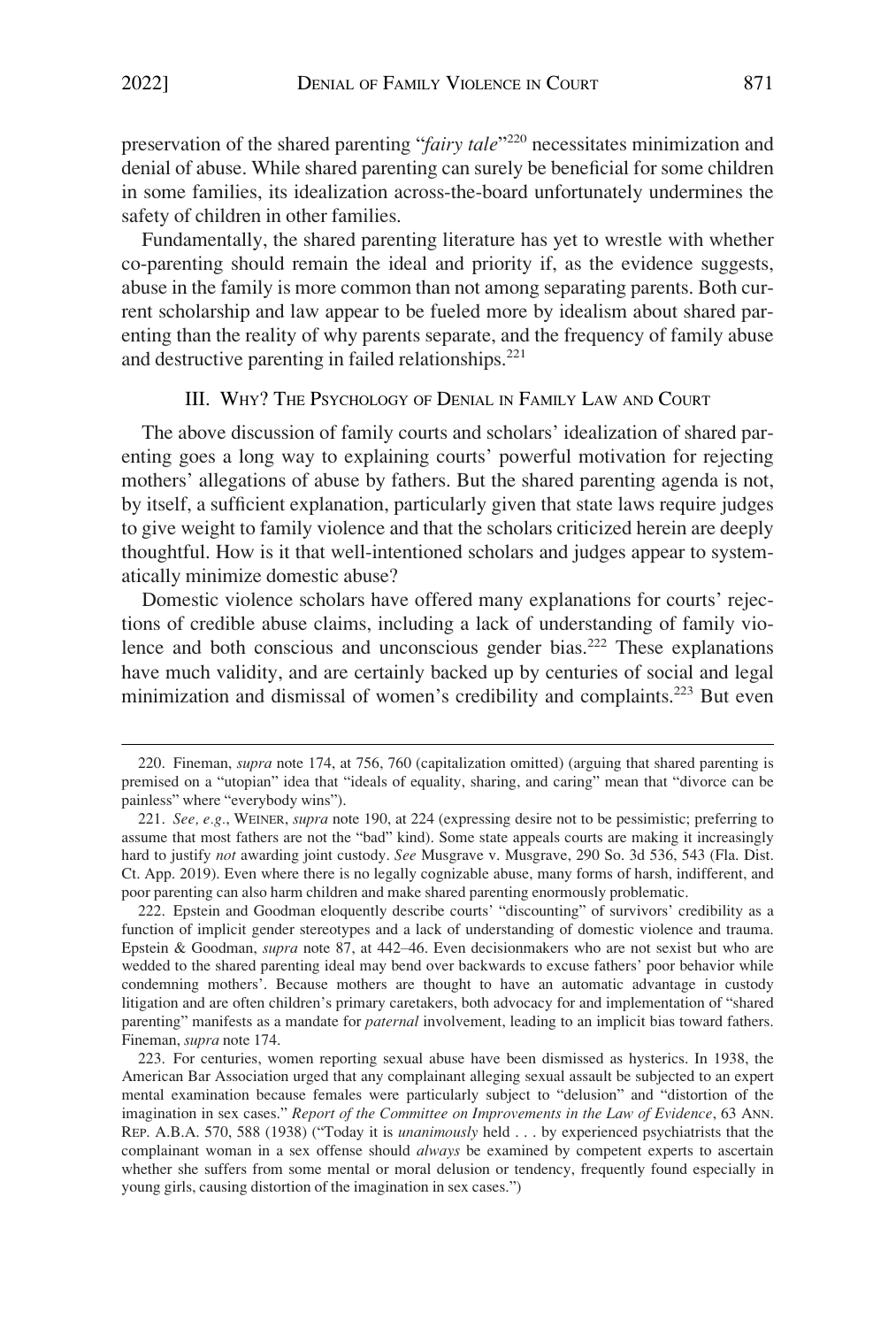<span id="page-37-0"></span>implicit gender bias may not fully explain the many conscientious judges who somehow fail to recognize abuse or the harm to children from being parented by a parent they fear. Many court responses to such allegations are both unsubtle and incomprehensible: Often judges or other neutrals treat substantial evidence of abuse as though it does not exist, as shown in the *Ms. G. v. Mr. G.* and *E.D.* cases above and countless others.<sup>224</sup> Without dismissing the unquestionable history and remnants of misogyny in western culture, in today's world, where misogyny is both less acceptable and less common, something more is likely also at work: psychological denial.

#### A. THE PHENOMENA OF INDIVIDUAL AND SOCIAL DENIAL

Discussions of abuse are inherently resisted by many people in many settings. It is common practice in the domestic violence field to share horrific stories only when given permission because those regularly exposed to such material recognize the traumatic impact it can have, even on listeners.<sup>225</sup> But even without conscious awareness, human brains are hardwired to defend against horrific realities, especially when the horrors are inflicted by human beings against others. Social science has documented societal psychological denial in relation to war, terrorism, state violence and atrocities, and violence against women and children.<sup>226</sup> Yet the psychology of unconscious denial has not heretofore been discussed in connection with the refusal of society and courts to acknowledge and address family abuse. Indeed, if you find reading this Article unpleasant and are thinking of putting it aside, your own psychological defenses may be at work.

In his foundational work of sociology, *States of Denial: Knowing About Atrocities and Suffering*, Stanley Cohen draws on early psychoanalytic theory to explain why and how individuals and society avoid knowing about or acting in response to humanly inflicted horrors such as terrorism, war, and genocide.<sup>227</sup> He describes the foundation of human denial as follows:

Denial is understood as an unconscious defense mechanism for coping with guilt, anxiety and other disturbing emotions aroused by reality. The psyche blocks off information that is literally unthinkable or unbearable. The unconscious sets up a barrier which prevents the thought from reaching conscious knowledge.<sup>228</sup>

*See supra* notes 34–36, 113–34 and accompanying text, 188; *see also* Whitney Reynolds, *A*  224. *Mother Fights for Her Daughter's Injustice*, STOP ABUSE CAMPAIGN (July 26, 2019), [https://](https://stopabusecampaign.org/2019/07/26/a-mother-fights-for-her-daughters-injustice/)  [stopabusecampaign.org/2019/07/26/a-mother-fights-for-her-daughters-injustice/](https://stopabusecampaign.org/2019/07/26/a-mother-fights-for-her-daughters-injustice/) [[https://perma.cc/](https://perma.cc/SY46-BTBT) [SY46-BTBT](https://perma.cc/SY46-BTBT)] ("After three hospital reports [and police reports verifying] my daughter's sexual abuse and trauma, . . . the G.A.L. filed new motions to give the father unsupervised visits with my daughter including overnights. . . . For eight years, I was relegated to supervised visits of two hours a week.").

<sup>225.</sup> *See, e.g.*, Laurie Anne Pearlman & Paula S. Mac Ian, *Vicarious Traumatization: An Empirical Study of the Effects of Trauma Work on Trauma Therapists*, 26 PRO. PSYCH. 558, 558 (1995).

<sup>226.</sup> *See* sources cited *infra* notes 227–33.

<sup>227.</sup> *See generally* STANLEY COHEN, STATES OF DENIAL: KNOWING ABOUT ATROCITIES AND SUFFERING (2001).

<sup>228.</sup> Mark S. Hamm, 11 CRITICAL CRIMINOLOGY 177, 178 (2002) (reviewing and quoting COHEN, *supra* note 227).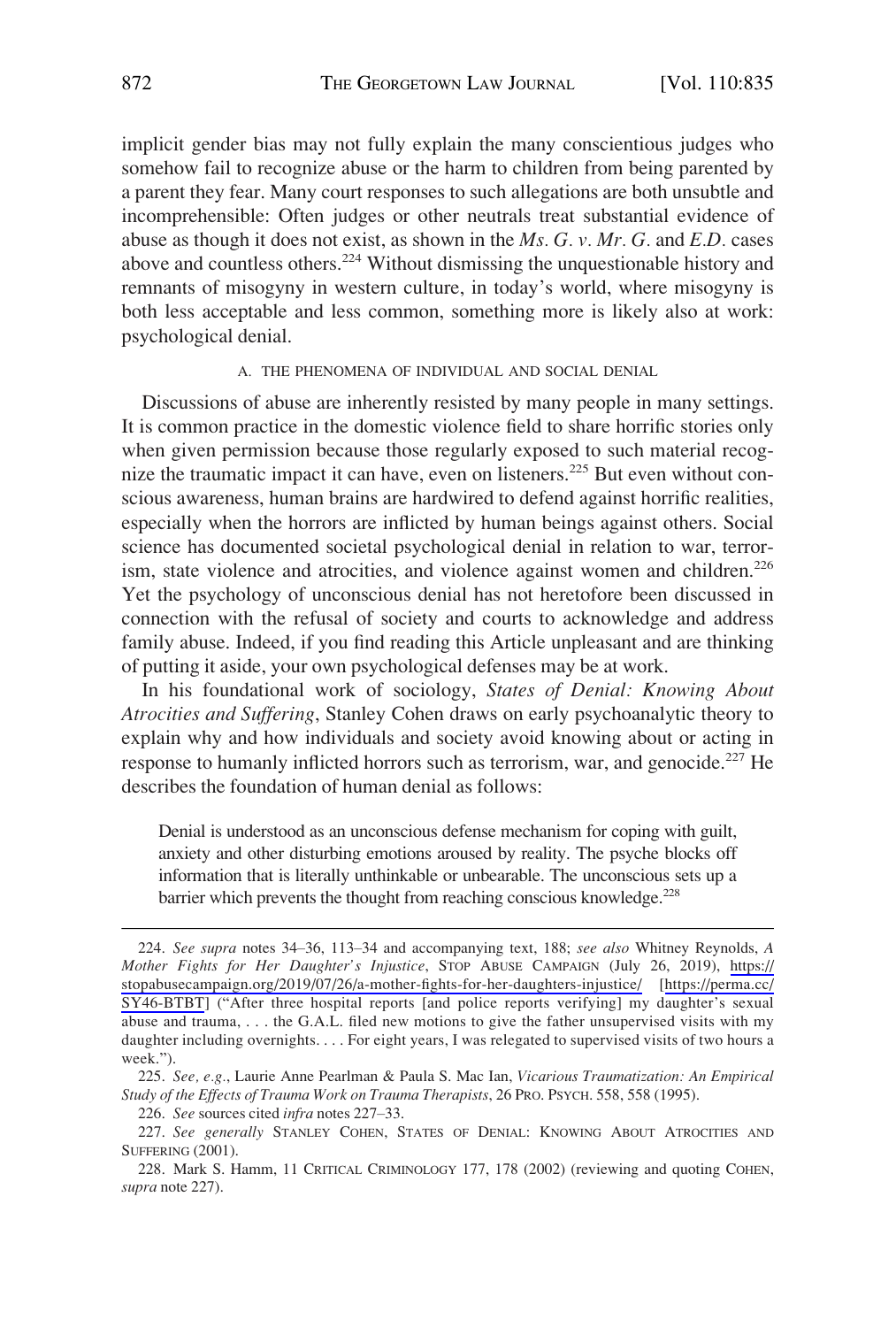This form of denial is not the intentional denial of facts consciously known to the denier, a common phenomenon in today's world. Rather, it reflects a subtle, mostly unconscious psychological process. Whereas some of us may consciously choose to ignore news about "starving children in Iraq [or] genocide in Rwanda"229 because the constant awareness of such excruciating human suffering is hard to bear, in other settings unconscious denial "serves to numb, enables avoidance of the unthinkable or protects the psyche by blocking out awareness of cruelty and extreme horrors committed by some towards others."230 Of course, judges and evaluators are not entirely free to ignore horrific abuse reports (for example, reports of child sexual abuse). However, unconscious denial can protect their psyches by helping them minimize and reject such traumatic facts.

Denial also operates on a social level:

[This] refers to the maintenance of social worlds in which an undesirable situation . . . is unrecognized, ignored or made to seem normal.

. . . .

. . . Domestic violence went through a familiar sequence from denial to acknowledgement.... [T]he phenomenon was hidden from public gaze; normalized, contained and covered up.<sup>231</sup>

Cohen also emphasizes another, more complex form of denial: "There seem to be states of mind ... in which we know and don't know at the same time."<sup>232</sup> Countries that neighbored Nazi Germany "knew" but needed to "not know" about the horrors being perpetrated by their neighbor.<sup>233</sup> Neighbors of a woman with a black eye may "know" but need to "not know" what caused it. Or countries such as Canada may "forget" that their colonization of the indigenous inhabitants caused untold and ongoing suffering.<sup>234</sup> Such denial is society-wide (although there is often a minority who fight the denial) and is perpetuated by social mechanisms that protect a dominant perpetrator from shame via popular culture, language, and state actions.235 Denial is more likely when the perpetrators are

233. *See id.* 

<sup>229.</sup> *Id.* 

<sup>230.</sup> Genevieve Parent, *Genocide Denial: Perpetuating Victimization and the Cycle of Violence in Bosnia and Herzegovina (BiH)*, 10 GENOCIDE STUD. & PREVENTION 38, 42 (2016).

<sup>231.</sup> COHEN, *supra* note 227, at 51.

<sup>232.</sup> Hamm, *supra* note 228 (quoting COHEN, *supra* note 227).

*See* Rebecca Bychutsky, Social Denial: An Analysis of Missing and Murdered Indigenous 234. Women and Girls in Canada, at iii (2017) (M.A. thesis, University of Ottawa), [https://ruor.uottawa.ca/](https://ruor.uottawa.ca/bitstream/10393/36494/1/Bychutsky_Rebecca_2017_thesis.pdf)  [bitstream/10393/36494/1/Bychutsky\\_Rebecca\\_2017\\_thesis.pdf](https://ruor.uottawa.ca/bitstream/10393/36494/1/Bychutsky_Rebecca_2017_thesis.pdf) [\[https://perma.cc/9EH2-QMJK](https://perma.cc/9EH2-QMJK)] ("[D] enial is best conceptualized as a social practice. . . . [S]ocial denial refers to patterned behavior where actors both know and do not-know about uncomfortable truths." (citation omitted)).

<sup>235.</sup> *See* Hamm, *supra* note 228; Bychutsky, *supra* note 234, at 116 (stating that even the Canadian government inquiry into Missing and Murdered Indigenous Women and Girls (MMIWG) is an exercise in denial because it treats MMIWG as "a new phenomenon instead of one entrenched in a colonial history of violence").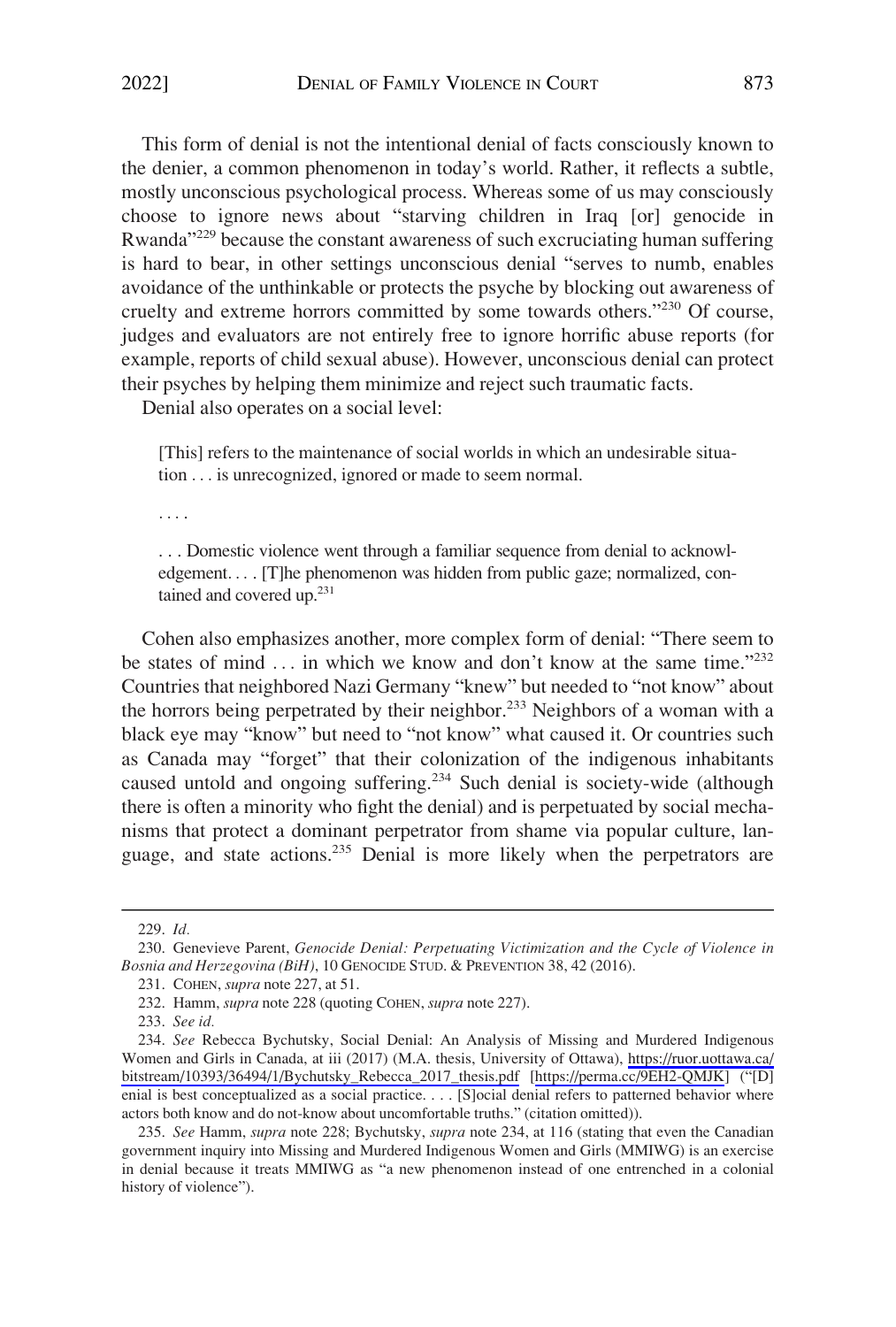<span id="page-39-0"></span>individuals or groups with whom we identify or have reason to want to trust.<sup>236</sup> It seems likely that the *Ms. G. v. Mr. G.* court and *E.D.* GAL were operating under this kind of a partial awareness combined with a goal-oriented, assertive "notknowing."<sup>237</sup>

#### B. DENIAL OF VIOLENCE AGAINST WOMEN AND CHILDREN

In her 1992 masterwork *Trauma and Recovery*, Harvard psychiatrist Judith Herman explored society's "episodic amnesia" about humanly inflicted trauma and its impact on survivors, particularly women.<sup>238</sup> Starting with the "hysteria" diagnosis given to troubled women in the late 1800s, she pointed out the similarities between that condition and the "shell shock or combat neurosis" which afflicted many ex-soldiers after the world wars.239 In both cases, society's initial response involved moral denigration of the sufferers, who were cast as malingerers.240 Unlike views about women's "hysteria," however, social views of war trauma haltingly gave way to a more objective, medical understanding of the ways war experiences could render *anyone* psychologically troubled.241

Herman likens the impact of violence against women to war trauma, calling it the "combat neurosis of the sex war."<sup>242</sup> Noting that prior to the women's movement in the 1970s speaking "about experiences in sexual or domestic life . . . invit [ed] public humiliation, ridicule, and disbelief," she describes how "consciousness-raising groups" helped women begin to acknowledge the truth of their own painful lived experiences.<sup>243</sup> Over time, recognition of rape trauma led to deeper investigations of previously hidden domestic abuse of all kinds, including child sexual abuse.<sup>244</sup>

However, women's new awareness of the reality and commonality of abuse particularly child abuse—was never fully integrated into broader social awareness. Abandoning social denial of atrocities is incredibly difficult:

It is very tempting to take the side of the perpetrator. All the perpetrator asks is that the bystander do nothing. He appeals to the universal desire to see, hear,

<sup>236.</sup> COHEN, *supra* note 227, at 163 ("[T]he atrocities of official enemies arouse great anguish and indignation . . . the treatment is opposite in all respects when responsibility lies closer to home.").

<sup>237.</sup> Similarly, a Maryland judge in another case found that a mother was full of "unfounded accusations" despite a court awarding her a protection order against her husband (who was represented by counsel) after proving her allegations by clear and convincing evidence. *See* C.C. v. R.G., at \*10 (Md. Ct. Spec. App. 2016) (quoting lower court opinion) (on file with author). The judge focused instead on dropped criminal charges for child abuse. *Id.* at \*4–5. The husband even admitted that he had surveilled the petitioner with three separate GPS trackers on her car, and that he controlled every move she made. *See id.* at \*6–7.

<sup>238.</sup> HERMAN, *supra* note 9, at 7.

<sup>239.</sup> *Id.* at 9.

<sup>240.</sup> *See id.* at 8.

<sup>241.</sup> *See id.* at 19, 24–25.

<sup>242.</sup> *Id.* at 32.

<sup>243.</sup> *Id.* at 28–29.

<sup>244.</sup> *Id.* at 30–32.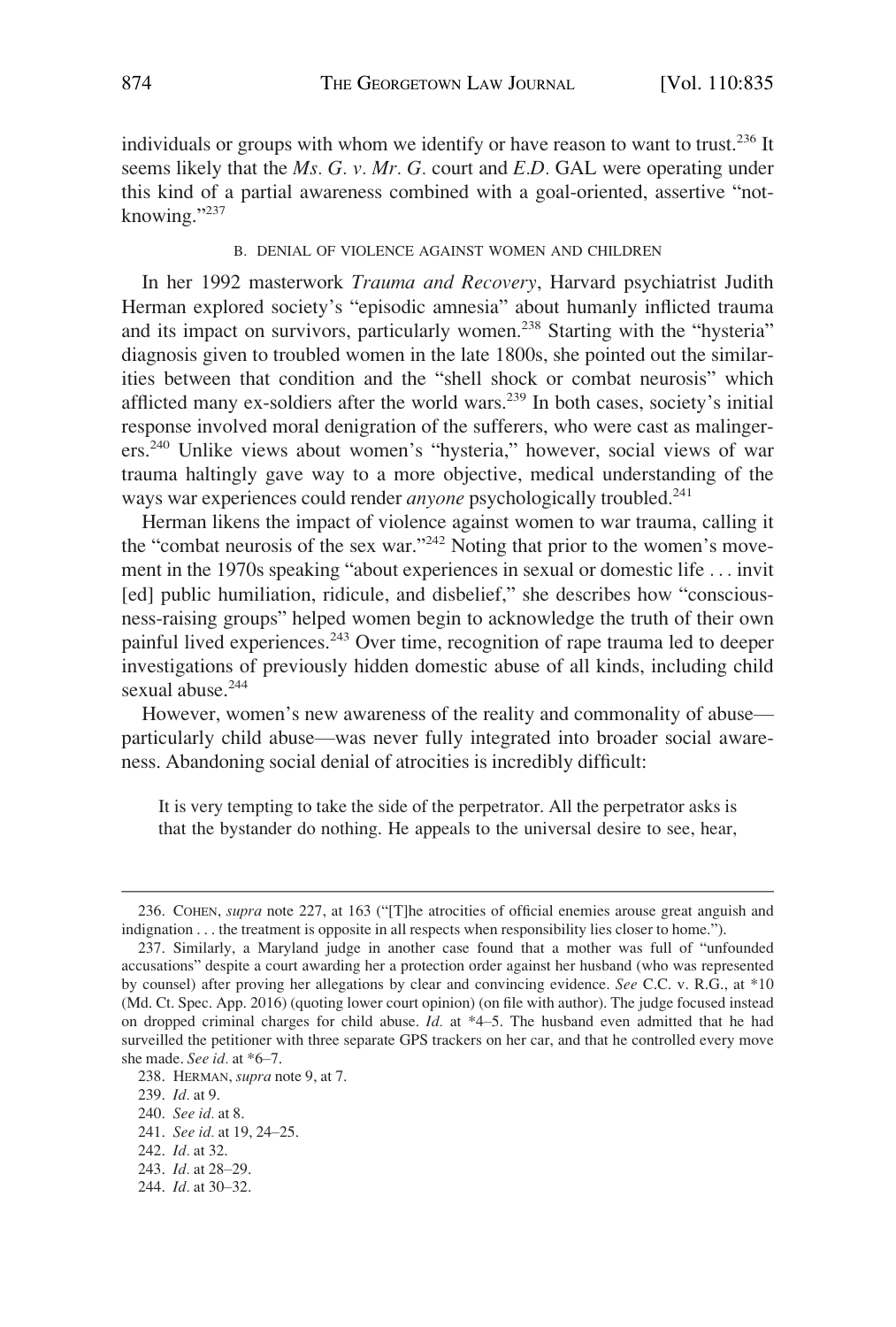and speak no evil. The victim, on the contrary, asks the bystander to share the burden of pain. The victim demands action, engagement, and remembering.<sup>245</sup>

Although many people theoretically accept the existence of family abuse, the palpable description of traumatic events, especially child abuse, fundamentally threatens our unconscious need to not know, and to see family as a warm safe haven in which to grow and love. Herman thus argues that conscious acceptance of "traumatic reality . . . requires a social context that . . . joins victim and witness in a common alliance."246 Such a social context can only emerge, she says, from "political movements that give voice to the disempowered" and are strong enough to "counteract the ordinary social processes of silencing and denial."<sup>247</sup>

This process began with the women's movement and its descendant, the "battered women's movement."248 These movements ushered in powerful changes in social awareness and remedies for the newly recognized, widespread phenomenon of domestic violence. Their consciousness-raising engendered substantial law reforms between the 1970s and 1990s, providing state-level civil and criminal remedies for domestic violence and ultimately federal recognition through the 1994 Violence Against Women Act.<sup>249</sup> The extensive critical literature makes clear, however, that these significant changes have never fully penetrated custody courts, where the dominant norm is support for fathering.<sup>250</sup>

Even this partial recognition of domestic violence has never extended to familial child abuse. No activist movement for children comparable to the women's movement has ever emerged.251 Indeed, despite early feminist activists' explicit

<sup>245.</sup> *Id.* at 7–8. Foundational elements of our legal system, including the presumption of innocence and the reasonable doubt burden of proof in criminal law, facilitate maintenance—or slow abandonment —of social denial in the context of crimes such as violence against women and children (thanks to a student editor for this point). Certainly, the notorious difficulty of achieving criminal convictions for child sexual abuse feeds the lack of social recognition for such abuse. STEPHANIE D. BLOCK & LINDA M. WILLIAMS, THE PROSECUTION OF CHILD SEXUAL ABUSE: A PARTNERSHIP TO IMPROVE OUTCOMES 2 (2019) ("We know that [child sexual abuse] cases are notoriously difficult to prosecute." (citation omitted)).

<sup>246.</sup> HERMAN, *supra* note 9, at 9. Herman's reference to a "witness" here is non-legal but applies to anyone who listens to a victim's story, for our purposes including judges, evaluators, and attorneys. 247. *Id.* 

<sup>248.</sup> *See id.* at 28–31; G. Kristian Miccio, *A House Divided: Mandatory Arrest, Domestic Violence, and the Conservatization of the Battered Women's Movement*, 42 HOUS. L. REV. 237, 248–49 (2005).

<sup>249.</sup> *See generally* Emily J. Sack, *Battered Women and the State: The Struggle for the Future of Domestic Violence Policy*, 2004 WIS. L. REV. 1657, 1658–75 (describing the evolution of new legal responses).

<sup>250.</sup> *See generally* Meier, *supra* note 45. While beyond the scope of this Article, it could be argued that until shared parenting and the pro-father aspects of child custody law are removed, child well-being will not be given the priority it deserves.

<sup>251.</sup> *See* Houston, *supra* note 79, at 28. While there are many organizations working to end child abuse, they lack an overarching political analysis to explain child abuse, and they do not organize political, activist change—there is no feminist or unified social movement challenging and combating intrafamilial child abuse.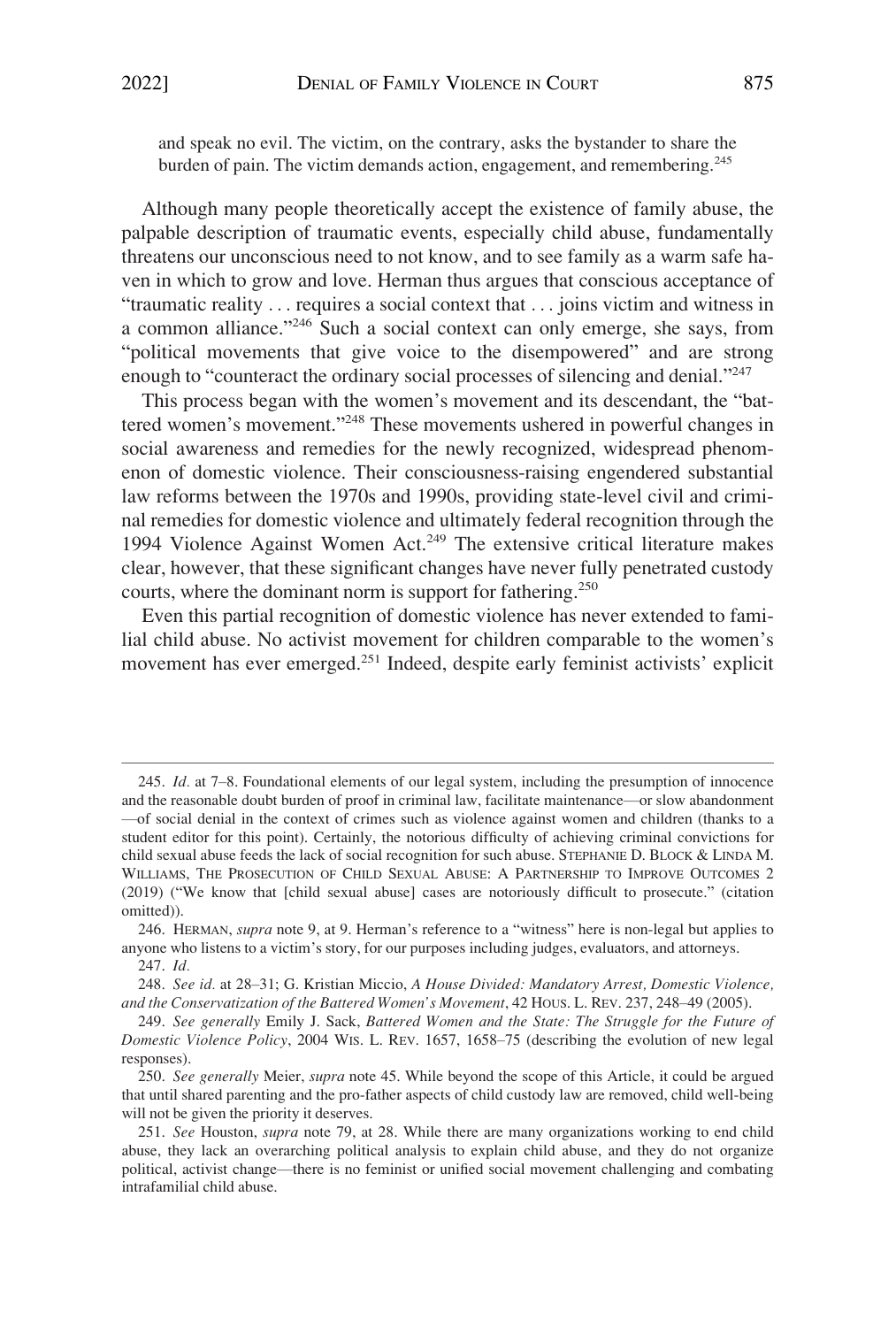linkage of child sexual abuse to domestic violence and rape, $252$  many people today continue to erroneously assume that child sexual abuse is a crime committed by strangers who kidnap and molest children they do not know.253 Much familial physical and emotional child abuse continues to be conflated with "discipline" and mere strictness, or minimized through reference to children's "resilience."<sup>254</sup> In short, familial child abuse continues to be subject to many forms of social misconception, minimization and denial.<sup>255</sup>

This denial persists despite several established truths. First, it is no longer disputable that 90% or more of sexually abused children know their abusers and one-third or more of child sexual abuse is committed by a parent or other family member.<sup>256</sup> Second, the longitudinal, massive, federally supported Adverse Childhood Experiences study has underlined the lifelong and societally costly psychic and physical harms caused by experiencing child abuse, domestic abuse against one's parent, or both.<sup>257</sup> And last, decades of research have established that intimate partner violence and child abuse often go hand in hand, frequently fueled by the same patriarchal values of male dominance and female subordination.258 None of these fairly uncontroversial understandings within the abuse field

254. *See* ELIZABETH PLECK, DOMESTIC TYRANNY: THE MAKING OF SOCIAL POLICY AGAINST FAMILY VIOLENCE FROM COLONIAL TIMES TO THE PRESENT 9 (1987) ("[T]he right of discipline has served as a justification for virtually all forms of assault by parents and husbands short of those that cause permanent injury."); Stephanie A. Whitus Walsh, The Relationship of Victims' Perceptions of Child Physical Abuse and Adult-Formed Attitudes Toward Physical Forms of Discipline and Perpetrators of Child Physical Abuse 7 (Dec. 2006) (Ph.D. dissertation, Sam Houston State University) (ProQuest) (arguing that behaviors viewed by child victims and perpetrators "as normal punishing techniques" may meet legal standards of abusive treatment).

255. Sadly, the way intrafamilial child abuse is kept in the shadows helps enable exploitation of the issue by conspiracy theorists with extreme agendas. Moira Donegan, Opinion, *QAnon Conspiracists Believe in a Vast Pedophile Ring. The Truth Is Sadder*, GUARDIAN (Sept. 20, 2020, 6:40 PM), [https://](https://www.theguardian.com/commentisfree/2020/sep/20/qanon-conspiracy-child-abuse-truth-trump)  [www.theguardian.com/commentisfree/2020/sep/20/qanon-conspiracy-child-abuse-truth-trump](https://www.theguardian.com/commentisfree/2020/sep/20/qanon-conspiracy-child-abuse-truth-trump) [\[https://](https://perma.cc/W75T-Z296)  [perma.cc/W75T-Z296\]](https://perma.cc/W75T-Z296) ("Acknowledging the real ways that children are sexually abused would mean confronting the ways that families and communities can keep dark secrets and enable harm to the most vulnerable.").

*See* DARKNESS TO LIGHT, CHILD SEXUAL ABUSE STATISTICS: PERPETRATORS (2015), [http://](http://www.d2l.org/wp-content/uploads/2017/01/Statistics_2_Perpetrators.pdf)  256. [www.d2l.org/wp-content/uploads/2017/01/Statistics\\_2\\_Perpetrators.pdf](http://www.d2l.org/wp-content/uploads/2017/01/Statistics_2_Perpetrators.pdf) [\[https://perma.cc/SX4H-](https://perma.cc/SX4H-DCKE)[DCKE\];](https://perma.cc/SX4H-DCKE) *Children and Teens: Statistics*, RAINN, <https://www.rainn.org/statistics/children-and-teens> [<https://perma.cc/ZSE7-2NFF>] (last visited Feb. 18, 2022); *see also* Lisa DeMarni Cromer & Rachel E. Goldsmith, *Child Sexual Abuse Myths: Attitudes, Beliefs, and Individual Differences*, 19 J. CHILD SEXUAL ABUSE 618, 631, 636 (2010) (recognizing that both policymakers and the media often mislead the public by treating child sexual assault as a problem of stranger-danger).

257. *See* Vincent J. Felitti, Robert F. Anda, Dale Nordenberg, David F. Williamson, Alison M. Spitz, Valerie Edwards, Mary P. Koss & James S. Marks, *Relationship of Childhood Abuse and Household Dysfunction to Many of the Leading Causes of Death in Adults: The Adverse Childhood Experiences (ACE) Study*, 14 AM. J. PREVENTATIVE MED. 245, 251 (1998) ("The findings suggest that the impact of these adverse childhood experiences on adult health status is strong and cumulative.").

258. *See* Jeffrey L. Edleson, *The Overlap Between Child Maltreatment and Woman Battering*, 5 VIOLENCE AGAINST WOMEN 134, 137 tbl.1 (1999); BANCROFT ET AL. *supra* note 48, at 108, 110

<sup>252.</sup> *See* HERMAN *supra* note 9, at 30–31; Houston, *supra* note 79, at 28 (early feminists asserted that child sexual abuse was "an expression and tool of male domination. . . . This power, like men's power over women, was rooted in the patriarchal family" (footnote omitted)).

<sup>253.</sup> *See* Bernard Gallagher, Michael Bradford & Ken Pease, *The Sexual Abuse of Children by Strangers: Its Extent, Nature and Victims' Characteristics*, 16 CHILD. & SOC'Y 346, 347 (2002).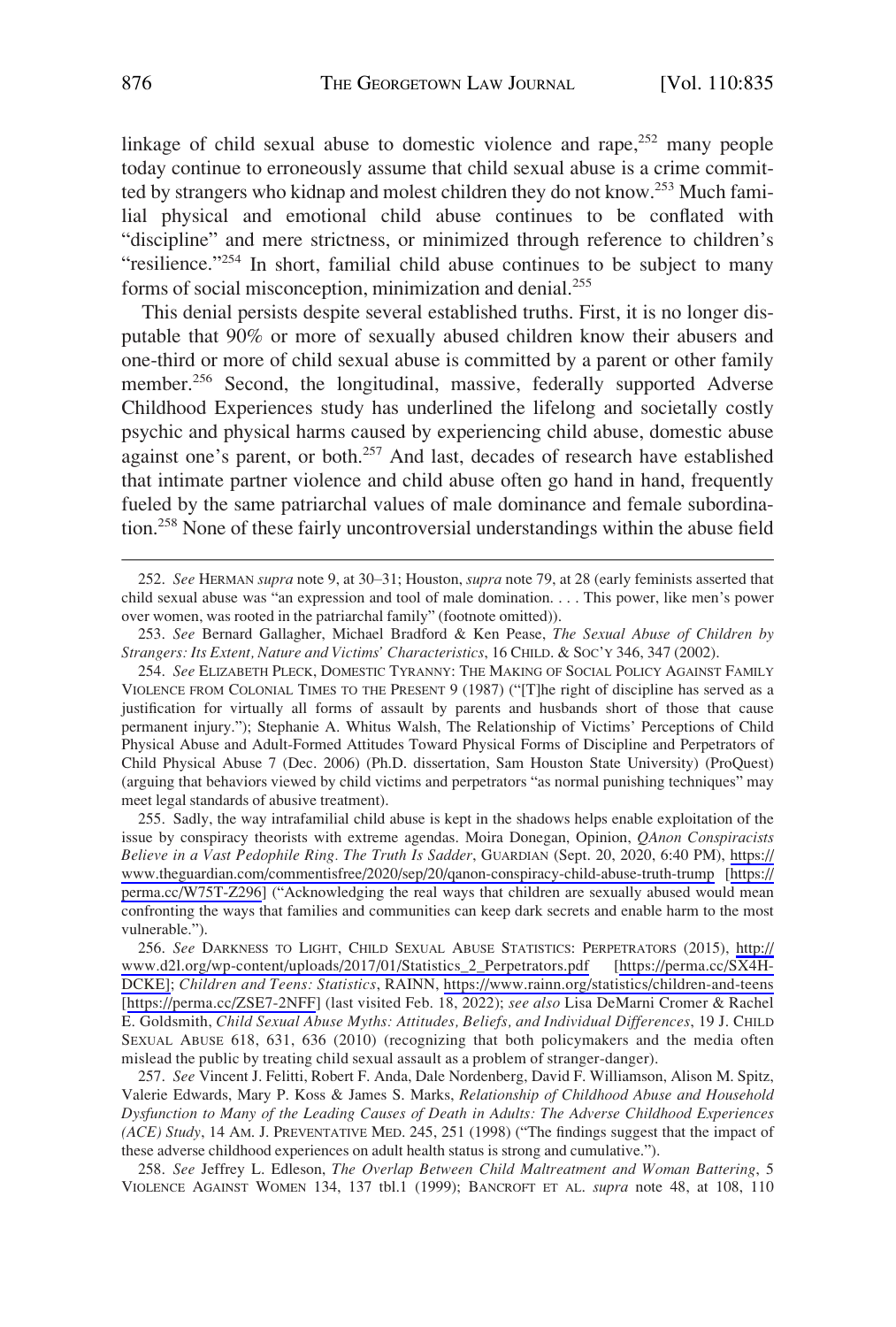appear to have penetrated court practices; in fact, professional training and much research literature continue to not only minimize abuse but also treat child abuse and domestic violence as utterly distinct.<sup>259</sup>

It appears that recognition of child abuse remains society's Rubicon—it has yet to be crossed. Significant conscious psychological work is required to "bear witness" to such atrocities.<sup>260</sup> The ongoing denial by society and individuals is thus perhaps not entirely surprising, despite the significant progress society has made on adult gender and violence issues, because "[r]epression, dissociation, and denial are phenomena of social as well as individual consciousness."261 This is particularly evident in court.

While the persistence of denial and the limits of social progress regarding family abuse are significant, there is some reason for cautious optimism. In recent years, a new movement for gender justice has erupted: The #MeToo movement has triggered a tectonic shift in social and professional responses to women's claims of sexual abuse on the job. As Catharine MacKinnon noted, "[r]eporting of sexual abuse is starting to be welcomed rather than punished, on the view that accountability, not impunity, should prevail for individuals and institutions that engage in or enable such abuse."262 Where once there was denial, suppression, and ridicule, there is now concern, support, and credibility. Previously routine denials and dismissals of women's reports of sexual harassment are beginning to be replaced with concern and efforts toward accountability and sexual abuse is finally beginning to be recognized and described "in the established media as pervasive and endemic rather than sensational and exceptional."263 The #MeToo movement arguably meets Herman's pre-requisite of a "political movement" for lifting the veil of denial. $264$ 

That is the good news. However, as has been pointed out by domestic violence experts Epstein and Goodman, #MeToo has not yet filtered into courts responding to domestic violence.265 One reason is that a key ingredient for many of #MeToo's successes—the existence of multiple women's reports of one

<sup>(</sup>"[E]xposure to batterers is among the strongest indicators of risk of incest victimization. . . . [T]he sexually abusing batterer appears to stand out for his high entitlement, self-centered expectation that children should meet his needs (role reversal), high level of manipulativeness, and perception of his children as owned objects . . . .").

<sup>259.</sup> *See* Deseriee Kennedy, *From Collaboration to Consolidation: Developing a More Expansive Model for Responding to Family Violence*, 20 CARDOZO J.L. & GENDER 1, 8 (2013) (arguing that domestic violence and child maltreatment systems have had separate and distinct histories, philosophies, and approaches); Meier & Sankaran, *supra* note 78.

<sup>260.</sup> HERMAN, *supra* note 9, at 7.

<sup>261.</sup> *Id.* at 9.

<sup>262.</sup> MacKinnon, *supra* note 87 ("#MeToo, Time's Up, and similar mobilizations around the world —including #NiUnaMenos in Argentina, #BalanceTonPorc in France, #TheFirstTimeIGotHarassed in Egypt, #WithYou in Japan, and #PremeiroAssedio in Brazil among them—are shifting gender hierarchy's tectonic plates.").

<sup>263.</sup> *Id.* 

<sup>264.</sup> *See* HERMAN, *supra* note 9, at 9.

<sup>265.</sup> *See* Epstein & Goodman, *supra* note 87.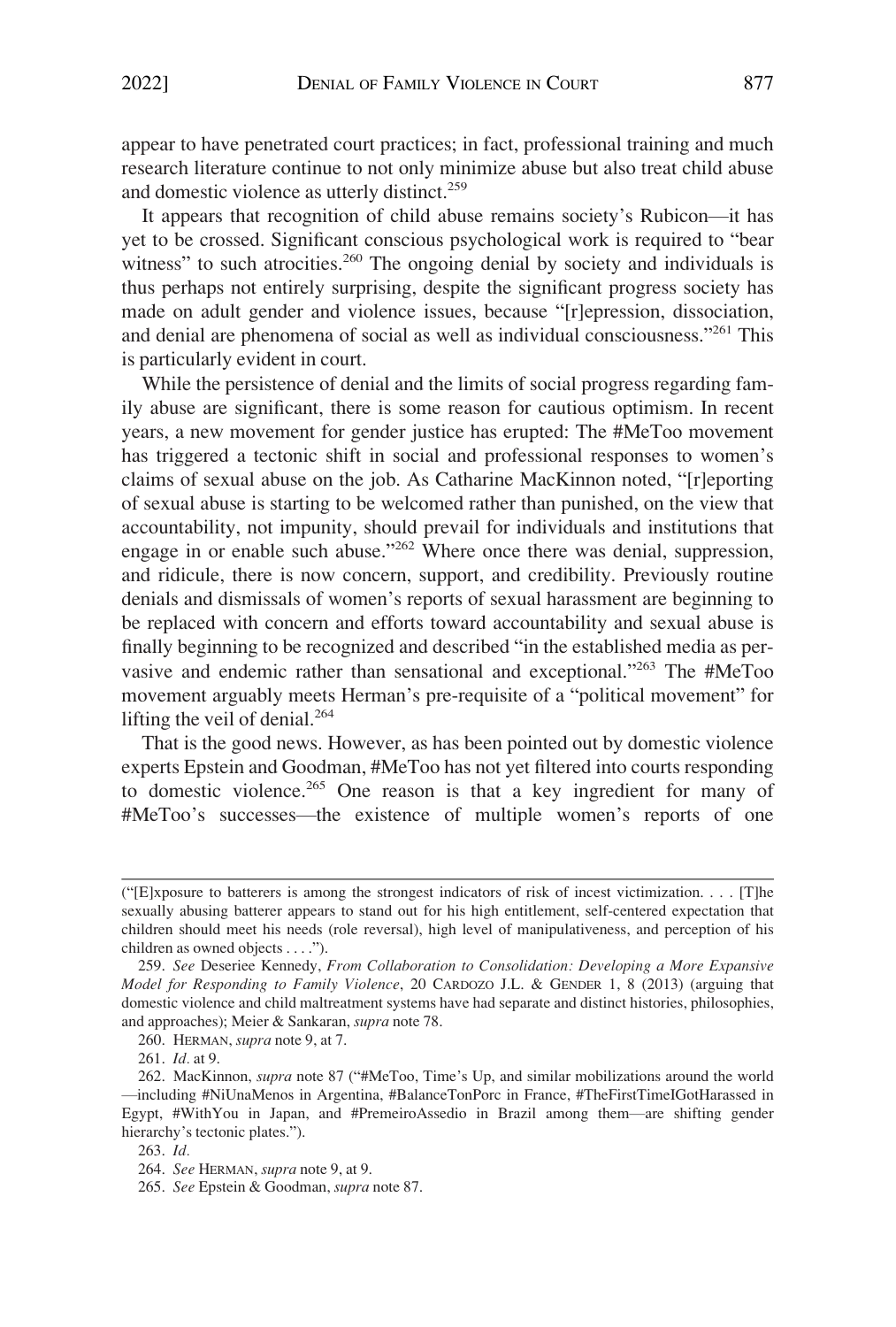<span id="page-43-0"></span>perpetrator's abuses<sup>266</sup>—is not available in the court context, where a single victim (or mother-child duo) typically accuses a single perpetrator. And because all cases are adjudicated individually and involve unique facts, it is harder to establish systemic patterns across different courts and cases. Our Study, however, provides the first such pattern analysis, which is essential to chipping away at social denial.267

Without a #MeToo type awakening in family courts, the pull of psychological denial and the push for shared parenting help explain why courts have been so receptive to the concept of parental alienation, which offers a convenient, scientific-sounding reason to reject mothers' and children's abuse allegations.

## IV. HOW? THE MACHINERY OF DENIAL IN FAMILY COURT

Parental alienation theory was originally termed "parental alienation syndrome" or "PAS." Richard Gardner, PAS's inventor, framed mothers' allegations of child sexual abuse against fathers in custody battles as typically pathological, vindictive, and false.<sup>268</sup> And while contemporary proponents of parental alienation theory distinguish it theoretically from PAS, these nuances in the literature rarely appear in court practice. Thus, the Study confirms quantitatively that parental alienation is a powerful weapon against mothers alleging abuse and a virtual trump card against child sexual abuse allegations. This is so despite the absence of any scientific validation of alienation theory's assumptions and assertions and the existence of some credible scientific research refuting them. Alienation theory's ubiquity in family courts is best understood as a function of its usefulness in furthering the goal of maximizing father involvement by

<sup>266.</sup> MacKinnon observes that campus sexual assault cases are more likely to be successful when there are a minimum of three or four accusers, rendering "a woman, for credibility purposes, one quarter of a person." MacKinnon, *supra* note 87; *see, e.g.*, Carla Correa, *The #MeToo Moment: For U.S. Gymnasts, Why Did Justice Take So Long?*, N.Y. TIMES (Jan. 25, 2018), [https://www.nytimes.com/](https://www.nytimes.com/2018/01/25/us/the-metoo-moment-for-us-gymnasts-olympics-nassar-justice.html)  [2018/01/25/us/the-metoo-moment-for-us-gymnasts-olympics-nassar-justice.html](https://www.nytimes.com/2018/01/25/us/the-metoo-moment-for-us-gymnasts-olympics-nassar-justice.html) (discussing how Olympic gymnastics doctor Larry Nassar was given a life sentence after over 160 women reported his abuses); Anna North, *Bill Cosby Is in Prison. But the First Real #MeToo Trial Hasn't Happened Yet.*, VOX (Oct. 1, 2018, 3:40 PM), [https://www.vox.com/2018/10/1/17902810/bill-cosby-sentencing-harvey](https://www.vox.com/2018/10/1/17902810/bill-cosby-sentencing-harvey-weinstein-larry-nassar)[weinstein-larry-nassar](https://www.vox.com/2018/10/1/17902810/bill-cosby-sentencing-harvey-weinstein-larry-nassar) [\[https://perma.cc/M9WG-9YXW\]](https://perma.cc/M9WG-9YXW) (noting that Bill Cosby was convicted after numerous women had spoken out, and that Harvey Weinstein and Larry Nassar were also accused by numerous women).

<sup>267.</sup> In an analysis of the parallels between the #MeToo movement and transitional justice movements in societies recovering from political terror, several scholars have noted that social denial of systemically perpetrated and socially condoned atrocities creates a need to counter[] denial by directly uncovering and properly characterizing the wrongdoing which took place, as *not simply the ordinary misconduct of a few isolated actors in ways that were exceptional*, but rather as part of a *pattern of behavior that became unexceptional*, that targeted groups, and that was committed by groups. Lesley Wexler, Jennifer K. Robbennolt & Colleen Murphy, *#MeToo, Time's Up, and Theories of Justice*, 2019 U. ILL. L. REV. 45, 99–100 (emphasis added).

<sup>268.</sup> *See infra* note 270 and accompanying text.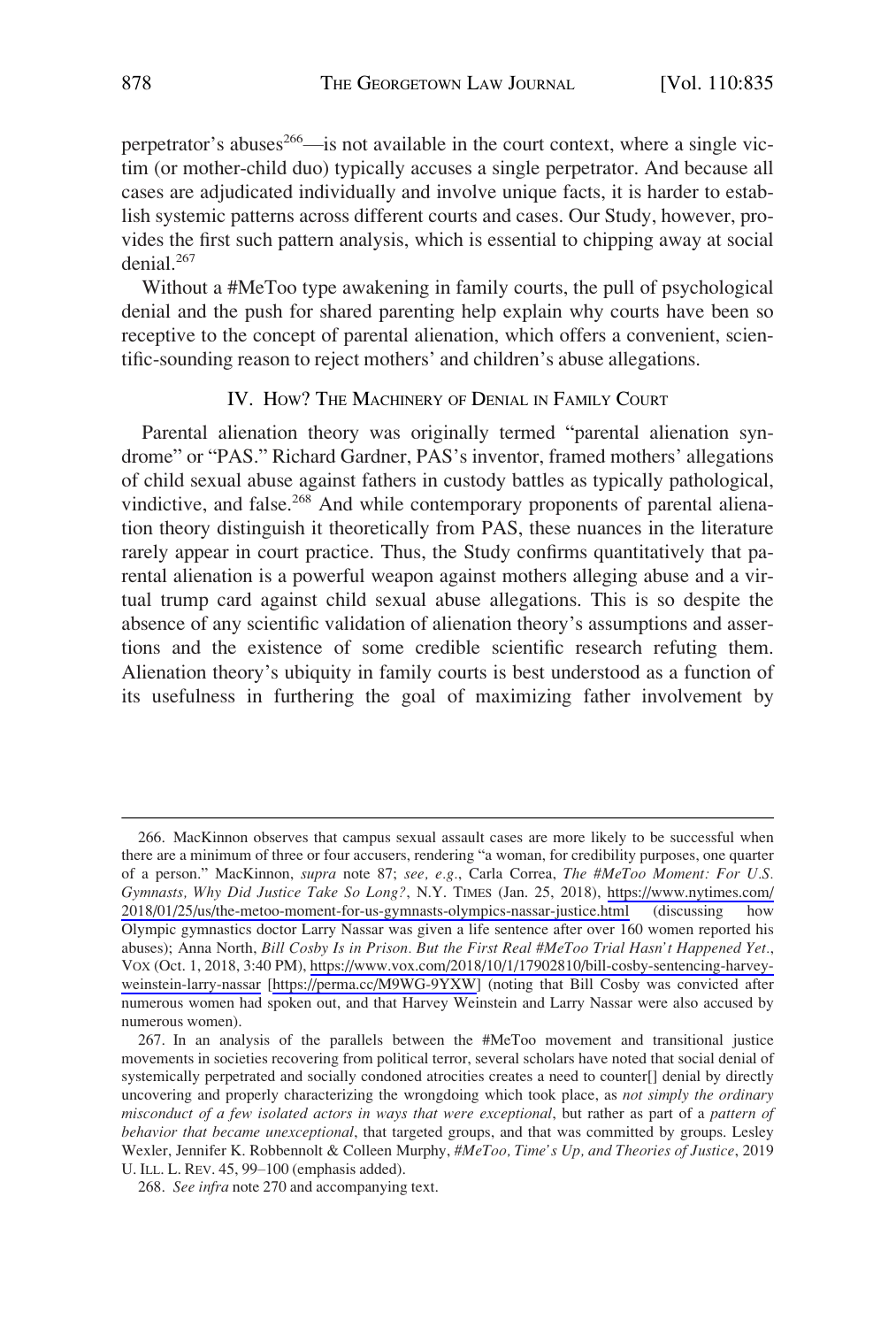<span id="page-44-0"></span>providing a pseudo-scientific basis for rejecting mothers' and children's claims of poor parenting or abuse.269

## A. HISTORY OF PARENTAL ALIENATION THEORY

There is a kernel of common sense at the core of the theory of parental alienation: separating or divorcing parents do sometimes encourage their children to choose sides against their ex-partner. This surely happens in some intact families too. Indeed, partner–abusers are notorious for demeaning and undermining the other parent and her parenting authority or relationship with the children.<sup>270</sup> However, not until psychiatrist Richard Gardner invented parental alienation syndrome to combat mothers' allegations in custody litigation that a father was a danger to his children did family court professionals start treating parents' denigration of each other in the custody context as a serious concern. $271$ 

Gardner asserted that vengeful ex-wives employ child abuse allegations as a "powerful weapon" to punish the ex and ensure custody to themselves, that they often "brainwash[]" or "program[]" the children into believing untrue things about the father, and that the children then fabricate their own added stories.<sup>272</sup> Without sources, he asserted that the majority of child sexual abuse claims in custody litigation are false, $273$  although he explained some mothers' purported vendettas as the product of pathology rather than intentional malice.<sup>274</sup> Gardner strongly implied that when children reject their father and the mother alleges child abuse in custody litigation, these behaviors are likely due to PAS rather than a result of actual experiences of abuse.<sup>275</sup>

Gardner's PA "syndrome"<sup>276</sup> presented an easy target for critics. He used conclusory analysis (for example, citing the presence of PAS as an indication that child abuse claims are false, while also stating that if child abuse is true, it is not PAS), he invoked fabricated (and empirically contradicted) statistics, his

<sup>269.</sup> Alienation proponents often contend that parental alienation is not only about mothers' abuse claims, but is often alleged against fathers, and arises in non-abuse cases. *See, e.g.*, Barbara Jo Fidler & Nicholas Bala, *Concepts, Controversies and Conundrums of "Alienation:" Lessons Learned in a Decade and Reflections on Challenges Ahead*, 58 FAM. CT. REV. 576, 578–79 (2020). These are assertions that the Study actually confirmed. *See* Meier et al., *supra* note 8, at 18–19 (noting that outcomes in alienation cases without abuse claims appear more gender neutral). However, none of these facts negates parental alienation's original purpose and continued use to deny mothers' and children's credible abuse claims.

*See* TheDuluthModel, *Using Children - Understanding the Power and Control Wheel*, 270. YOUTUBE (May 2, 2016), <https://www.youtube.com/watch?v=PxOAqduCP4c> (describing "using children" as one of several nonviolent battering tactics); BANCROFT ET AL., *supra* note 48.

<sup>271.</sup> *See* Joan S. Meier, *A Historical Perspective on Parental Alienation Syndrome and Parental Alienation*, 6 J. CHILD CUSTODY 232, 235–36 (2009).

<sup>272.</sup> RICHARD A. GARDNER, TRUE AND FALSE ACCUSATIONS OF CHILD SEX ABUSE 160–61, 193, 199–200 (1992); Richard A. Gardner, *Parental Alienation Syndrome vs. Parental Alienation: Which Diagnosis Should Evaluators Use in Child-Custody Disputes?*, 30 AM. J. FAM. THERAPY 93, 94 (2002).

<sup>273.</sup> *See* RICHARD A. GARDNER, SEX ABUSE HYSTERIA: SALEM WITCH TRIALS REVISITED 3–4 (1991).

<sup>274.</sup> *Id.* at 25–42.

<sup>275.</sup> *See* GARDNER, *supra* note 272, at 159–61.

<sup>276.</sup> *Id.*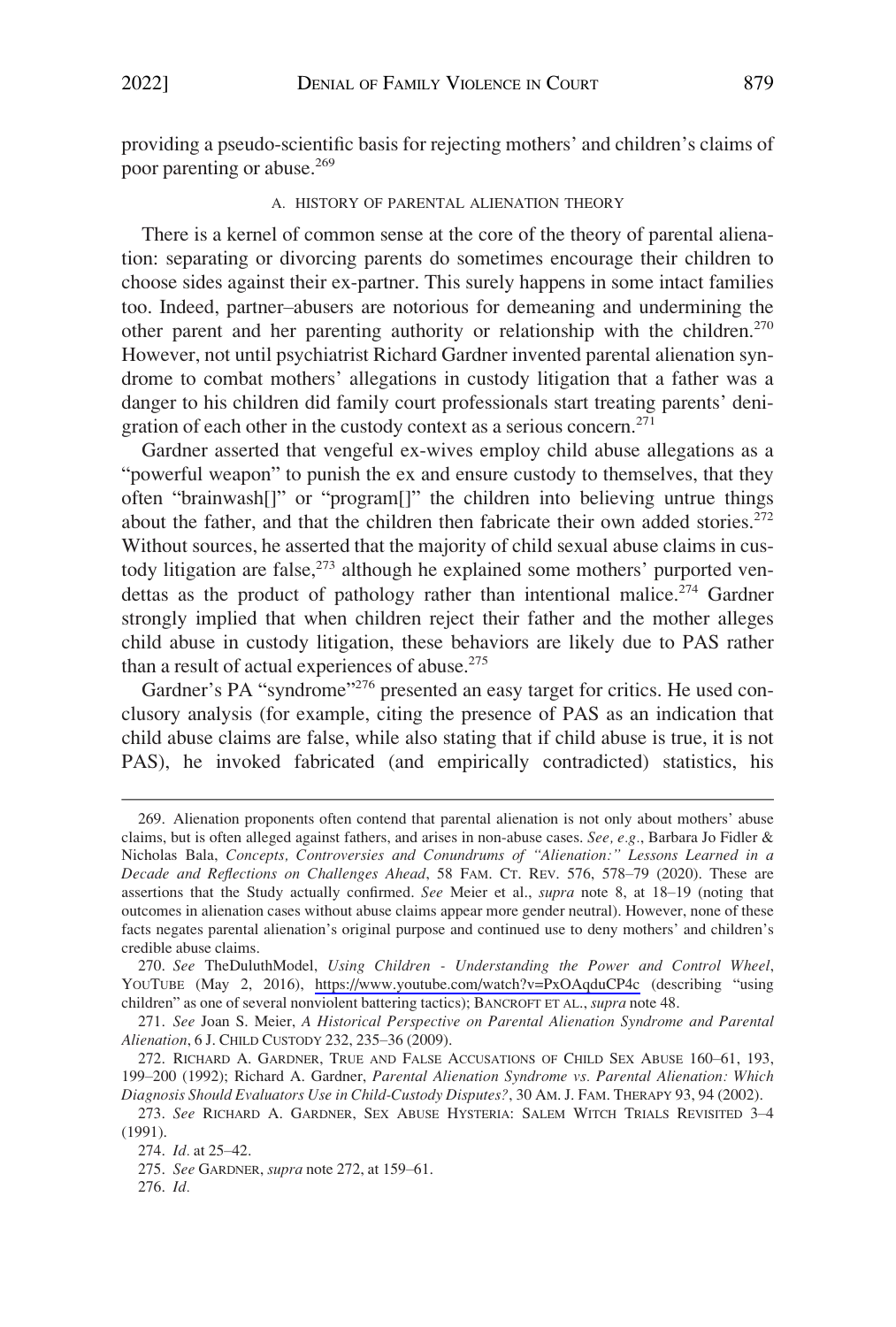"diagnostic" criteria were conclusory and flagrantly subjective, and he had published bizarre beliefs about human sexuality, including a defense of pedophilia.<sup>277</sup> Because there was no scientific proof of the purported "syndrome" and because Gardner's explanations—such as his suggestion that mothers falsely allege child sexual abuse because they are titillated by the thought of their husbands having sex with their children<sup>278</sup>—were outrageous, PAS has been widely discredited as lacking scientific credibility.<sup>279</sup> It has also been ruled inadmissible by several courts.280 In 2012, it was definitively rejected—after extensive contention—for inclusion in the *Diagnostic and Statistical Manual of Mental Disorders*. 281

However, "alienation" writ large has remained, due to the work of a number of family court professionals and researchers who developed a reformulation of PAS, termed "parental alienation" or the "alienated child."<sup>282</sup> Janet Johnston, an early leader of this research, defined an alienated child

as one who expresses, freely and persistently, unreasonable negative feelings and beliefs (such as anger, hatred, rejection and/or fear) toward a parent that are significantly disproportionate to the child's actual experience with that parent. Entrenched alienated children are marked by unambivalent, strident rejection of the parent with no apparent guilt or conflict.<sup>283</sup>

This definition, which depends on the subjective conclusion that a child's feelings are unreasonable, encourages the assumption that such negative feelings toward a parent may well derive from an illegitimate source. This is likely due to the adversarial custody litigation context which naturally gives rise to assumptions that children's hostility may be a product of that adversarial process.

<sup>277.</sup> *See, e.g.*, Jennifer Hoult, *The Evidentiary Admissibility of Parental Alienation Syndrome: Science, Law, and Policy*, 26 CHILD.'S LEGAL RTS. J. 1, 9–11, 13–15, 19–21 (2006); Carol S. Bruch, *Parental Alienation Syndrome and Parental Alienation: Getting It Wrong in Child Custody Cases*, 35 FAM. L.Q. 527, 530–36 (2001).

<sup>278.</sup> *See* GARDNER, *supra* note 273, at 25–26, 31; RICHARD A. GARDNER, THE PARENTAL ALIENATION SYNDROME: A GUIDE FOR MENTAL HEALTH AND LEGAL PROFESSIONALS 126 (1992).

<sup>279.</sup> *See* Meier, *supra* note 271, at 238–39.

<sup>280.</sup> *See* People v. Sullivan, Nos. H023715, H025386, 2003 WL 1785921, at \*13–14 (Cal. Ct. App. Apr. 3, 2003); Mastrangelo v. Mastrangelo, No. NNHFA054012782S, 2012 WL 6901161, at \*5 (Conn. Super. Ct. Dec. 20, 2012); Snyder v. Cedar, No. NNHCV010454296, 2006 WL 539130, at \*8 (Conn. Super. Ct. Feb. 16, 2006); D.M.S. v. I.D.S., 2014-0364, p. 18 (La. App. 4 Cir. 3/4/15); 225 So. 3d 1127, 1139; M.A. v. A.I., No. A-4021-11T1, 2014 WL 7010813, at \*5 (N.J. Super. Ct. App. Div. Dec. 15, 2014); People v. Fortin, 735 N.Y.S.2d 819, 819 (N.Y. App. Div. 2001).

<sup>281.</sup> *See* Holly Smith, *Parental Alienation Syndrome: Fact or Fiction? The Problem with Its Use in Child Custody Cases*, 11 U. MASS. L. REV. 64, 76 (2016); AM. PSYCHIATRIC ASS'N, DIAGNOSTIC AND STATISTICAL MANUAL OF MENTAL DISORDERS: DSM–5 (5th ed. 2013).

<sup>282.</sup> Joan B. Kelly & Janet R. Johnston, *The Alienated Child: A Reformulation of Parental Alienation Syndrome*, 39 FAM. CT. REV. 249, 251 (2001).

<sup>283.</sup> Janet R. Johnston, *Children of Divorce Who Reject a Parent and Refuse Visitation: Recent Research and Social Policy Implications for the Alienated Child*, 38 FAM. L.Q. 757, 762 (2005) (footnote omitted). This definition's emphasis on "striden[cy]" and "no apparent guilt or conflict" echoes Gardner's descriptions of PAS. *See* Gardner, *supra* note 272, at 97 (listing "[l]ack of ambivalence" and "[a]bsence of guilt" as two symptoms of PAS).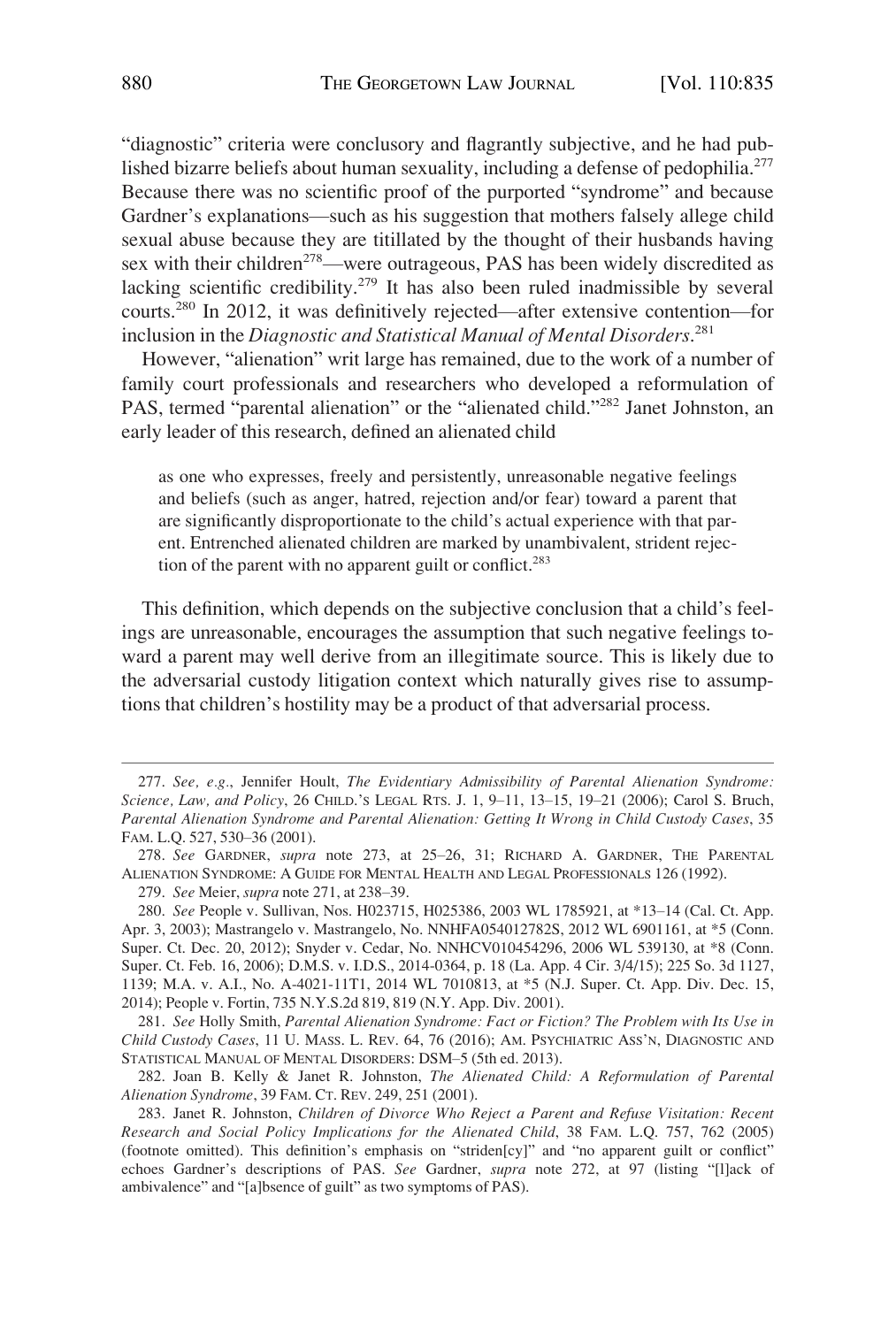Parental alienation has become a ubiquitous label in cases where a post-separation parent or child is resistant to regular unsupervised contact between the other parent and the child.<sup>284</sup> The scholarly literature on it has exploded.<sup>285</sup> And unlike PAS, parental alienation has yet to be ruled inadmissible or authoritatively rejected as junk science—perhaps in part because without use of the word "syndrome" it appears more factual than scientific, leading courts and professionals to treat it as a matter of common sense.

Over time, specialists have added nuance to discussions of alienation. Some leading alienation scholars now acknowledge that (1) children may resist time with a parent for many understandable reasons, such as the child's own vulnerabilities, separation anxiety, reaction to the parents' separation, and other developmental circumstances; and that (2) the avoided parent's own behaviors are often—if not always—part of the problem.286 New terminology, such as contact "refusal" or "resistance"<sup>287</sup> is sometimes used to indicate greater neutrality as to cause; other new terms, such as "gatekeeping," continue to hold the custodial parent responsible for restricting the other parent's relationship with the child.<sup>288</sup> Nonetheless, while some scholarly alienation experts take pains to distance themselves from PAS and its singular focus on a toxic preferred parent,<sup>289</sup> other alienation theory proponents continue to assert that PAS and PA are essentially the same.<sup>290</sup>

286. *See, e.g.*, Janet R. Johnston & Joan B. Kelly, Commentary, *Commentary on Walker, Brantley, and Rigsbee's (2004) "A Critical Analysis of Parental Alienation Syndrome and Its Admissibility in the Family Court*,*"* 1 J. CHILD CUSTODY 77, 79 (2004); Shely Polak & Michael Saini, *Children Resisting Contact with a Parent Postseparation: Assessing This Phenomenon Using an Ecological Systems Framework*, 56 J. DIVORCE & REMARRIAGE 220, 224–25 (2015).

287. *E.g.*, Benjamin D. Garber, *Conceptualizing Visitation Resistance and Refusal in the Context of Parental Conflict, Separation, and Divorce*, 45 FAM. CT. REV. 588, 588 (2007).

288. *E.g.*, William G. Austin, Linda Fieldstone & Marsha Kline Pruett, *Bench Book for Assessing Parental Gatekeeping in Parenting Disputes: Understanding the Dynamics of Gate Closing and Opening for the Best Interests of Children*, 10 J. CHILD CUSTODY 1, 5 (2013).

289. *See, e.g.*, Janet R. Johnston, Marjorie Gans Walters & Nancy W. Olesen, *Is It Alienating Parenting, Role Reversal or Child Abuse? A Study of Children's Rejection of a Parent in Child Custody Disputes*, 5 J. EMOTIONAL ABUSE 191, 206 (2005) (recognizing "a multi-factor explanation" of children's rejection of a parent after divorce); Leslie M. Drozd & Nancy Williams Olesen, *Is It Abuse, Alienation, and/or Estrangement? A Decision Tree*, 1 J. CHILD CUSTODY 65, 67, 73–85 (2004) (describing multiple reasons a child may be estranged or less close with one parent, including poor parenting, absence, and abuse).

*See, e.g.*, William Bernet, *Parental Alienation: Misinformation Versus Facts*, 54 JUDGES' J. 23, 290. 25 (2015) (describing the two concepts as "almost synonymous"); Sheila Pursglove, *Asked & Answered: Demosthenes Lorandos on Parental Alienation Syndrome (PAS)*, OAKLAND CNTY. LEGAL NEWS (Jan. 6,

<sup>284.</sup> The automatic assumption of alienation can be seen in a treatise written by a leading family law scholar that devotes an entire section to "The Alienated Child," and opens thus: "When a child refuses to visit or have contact with a parent, generally something is wrong. Parental alienation can be a serious problem." 2 LINDA D. ELROD, KANSAS LAW & PRACTICE: FAMILY LAW § 13:17, Westlaw (database updated Jan. 2021).

<sup>285.</sup> The literature is far too vast to summarize here. But alienation's ubiquity is indicated by the *Family Court Review*'s publication of not one but two special issues on the subject, ten years apart. *See generally* Janet R. Johnston & Matthew J. Sullivan, *Parental Alienation: In Search of Common Ground for a More Differentiated Theory*, 58 FAM. CT. REV. (SPECIAL ISSUE) 270 (2020); Andrew I. Schepard, *Alienated Children in Divorce and Separation*, 48 FAM. CT. REV. (SPECIAL ISSUE) 1 (2010).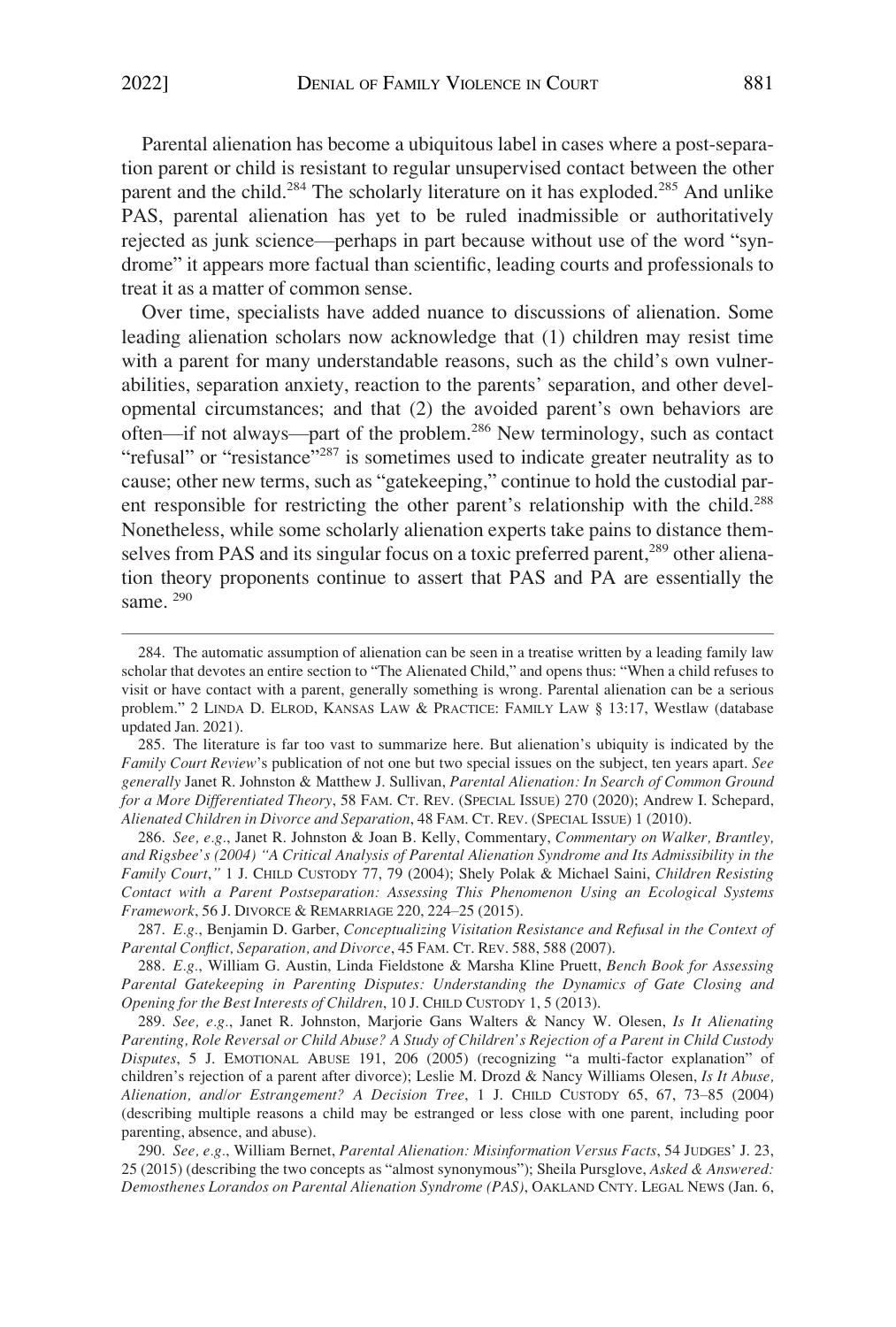#### B. ALIENATION'S LACK OF SCIENTIFIC BASIS

<span id="page-47-0"></span>Despite continued assertions to the contrary, $291$  a rigorous and honest review of the extant research by several leading *alienation researchers* concluded with admirable frankness that:

There is a virtual absence of empirical studies on the differential diagnosis of alienation in children from other conditions that share similar features with parental alienation, especially realistic estrangement or justified rejection in response to parental abuse/neglect, significantly compromised parenting or the child being a witness to intimate partner violence. 292

Buried in this verbiage is a startling admission: neither researchers nor practitioners have any objective, validated means of distinguishing between children resisting a parent for legitimate reasons and those who have been illegitimately influenced by the other parent (that is, "alienated").<sup>293</sup> The reviewers also found a dearth of generalizable, scientifically valid studies empirically proving the alienation concept; most such studies merely describe "clinical opinions or personal impressions."294 Nonetheless, alienation has become a core, widely accepted concept in family law.

The absence of genuine scientific support for the alienation theory is compounded by the emergence of credible research *undermining* it. University of Virginia scholar Robert Emery and colleague Jenna Rowen studied college students who reported witnessing their custodial parent's denigration of the other parent as children.<sup>295</sup> Rather than finding that parental denigration encouraged the child to disrespect or dislike the other parent, this study found precisely the

292. Michael Saini, Janet R. Johnston, Barbara Jo Fidler & Nicholas Bala, *Empirical Studies of Alienation*, *in* PARENTING PLAN EVALUATIONS: APPLIED RESEARCH FOR THE FAMILY COURT 374, 423 (Leslie Drozd et al. eds., 2d ed. 2016); *see also* Rebecca M. Thomas & James T. Richardson, *Parental Alienation Syndrome: 30 Years On and Still Junk Science*, 54 JUDGES' J. 22, 22 (2015) (discussing the lack of empirical studies on PAS and PA).

293. *See* Saini et al., *supra* note 292, at 376, 417–18 ("[T]here are no validated and reliable instruments to distinguish [justified estrangement] from alienation cases.").

<sup>2015),</sup> <http://www.legalnews.com/oakland/1399575/>[<https://perma.cc/9VXM-JLHD>] (discussing PAS and parental alienation interchangeably); JOAN S. MEIER, NAT'L ONLINE RES. CTR. ON VIOLENCE AGAINST WOMEN, PARENTAL ALIENATION SYNDROME AND PARENTAL ALIENATION: A RESEARCH REVIEW 7 (2013), [https://vawnet.org/sites/default/files/materials/files/2016-09/AR\\_PASUpdate.pdf](https://vawnet.org/sites/default/files/materials/files/2016-09/AR_PASUpdate.pdf)  [[https://perma.cc/892C-8XQV\]](https://perma.cc/892C-8XQV) (describing a case in which the evaluator seamlessly changed the label from PAS to PA without changing the analysis).

<sup>291.</sup> *See, e.g.*, M. Brianna Pepiton, Lindsey J. Alvis, Kenneth Allen & Gregory Logid, *Is Parental Alienation Disorder a Valid Concept? Not According to Scientific Evidence. A Review of* Parental Alienation, DSM-5 and ICD-11 *by William Bernet*, 21 J. CHILD SEXUAL ABUSE 244, 248–52 (2012) (book review) (critiquing Bernet's claim that alienation is scientifically supported and noting that his book making the assertion contains only two studies—both dissertations, and neither proving Parental Alienation Disorder—but is filled with stories, movies, television shows, and non-peer-reviewed books and articles).

<sup>294.</sup> *Id.* at 375.

<sup>295.</sup> *See* Jenna Rowen & Robert E. Emery, *Parental Denigration Reports Across Parent-Child Dyads: Divorced Parents Underreport Denigration Behaviors Compared to Children*, 16 J. CHILD CUSTODY 197, 201–02 (2019).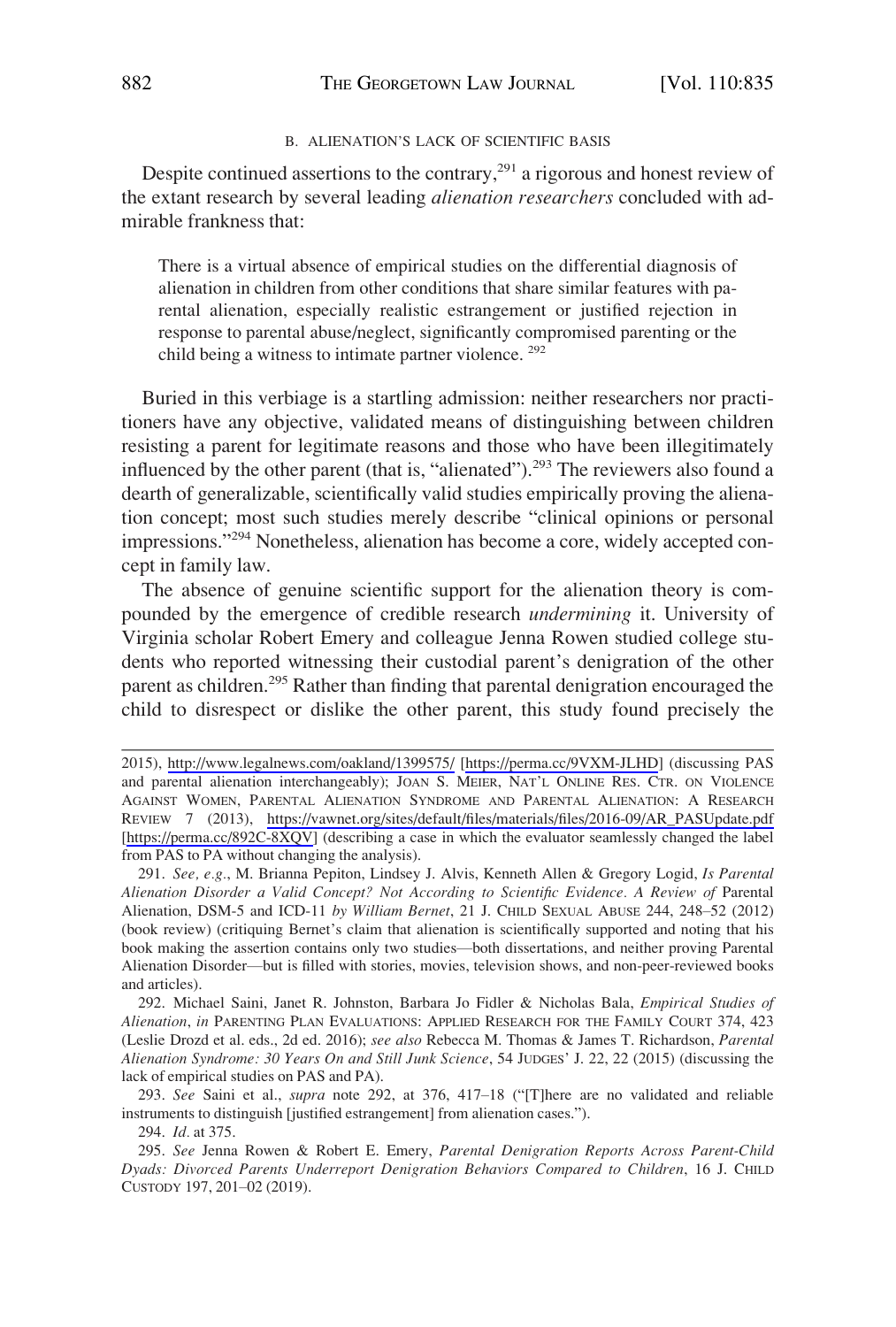opposite: denigrating behaviors by a parent had a "boomerang effect"—that is, the children turned *against the alienating parent* more than the denigrated parent.<sup>296</sup> They conclude "the hypotheses and predictions consistent with the alienation construct were unsupported. The overwhelming evidence suggests that when parents denigrate the other parent, parental alienation and rejection does not result."<sup>297</sup>

No research challenging Rowen and Emery's findings has emerged, and to date only fleeting disagreement has appeared in the literature.<sup>298</sup> Nonetheless, the alienation concept retains wide allegiance from much of the family court world. In fact, the previously cited scholarly reviewers of the research, while noting the lack of credible science, also emphasized the broad professional consensus among family court practitioners about the prevalence of parental alienation and professionals' ability to identify such behaviors in cases.<sup>299</sup> They do not discuss Emery and Rowen's research.

The staying power of alienation—and its many synonyms and variants $300$ —can be seen as a reflection of family courts' eagerness to doubt or reject mothers' and children's abuse claims in custody battles.<sup>301</sup> Alienation, especially when propounded by neutral court-appointees, provides a plausible, quasi-scientific rationale for discrediting claims that fathers are abusive or dangerous, while providing a reason to criticize mothers who bring such claims. Alienation theory, in its breadth and vagueness, invites application to virtually any case where a father's access is contested, operating like a well-oiled machine in furtherance of both courts' explicit goal of maximizing fathering and the implicit or unconscious psychological denial of disturbing depictions of family abuse. This Article is not

<sup>296.</sup> *See id.* at 198, 207 ("The initial work we have completed on parental denigrations calls into question basic suppositions about parental alienation . . . .").

<sup>297.</sup> Jenna Rowen & Robert Emery, *Examining Parental Denigration Behaviors of Co-Parents as Reported by Young Adults and Their Association with Parent*–*Child Closeness*, 3 COUPLE & FAM. PSYCH. 165, 175 (2014).

<sup>298.</sup> Some defenders of alienation theory have argued that Rowen and Emery's challenge to PA was based on "an erroneous premise," because "denigration is *only one* [parental alienating behavior], and parental behavior is only one factor in determining whether alienation is present." Fidler & Bala, *supra*  note 269, at 582 (citation omitted). While it is true that other behaviors are also sometimes considered evidence of parental alienation, denigration and intentional undermining have long been core to alienation theory's premise that a preferred parent should be blamed for a child's estrangement from the other parent. Moreover, if it is true that denigration "boomerangs," then the many cases and articles treating denigrating parents as per se alienating must be rejected. I am not aware of any alienation scholars having accounted for this research by, for instance, acknowledging that denigration should no longer be seen as a cause of parental alienation.

<sup>299.</sup> *See* Saini et al., *supra* note 292, at 418.

<sup>300.</sup> *See, e.g.*, MARSHA KLINE PRUETT & LESLIE M. DROZD, NOT JUST ALIENATION: RESISTANCE, REJECTION, REINTEGRATION, AND THE REALITIES OF TROUBLED PARENT-CHILD RELATIONSHIPS 5 (2019) (on file with author) (listing different terms and concepts similar to alienation).

<sup>301.</sup> Pathologizing women reporting abuse as "alienators" is also consistent with our social history of pathologizing individuals and groups who are seen as troublesome, different, or "less than." *See, e.g.*, Britt Peterson, *A Virginia Mental Institution for Black Patients, Opened After the Civil War, Yields a Trove of Disturbing Records*, WASH. POST (Mar. 29, 2021, 7:00 AM), [https://www.washingtonpost.com/](https://www.washingtonpost.com/lifestyle/magazine/black-asylum-files-reveal-racism/2021/03/26/ebfb2eda-6d78-11eb-9ead-673168d5b874_story.html)  [lifestyle/magazine/black-asylum-files-reveal-racism/2021/03/26/ebfb2eda-6d78-11eb-9ead-673168d5b874\\_](https://www.washingtonpost.com/lifestyle/magazine/black-asylum-files-reveal-racism/2021/03/26/ebfb2eda-6d78-11eb-9ead-673168d5b874_story.html) [story.html](https://www.washingtonpost.com/lifestyle/magazine/black-asylum-files-reveal-racism/2021/03/26/ebfb2eda-6d78-11eb-9ead-673168d5b874_story.html).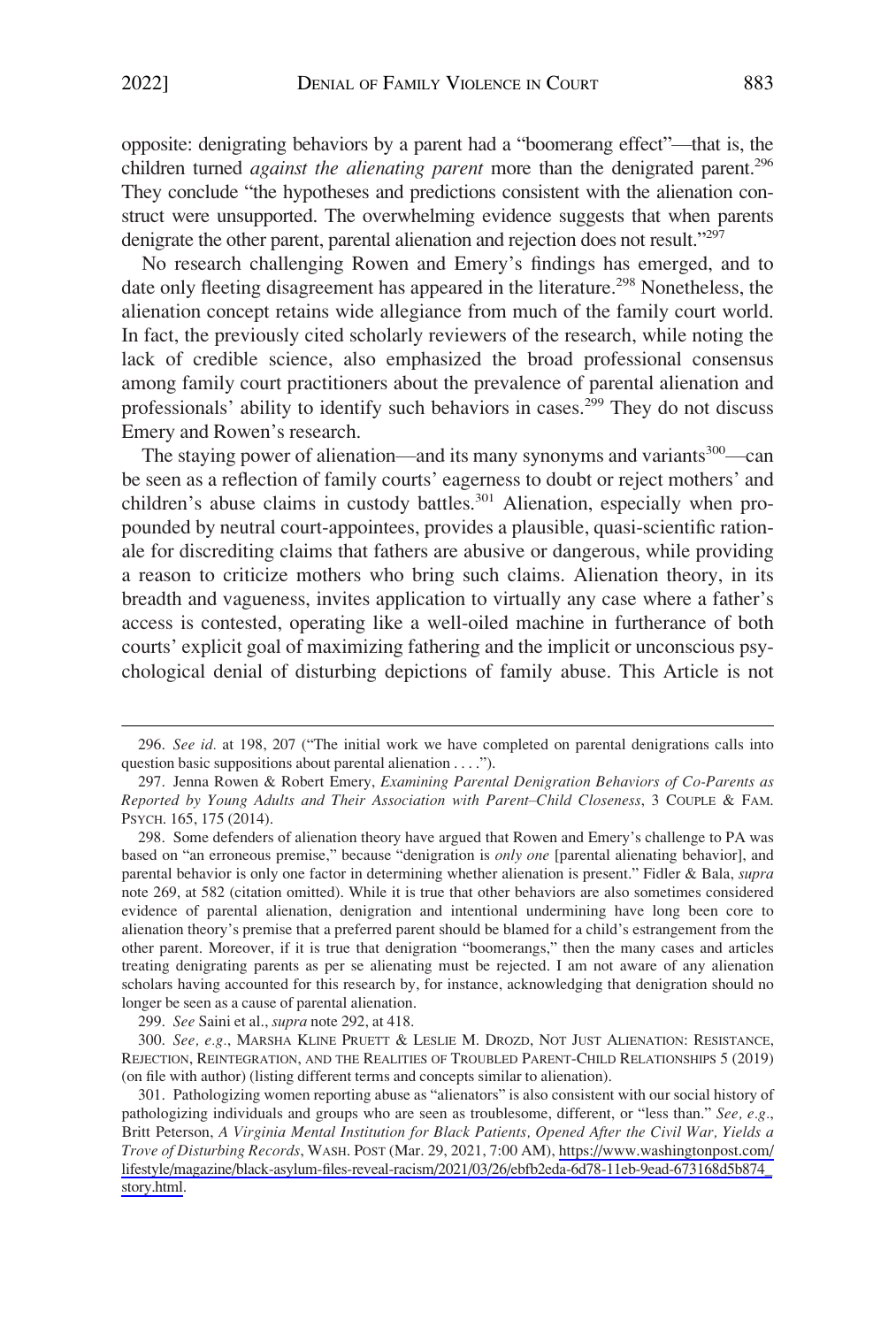<span id="page-49-0"></span>suggesting that one parent's efforts to undermine the other parent's relationship with the children should be of no concern to family courts. Rather, as is explained further below, it urges that courts' use of the alienation concept be constrained to avoid its *misuse* to deny credible abuse claims that have real implications for children's safety.

C. ALIENATION THEORY IN THE COURTS

1. Qualitative Information

I don't want to be around my daddy when he's mad. Frankly, this child is afraid of Mr. H[].<sup>302</sup>

There was little doubt why the boys were afraid of their father. He had slapped and choked the mother in front of the boys, viciously sexually assaulted her while the boys were upstairs, hit them, and extensively humiliated his four-year-old autistic son in front of guests at a Christmas party because the boy had wet his pants.303 Yet the trial court concluded that the boys were afraid of him because of their mother's conduct, not his.<sup>304</sup>

Based in part on a conversation the judge had had with an expert in parental alienation at a conference, the judge accused the mother of creating a "revisionist history" about the father's conduct with the children, found that any harm suffered by the boys was merely "collateral damage" from the wife-abuse, and concluded that their fear of their father was the product of her "conscious" or "unconscious" statements to the children.<sup>305</sup> Accordingly, the court ruled that as soon as the father was released from prison (where he was serving six years for his felony sexual assault of the mother), he should have access to his children, without regard to either their feelings or his attitude.<sup>306</sup>

\* \* \*

In this case, the mere extra-legal suggestion of "alienation" was enough to wipe away the extensive and undisputed family abuse—including the father's felony conviction for sexual assault of the mother with the children in the house, his verbal and physical abusiveness toward the children, and the children's understandable fear.<sup>307</sup> Instead of triggering a protective response, the alienation label invited the judge to shift responsibility for the relationship breach from the father to the mother, and to order child access for the father as soon as

<sup>302.</sup> Amicus Curiae Brief on Behalf of Justice for Children, Domestic Violence Legal Empowerment & Appeals Project, & the Leadership Council on Child Abuse & Interpersonal Violence at 1, C.H. v. S. H., (Cal. Ct. App. 2013) (on file with author) (footnote omitted). The Amicus brief was coauthored by this author.

<sup>303.</sup> *Id.* 

<sup>304.</sup> *Id.* at 1–2.

<sup>305.</sup> *See id.* at 2.

<sup>306.</sup> *See id.* 

<sup>307.</sup> *See id.* at 1, 22, 26. The order was reversed on appeal, in a forthrightly critical opinion. *See* C.H. v. S.H., at \*8, \*17 (Cal. Ct. App. 2013) (on file with author).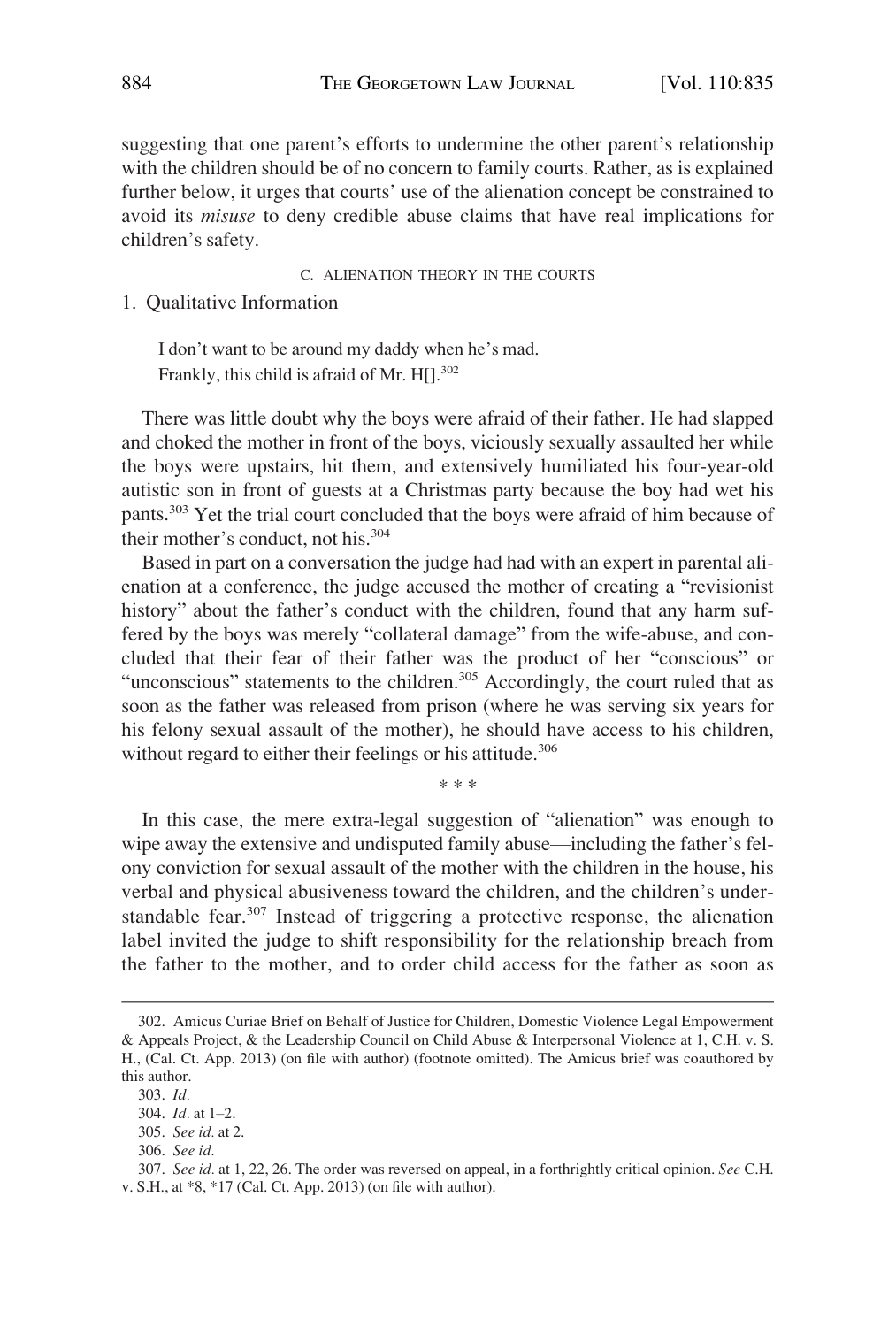possible.308 In another case from another state, one child reported his father's "hitting, pinching, being mean, and being drunk"; 309 he had also witnessed his father strangling his mother, and he told evaluators that he feared his father would kill him.<sup>310</sup> Rather than inferring the obvious, the evaluator characterized this child's feelings as "abnormal" or "unnatural"—and thereby evidence of alienation.311 The court adopted the parental alienation label and ordered custody to the father.<sup>312</sup>

As these narratives demonstrate, notwithstanding the nuances in the literature, the absence of the word "syndrome" has not changed alienation theory's use in court.313 Like PAS, alienation theory is routinely used in court to per se discredit abuse claims.<sup>314</sup> PA labelling was responsible for  $37\%$  of the harmful outcomes in Silberg and Dallam's case series (including children's depression, suicidality, dissociative symptoms, regressive behaviors, sexual acting out, school problems, and nightmares), $315$  and when alternative terms also pathologizing mothers were included, the percentage became  $67\%$ <sup>316</sup> Like PAS, but unlike the literature's recognition that most "alienated" parents are partly responsible for their children's estrangement, the focus in court cases remains on the purportedly alienating parent. Finally, children's legitimate reasons for resisting contact with one parent —recognized in the new scholarship—are rarely given much weight in court once alienation has been raised. In fact, as is seen in the Study's data, even where

310. *See id.* at 16.

311. *Id.* 

315. *See* Silberg & Dallam, *supra* note 54, at 162.

316. *See* Silberg & Dallam, *supra* note 54, at 151. Additional terms used to pathologize mothers included "narcissistic," "obsess[ed]," "histrionic," "enmeshed," and "lacking in insight." *Id.* at 151, 158.

<sup>308.</sup> *See C.H. v. S.H*., at \*8–9.

<sup>309.</sup> Brief Amicus Curiae on Behalf of the Arkansas Coalition Against Domestic Violence, Domestic Violence Legal Empowerment & Appeals Project (DV LEAP), Leadership Council on Child Abuse & Interpersonal Violence, Justice for Children, National Coalition Against Domestic Violence, & National Ass'n of Women Lawyers in Support of Appellant at 15, Oates v. Oates, 2010 Ark. App. 346, 2010 WL 1609411.

<sup>312.</sup> *See Oates*, 2010 Ark. App. 346, at 4–5, 2010 WL 1609411, at \*3–4 .

<sup>313.</sup> *See* Allison M. Nichols, Note, *Toward a Child-Centered Approach to Evaluating Claims of Alienation in High-Conflict Custody Disputes*, 112 MICH. L. REV. 663, 680 (2014) ("Expert witnesses may offer testimony strongly reminiscent of PAS without uttering the word 'syndrome' . . . ."); Jodi Death, Claire Ferguson & Kylie Burgess, *Parental Alienation, Coaching and the Best Interests of the Child: Allegations of Child Sexual Abuse in the Family Court of Australia*, CHILD ABUSE & NEGLECT, June 15, 2019, at 1, 3 (arguing that while courts endeavor to distinguish PAS and parental alienation, they utilize similar analyses including blaming mothers and rejecting child sexual abuse claims); HILL, *supra* note 51, at 279 n.\* (describing one fathers' rights website that advised fathers to avoid referencing PAS and speak instead of "'brainwashing', [sic] 'extreme alignment' or just 'parental alienation'"); Smith, *supra* note 281, at 86 (citing alienation proponent Richard Warshak's references and support for both PAS and parental alienation); Meier, *supra* note 271 (explicating the substantial overlap between PAS and PA).

<sup>314.</sup> See Simon Lapierre & Isabelle Côté, *Abused Women and the Threat of Parental Alienation*: *Shelter Workers' Perspectives*, 65 CHILD. & YOUTH SERVS. REV. 120, 125 (2016) (describing parental alienation as "a strategy . . . to overshadow male's violence against women and children in society"); Smith, *supra* note 281, at 84 (explaining that fathers assert PAS "much like an affirmative defense to disclaim a mother's allegation [of abuse]"); Meier, *supra* note 45 (discussing five cases in which alienation was used to deny credible abuse claims).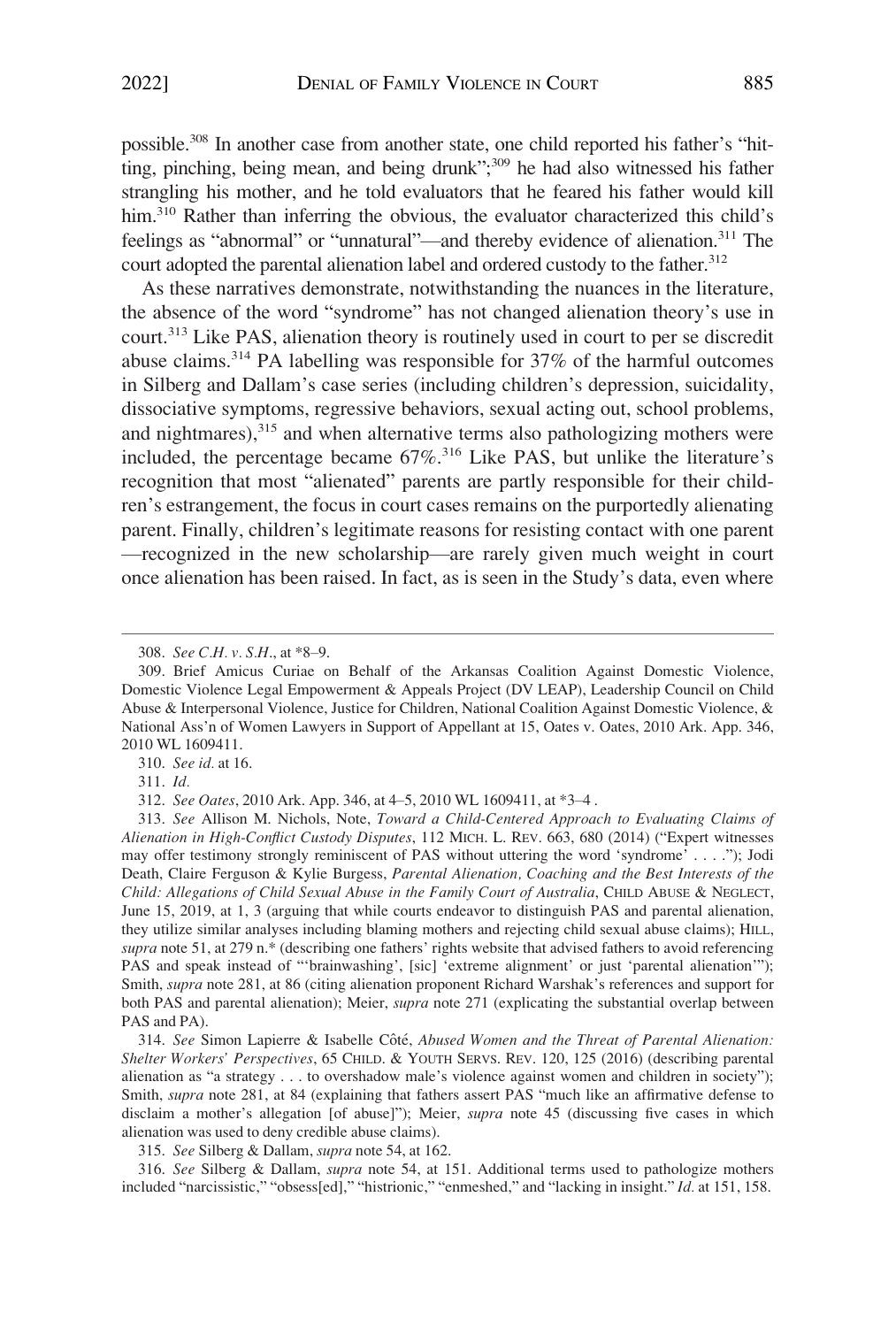<span id="page-51-0"></span>abuse is known and acknowledged, alienation findings often supersede.<sup>317</sup> In one case exemplifying the logical extreme of alienation thinking, the court responded to a child's continued disclosures of his father's abuse during visits with his mother by terminating all visitation with his mother.<sup>318</sup>

# 2. Study Findings<sup>319</sup>

In brief, as previously reported, the Study confirmed that crossclaims of alienation are powerful weapons against mothers' abuse allegations.<sup>320</sup> Whereas in nonalienation cases courts credit 40.4% of mothers' abuse allegations overall, in alienation cases, they credit only  $23\%$ <sup>321</sup> Child abuse allegations are believed on average 27.2% of the time in nonalienation cases, but in only 18.2% of alienation cases.322 Overall, when allegedly abusive fathers crossclaim alienation: (1) the odds of courts' disbelieving mothers' claims of any kind of abuse are 2.3 times greater than in cases without alienation, $323$  and (2) the odds of courts' disbelieving mothers' claims of child abuse are 3.8 times greater.<sup>324</sup>

Custody losses match this pattern. When fathers crossclaim alienation, maternal custody losses roughly double to an average of 49.7%.<sup>325</sup> Among mothers alleging child physical or sexual abuse, 28.7% lose custody in the nonalienation cases; in the alienation cases, that rate also doubles to  $57.6\%$ <sup>326</sup>

Notably, when parents are found by the court to have committed alienation, 71% lose custody, a finding that applies across genders.327 When courts believe both that a father is abusive and a mother is alienating,  $42.9\%$  (6/14) switch custody from the alienating mothers to the abusive fathers.<sup>328</sup> In other words, in these cases alienation outweighs violence.

These findings compel three important conclusions. First, mothers' child sexual abuse claims are nearly always rejected when fathers crossclaim alienation. This rejection of mothers' allegations of fathers' incest has recently been documented in several countries. For instance, a Canadian study produced virtually

<sup>317.</sup> *See* Meier, *supra* note 8, at 99 tbl.7 (finding that 43% of courts awarded custody to adjudicated abuser where mother found to be an alienator).

<sup>318.</sup> *See* Oates v. Oates, 2010 Ark. App. 346, at 4–5, 2010 WL 1609411, at \*3–4. As this case suggests, significant harm can flow from so-called remedies for alienation such as abrupt removal of a child from a parent they trust to be forced into the custody of a parent they fear or dislike.

<sup>319.</sup> The Study's data related to alienation have been previously published in Meier, *supra* note 8. They are summarily referenced here to further the discussion of alienation.

<sup>320.</sup> Categorization of cases as containing or not containing alienation or abuse allegations are based on courts' published opinions. It is possible that some of these opinions do not reflect allegations of alienation or abuse that were made at some point in the litigation. However, it is likely that allegations that are not mentioned in an opinion were not deemed significant.

<sup>321.</sup> *See* Meier, *supra* note 8, at 96–97 tbls.1 & 4.

<sup>322.</sup> DICKSON, *supra* note 6, at 21–22 tbls.96 & 97; *see also* Meier, *supra* note 8, at 96–97 tbls. 1 & 4.

<sup>323.</sup> DICKSON, *supra* note 6, at 22 tbl.102 (P*<*0.001, CI 1.6–3.1); *see also* Meier, *supra* note 8, at 98.

<sup>324.</sup> DICKSON, *supra* note 6, at 22 tbl.103 (P=0.002, CI 1.6–8.8); *see also* Meier, *supra* note 8, at 98.

<sup>325.</sup> DICKSON, *supra* note 6, at 23 tbl.106.

<sup>326.</sup> *Id.* at tbls.108 & 109; *see also* Meier, *supra* note 8, at 99 fig.2.

<sup>327.</sup> DICKSON, *supra* note 6, at 23–24 tbls.110 & 111; *see also* Meier, *supra* note 8, at 100.

<sup>328.</sup> DICKSON, *supra* note 6, at 24 tbl.112; *see also* Meier, *supra* note 8, at 99 tbl.7.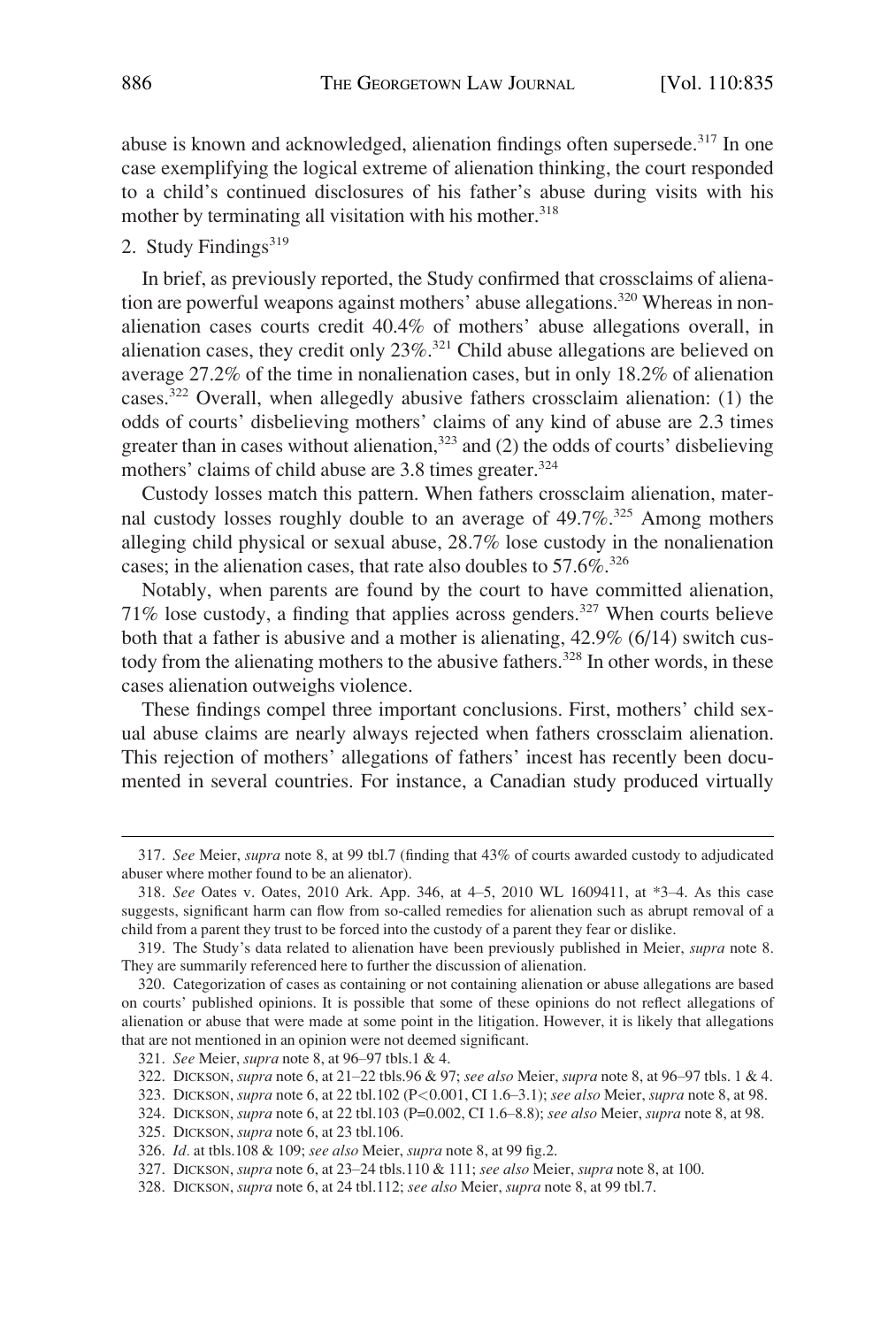identical findings: Whereas only one court believed child sexual abuse in the American study, in the Canadian study *no* sexual abuse claims were believed.<sup>329</sup> In mid-2021 an Australian study found that only 14% of child sexual abuse allegations were believed; moreover, two-thirds of accused fathers received increased access time, and in 17% of cases, gained physical custody.<sup>330</sup> And in October 2021, a French "incest commission" concluded that accusations of sexual abuse by a parent are "too often brushed aside."<sup>331</sup>

Second, alienation claims roughly double women's disadvantage in cases where they allege a father has committed any type of abuse. Despite the truth of contemporary alienation proponents' assertion that claiming alienation is not merely a mechanism for refuting abuse, $332$  the fact remains that it is particularly powerful when deployed against a mother alleging abuse.

Third, while alienation proponents argue that alienation is not a gendered concept because women are also victims of parental alienation by fathers,<sup>333</sup> an observation the Study's findings support,  $334$  the findings are indicative of some degree of gender disparity in alienation claims' impact. Overall, across all alienation cases (both with and without abuse claims), mothers had twice the odds of losing custody compared to fathers when accused of alienation.<sup>335</sup> Among cases with abuse claims, 49.7% (81/163) of all mothers accused of alienation lost custody to the fathers they accused of abuse, while only 29.4% (5/17) of fathers who were accused of alienation by the mother they accused of abuse lost custody to that mother. This difference, however, was not statistically significant. 336

In short, the Study's findings strongly confirm not only that courts are resistant to accepting mothers' claims of fathers' abuse, especially child abuse, but that parental alienation potently intensifies these responses. These national data support the many anecdotal reports of alienation's misuse to deny credible abuse allegations and to punish mothers who raise them, leading to potentially serious harm.<sup>337</sup>

333. *See id.*; Johnston & Sullivan, *supra* note 61, at 276.

334. *See* DICKSON, *supra* note 6, at 25 tbl.121 (OR 2.0, P=0.020, CI 1.1–3.5); Meier, *supra* note 8, at 100.

335. Meier, *supra* note 8, at 100.

336. DICKSON, *supra* note 6, at 24 tbls.113 & 114. The lack of statistical significance likely reflects the small pool (seventeen) of cases where a father started with custody, accused the mother of abuse, and was accused of alienation. *See id.* 

337. *See supra* notes 56–61 and accompanying text; CTR. FOR JUD. EXCELLENCE, *supra* note 39. Many alienation scholars seem content to dismiss the abuse critique as "extreme" or ideological without

<sup>329.</sup> *See* Elizabeth Sheehy & Susan B. Boyd, *Penalizing Women's Fear: Intimate Partner Violence and Parental Alienation in Canadian Child Custody Cases*, 42 J. SOC. WELFARE & FAM. L. 80, 83 (2020) (finding that of twenty-eight child sexual abuse claims, twenty-four of them made by mothers, none were accepted).

<sup>330.</sup> Nola Webb, Lawrence J. Moloney, Bruce M. Smyth & Robyn L. Murphy, *Allegations of Child Sexual Abuse: An Empirical Analysis of Published Judgements from the Family Court of Australia 2012*–*2019*, 56 AUSTRALIAN J. SOC. ISSUES 322, 322–23 (2021).

Amanda Morrow, *French Incest Commission Says Accusations Against Fathers 'Not Taken*  331. *Seriously*,*'* RFI (Oct. 27, 2021, 4:20 PM) (emphasis omitted), [https://www.rfi.fr/en/france/20211027](https://www.rfi.fr/en/france/20211027-french-incest-commission-says-accusations-against-fathers-not-taken-seriously-ciivise)  [french-incest-commission-says-accusations-against-fathers-not-taken-seriously-ciivise](https://www.rfi.fr/en/france/20211027-french-incest-commission-says-accusations-against-fathers-not-taken-seriously-ciivise) [[https://perma.](https://perma.cc/MLY6-QL48)  [cc/MLY6-QL48\]](https://perma.cc/MLY6-QL48).

<sup>332.</sup> *See* Fidler & Bala, *supra* note 269.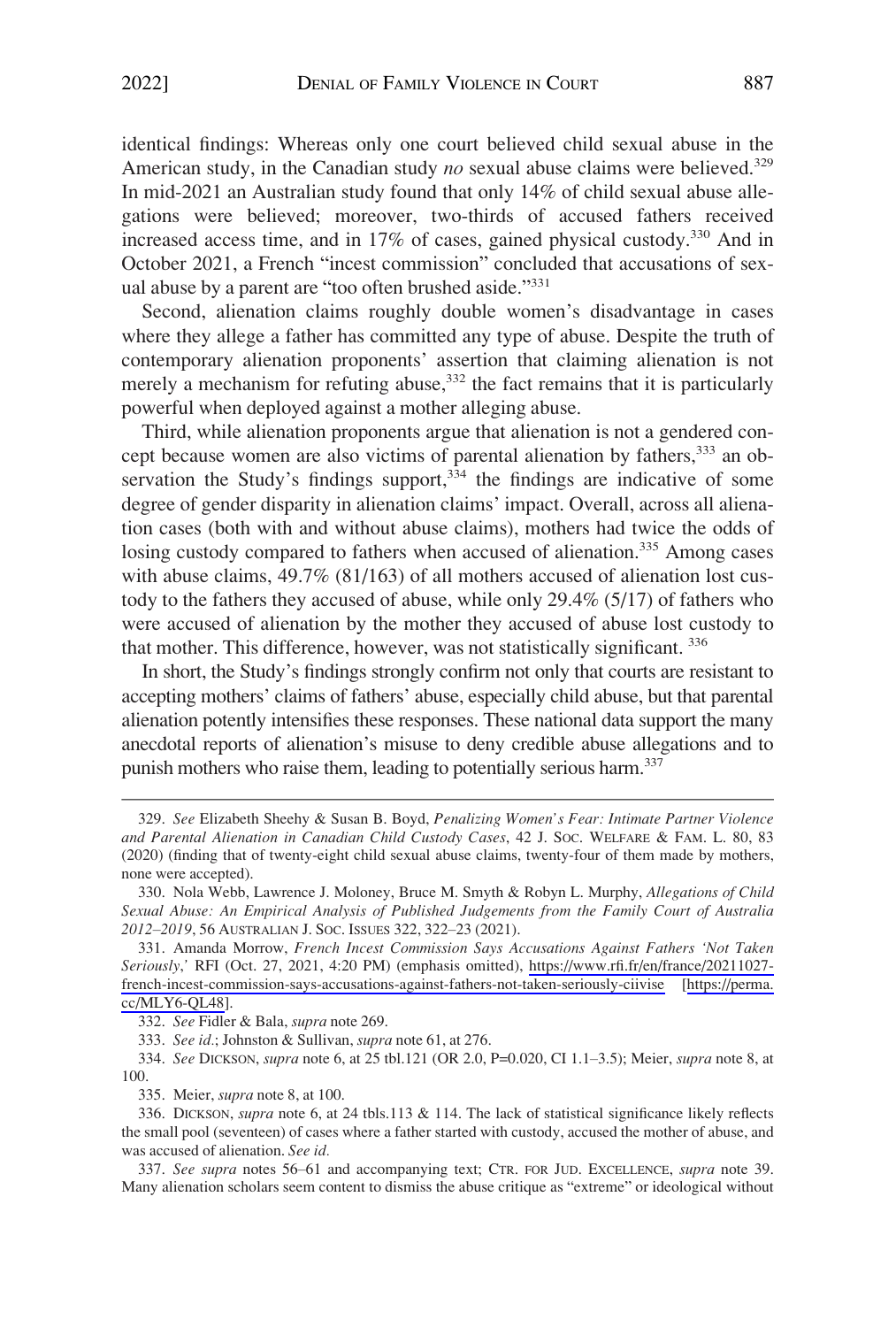# V. WHAT IS TO BE DONE?

<span id="page-53-0"></span>Despite repeated attempts, alienation has been exceedingly difficult to challenge in court. While PAS was ruled inadmissible by a handful of courts,<sup>338</sup> no family court has created precedent addressing the admissibility of mere "alienation," despite multiple attempts by capable lawyers. Even appellate courts have avoided such challenges when they have been raised.<sup>339</sup> This suggests that policy must be changed at the legislative and potentially individual judicial level.

Although the Family Court Outcomes Study's data alone prove nothing about the risks or benefits of courts' decisions, the data in combination with the literature and widespread reports indicate reforms are needed. The new data verify that not only are most women's reports of domestic violence rejected, even —and especially—the vast majority of *child abuse* claims are rejected, and many alleging mothers are punished with loss of custody. Where courts are mistaken, children's subjection to ongoing abuse, and in some cases, horrific deaths<sup>340</sup> as a result of a court's award of unsupervised access, is both unacceptable and completely unnecessary. While it is possible that some of the mothers who lost custody in the Study had not accurately reported abuse, if courts heeded the warnings of the majority of protective parents who do accurately report abuse, they could keep many at-risk children alive and safe. What does this mean for both the practice and theory of family law?

First, academic understanding of family law—and the education of future family lawyers and judges—has been missing a significant piece of the picture. Family law scholarship and teaching should better integrate the reality of family abuse—both its commonality and its common denial by authorities. In particular, the myth that family courts respond protectively to family abuse allegations must be punctured so that family lawyers with protective parent–clients can know what to expect and be better prepared to handle such cases.<sup>341</sup> Scholarly co-parenting proposals should be expected to explain how greater co-parenting

*See* Case *supra* note 57; Nikita Stewart, *She Went to Court to Save Her 3-Year-Old Daughter.*  340. *Days Later, the Child Was Dead*, N.Y. TIMES (July 22, 2019), [https://www.nytimes.com/2019/07/22/](https://www.nytimes.com/2019/07/22/nyregion/queens-car-fire-toddler-death.html)  [nyregion/queens-car-fire-toddler-death.html.](https://www.nytimes.com/2019/07/22/nyregion/queens-car-fire-toddler-death.html)

341. It is an open secret among domestic violence lawyers that most fee-paid family lawyers do not adequately understand either domestic violence or child abuse and are ill-equipped to litigate these issues affirmatively, especially preparing to combat the culture of denial and alienation. After all, opposing abuse allegations is far easier. Some are aware enough of their limitations to withdraw from a case once child sexual abuse becomes an issue—others stumble through, often in ways that prejudice

addressing the question of whether alienation is in fact being misused to deny credible abuse. *See*  sources cited *supra* note 61. Even the first scholarly discussion of alienation "false positive[s]" conspicuously fails to address its use to deny abuse. *See* Warshak, *supra* note 61.

<sup>338.</sup> *See* cases cited *supra* note 280.

<sup>339.</sup> DV LEAP has handled several appeals challenging the admissibility and misuse of alienation to deny abuse claims by a mother and/or child. Every appellate court declined to address the issue. *See*  Licata v. Licata, 859 A.2d 691 (N.J. 2004) (mem.); McRoberts v. Super. Ct., No. B234877, 2012 WL 2317714, at \*10–12 (Cal. Ct. App. June 19, 2012); Oates v. Oates, 2010 Ark. App. 346, at 5–6, 2010 WL 1609411, at \*3. In 2019, New York's highest court declined without explanation to review a carefully developed challenge to the misuse of parental alienation, supported by a broad spectrum of organizations. *See* E.V. v. R.V., (N.Y. Ct. App. 2019) (on file with author).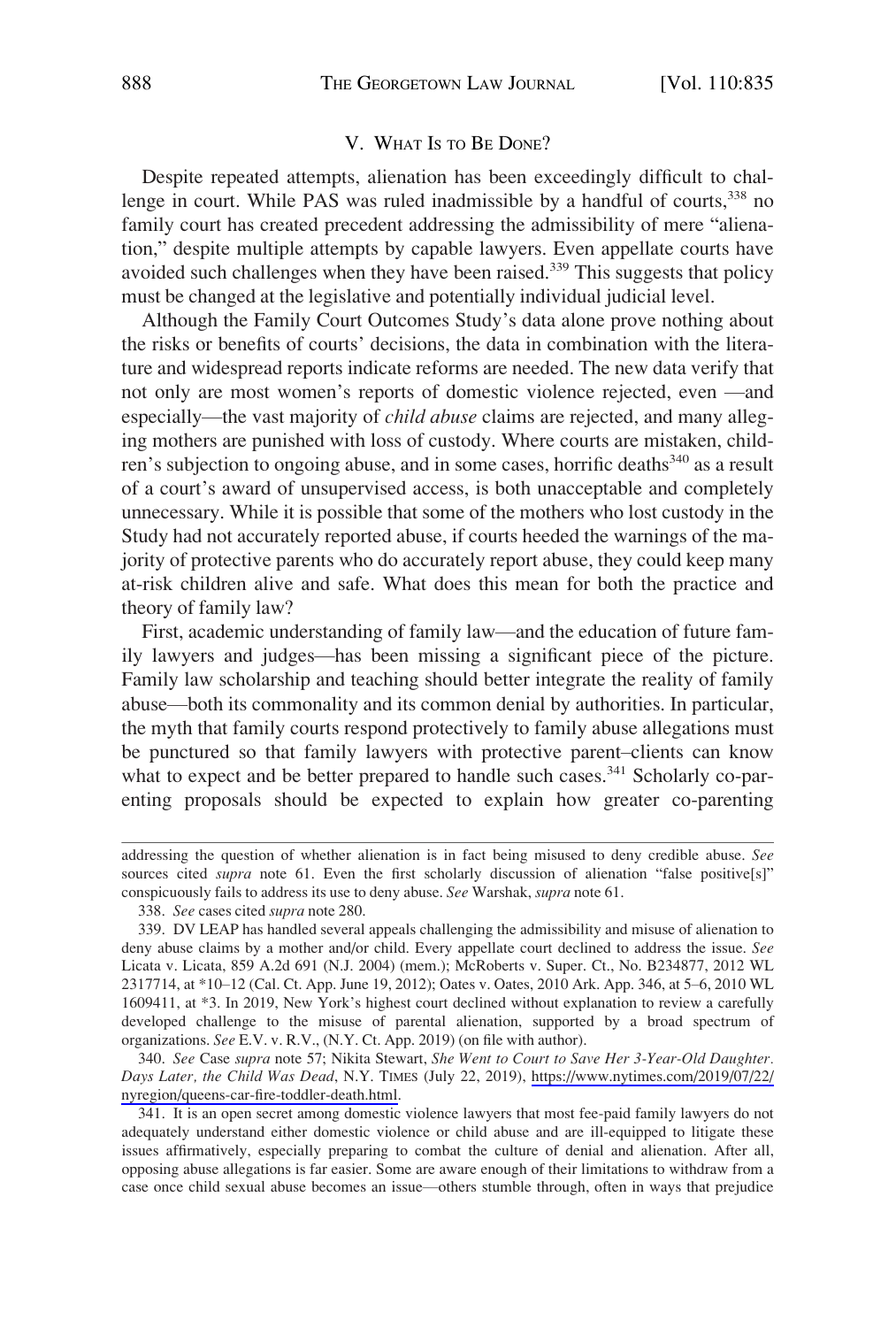emphasis in law or courts can be achieved without increasing problems for families experiencing abuse. Weiner's *Parent-Partners* book includes a positive example of this when she argues that protection orders should be broadened to cover psychological abuse between co-parents—to fulfill co-parents' duty "not to abuse," and to support decent co-parental relationships.<sup>342</sup>

With regard to the courts and the law, the remainder of this Article proposes two changes.<sup>343</sup> First, the law must outlaw the use of alienation theory (or its synonyms) *as a reason to discount abuse allegations*. 344 While judges will always need to determine the truth or falsity of litigants' and children's allegations about a parent, parental alienation's quasi-scientific veneer encourages evaluators and courts to ignore and reject abuse claims without proper assessment, and fuels negative judgments of the alleging parent. Alienation acts as a thumb on the scale against attending to abuse allegations—it must be removed.

Second, state law should explicitly recognize that there will always be indeterminate cases and offer a path forward which does not ignore risk to children.<sup>345</sup> Perhaps understandably, custody judges often react to abuse claims as though they are adjudicating a crime, where non-conviction means acquittal. But although indeterminacy properly leads to acquittal in the criminal realm, the same is not true for a determination of children's best interests in regard to parenting time. In these cases, the perpetrator does not face a loss of liberty, but the child faces a risk of ongoing abuse (or worse), which is entirely unnecessary when there is another safe parent. Protecting children's welfare should take precedence in this context. States should thus amend their custody laws to require courts to respond to indeterminacy about abuse by following a middle path that respects the possible risk while also seeking to heal any unnecessary rift between parent and child to the greatest extent possible.

Wherever a court is not prepared to rule affirmatively on abuse, but it has not been ruled out and the court believes the parent-child relationship should be pursued, the court should assign therapeutic support from trauma professionals for both the child and the rejected parent. Such interventions should respond to children's actual feelings and *felt* experiences and should aid a disfavored parent in cultivating a loving and safe relationship with their child, rather than either

future attempts to secure safety. Education, training, and support on family abuse for private domestic relations lawyers is a compelling need.

<sup>342.</sup> WEINER, *supra* note 190, at 329, 333.

<sup>343.</sup> This Article does not discuss amending statutes to reduce emphasis on shared parenting. While such amendments could support needed changes, the cultural, normative emphasis on shared parenting is likely more determinative of judicial outcomes than statutory language.

<sup>344.</sup> As noted above and below, this Article and this author make no recommendations regarding the use of the parental alienation theory in non-abuse cases.

<sup>345.</sup> I thank University of Minnesota Law Professor June Carbone for the seeds of this idea. Alienation scholars Johnston and Sullivan also emphasize indeterminate cases in their newest article, but their approach is vulnerable to the conflation of abuse and alienation and, contrary to the proposal herein, explicitly rejects emphasizing children's voices. *See generally* Johnston & Sullivan, *supra* note 61.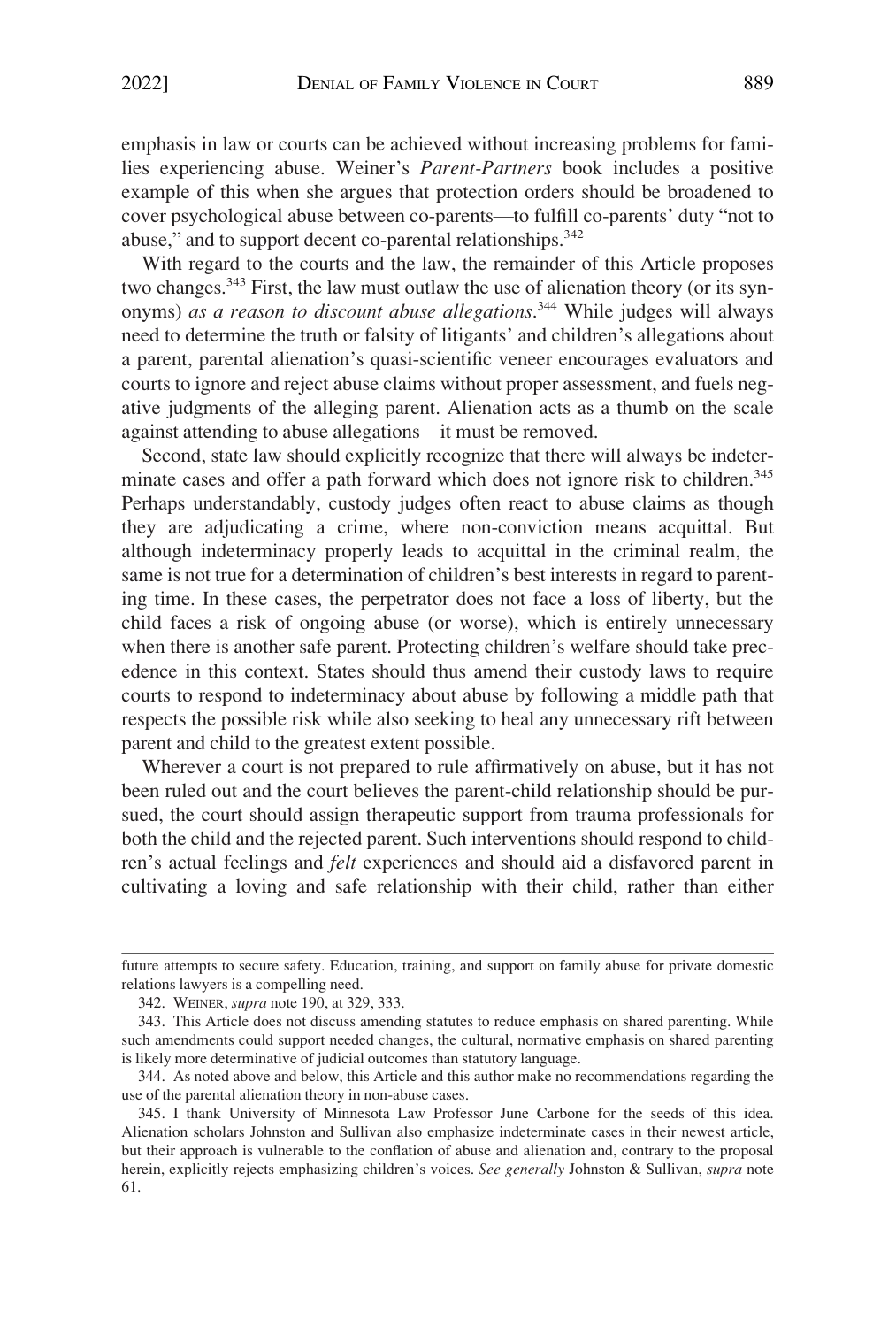<span id="page-55-0"></span>forcing or eliminating parent-child contact based simply on whether abuse is fully proven.

As a result of increasing child murders by parents given access by family courts over the objections of a protective parent, a congressional concurrent resolution on child safety in family courts,<sup>346</sup> the new data described herein, and longterm advocacy by anti-abuse advocates, many state and federal lawmakers and advocates for children's safety are currently revisiting state custody laws.<sup>347</sup> Now is an auspicious time for developing new and more protective policies and practices for family courts.

#### A. CONSTRAINING RELIANCE ON ALIENATION AND LIKE THEORIES

Concern about parental alienation labels being used to deny mothers' and children's abuse allegations reached international critical mass with the 2020 publication of a European journal's special issue empirically documenting this problem in eight different countries. A growing number of international bodies are issuing statements of concern and calling on governments to remedy the problem, including most recently a European Parliament resolution warning countries of the need to better address family abuse in custody litigation and against the use of parental alienation labels in such cases.<sup>348</sup> The following discussion spells out

*See* Expressing the Sense of Congress That Child Safety Is the First Priority of Custody and 346. Visitation Adjudications, and That State Courts Should Improve Adjudications of Custody Where Family Violence Is Alleged, H.R. Con. Res. 72, 115th Cong. (2017). The Resolution's unanimous adoption by the House of Representatives in 2018 was the culmination of years of education and advocacy by a small group of "protective parent" advocates and parents whose children had been killed after a family court failure. *See House Concurrent Resolution 72 Passes in United States House of Representatives*, CAL. PROTECTIVE PARENTS ASS'N, <https://perma.cc/4SK3-RZEA> (last visited Mar. 7, 2022); *Our Work*, DV LEAP, <https://www.dvleap.org/our-work> [\[https://perma.cc/J7SU-LQ5T](https://perma.cc/J7SU-LQ5T)] (last visited Mar. 7, 2022).

<sup>347.</sup> For instance, Connecticut, reeling from murders of two protective mothers, adopted Jennifers' Law, which mandates protective order and custody courts to consider coercive control as well as domestic violence. S. Res. 1091, 2021 Gen. Assemb., Reg. Sess. (Conn. 2021). In Pennsylvania, Kayden's Law, which passed the state House and is currently pending before the state Senate, was named after a seven-year-old murdered by her father during a court-ordered visit. *Kayden's Law: Bucks County Lawmakers Introduce Bills to Ensure Children in Custody Disputes Are Protected*, BUCKS LOC. NEWS (Oct. 7, 2019), [https://perma.cc/2KF7-94NG.](https://perma.cc/2KF7-94NG) New York is reeling from multiple horrific child murders after courts rejected mothers' pleas for safety, and legislative reforms are under discussion. *See*  sources cited *supra* note 57. Finally, the recently reauthorized Violence Against Women Act contains a federal version of Kayden's Law, providing financial incentives to states to strengthen courts' protections of at-risk children through statutory and training reforms. *See* Press Release, Brian Fitzpatrick, Rep., House Passes Fitzpatrick's Bipartisan VAWA Reauthorization (Mar. 17, 2021), <https://fitzpatrick.house.gov/2021/3/house-passes-fitzpatrick-s-bipartisan-vawa-reauthorizatio>[[https://](https://perma.cc/9FTA-MV8V) [perma.cc/9FTA-MV8V](https://perma.cc/9FTA-MV8V)]; Press Release, White House, Fact Sheet: Reauthorization of the Violence Against Women Act (VAWA) (Mar. 18, 2022), [https://www.whitehouse.gov/briefing-room/](https://www.whitehouse.gov/briefing-room/statements-releases/2022/03/16/fact-sheet-reauthorization-of-the-violence-against-women-act-vawa/) [statements-releases/2022/03/16/fact-sheet-reauthorization-of-the-violence-against-women-act-vawa/](https://www.whitehouse.gov/briefing-room/statements-releases/2022/03/16/fact-sheet-reauthorization-of-the-violence-against-women-act-vawa/)  [[https://perma.cc/6U9U-6Z7F\]](https://perma.cc/6U9U-6Z7F).

<sup>348.</sup> See Sheehy & Lapierre, *supra* note 51; DUBRAVKA ŠIMONOVIC, HILARY GBEDEMAH, IVANA RADAČIĆ, FERIDE ACAR, MARGARETTE MAY MACAULAY, LUCY ASUAGBOR & SYLVIA MESA, INTIMATE PARTNER VIOLENCE IS AN ESSENTIAL FACTOR IN THE DETERMINATION OF CHILD CUSTODY, SAY WOMEN'S RIGHTS EXPERTS 3 (2019), [https://www.ohchr.org/Documents/Issues/Women/SR/Statement](https://www.ohchr.org/Documents/Issues/Women/SR/StatementVAW_Custody.pdf)  [VAW\\_Custody.pdf](https://www.ohchr.org/Documents/Issues/Women/SR/StatementVAW_Custody.pdf) [<https://perma.cc/QN9A-FNAC>] (recommending that nation-states should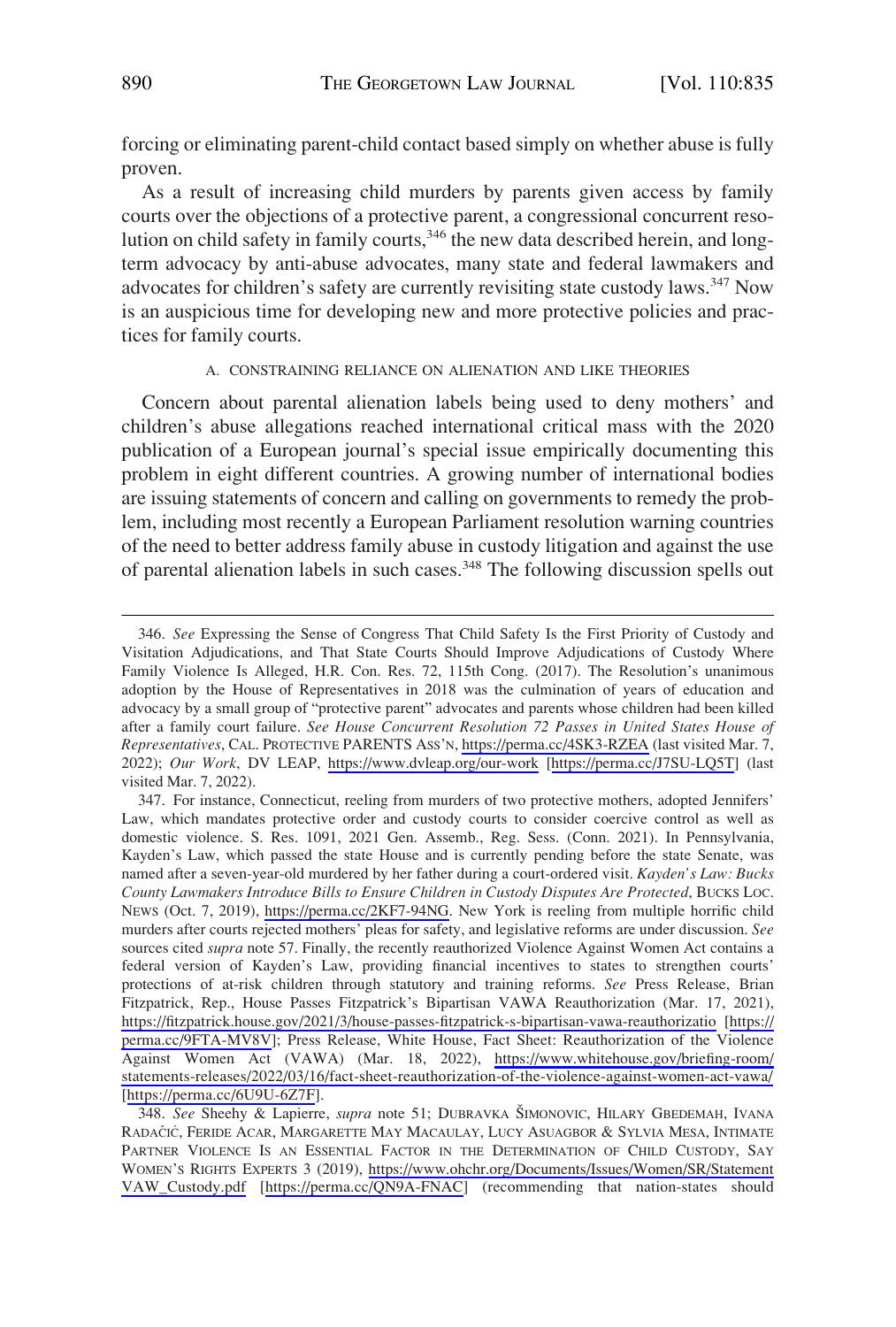a balanced approach to constraining the misuse of alienation theory.<sup>349</sup> It should be noted that this proposal does not seek to altogether eliminate the concept of one parent undermining the other—affirmative evidence of such behaviors can be considered when *not used to deny abuse*, that is, in cases where abuse is not alleged or in cases where it is an abuser who is alienating the children from their other parent as part of their pattern of abuse.<sup>350</sup>

To adequately constrain the misuse of alienation labels, statutes should require that courts do the following. First, determine abuse allegations first before reaching other best-interest factors or considerations. This ensures that "friendly parent" or alienation-type considerations do not distort an objective, fact-based judgment on abuse claims. Next, in determining the validity of abuse allegations, experts, if any, must have expertise in the alleged form(s) of abuse. As several of the case narratives contained in this Article indicate, courts often allow nonexpert evaluators or GALs to opine negatively on abuse allegations. The requirement that any expert testimony must be by experts in the relevant sort of abuse is contained in both House Concurrent Resolution 72 and the reauthorized Violence Against Women Act (VAWA).<sup>351</sup>

Once family abuse by one parent is found, alienation claims against the other protective parent should be excluded.<sup>352</sup> Alienation is too regularly used to deny abuse or its effects. If abuse is recognized to have occurred in a family, alienation by a nonoffending parent should not be considered.

Where abuse allegations are not confirmed, the allegations themselves should not be treated as evidence of alienation. Alienation should not be inferred from abuse allegations; it should stand or fall on its own.

Alienation claims should be considered only if all other justifiable reasons for the child's hostility to the parent (such as affinity, development, or the disfavored parent's own conduct) have been ruled out. Courts and evaluators need to be guided to avoid leaping to alienation and blaming a preferred parent, when there

<sup>&</sup>quot;explicitly prohibit, during the investigations to determine the existence of violence, 'evidence based on the discrediting testimony on the basis of alleged Parental Alienation Syndrome.' . . . Accusations of parental alienation by abusive fathers against mothers must be considered as a continuation of power and control by state agencies and actors, including those deciding on child custody"); *European Parliament Resolution of 6 October 2021 on the Impact of Intimate Partner Violence and Custody Rights on Women and Children*, EUR. PARLIAMENT (Oct. 6, 2021), [https://www.europarl.europa.eu/](https://www.europarl.europa.eu/doceo/document/TA-9-2021-10-06_EN.html#sdocta3) [doceo/document/TA-9-2021-10-06\\_EN.html#sdocta3](https://www.europarl.europa.eu/doceo/document/TA-9-2021-10-06_EN.html#sdocta3) [\[https://perma.cc/962L-QJDQ](https://perma.cc/962L-QJDQ)] ("[C]alls on the Member States not to recognise parental alienation syndrome in their judicial practice and law and to discourage or even to prohibit its use in court proceedings, particularly during investigations to determine the existence of violence . . . .").

<sup>349.</sup> *See* Meier, *supra* note 45 (containing a more detailed discussion of the proposal).

<sup>350.</sup> *See* BANCROFT ET AL., *supra* note 48, at 74–84 (describing myriad ways batterers undermine mothers' parenting and children's respect for and trust in their abused mothers).

<sup>351.</sup> *See* Press Release, Brian Fitzpatrick, *supra* note 347; H.R. Con. Res. 72.

<sup>352.</sup> This restriction distinguishes this proposal from that of Johnston & Sullivan, *supra* note 61, who advocate assessment of alienation, abuse, and other parenting concerns all at the same time. As I have explained elsewhere, *see* Meier, *supra* note 45, employing this type of "multi-variate" assessment cannot and will not rein in the misuses of alienation to deny abuse and its effects on a family.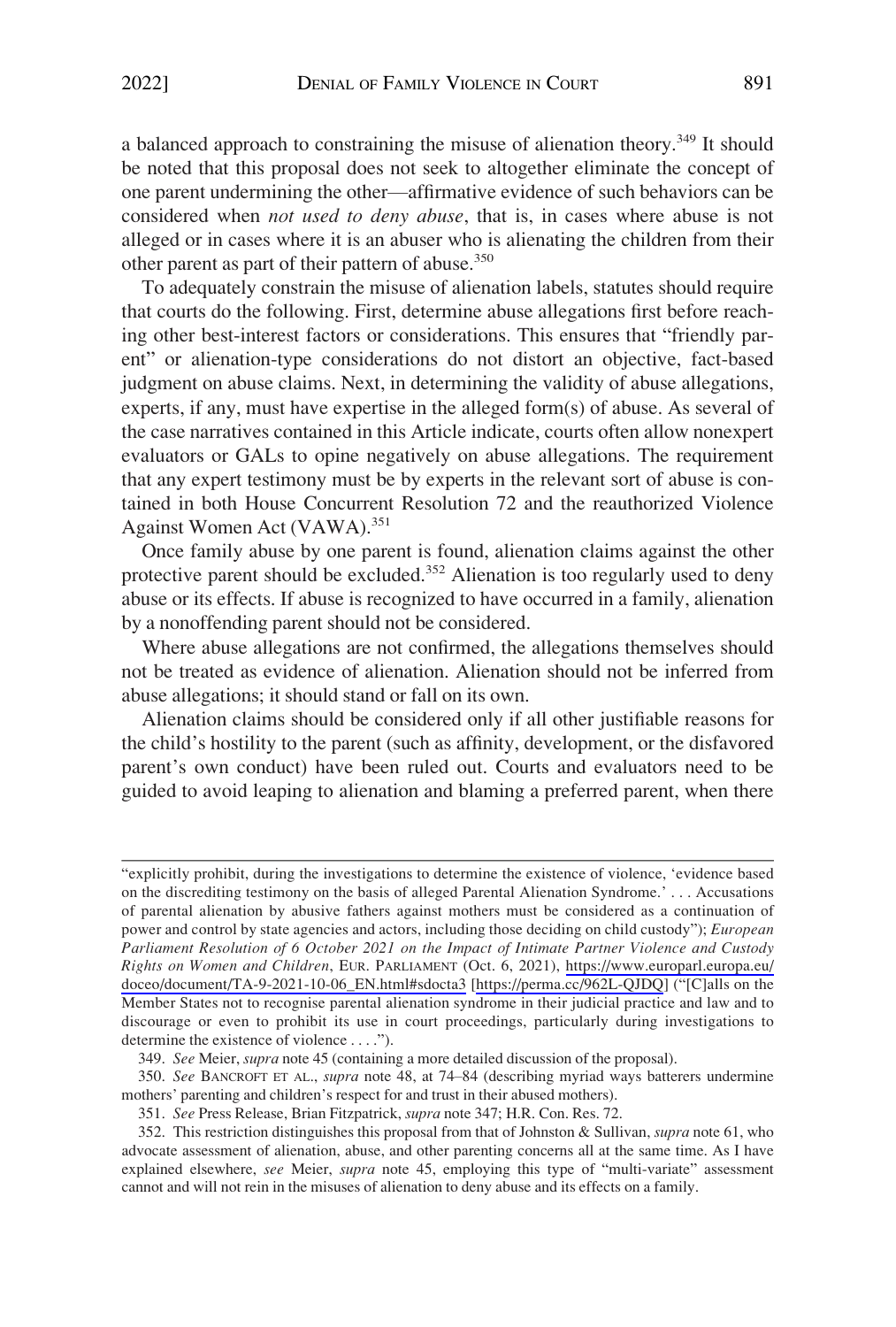are myriad other reasons children may have difficulties with a parent after separation.<sup>353</sup>

Next, only conscious intent and specific behaviors should be deemed alienating conduct. Speculation about unconscious transmission of "alienating" thoughts should not be considered. As some of the narratives herein demonstrate, courts have been remarkably accepting of speculations that a mother has *not deliberately, but unconsciously* alienated her child from the father.<sup>354</sup> There is no scientific basis for this—and it derives from Gardner's PAS.<sup>355</sup>

Finally, remedies for confirmed alienation should be limited to healing the child's relationship with the alienated parent. No treatment requiring separation from a non-abusive parent to whom the child is bonded or forced change of custody should be ordered. Particularly given the ever-present risk of error when courts seek to untangle family relationships and force changes, remedies such as a forced custody switch, which intrinsically inflict psychological trauma on children, should not be entertained. Currently, most intensive court-ordered "reunification" treatment programs require complete removal from the parent to whom a child is bonded, and forced contact with the so-called alienated parent,<sup>356</sup> based on the brainwashing theory underlying the alienation label. While meaningful data are not yet available, anecdotal reports of such programs' torment of and harshness toward children, as well as indefinite removals from their caring parent, are extremely troubling.357

Provisions such as the foregoing could easily be incorporated into state statute; they could also be embodied in court rules, or at minimum, in judicial guidelines

355. *See* GARDNER, *supra* note 278, at 126, 128 ("In other cases, however, subconscious and unconscious factors are operative, especially projection. . . . [Treating the father as incompetent] can also serve as a mechanism for dealing with one's own unconscious desires to inflict harm on the baby.").

356. *See* Jean Mercer, *Are Intensive Parental Alienation Treatments Effective and Safe for Children and Adolescents?*, 16 J. CHILD CUSTODY 67, 69 (2019).

357. One child described her experience at a treatment program thus: "Captive is a good way to describe it. I felt watched all the time. I felt trapped." *Bitter Custody*, REVEAL (Mar. 9, 2019), [https://](https://www.revealnews.org/episodes/bitter-custody/)  [www.revealnews.org/episodes/bitter-custody/](https://www.revealnews.org/episodes/bitter-custody/) [<https://perma.cc/6XS9-7X6C>]. She and her brother "couldn't leave the program until they admitted that their dad had brainwashed them" against the mother they said was emotionally abusive. *Id.* Another had written the judge, stating "[m]y mom screamed at me so much I started getting panic attacks. I wanted to kill myself just to make the pain go away." *Id.*  She was ordered to attend another treatment program, supposedly for five days. *Id.* Her stay lasted for ten months, costing over \$200,000. *Id.* She was not allowed to have any contact with the father and brother she loved until she aged out of the court's jurisdiction. *Id.*; *see* Silberg & Dallam, *supra* note 54.

<sup>353.</sup> *See* Johnston & Sullivan, *supra* note 61, at 277–82 (describing many different factors and dynamics that come into play in fueling a parent-child relationship breach).

<sup>354.</sup> In addition to the narratives in this Article, I am familiar with other cases that have turned on imputations of unconscious alienation. In one case, the court explicitly found that the mother was not coaching the child but suggested that the child might be inventing sexual abuse because "she senses her mother's dislike for her father." Ferguson v. Wilkins, No. 2001DRB000757, 2005 WL 8173309, at \*8 (D.C. Super. Ct. Dec. 15, 2005). Such a theory could negate all child abuse allegations in all cases, because inter-parental hostility can be inferred in most custody litigation. *See* Brief of Appellant Rosalind Blount at 31, Blount v. Grier, 221 A.3d 923 (D.C. 2019) (mem.) (No. 18-FM-624) (finding that mother's anxiety unconsciously alienated son). Some alienation specialists have wisely warned evaluators against "attempt[ing] to guess at someone's motivation or . . . [posit] some unconscious underlying family dynamic." Drozd & Olesen, *supra* note 289, at 80.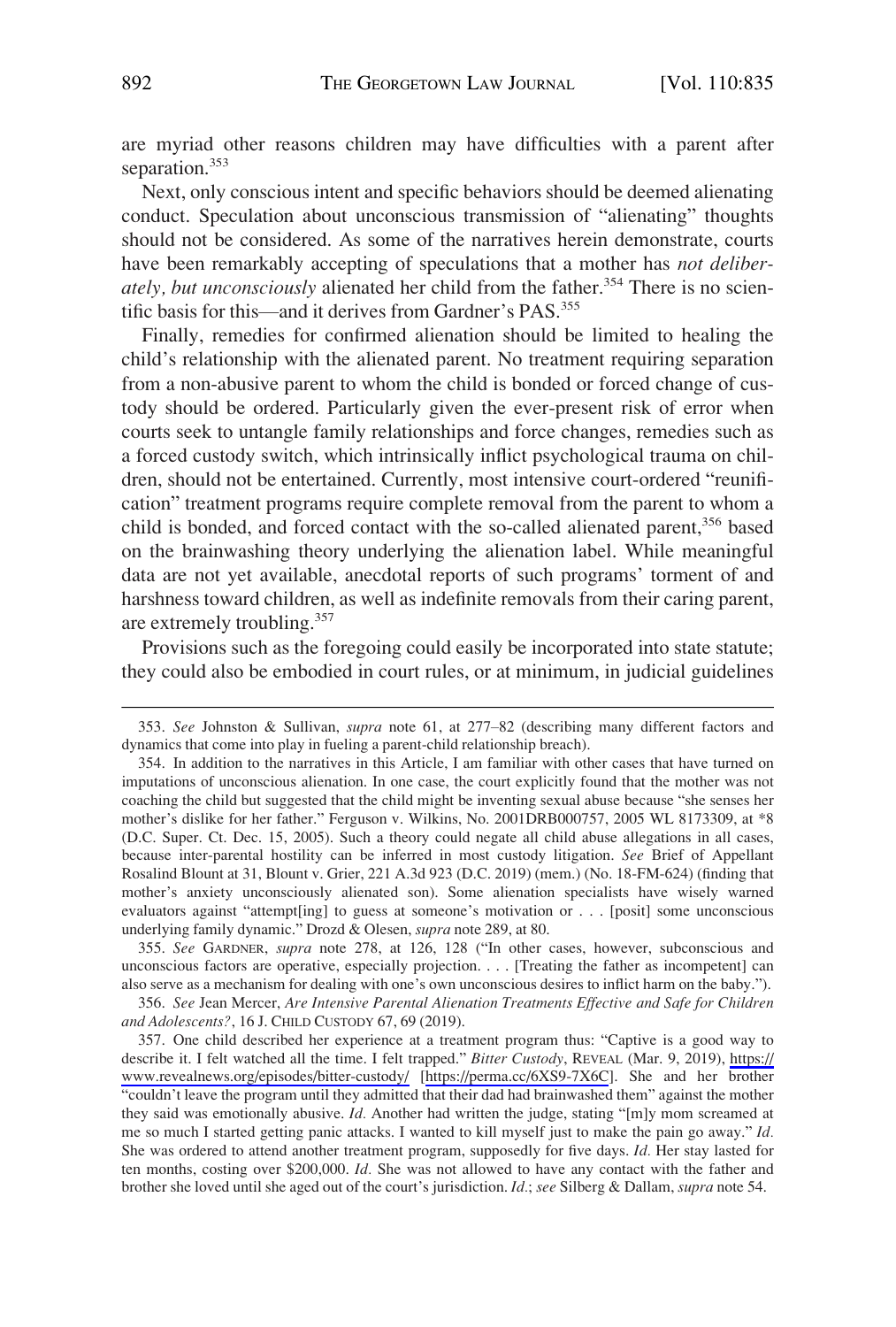<span id="page-58-0"></span>or a bench book—the latter, of course, would be harder to enforce. Pieces of the above guidelines are already embodied in both the federal and Pennsylvania versions of Kayden's Law.<sup>358</sup> With sufficient education about the Study, citation to both the reauthorized VAWA and House Concurrent Resolution 72,<sup>359</sup> and detailed reports on children murdered by a parent as the result of a family court access order, lawmakers, advocates, experts, and lawyers should be well-positioned to advance this proposal.

## B. LEGISLATING FOR INDETERMINACY

The discussion in Part III of courts' denial of the reality of family abuse and its implications for custody suggests that fundamental change in court professionals' attitudes will not occur rapidly. Indeed, this problem—and these tragic stories have been in the public eye to some extent for decades<sup>360</sup> but, like other inconvenient truths, they have been suppressed. 361

Nonetheless, new momentum for change has recently emerged thanks to the #MeToo movement. While, as previously noted, this movement has not yet penetrated the legal system's view of family violence, #MeToo is ushering in a new social consciousness that may eventually be felt in custody courtrooms. Society and the courts are in transition, and there is a need for a transitional approach that invites more meaningful attention to abuse without requiring a "complete transformation." Moreover, there will always need to be an approach for cases involving abuse allegations that are not—and may never be—resolved with certainty.

One institutional reason for family courts' resistance to abuse allegations is courts' somewhat understandable treatment of abuse allegations as raising

<sup>358.</sup> *See supra* note 347.

*See* Press Release, Brian Fitzpatrick, *supra* note 347; *Kayden's Law: Bucks County Lawmakers Introduce Bills to Ensure Children in Custody Disputes Are Protected*, *supra* note 347.

<sup>359.</sup> *See* Press Release, Brian Fitzpatrick, *supra* note 347; Expressing the Sense of Congress That Child Safety Is the First Priority of Custody and Visitation Adjudications, and That State Courts Should Improve Adjudications of Custody Where Family Violence Is Alleged, H.R. Con. Res. 72, 115th Cong. (2017).

<sup>360.</sup> *See, e.g.*, PHYLLIS CHESLER, MOTHERS ON TRIAL: THE BATTLE FOR CHILDREN AND CUSTODY (1986) (family courts' rejection of mothers and elevation of fathers, including cases involving violence and incest).

*See Women on Trial (Film)*, WIKIPEDIA, [https://en.wikipedia.org/wiki/Women\\_on\\_Trial\\_\(film\)](https://en.wikipedia.org/wiki/Women_on_Trial_(film))  361. [<https://perma.cc/Z5J4-X66W>] (last visited Feb. 19, 2022) (describing a 1992 HBO documentary that followed a group of women who lost custody in family court to abusive fathers and that was taken off the air after one night due to a lawsuit by a family court judge); *Psychologist Loses Libel Suit Over HBO Documentary*, REPS. COMM. FOR FREEDOM PRESS (Oct. 19, 1998), [https://www.rcfp.org/psychologist](https://www.rcfp.org/psychologist-loses-libel-suit-over-hbo-documentary/)[loses-libel-suit-over-hbo-documentary/](https://www.rcfp.org/psychologist-loses-libel-suit-over-hbo-documentary/) [\[https://perma.cc/7HNN-VGXQ\]](https://perma.cc/7HNN-VGXQ];); *see also* Michael Getler, *A Little About Me, a Lot About "Breaking the Silence*,*"* PBS: OMBUDSMAN (Dec. 2, 2005, 4:11 PM), <https://perma.cc/KER4-SJBY>(describing *Breaking the Silence: Children's Stories* as depicting "the impact of domestic violence on children and the recurring failings of family courts across the country to protect them from their abusers"). Attacks on the film by fathers' rights advocates were so vociferous that PBS produced another documentary to appease them. Press Release, PBS, PBS Statement on Breaking the Silence: Children's Stories (Aug. 17, 2020), [https://www.pbs.org/about/blogs/news/pbs](https://www.pbs.org/about/blogs/news/pbs-statement-on-breaking-the-silence-childrens-stories-december-21-2005/)[statement-on-breaking-the-silence-childrens-stories-december-21-2005/](https://www.pbs.org/about/blogs/news/pbs-statement-on-breaking-the-silence-childrens-stories-december-21-2005/) [[https://perma.cc/D3HQ-](https://perma.cc/D3HQ-Q453)[Q453\]](https://perma.cc/D3HQ-Q453).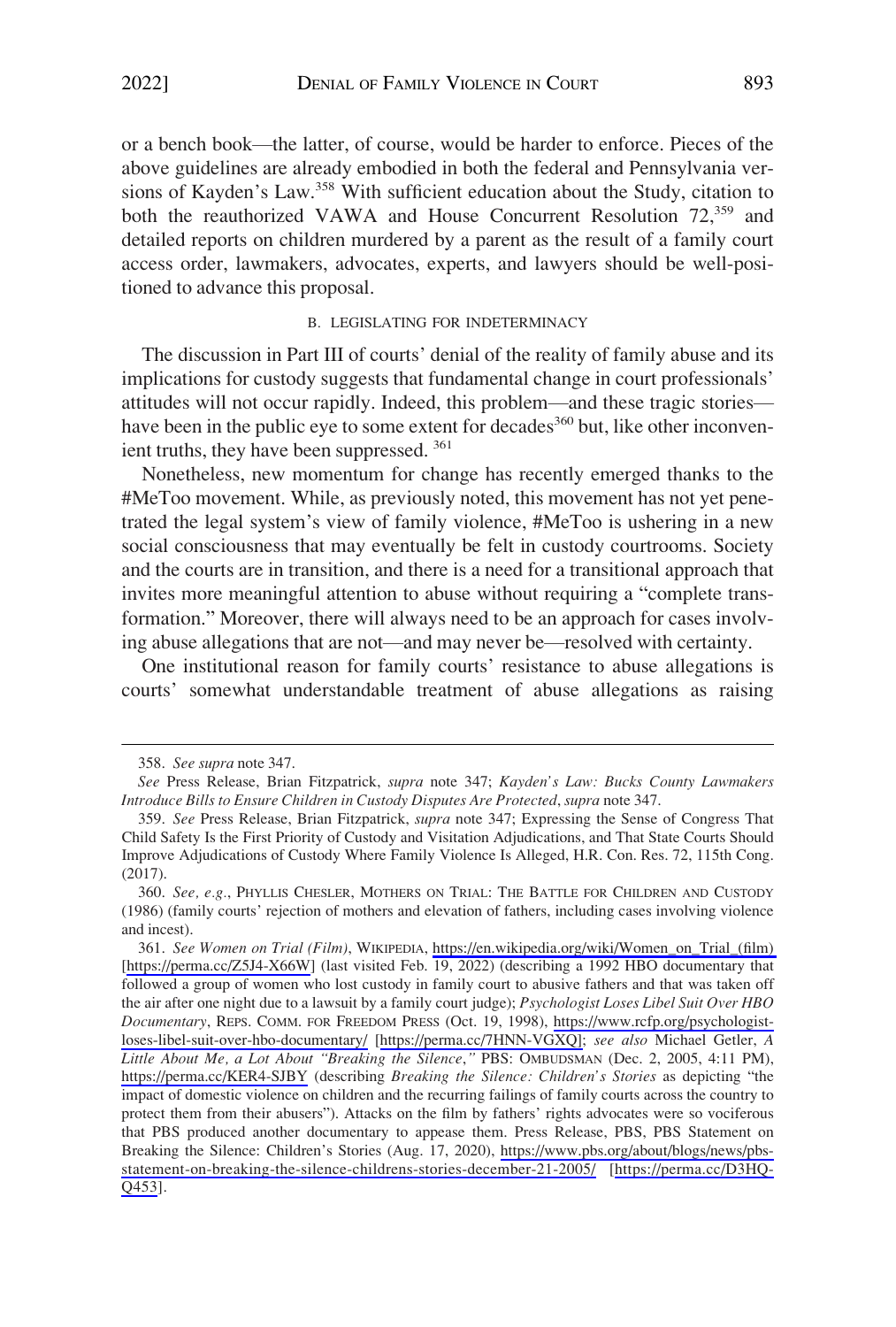criminal claims. Faced with the equivalent of criminal allegations, courts instinctively lean toward protecting the rights of the "accused" and, in this author's experience, may require (unconsciously if not explicitly) greater proof than the regular civil preponderance standard.362 Another dynamic likely imported from the criminal context is courts' apparent assumption that if abuse allegations are not sufficiently proven, they must then be considered untrue. Although a failure to be found guilty in a criminal case may be equated with innocence (at least as a legal matter), in a custody case, the issue is not guilt or innocence but future child well-being. In civil cases where child safety is at issue, treating *uncertain* abuse claims as *false* inappropriately places the risk of error squarely on the child. Moreover, treating these cases as a zero-sum game between the child and the accused parent is a recipe for further harm to one or both parties. Crafting a middle way response for cases of uncertainty is thus essential, albeit challenging.

What should courts do in cases that are indeterminate—whether due to a court's resistance to believing abuse or an actual lack of sufficient evidence? If, as courts and court professionals regularly assert, one priority is relationship repair, a child-centric approach<sup>363</sup> would build on the guidelines described in Section V.A above.

Children's negative feelings about one parent would be given the benefit of the doubt and not be presumed to have been caused by the parent they love and trust. Indeterminacy means that abuse claims *may* be true, which means that exposure to the abuser could re-traumatize the child. Without proper trauma-sensitive and child-centric therapy, a premature push for reunification can magnify the trauma of being helpless and overpowered by an abusive parent.<sup>364</sup>

The resistant or frightened child would be given a therapist with expertise in trauma and the relevant type of alleged abuse. The therapy would not necessarily aim to prove or disprove the alleged abuse but would prioritize working with the child and their feelings and ascertaining whether there are any conditions that might make parent-child contact nontraumatic and emotionally and physically safe for the child. A potentially rich modality for this type of therapy is play therapy. Play therapy allows children to use animals or other figures, drawings, sand trays, and other play materials to "directly or symbolically act out feelings, thoughts, and experiences that they are not able to meaningfully express through words."<sup>365</sup> Moreover, "[t]he decision to expose a child to an alleged abuser should

<sup>362.</sup> *See* Brief of Amicus Curiae Domestic Violence Legal Empowerment & Appeals Project (DV LEAP) in Support of Petitioner at 16–18, Ohio v. Clark, 576 U.S. 237 (2015) (No. 13-1352) (describing family courts treating cases involving child abuse allegations as though they have criminal consequences).

<sup>363.</sup> Thanks to June Carbone for elevating this approach in my thinking.

<sup>364.</sup> *See* Madelyn Simring Milchman, Re: Scientific Issues Related to Reunification Therapy in Cases with Parental Alienation vs. Child Sexual Abuse Allegations 8 (Aug. 9, 2020) (unpublished manuscript) (on file with author).

<sup>365.</sup> Sue C. Bratton, Dee Ray, Tammy Rhine & Leslie Jones, *The Efficacy of Play Therapy with Children: A Meta-Analytic Review of Treatment Outcomes*, 36 PRO. PSYCH. 376, 376, 385 (2005) (describing play therapy as "equally effective across gender, age, and presenting issue," because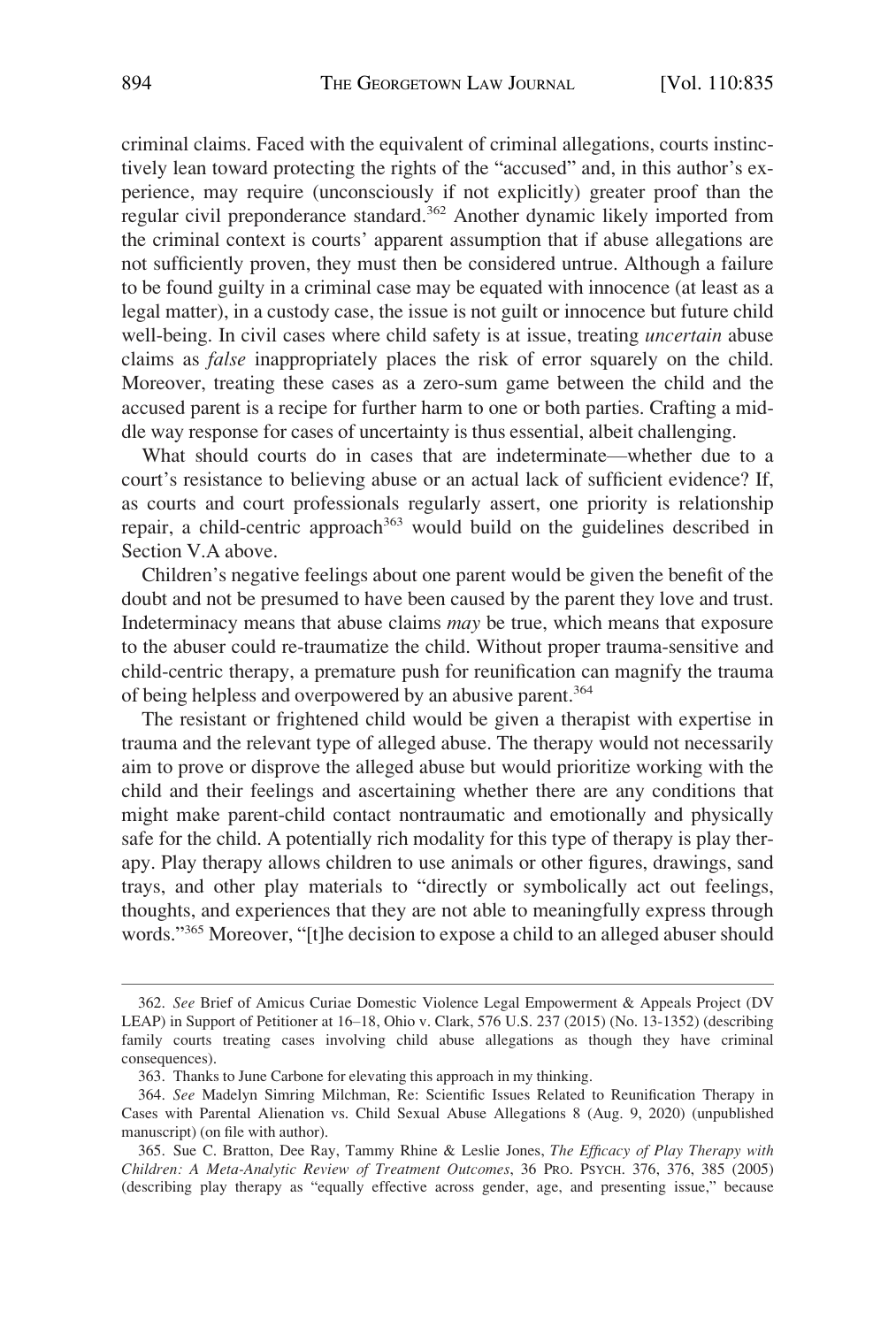be made [only] on the basis of clear and scientifically validated criteria for differentiating abused from alienated children."366 As child sexual abuse expert Madelyn Milchman has stated, no such valid criteria exist, and existing criteria for diagnosing alienation are too similar to criteria identifying behaviors of children who have been abused, making indeterminate cases unsafe for forced reunification.367

The disfavored parent would be given a therapist with expertise in parenting therapy and enough expertise in family abuse to understand the dynamics and the ways children, adult survivors, and perpetrators may present. The purpose of this therapy would be to work with the disfavored parent on any aspects of their parenting behavior that they are able to acknowledge may have impaired their relationship with their child, and to work toward repairing those injuries to the parent-child relationship for which they can accept responsibility. An aspect of this process might include helping the accused parent understand and accept how the child feels, even if the allegations are not, in the parent's view, accurate. Another aspect might require challenging such a parent's desire to blame the problems in their relationship with the child on the preferred parent. The core premise of such work would be that, regardless of what is true about the past, repairing the relationship will require some maturity and selflessness on the part of the accused parent and a willingness to sacrifice their ego-defensiveness in the interests of rebuilding a healthy and positive relationship with the child.<sup>368</sup>

If these therapeutic processes clarify that abuse or other destructive parenting did in fact occur, the court's orders should respond to that reality and ensure that the child's physical and psychological safety are protected. However, this does not mean that there should never be contact between the abusive parent and the child. Contact should be a function of the child's wishes and their therapist's determination of what the child is ready for. Some children want contact with fathers who have abused them or their mother.<sup>369</sup> Allowing some—even limited — relationship to exist can help a child survivor come to terms with their experience and learn to see their abusive parent in a more complex and full light. If their abusive parent works to improve themself, allowing contact could provide the child with the apology and acknowledgment of their hurt for which most abuse survivors long.<sup>370</sup> On the other hand, if the child does not want to see that parent

children "use play materials to directly or symbolically act out feelings, thoughts, and experiences that they are not able to meaningfully express through words").

<sup>366.</sup> *See* Milchman, *supra* note 364, at 8–9.

<sup>367.</sup> *See id.* at 9–10.

<sup>368.</sup> *See id.* 

<sup>369.</sup> Peled, *supra* note 160, at 29 ("[M]any children of abusive men seem to care deeply for their fathers and wish they could have a gratifying relationship with them.").

*See* Arifa Akbar, *The Apology by Eve Ensler Review* – *My Father, Who Abused Me*, GUARDIAN 370. (June 12, 2019, 2:30 AM), [https://www.theguardian.com/books/2019/jun/12/the-apology-eve-ensler](https://www.theguardian.com/books/2019/jun/12/the-apology-eve-ensler-review)[review](https://www.theguardian.com/books/2019/jun/12/the-apology-eve-ensler-review) [<https://perma.cc/TKC2-F3A9>] (describing a memoir in which Ensler, writer of *The Vagina Monolgues*, imagines and details an apology her father never actually made).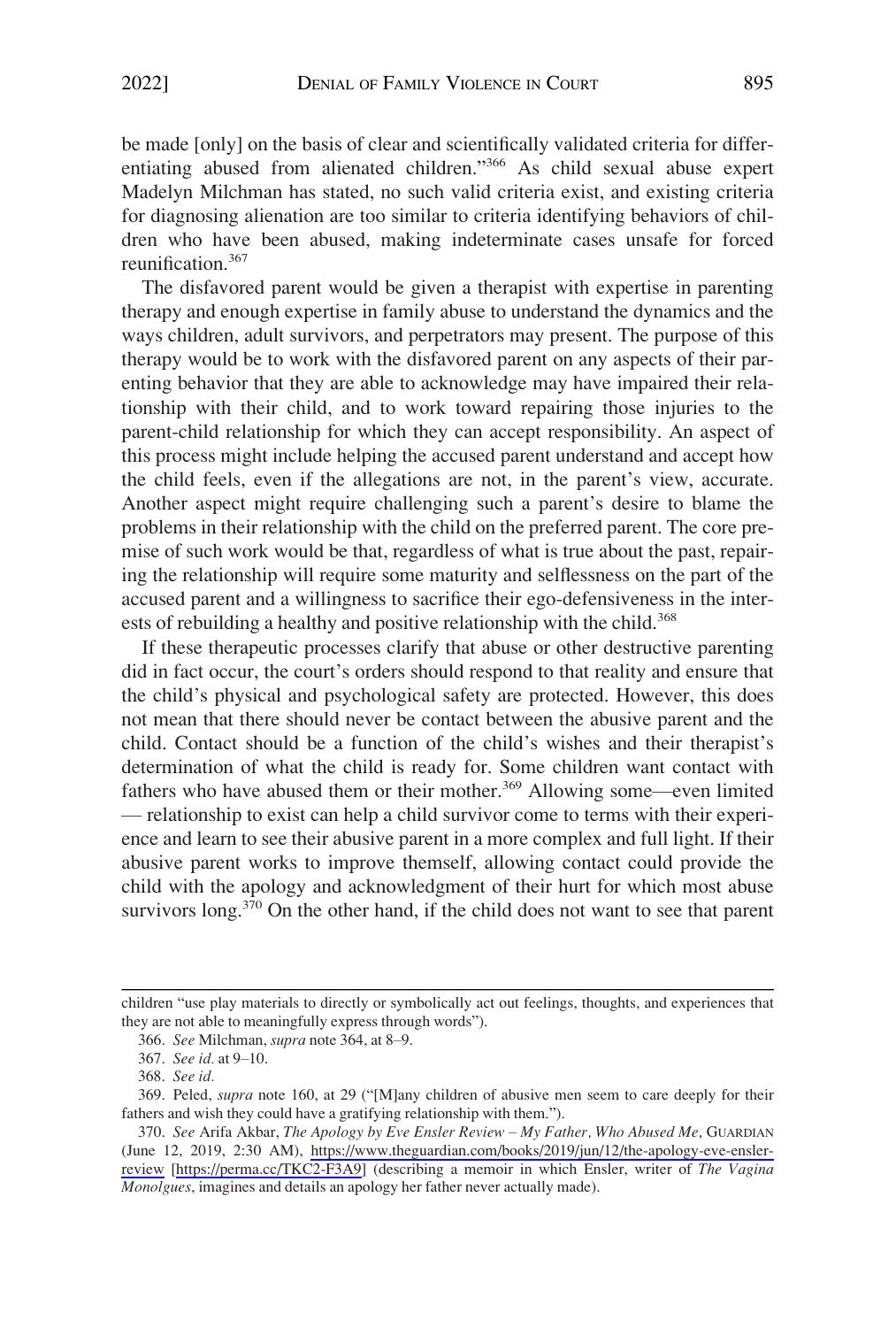under any circumstances, their feelings, as a matter of justice and mental health, should be respected.371

If the therapeutic processes do not clarify whether abuse did in fact occur, the court should still be guided by the child therapist's recommendations as to what would be best for the child. The child's well-being must be the priority of a custody/visitation proceeding where a child's "best interests" must be determined. Fairness to even a falsely accused parent should not supersede a child's needs. In fact, a falsely accused parent is more likely to eventually regain a relationship with their child if the child's needs are respected, rather than rejected as "wrong." This is less likely when the child is subjected to coercion—the usual *modus operandi* in alienation-driven proceedings. <sup>372</sup> It is likely, albeit not guaranteed, that a productive therapeutic relationship with the child will help the child move toward a healthier and more reality-based perspective on the avoided parent. It may also, as described above, lead to the child's greater willingness to have contact with that parent.<sup>373</sup>

The preferred parent should work with the child's therapist or an independent therapist to understand the child's feelings and process and to help the parent support the child's growth and healing. This work may include helping the preferred parent come to terms with their own feelings toward the accused parent and to separate them from the child's possible need for a relationship with that parent. The preferred parent should not be told they are a liar or pathological (as they often are now) merely because their abuse allegations have not been validated to the satisfaction of the court. However, they, like a parent who feels falsely accused, should be expected to prioritize their children's needs and interests where those needs and interests diverge from their own.

While the process outlined here requires substantial trust in and deference to mental health professionals, family courts already rely extensively on mental health professionals––the wrong ones, who lack abuse expertise and are biased toward alienation theory.<sup>374</sup> If our goal is to repair a damaged parent-child relationship in a case with abuse allegations, this Article urges that we replace forensic custody evaluators' opinions with the opinions of abuse and parenting

<sup>371.</sup> *See* Janet R. Johnston & Judith Roth Goldman, *Outcomes of Family Counseling Interventions with Children Who Resist Visitation: An Addendum to Friedlander and Walter*s *(2010)*, 48 FAM. CT. REV. 112, 113 (2010) (finding that 19% of post-custody-litigation counseling population continued to refuse all contact with parents who were alcoholic, abusive, or subtly emotionally manipulative and lacking in "empathy and respect for them as a person").

<sup>372.</sup> *See id.* (finding that children forced into extended reunification treatment **"**were, as young adults, contemptuous and blamed the court or rejected parent for putting them through this ordeal").

<sup>373.</sup> *See id.* (finding that among young adults who had been estranged from a separated parent when younger, "[a]ttitudes towards both parents then improved steadily through high school and afterwards to their current status where the majority reported feeling 'positive' or 'very positive,' albeit with more moderate views of their parents' strengths and limitations").

<sup>374.</sup> *See* SAUNDERS ET AL., *supra* note 105, at 723–24.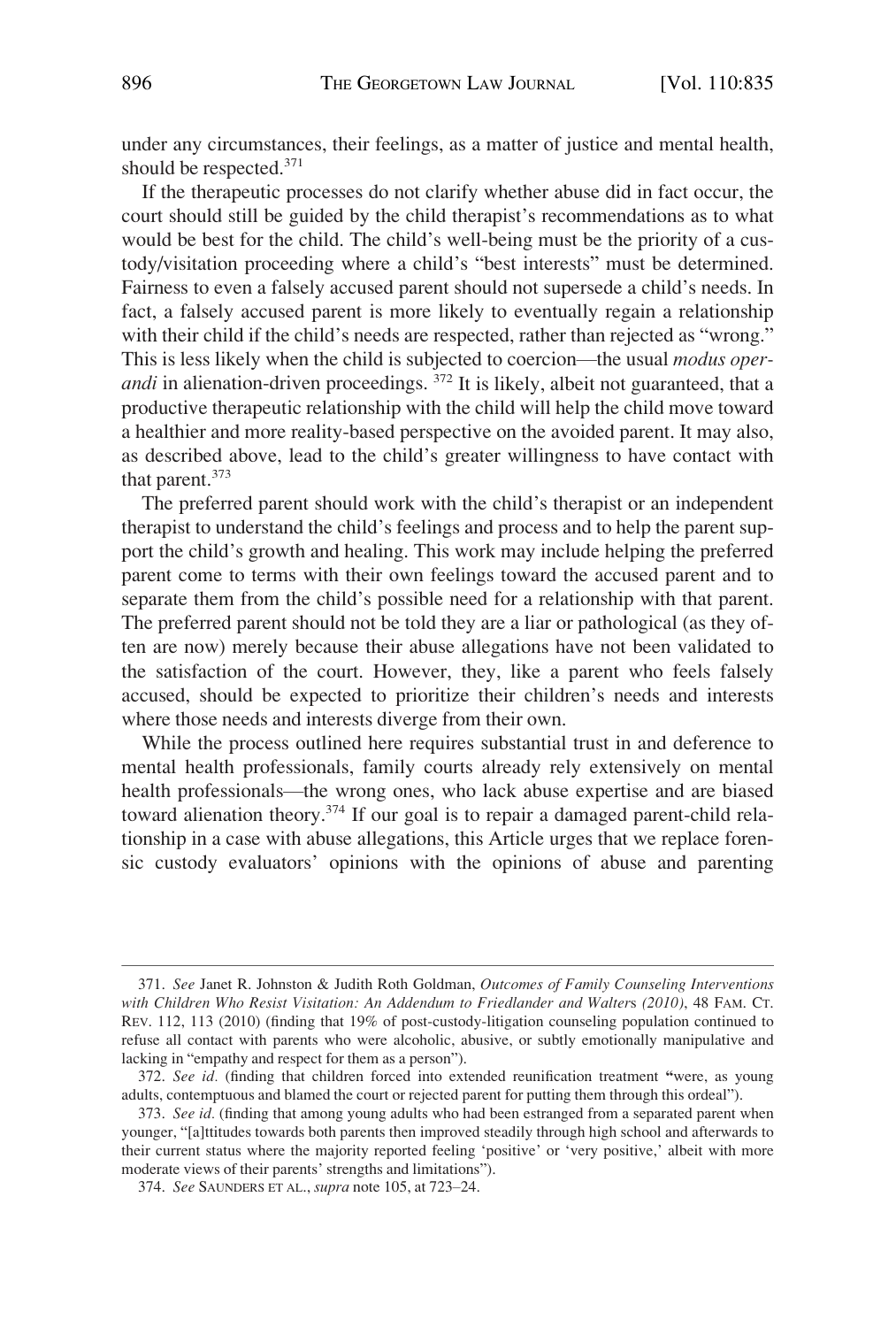<span id="page-62-0"></span>experts.375 This strategy alone would help prioritize children's needs and safety over fathers' or mothers' rights and shared parenting ideals. Given the high costs in dollars, time, and traumatic stress already embedded in our current alienationtheory-driven court processes, there is little to lose and much to gain from shifting the paradigm in responding to abuse allegations. As discussed above, this does not mean accepting all such allegations as true, but it does mean taking them seriously enough to not dismiss them out of hand. It also means shifting the current emphasis on "reunification" therapy, which dismisses abuse claims, to therapy that operates more open-mindedly with regard to the potential truth of abuse allegations, so long as they have not been ruled out.

#### C. ANTICIPATED OBJECTIONS

The primary objection to the above guidelines will likely be from alienation proponents or those who bring a predisposition to distrust women's and children's allegations of a father's abusive or destructive conduct. Although the guidelines' emphasis on taking children's feelings and reports seriously is unlikely to satisfy such skeptics, I offer two responses. First, children's feelings and experiences must be key to any resolution that aims to protect children's well-being and to heal parent-child relationships.<sup>376</sup> Regardless of whether a child is "rational" or correct in the view of a court, relationship repair cannot be accomplished by coercion. Forced "reunification" gives rejected parents physical possession of their children, but it does so at huge cost. First, many supposedly alienated children are cut off indefinitely from the parent they love and believe is protecting them. This ironically cures "alienation" by imposing an equivalent or greater destruction of a foundational parent-child relationship, causing presumably even more psychological damage to the child.<sup>377</sup> Second, parents who are "reunified" with their children by force rarely benefit long-term, because the failure to respect children's feelings and needs turns many such children against that parent.<sup>378</sup> It should not take a specialist to recognize that healthy, positive parent-child relationships cannot be built on force and coercion and must make room for children's genuine feelings. The alienation model, which employs coercion and denial of children's felt experiences and feelings, at minimum inflicts psychological harm on children by taking them away from a parent they love and trust and

<sup>375.</sup> Such experts should be qualified based on their training and experience acquired in nonforensic settings, as the forensic context tends to feed preexisting biases. Forensic analysis does not provide meaningful work with and understanding of abusers and their victims.

<sup>376.</sup> *See, e.g.*, BEVERLY JAMES, TREATING TRAUMATIZED CHILDREN: NEW INSIGHTS AND CREATIVE INTERVENTIONS 127 (1989) ("The child's feelings and concerns about contact and reunification need to be explored and worked through."). Although not ratified by the United States, the Convention on the Rights of the Child, Article 12, reflects an international consensus that children have the right to input on matters concerning their own welfare. *See* Convention on the Rights of the Child art. 12, Nov. 20, 1989, 1577 U.N.T.S. 3.

<sup>377.</sup> Johnston and Sullivan write that for some children, "a custody reversal is . . . analogous to surgical removal of a body part without anesthesia" and may "threaten psychic integrity of both parent and child, inducing panic and despair." Johnston & Sullivan, *supra* note 61, at 287 n.11.

<sup>378.</sup> *See* Johnston & Goldman, *supra* note 371.